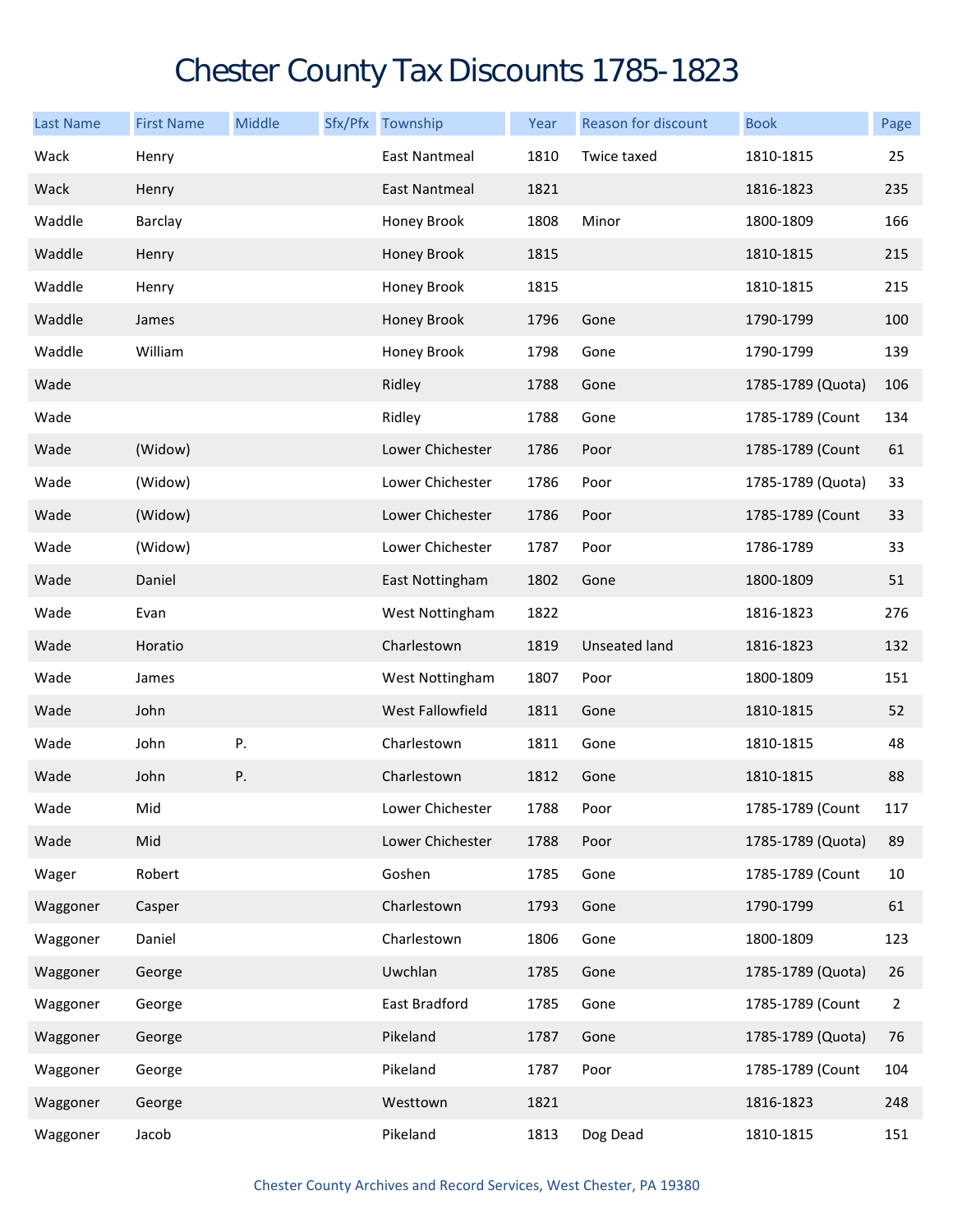| <b>Last Name</b> | <b>First Name</b> | Middle |     | Sfx/Pfx Township    | Year | Reason for discount    | <b>Book</b>       | Page |
|------------------|-------------------|--------|-----|---------------------|------|------------------------|-------------------|------|
| Waggoner         | John              |        |     | Coventry            | 1785 |                        | 1785-1789 (Count  | 4    |
| Waggoner         | John              |        |     | Charlestown         | 1806 | Gone                   | 1800-1809         | 123  |
| Waggoner         | John              |        |     | West Whiteland      | 1818 |                        | 1816-1823         | 123  |
| Waggoner         | John              |        |     | Uwchlan             | 1819 |                        | 1816-1823         | 160  |
| Waggoner         | John              |        |     | Charlestown         | 1819 |                        | 1816-1823         | 132  |
| Waggoner         | John              |        |     | Charlestown         | 1820 |                        | 1816-1823         | 175  |
| Waggoner         | Joseph            |        |     | Lower Chichester    | 1787 | Ran away               | 1785-1789 (Quota) | 61   |
| Waggoner         | Joseph            |        |     | Lower Chichester    | 1787 | Gone                   | 1785-1789 (Count  | 89   |
| Waggoner         | William           |        |     | West Caln           | 1789 | Overrated              | 1785-1789 (Quota) | 118  |
| Waggoner         | William           |        |     | West Caln           | 1789 | Overrated              | 1785-1789 (Count  | 146  |
| Waggoner         | William           |        |     | Willistown          | 1818 |                        | 1816-1823         | 120  |
| Waggoner         | William           |        |     | Pennsbury           | 1818 | Gone                   | 1816-1823         | 114  |
| Waggonseller     |                   |        | Mr. | Tredyffrin          | 1819 | Unseated land          | 1816-1823         | 158  |
| Waggonseller     | Abraham           |        |     | Uwchlan             | 1823 |                        | 1816-1823         | 330  |
| Waggonseller     | John              |        |     | Uwchlan             | 1803 | Error                  | 1800-1809         | 77   |
| Waggonseller     | Squire            |        |     | Tredyffrin          | 1820 | Unseated land          | 1816-1823         | 201  |
| Wagoner          | George            |        |     | Pikeland            | 1789 | Poor                   | 1786-1789         | 76   |
| Wagoner          | Jacob             |        |     | Pikeland            | 1823 |                        | 1816-1823         | 325  |
| Waid             | (Widow)           |        |     | Lower Chichester    | 1787 | Poor                   | 1786-1789         | 5    |
| Waidner          | George            |        |     | Goshen              | 1810 | Gone                   | 1810-1815         | 12   |
| Waitknigh        | Martin            |        |     | Coventry            | 1822 |                        | 1816-1823         | 259  |
| Waitknight       | Jacob             |        |     | Coventry            | 1823 |                        | 1816-1823         | 302  |
| Waitknight       | Jacob             |        |     | Vincent             | 1823 |                        | 1816-1823         | 331  |
| Wake             | Jacob             |        |     | Charlestown         | 1804 | Gone                   | 1800-1809         | 84   |
| Wakefield        | Abner             |        |     | London Grove        | 1808 | Poor                   | 1800-1809         | 167  |
| Wakefield        | Abner             |        |     | West Fallowfield    | 1817 |                        | 1816-1823         | 52   |
| Wakefield        | Abner             |        |     | <b>Upper Oxford</b> | 1821 |                        | 1816-1823         | 238  |
| Wakefield        | Abner             |        |     | Upper Oxford        | 1822 |                        | 1816-1823         | 279  |
| Walderbach       | Anthony           |        |     | Charlestown         | 1801 | Poor                   | 1800-1809         | 24   |
| Wales            |                   |        |     | West Fallowfield    | 1785 | Land charged to Estate | 1785-1789 (Count  | 10   |
| Walkenhood       | David             |        |     | Vincent             | 1816 |                        | 1816-1823         | 35   |
| Walkenhood       | David             |        |     | Vincent             | 1819 |                        | 1816-1823         | 161  |
| Walkenhood       | David             |        |     | Vincent             | 1823 |                        | 1816-1823         | 331  |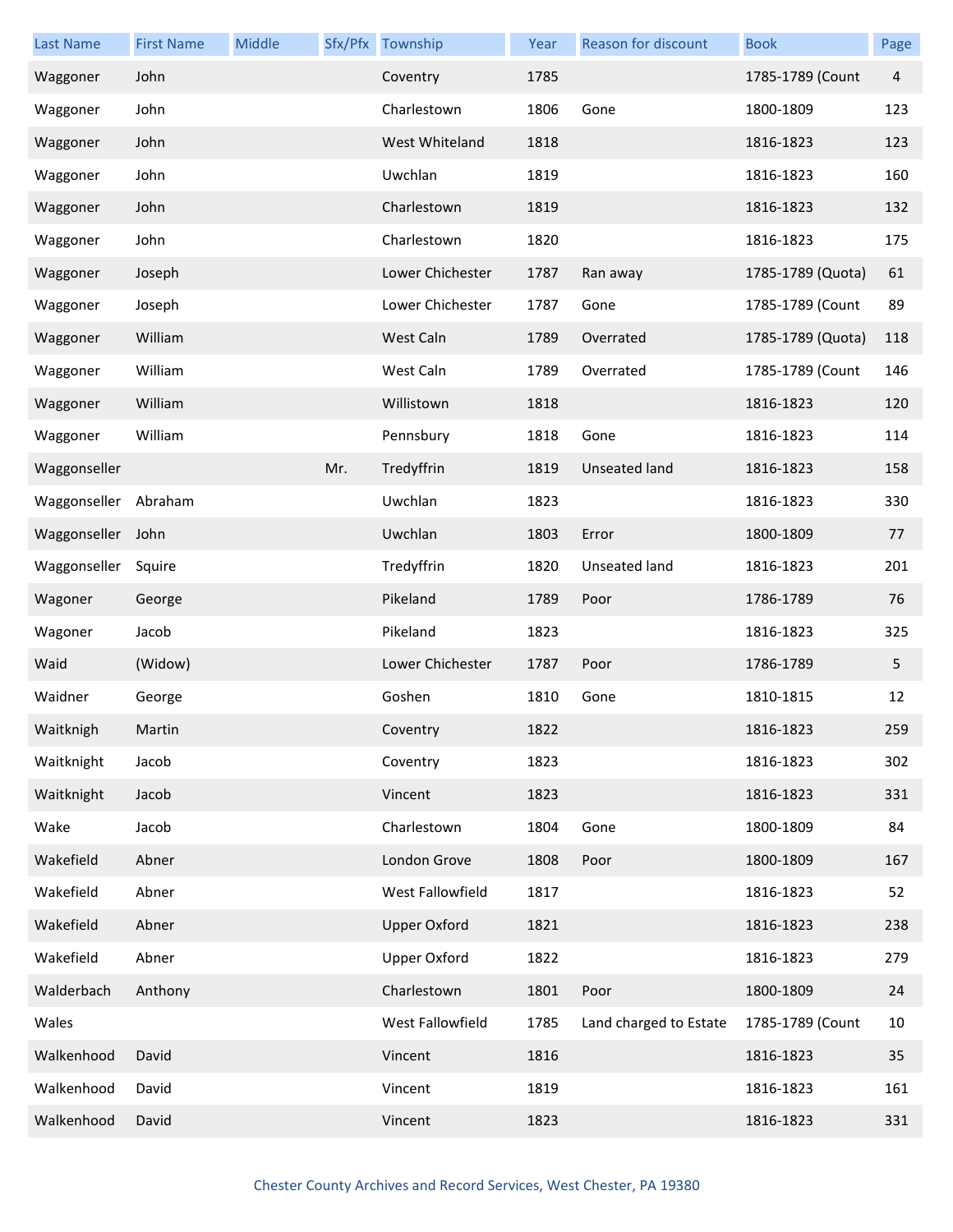| <b>Last Name</b> | <b>First Name</b> | Middle | Sfx/Pfx Township     | Year | Reason for discount     | <b>Book</b>       | Page           |
|------------------|-------------------|--------|----------------------|------|-------------------------|-------------------|----------------|
| Walker           | Α.                | G.     | Tredyffrin           | 1813 | Gone                    | 1810-1815         | 154            |
| Walker           | Alexander         |        | West Caln            | 1788 | Under age               | 1785-1789 (Count  | 118            |
| Walker           | Alexander         |        | West Caln            | 1788 | Under age               | 1785-1789 (Quota) | 90             |
| Walker           | Alexander         |        | West Caln            | 1790 | Paid in East Caln       | 1790-1799         | $\mathbf{3}$   |
| Walker           | Alexander         |        | East Caln            | 1791 | Gone                    | 1790-1799         | 22             |
| Walker           | Alexander         |        | East Caln            | 1792 | Gone                    | 1790-1799         | 41             |
| Walker           | Arthur            |        | Honey Brook          | 1813 | Gone                    | 1810-1815         | 134            |
| Walker           | Arthur            |        | <b>West Nantmeal</b> | 1822 |                         | 1816-1823         | 278            |
| Walker           | Benjamin          |        | Londonderry          | 1821 |                         | 1816-1823         | 226            |
| Walker           | Ebenezer          |        | Penn                 | 1821 |                         | 1816-1823         | 240            |
| Walker           | Enoch             |        | Charlestown          | 1800 | Overrated               | 1800-1809         | 4              |
| Walker           | George            |        | New Garden           | 1822 |                         | 1816-1823         | 274            |
| Walker           | Hiram             |        | Pennsbury            | 1810 | Gone                    | 1810-1815         | 29             |
| Walker           | Jacob             |        | Tredyffrin           | 1791 | House burnt             | 1790-1799         | 35             |
| Walker           | Jacob             |        | East Nottingham      | 1799 | Gone                    | 1790-1799         | 164            |
| Walker           | Jacob             |        | Pikeland             | 1822 |                         | 1816-1823         | 282            |
| Walker           | James             |        | London Grove         | 1785 | Gone                    | 1785-1789 (Quota) | 12             |
| Walker           | James             |        | New Garden           | 1786 | Gone                    | 1785-1789 (Count  | 43             |
| Walker           | James             |        | New Garden           | 1786 | Gone                    | 1785-1789 (Quota) | 43             |
| Walker           | James             |        | New Garden           | 1788 | Gone                    | 1786-1789         | 15             |
| Walker           | James             |        | Goshen               | 1797 | Poor                    | 1790-1799         | 119            |
| Walker           | James             |        | Brandywine           | 1797 | Gone                    | 1790-1799         | 115            |
| Walker           | James             |        | East Bradford        | 1802 | Dead - Paid in West Bra | 1800-1809         | 41             |
| Walker           | James             |        | West Bradford        | 1803 | Dead & Poor             | 1800-1809         | 61             |
| Walker           | James             |        | East Bradford        | 1819 | Gone                    | 1816-1823         | 127            |
| Walker           | John              |        | East Whiteland       | 1785 | Gone                    | 1785-1789 (Quota) | 27             |
| Walker           | John              |        | Londonderry          | 1790 | Poor                    | 1790-1799         | $\overline{7}$ |
| Walker           | John              |        | Goshen               | 1793 | Gone                    | 1790-1799         | 63             |
| Walker           | John              |        | <b>West Nantmeal</b> | 1796 |                         | 1790-1799         | 107            |
| Walker           | John              |        | Brandywine           | 1797 | Poor                    | 1790-1799         | 115            |
| Walker           | John              |        | Brandywine           | 1798 | Gone                    | 1790-1799         | 134            |
| Walker           | John              |        | Brandywine           | 1799 | Gone                    | 1790-1799         | 154            |
| Walker           | John              |        | <b>West Nantmeal</b> | 1801 | Gone                    | 1800-1809         | 33             |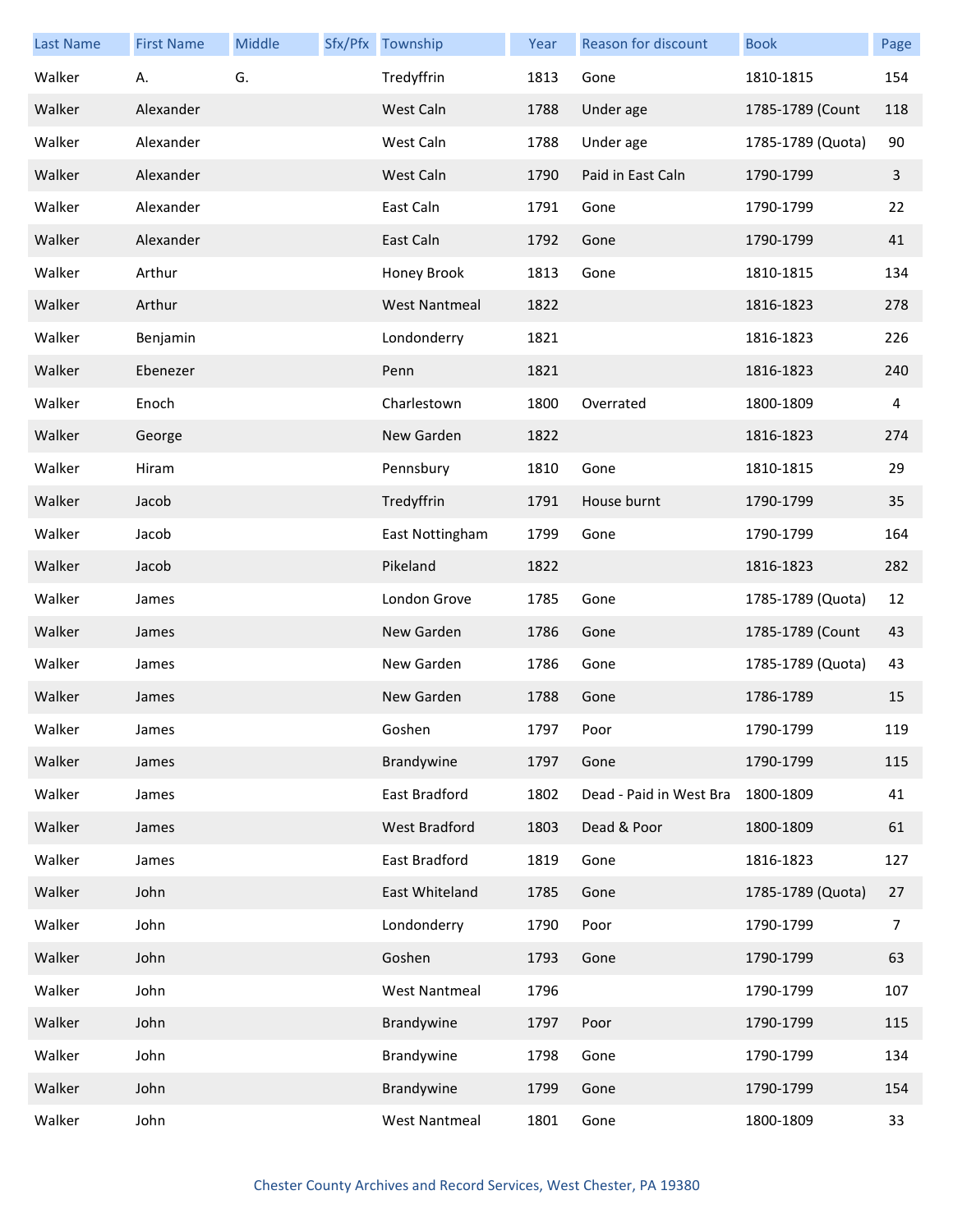| <b>Last Name</b> | <b>First Name</b> | Middle | Sfx/Pfx Township     | Year | <b>Reason for discount</b> | <b>Book</b>       | Page             |
|------------------|-------------------|--------|----------------------|------|----------------------------|-------------------|------------------|
| Walker           | John              |        | West Whiteland       | 1802 | Gone                       | 1800-1809         | 59               |
| Walker           | John              |        | East Bradford        | 1806 | Poor                       | 1800-1809         | 120              |
| Walker           | John              |        | West Caln            | 1808 |                            | 1800-1809         | 162              |
| Walker           | John              |        | Pikeland             | 1808 | Error                      | 1800-1809         | 174              |
| Walker           | John              |        | Charlestown          | 1809 |                            | 1800-1809         | 183              |
| Walker           | John              |        | Charlestown          | 1810 | Gone                       | 1810-1815         | 7                |
| Walker           | John              |        | Goshen               | 1811 | Gone                       | 1810-1815         | 53               |
| Walker           | John              |        | Pennsbury            | 1813 | Dog Dead                   | 1810-1815         | 150              |
| Walker           | John              |        | Uwchlan              | 1814 | Gone                       | 1810-1815         | 195              |
| Walker           | John              |        | Honey Brook          | 1814 | Dead                       | 1810-1815         | 174              |
| Walker           | John              |        | Brandywine           | 1816 |                            | 1816-1823         | 4                |
| Walker           | John              |        | East Marlborough     | 1817 |                            | 1816-1823         | 59               |
| Walker           | John              |        | Willistown           | 1818 |                            | 1816-1823         | 120              |
| Walker           | John              |        | Pikeland             | 1819 |                            | 1816-1823         | 155              |
| Walker           | John              |        | Lower Oxford         | 1820 |                            | 1816-1823         | 196              |
| Walker           | John              |        | New Garden           | 1820 |                            | 1816-1823         | 190              |
| Walker           | John              |        | Birmingham           | 1821 |                            | 1816-1823         | 210              |
| Walker           | John              |        | East Caln            | 1821 |                            | 1816-1823         | 214              |
| Walker           | Joseph            |        | Lower Chichester     | 1785 | Overrated                  | 1785-1789 (Count  | 5                |
| Walker           | Joseph            |        | East Marlborough     | 1785 |                            | 1785-1789 (Count  | 14               |
| Walker           | Joseph            |        | East Marlborough     | 1789 | Poor                       | 1785-1789 (Count  | 155              |
| Walker           | Joseph            |        | East Marlborough     | 1789 | Poor                       | 1785-1789 (Quota) | 127              |
| Walker           | Joseph            |        | West Marlborough     | 1790 | Poor                       | 1790-1799         | $\boldsymbol{9}$ |
| Walker           | Joseph            |        | Coventry             | 1823 |                            | 1816-1823         | 302              |
| Walker           | Leonard           |        | Vincent              | 1797 |                            | 1790-1799         | 130              |
| Walker           | Lettice           |        | Lower Chichester     | 1785 | Poor                       | 1785-1789 (Count  | 5                |
| Walker           | Levi              |        | Pennsbury            | 1820 | No Dog                     | 1816-1823         | 198              |
| Walker           | Matthew           |        | Pennsbury            | 1803 | Gone                       | 1800-1809         | 74               |
| Walker           | Miller            |        | East Fallowfield     | 1811 | Insolvent                  | 1810-1815         | 51               |
| Walker           | Miller            |        | East Fallowfield     | 1811 | Insolvent                  | 1810-1815         | 51               |
| Walker           | Nathaniel         |        | East Nottingham      | 1816 |                            | 1816-1823         | 23               |
| Walker           | Richard           |        | Brandywine           | 1810 | One Dog                    | 1810-1815         | 4                |
| Walker           | Richard           |        | <b>West Nantmeal</b> | 1822 |                            | 1816-1823         | 278              |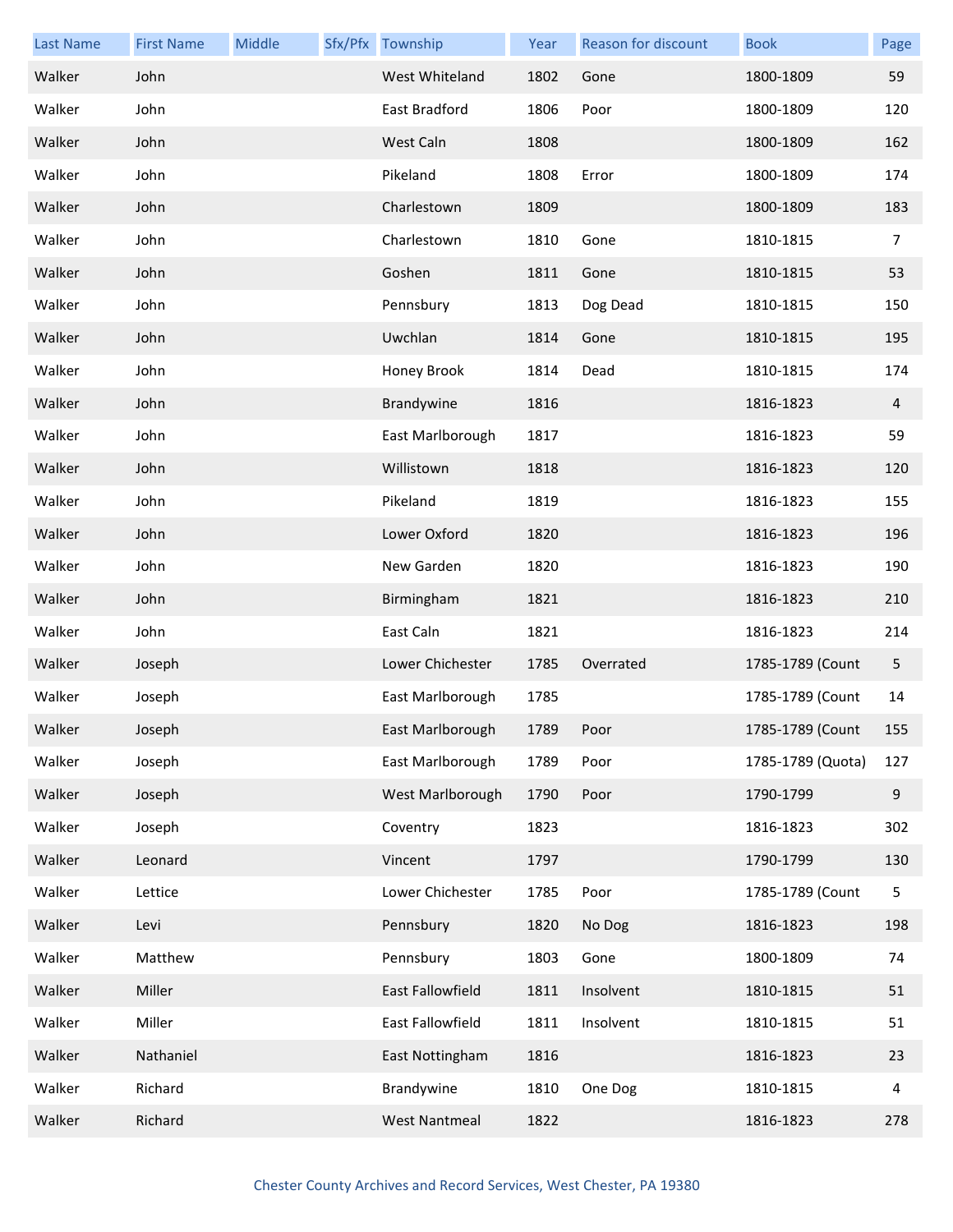| <b>Last Name</b> | <b>First Name</b> | Middle | Sfx/Pfx Township | Year | <b>Reason for discount</b> | <b>Book</b>       | Page |
|------------------|-------------------|--------|------------------|------|----------------------------|-------------------|------|
| Walker           | Robert            |        | Honey Brook      | 1808 | Gone                       | 1800-1809         | 166  |
| Walker           | Robert            |        | Pennsbury        | 1814 | No such man                | 1810-1815         | 190  |
| Walker           | Ruth              |        | Charlestown      | 1823 |                            | 1816-1823         | 301  |
| Walker           | Samuel            |        | Lower Chichester | 1785 | Dead                       | 1785-1789 (Count  | 5    |
| Walker           | Samuel            |        | East Whiteland   | 1786 | Poor                       | 1785-1789 (Count  | 83   |
| Walker           | Samuel            |        | East Whiteland   | 1786 | Poor & Lame                | 1786-1789         | 27   |
| Walker           | Samuel            |        | East Whiteland   | 1786 | Poor & Lame                | 1785-1789 (Count  | 55   |
| Walker           | Samuel            |        | East Whiteland   | 1787 | Not found                  | 1785-1789 (Quota) | 83   |
| Walker           | Samuel            |        | East Whiteland   | 1788 | Poor                       | 1786-1789         | 55   |
| Walker           | Samuel            |        | East Whiteland   | 1788 | Poor                       | 1785-1789 (Quota) | 111  |
| Walker           | Samuel            |        | East Whiteland   | 1788 | Poor                       | 1785-1789 (Count  | 139  |
| Walker           | Samuel            |        | East Whiteland   | 1800 | Poor                       | 1800-1809         | 19   |
| Walker           | Samuel            |        | East Whiteland   | 1810 |                            | 1810-1815         | 38   |
| Walker           | Samuel            |        | Sadsbury         | 1810 | Paid elsewhere             | 1810-1815         | 31   |
| Walker           | Samuel            |        | East Whiteland   | 1810 | Twice taxed                | 1810-1815         | 38   |
| Walker           | Samuel            |        | Tredyffrin       | 1814 | Gone                       | 1810-1815         | 194  |
| Walker           | Samuel            |        | Tredyffrin       | 1814 | Gone                       | 1810-1815         | 194  |
| Walker           | Samuel            |        | New Garden       | 1820 | Gone                       | 1816-1823         | 190  |
| Walker           | Thomas            |        | West Fallowfield | 1818 |                            | 1816-1823         | 94   |
| Walker           | Thomas            |        | Coventry         | 1821 |                            | 1816-1823         | 216  |
| Walker           | William           |        | New Garden       | 1785 | Ran away                   | 1785-1789 (Count  | 15   |
| Walker           | William           |        | West Caln        | 1786 | Gone                       | 1785-1789 (Quota) | 35   |
| Walker           | William           |        | West Caln        | 1786 | Ran away                   | 1785-1789 (Count  | 34   |
| Walker           | William           |        | West Caln        | 1788 | Ran away                   | 1786-1789         | 6    |
| Walker           | William           |        | West Caln        | 1796 | Gone                       | 1790-1799         | 97   |
| Walker           | William           |        | East Caln        | 1800 | Gone                       | 1800-1809         | 3    |
| Walker           | William           |        | Honey Brook      | 1811 | Gone                       | 1810-1815         | 54   |
| Walker           | William           |        | Brandywine       | 1813 | Gone                       | 1810-1815         | 125  |
| Walker           | William           |        | New London       | 1823 |                            | 1816-1823         | 316  |
| Walker & Geo     |                   |        | Pikeland         | 1816 | One Dog                    | 1816-1823         | 30   |
| Walker & Geo     |                   |        | Charlestown      | 1823 |                            | 1816-1823         | 301  |
| Walkinghood      | William           |        | Vincent          | 1810 | Gone                       | 1810-1815         | 35   |
| Walkinhood       | Jacob             |        | Vincent          | 1801 | Poor                       | 1800-1809         | 37   |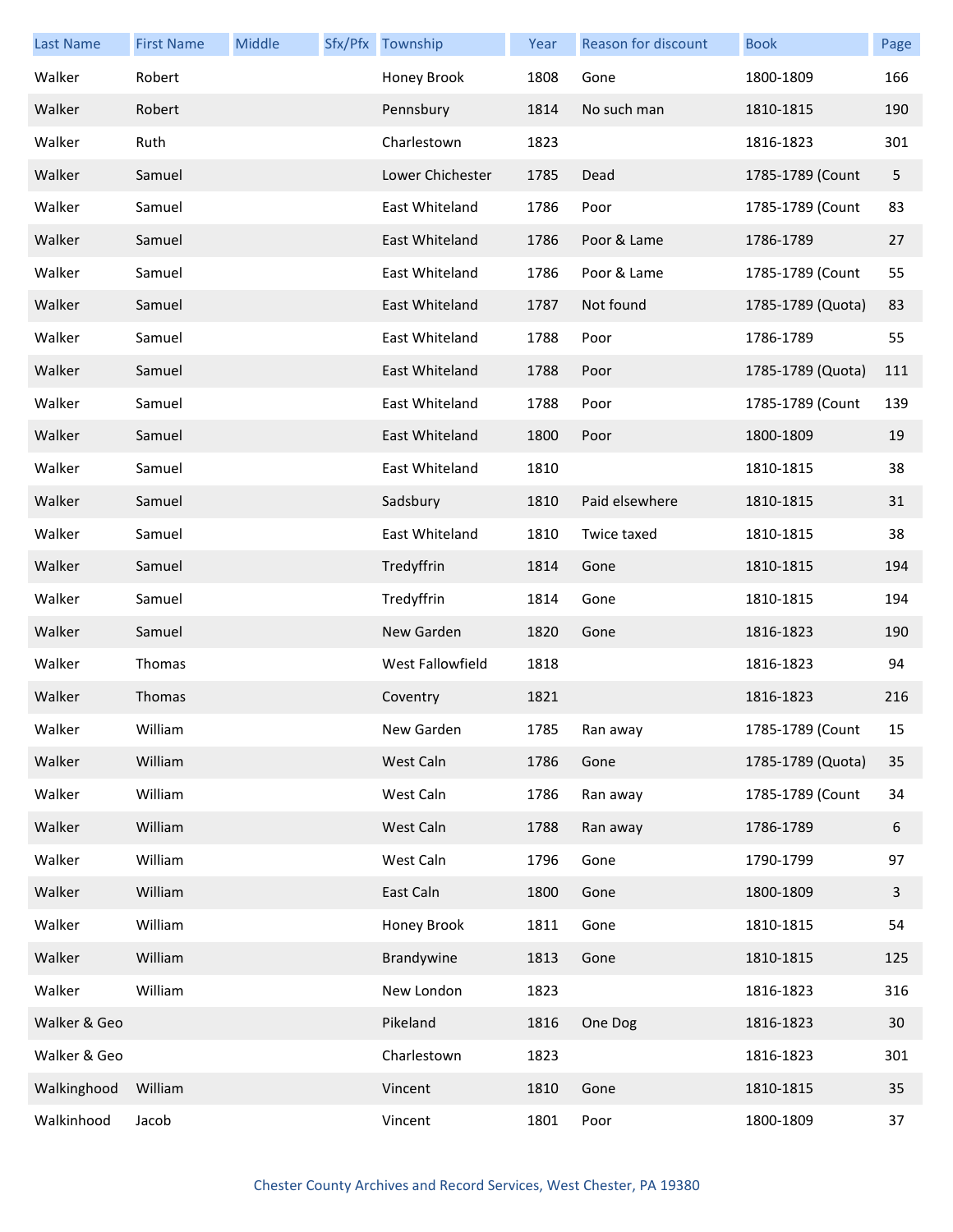| <b>Last Name</b> | <b>First Name</b> | Middle | Sfx/Pfx Township     | Year | Reason for discount | <b>Book</b>       | Page |
|------------------|-------------------|--------|----------------------|------|---------------------|-------------------|------|
| Walkinhood       | Jacob             |        | Vincent              | 1815 | Gone                | 1810-1815         | 237  |
| Wall             | Edward            |        | Pennsbury            | 1818 |                     | 1816-1823         | 114  |
| Wall             | Hannah            |        | Lower Chichester     | 1786 | Charged to land     | 1785-1789 (Quota) | 33   |
| Wall             | Hannah            |        | Lower Chichester     | 1787 | Charged to land     | 1785-1789 (Count  | 89   |
| Wall             | Hannah            |        | Lower Chichester     | 1787 | Charged to land     | 1785-1789 (Quota) | 61   |
| Wall             | Hannah            |        | Lower Chichester     | 1787 | Charged to land     | 1786-1789         | 5    |
| Wall             | Hannah            |        | Lower Chichester     | 1788 | Land                | 1785-1789 (Quota) | 89   |
| Wall             | Hannah            |        | Lower Chichester     | 1788 | Land                | 1785-1789 (Count  | 117  |
| Wall             | Hannah            |        | Lower Chichester     | 1789 | Charged to land     | 1785-1789 (Quota) | 116  |
| Wall             | Hannah            |        | Lower Chichester     | 1789 | Poor                | 1785-1789 (Count  | 144  |
| Wall             | James             | Η.     | Charlestown          | 1823 |                     | 1816-1823         | 301  |
| Wall             | Joseph            |        | Goshen               | 1787 | Gone                | 1785-1789 (Quota) | 66   |
| Wall             | Patrick           |        | West Caln            | 1798 | Gone                | 1790-1799         | 135  |
| Wallace          | Alexander         |        | Honey Brook          | 1808 | Gone                | 1800-1809         | 166  |
| Wallace          | Charles           |        | West Fallowfield     | 1786 | Poor                | 1785-1789 (Quota) | 38   |
| Wallace          | Charles           |        | West Fallowfield     | 1786 | Gone                | 1785-1789 (Count  | 38   |
| Wallace          | Charles           |        | West Fallowfield     | 1786 | Gone                | 1785-1789 (Count  | 66   |
| Wallace          | Charles           |        | West Fallowfield     | 1787 | Gone                | 1786-1789         | 38   |
| Wallace          | Charles           |        | West Fallowfield     | 1823 |                     | 1816-1823         | 305  |
| Wallace          | Edward            |        | Charlestown          | 1819 |                     | 1816-1823         | 132  |
| Wallace          | Francis           |        | Lower Oxford         | 1820 |                     | 1816-1823         | 196  |
| Wallace          | George            |        | <b>West Nantmeal</b> | 1786 | Gone                | 1785-1789 (Count  | 73   |
| Wallace          | George            |        | <b>West Nantmeal</b> | 1787 | Gone                | 1785-1789 (Quota) | 73   |
| Wallace          | George            |        | <b>West Nantmeal</b> | 1787 | Gone                | 1785-1789 (Count  | 101  |
| Wallace          | Hugh              |        | London Britain       | 1797 | Not found           | 1790-1799         | 122  |
| Wallace          | Hugh              |        | London Britain       | 1803 | Gone                | 1800-1809         | 68   |
| Wallace          | James             |        | New London           | 1792 | Gone                | 1790-1799         | 49   |
| Wallace          | James             |        | <b>West Nantmeal</b> | 1795 | Gone                | 1790-1799         | 107  |
| Wallace          | James             |        | Lower Oxford         | 1808 | Gone                | 1800-1809         | 173  |
| Wallace          | James             |        | Charlestown          | 1815 | No Dog              | 1810-1815         | 209  |
| Wallace          | James             |        | Charlestown          | 1823 |                     | 1816-1823         | 301  |
| Wallace          | John              |        | London Britain       | 1785 | Gone                | 1785-1789 (Count  | 12   |
| Wallace          | John              |        | Pikeland             | 1788 | Gone                | 1785-1789 (Quota) | 104  |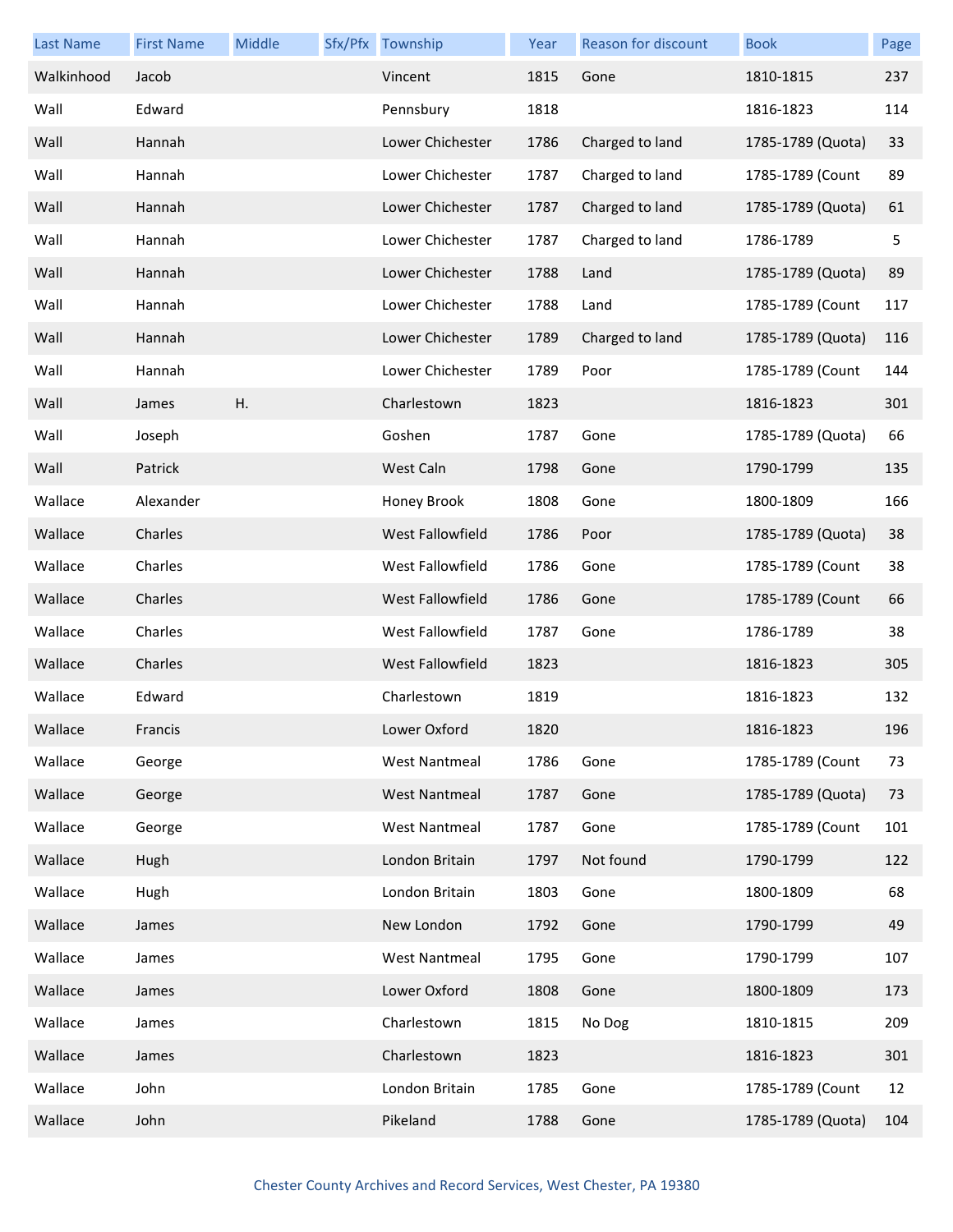| <b>Last Name</b> | <b>First Name</b> | Middle | Sfx/Pfx Township     | Year | <b>Reason for discount</b> | <b>Book</b>       | Page         |
|------------------|-------------------|--------|----------------------|------|----------------------------|-------------------|--------------|
| Wallace          | John              |        | Pikeland             | 1788 | Gone                       | 1785-1789 (Count  | 132          |
| Wallace          | John              |        | Oxford               | 1789 | Loss by fire               | 1785-1789 (Count  | 160          |
| Wallace          | John              |        | Oxford               | 1789 | Loss by fire               | 1785-1789 (Quota) | 132          |
| Wallace          | John              |        | New London           | 1791 | Gone                       | 1790-1799         | 30           |
| Wallace          | John              |        | New London           | 1792 | Gone                       | 1790-1799         | 49           |
| Wallace          | John              |        | West Caln            | 1808 |                            | 1800-1809         | 162          |
| Wallace          | John              |        | Lower Oxford         | 1817 |                            | 1816-1823         | 69           |
| Wallace          | Joseph            |        | East Caln            | 1788 | Gone                       | 1785-1789 (Count  | 118          |
| Wallace          | Joseph            |        | East Caln            | 1788 | Gone                       | 1785-1789 (Quota) | 90           |
| Wallace          | Joseph            |        | East Nantmeal        | 1793 | Gone                       | 1790-1799         | 70           |
| Wallace          | Joseph            |        | West Caln            | 1796 | Gone                       | 1790-1799         | 97           |
| Wallace          | Nathaniel         |        | London Grove         | 1787 | Gone                       | 1785-1789 (Count  | 96           |
| Wallace          | Nathaniel         |        | London Grove         | 1787 | Gone                       | 1785-1789 (Quota) | 68           |
| Wallace          | Nathaniel         |        | London Grove         | 1788 | Gone                       | 1786-1789         | 68           |
| Wallace          | Robert            |        | West Caln            | 1791 | Gone                       | 1790-1799         | 22           |
| Wallace          | Robert            |        | <b>West Nantmeal</b> | 1800 | Not taxable                | 1800-1809         | 13           |
| Wallace          | Robert            |        | <b>West Nantmeal</b> | 1803 | Poor                       | 1800-1809         | 73           |
| Wallace          | Robert            |        | Brandywine           | 1805 | Gone                       | 1800-1809         | 101          |
| Wallace          | Robert            |        | Sadsbury             | 1806 | Gone                       | 1800-1809         | 135          |
| Wallace          | Robert            |        | Uwchlan              | 1807 | Gone                       | 1800-1809         | 156          |
| Wallace          | Robert            |        | West Nantmeal        | 1810 |                            | 1810-1815         | 26           |
| Wallace          | Robert            |        | New Garden           | 1815 | Dog Gone                   | 1810-1815         | 224          |
| Wallace          | Robert            |        | <b>West Nantmeal</b> | 1818 |                            | 1816-1823         | 110          |
| Wallace          | Robert            |        | <b>West Nantmeal</b> | 1819 |                            | 1816-1823         | 152          |
| Wallace          | Robert            |        | <b>West Nantmeal</b> | 1820 |                            | 1816-1823         | 194          |
| Wallace          | Robert            |        | <b>West Nantmeal</b> | 1823 |                            | 1816-1823         | 321          |
| Wallace          | Samuel            |        | Bethel               | 1785 | Gone                       | 1785-1789 (Count  | $\mathbf{1}$ |
| Wallace          | Samuel            |        | Concord              | 1787 | Poor                       | 1785-1789 (Quota) | 60           |
| Wallace          | Samuel            |        | Concord              | 1787 | Poor                       | 1785-1789 (Count  | 88           |
| Wallace          | Samuel            |        | Concord              | 1788 | Poor                       | 1785-1789 (Quota) | 88           |
| Wallace          | Samuel            |        | Concord              | 1788 | Poor                       | 1785-1789 (Count  | 116          |
| Wallace          | Samuel            |        | Concord              | 1788 | Poor                       | 1786-1789         | 60           |
| Wallace          | Stephen           |        | East Nottingham      | 1804 | Poor                       | 1800-1809         | 91           |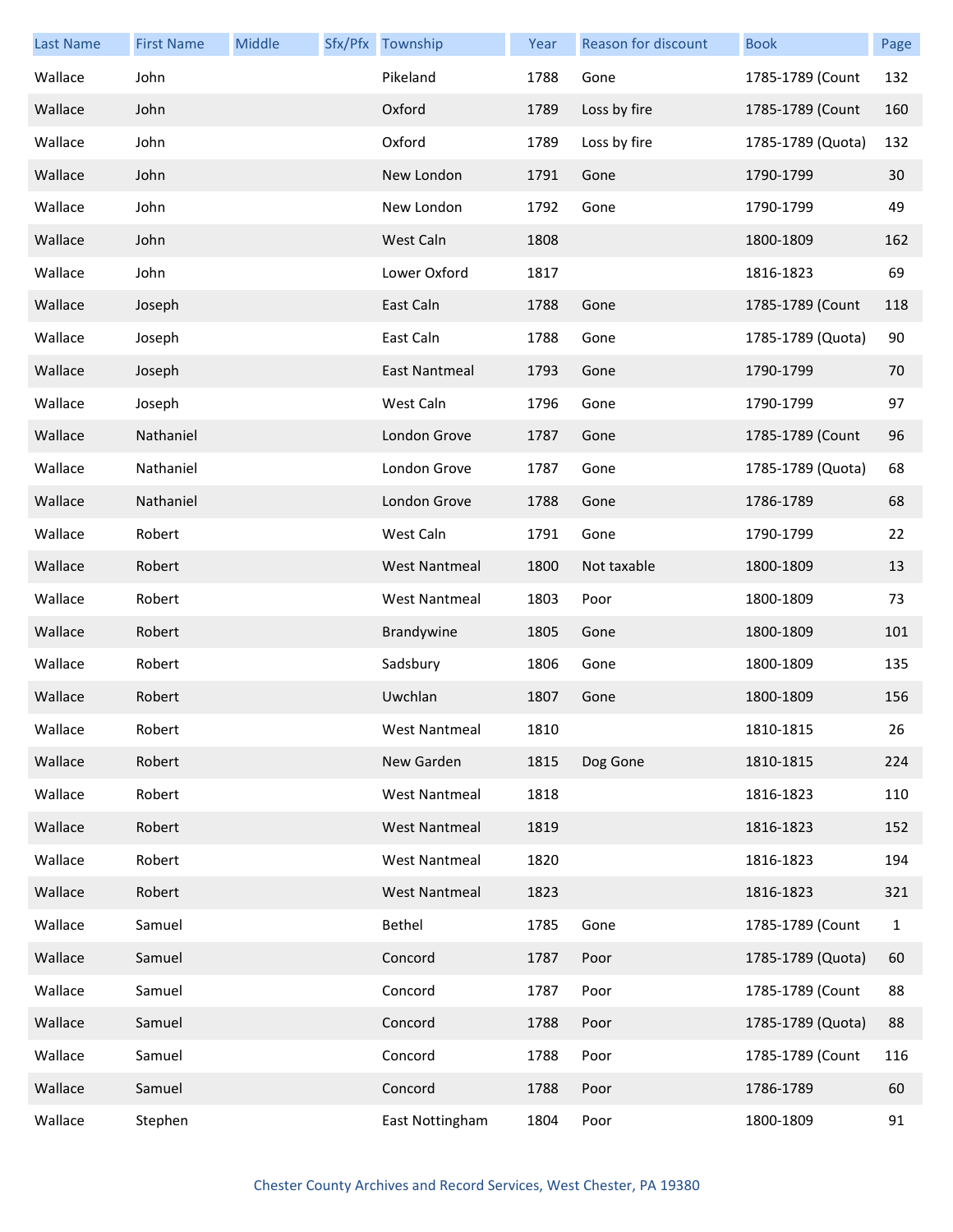| <b>Last Name</b> | <b>First Name</b> | Middle |     | Sfx/Pfx Township        | Year | <b>Reason for discount</b> | <b>Book</b>       | Page           |
|------------------|-------------------|--------|-----|-------------------------|------|----------------------------|-------------------|----------------|
| Wallace          | Thomas            |        |     | Londonderry             | 1806 | Dead                       | 1800-1809         | 127            |
| Wallace          | William           |        |     | East Nottingham         | 1785 | Gone                       | 1785-1789 (Count  | 18             |
| Wallahan         | Thomas            |        |     | <b>East Nantmeal</b>    | 1785 | Gone                       | 1785-1789 (Count  | 17             |
| Wallas           | Robert            |        |     | <b>West Nantmeal</b>    | 1813 | Poor                       | 1810-1815         | 147            |
| Walleigh         | Stephen           |        |     | East Nantmeal           | 1806 | Gone                       | 1800-1809         | 132            |
| Walley           | Samuel            |        |     | Easttown                | 1822 |                            | 1816-1823         | 260            |
| Walley           | Samuel            |        |     | Easttown                | 1823 |                            | 1816-1823         | 303            |
| Walley           | Stephen           |        |     | <b>West Nantmeal</b>    | 1806 | Mistake                    | 1800-1809         | 132            |
| Walliegh         | William           |        |     | Easttown                | 1818 | Error                      | 1816-1823         | 92             |
| Wallington       | Joseph            |        |     | <b>East Bradford</b>    | 1787 | Gone                       | 1785-1789 (Count  | 86             |
| Wallington       | William           |        |     | West Goshen             | 1818 |                            | 1816-1823         | 96             |
| Walls            | Hannah            |        |     | Lower Chichester        | 1786 | Charged to land            | 1785-1789 (Count  | 33             |
| Walls            | James             |        |     | West Caln               | 1808 |                            | 1800-1809         | 162            |
| Waln             | Joseph            |        |     | Goshen                  | 1787 | Gone                       | 1786-1789         | 66             |
| Waln             | Joseph            |        |     | Goshen                  | 1787 | Gone                       | 1785-1789 (Count  | 94             |
| Walson           | Godfry            |        |     | Thornbury               | 1789 | Poor                       | 1786-1789         | 80             |
| Walter           | Enos              |        |     | <b>Upper Chichester</b> | 1789 | Gone                       | 1785-1789 (Quota) | 116            |
| Walter           | James             |        |     | Uwchlan                 | 1789 | Gone                       | 1785-1789 (Count  | 166            |
| Walter           | John              |        |     | Pikeland                | 1795 | Aged & infirm              | 1790-1799         | 89             |
| Walter           | John              |        |     | Pikeland                | 1814 | Poor                       | 1810-1815         | 191            |
| Walter           | John              |        |     | Pikeland                | 1815 |                            | 1810-1815         | 233            |
| Walter           | John              |        |     | Pikeland                | 1815 |                            | 1810-1815         | 233            |
| Walter           | John              |        |     | Pikeland                | 1820 |                            | 1816-1823         | 197            |
| Walter           | Joseph            |        | Jr. | Kennett                 | 1803 | Error                      | 1800-1809         | 67             |
| Walter           | Joseph            |        |     | Kennett                 | 1818 |                            | 1816-1823         | 98             |
| Walter           | Leonard           |        |     | Pikeland                | 1818 | Gone                       | 1816-1823         | 113            |
| Walter           | Leonard           |        |     | Pikeland                | 1819 |                            | 1816-1823         | 155            |
| Walter           | Leonard           |        |     | Pikeland                | 1823 |                            | 1816-1823         | 325            |
| Walter           | William           |        |     | Charlestown             | 1785 | Gone                       | 1785-1789 (Quota) | $\overline{7}$ |
| Walter           | William           |        |     | Kennett                 | 1792 | Overrated                  | 1790-1799         | 45             |
| Walter           | William           |        |     | Goshen                  | 1798 | Gone                       | 1790-1799         | 138            |
| Walter           | William           |        |     | Kennett                 | 1799 | Overrated                  | 1790-1799         | 159            |
| Walter           | William           |        |     | East Caln               | 1817 |                            | 1816-1823         | 46             |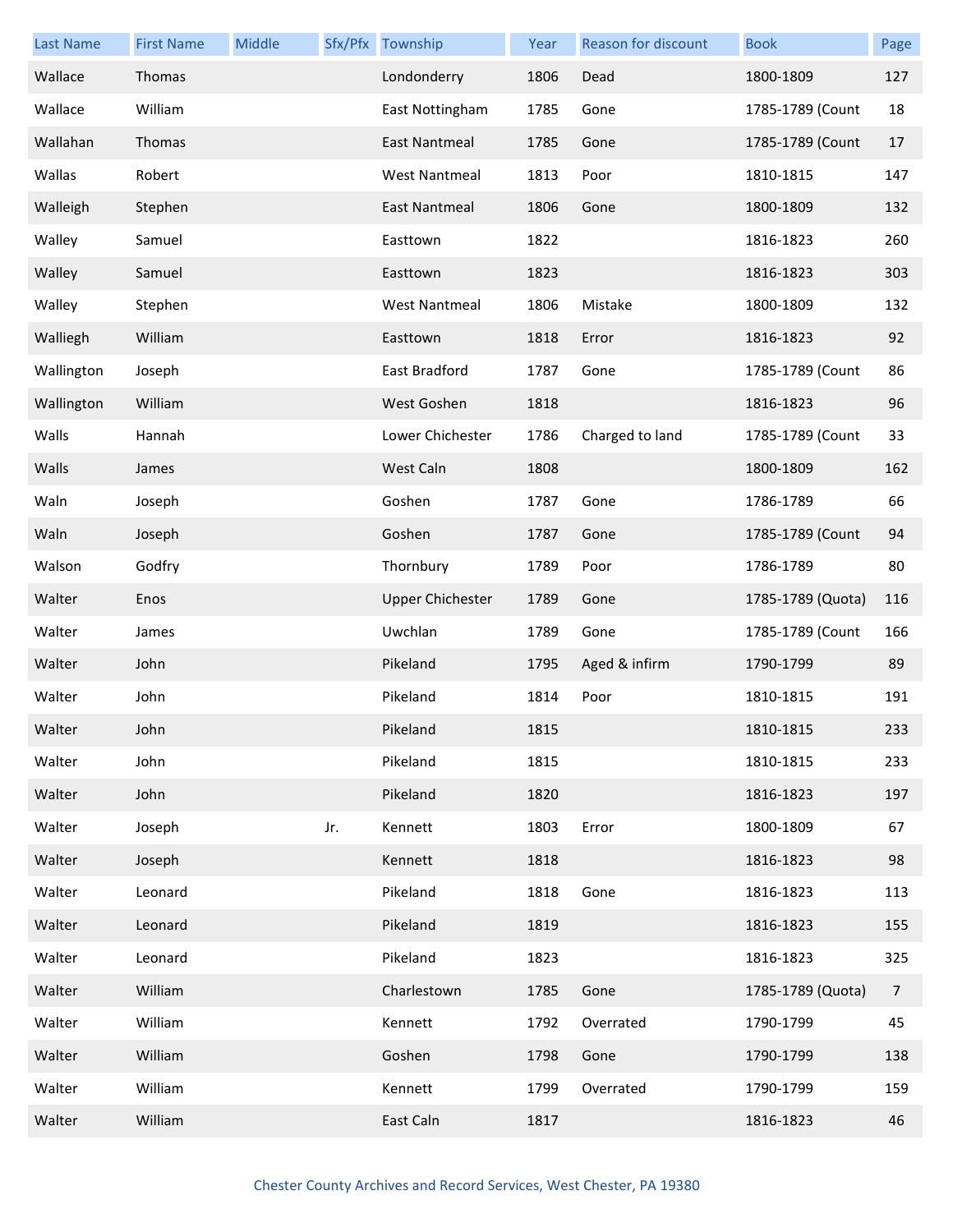| <b>Last Name</b> | <b>First Name</b> | Middle | Sfx/Pfx Township        | Year | Reason for discount      | <b>Book</b>       | Page           |
|------------------|-------------------|--------|-------------------------|------|--------------------------|-------------------|----------------|
| Walters          | Enos              |        | <b>Upper Chichester</b> | 1789 | Gone                     | 1785-1789 (Count  | 144            |
| Walters          | George            |        | East Nottingham         | 1806 | Gone                     | 1800-1809         | 131            |
| Walters          | Henry             |        | Goshen                  | 1793 | Gone                     | 1790-1799         | 63             |
| Walters          | Isaac             |        | West Goshen             | 1820 |                          | 1816-1823         | 180            |
| Walters          | James             |        | Uwchlan                 | 1789 | Gone                     | 1785-1789 (Quota) | 137            |
| Walters          | John              |        | <b>West Nantmeal</b>    | 1785 | Gone                     | 1785-1789 (Count  | 17             |
| Walters          | John              |        | Aston                   | 1785 | Overrated                | 1785-1789 (Count  | 1              |
| Walters          | John              |        | Aston                   | 1786 | Poor                     | 1785-1789 (Count  | 29             |
| Walters          | John              |        | East Marlborough        | 1787 | Gone                     | 1785-1789 (Count  | 98             |
| Walters          | John              |        | Aston                   | 1787 | Poor                     | 1786-1789         | $\mathbf{1}$   |
| Walters          | John              |        | New London              | 1787 | Not found                | 1785-1789 (Quota) | 74             |
| Walters          | John              |        | East Marlborough        | 1787 | Gone                     | 1785-1789 (Quota) | 70             |
| Walters          | John              |        | Pikeland                | 1811 | Dog Killed               | 1810-1815         | 71             |
| Walters          | Joseph            |        | Kennett                 | 1797 | Paid land                | 1790-1799         | 120            |
| Walters          | Samuel            |        | East Nottingham         | 1822 |                          | 1816-1823         | 275            |
| Walters          | William           |        | Kennett                 | 1802 | Overrated                | 1800-1809         | 47             |
| Walters          | William           |        | East Fallowfield        | 1805 | Poor                     | 1800-1809         | 104            |
| Walters          | William           |        | Uwchlan                 | 1817 |                          | 1816-1823         | 74             |
| Walters          | William           |        | East Goshen             | 1823 |                          | 1816-1823         | 306            |
| Walton           | Abel              |        | Goshen                  | 1806 | Gone                     | 1800-1809         | 125            |
| Walton           | Abel              |        | Goshen                  | 1807 | Gone                     | 1800-1809         | 145            |
| Walton           | Abel              |        | East Bradford           | 1811 | Poor                     | 1810-1815         | 43             |
| Walton           | Benjamin          |        | East Fallowfield        | 1816 |                          | 1816-1823         | 10             |
| Walton           | Benjamin          |        | East Caln               | 1819 |                          | 1816-1823         | 130            |
| Walton           | Benjamin          |        | East Caln               | 1822 |                          | 1816-1823         | 256            |
| Walton           | Elija             |        | West Fallowfield        | 1809 | Paid in Londonderry      | 1800-1809         | 185            |
| Walton           | Gilbert           |        | East Fallowfield        | 1803 | Gone                     | 1800-1809         | 65             |
| Walton           | Henry             |        | East Caln               | 1819 |                          | 1816-1823         | 130            |
| Walton           | James             |        | East Fallowfield        | 1814 | Dog Dead                 | 1810-1815         | 171            |
| Walton           | Jesse             |        | East Fallowfield        | 1797 | Gone                     | 1790-1799         | 118            |
| Walton           | Jesse             |        | East Fallowfield        | 1811 | Paid in West Fallowfield | 1810-1815         | 51             |
| Walton           | John              |        | Easttown                | 1823 |                          | 1816-1823         | 303            |
| Walton           | Jonathan          |        | Brandywine              | 1800 | Not found                | 1800-1809         | $\overline{2}$ |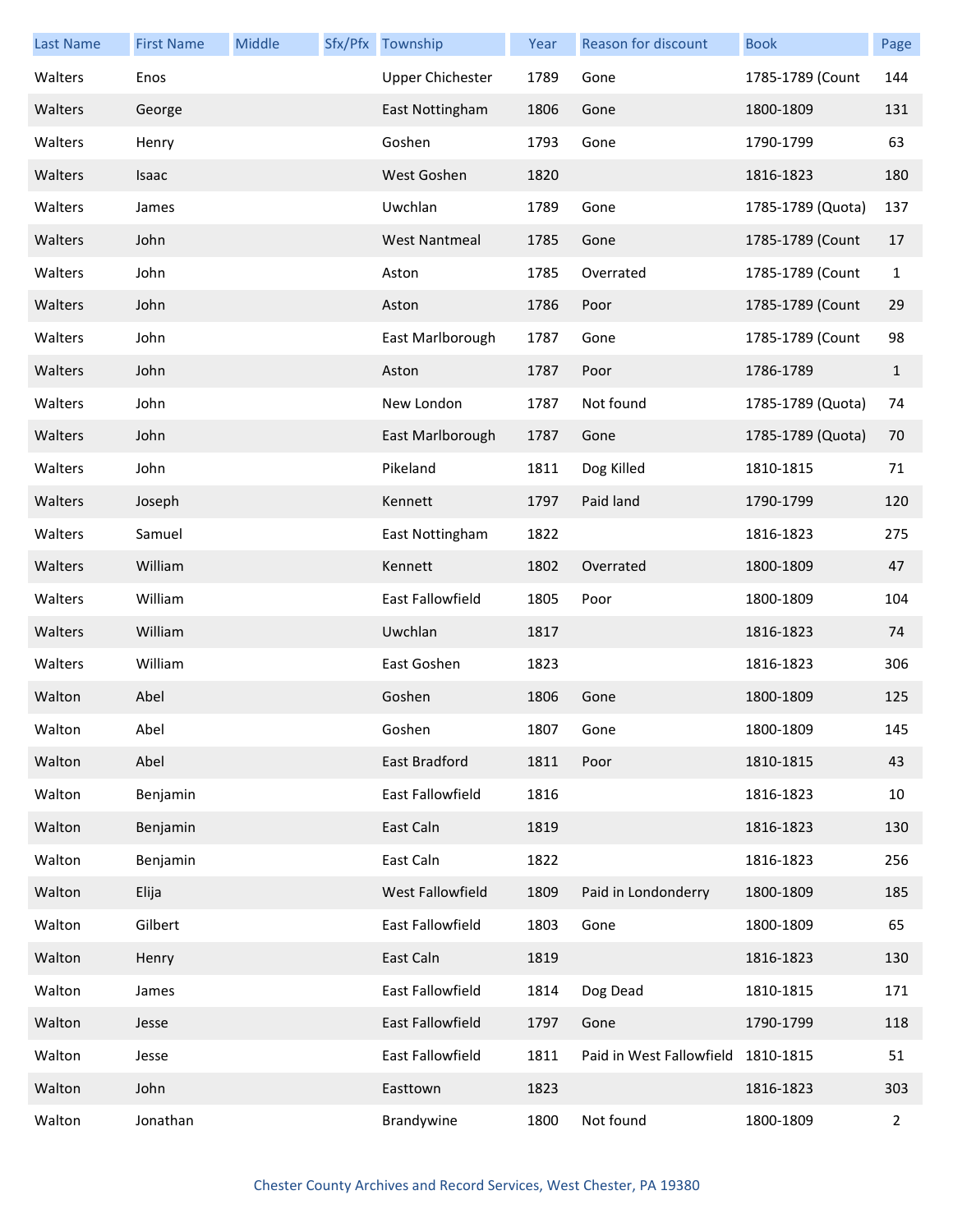| <b>Last Name</b> | <b>First Name</b> | Middle | Sfx/Pfx Township        | Year | <b>Reason for discount</b> | <b>Book</b>       | Page |
|------------------|-------------------|--------|-------------------------|------|----------------------------|-------------------|------|
| Walton           | Jonathan          |        | Uwchlan                 | 1805 | Gone                       | 1800-1809         | 116  |
| Walton           | Jonathan          |        | East Caln               | 1812 |                            | 1810-1815         | 86   |
| Walton           | Jonathan          |        | East Caln               | 1812 |                            | 1810-1815         | 86   |
| Walton           | Jonathan          |        | East Fallowfield        | 1817 |                            | 1816-1823         | 51   |
| Walton           | Jonathan          |        | <b>East Fallowfield</b> | 1820 |                            | 1816-1823         | 177  |
| Walton           | Joseph            |        | East Fallowfield        | 1805 | Gone                       | 1800-1809         | 104  |
| Walton           | Joseph            |        | <b>East Fallowfield</b> | 1821 |                            | 1816-1823         | 219  |
| Walton           | Lewis             |        | Sadsbury                | 1816 |                            | 1816-1823         | 31   |
| Walton           | Lewis             |        | West Fallowfield        | 1818 |                            | 1816-1823         | 94   |
| Walton           | Thomas            |        | New Garden              | 1799 | Twice charged              | 1790-1799         | 163  |
| Walton           | Thomas            |        | New Garden              | 1800 | Gone                       | 1800-1809         | 11   |
| Walton           | William           |        | East Caln               | 1819 |                            | 1816-1823         | 130  |
| Wamphole         | George            |        | East Nantmeal           | 1812 | Paid in West Nantmeal      | 1810-1815         | 106  |
| Wampole          | George            |        | <b>West Nantmeal</b>    | 1800 | Gone                       | 1800-1809         | 13   |
| Wampole          | George            |        | <b>West Nantmeal</b>    | 1806 | Error                      | 1800-1809         | 132  |
| Wampole          | George            |        | East Nantmeal           | 1815 | Unseated land              | 1810-1815         | 227  |
| Wampool          | Adam              |        | East Caln               | 1788 | Poor                       | 1785-1789 (Quota) | 90   |
| Wampool          | Adam              |        | East Caln               | 1788 | Poor                       | 1785-1789 (Count  | 118  |
| Wampoole         | Adam              |        | East Caln               | 1785 | Poor                       | 1785-1789 (Count  | 6    |
| Wanderless       | William           |        | West Marlborough        | 1788 | Gone                       | 1786-1789         | 71   |
| Wandle           | Joseph            |        | East Marlborough        | 1818 | No such man                | 1816-1823         | 102  |
| Wanless          | William           |        | West Marlborough        | 1785 |                            | 1785-1789 (Quota) | 15   |
| Wanless          | William           |        | West Marlborough        | 1786 | Gone                       | 1785-1789 (Count  | 71   |
| Wanless          | William           |        | West Marlborough        | 1787 | Gone                       | 1785-1789 (Quota) | 71   |
| Wanless          | William           |        | West Marlborough        | 1787 | Gone                       | 1785-1789 (Count  | 99   |
| Wanloss          | William           |        | West Marlborough        | 1787 | Gone                       | 1786-1789         | 43   |
| Wann             | John              |        | East Nantmeal           | 1814 | Ran away                   | 1810-1815         | 186  |
| Waran            | James             |        | West Caln               | 1788 | Gone                       | 1786-1789         | 34   |
| Ward             | Elijah            |        | West Goshen             | 1820 |                            | 1816-1823         | 180  |
| Ward             | George            |        | Sadsbury                | 1788 | Out of the township        | 1785-1789 (Quota) | 107  |
| Ward             | George            |        | Sadsbury                | 1788 | Out of township            | 1785-1789 (Count  | 135  |
| Ward             | George            |        | West Caln               | 1809 | Poor                       | 1800-1809         | 182  |
| Ward             | George            |        | West Caln               | 1812 | No Dog                     | 1810-1815         | 87   |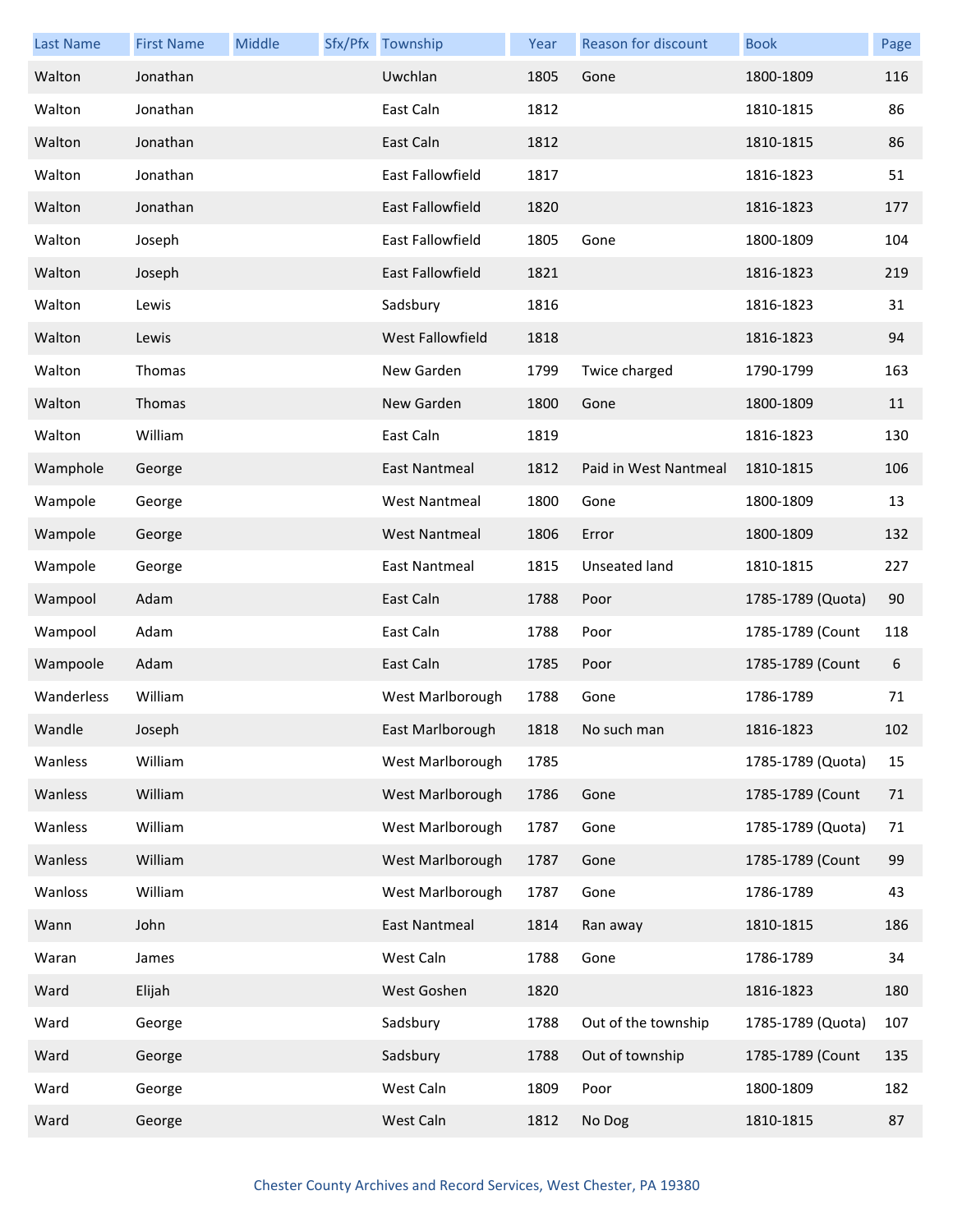| <b>Last Name</b> | <b>First Name</b> | Middle | Sfx/Pfx Township     | Year | Reason for discount | <b>Book</b>       | Page           |
|------------------|-------------------|--------|----------------------|------|---------------------|-------------------|----------------|
| Ward             | James             |        | Oxford               | 1789 | Gone                | 1785-1789 (Count  | 160            |
| Ward             | James             |        | Oxford               | 1789 | Gone                | 1785-1789 (Quota) | 132            |
| Ward             | James             |        | East Caln            | 1820 |                     | 1816-1823         | 172            |
| Ward             | John              |        | East Marlborough     | 1786 | Gone                | 1785-1789 (Count  | 70             |
| Ward             | John              |        | <b>West Nantmeal</b> | 1815 | Gone                | 1810-1815         | 228            |
| Ward             | John              |        | Newlin               | 1823 |                     | 1816-1823         | 315            |
| Ward             | Messeur           |        | West Marlborough     | 1805 | Gone                | 1800-1809         | 109            |
| Ward             | Philip            |        | London Grove         | 1789 | Overrated           | 1785-1789 (Quota) | 124            |
| Ward             | Philip            |        | London Grove         | 1789 | Overrated           | 1785-1789 (Count  | 152            |
| Ward             | Philip            |        | West Nottingham      | 1807 | Gone                | 1800-1809         | 151            |
| Ward             | Phillip           |        | East Nottingham      | 1809 | Gone                | 1800-1809         | 191            |
| Ward             | Robert            |        | West Caln            | 1817 |                     | 1816-1823         | 47             |
| Wardel           | Abraham           |        | Willistown           | 1821 |                     | 1816-1823         | 247            |
| Wardner          | Thomas            |        | Sadsbury             | 1802 | Poor                | 1800-1809         | 55             |
| Warner           | Alexander         |        | Lower Oxford         | 1815 | Gone                | 1810-1815         | 230            |
| Warner           | Anthony           |        | Charlestown          | 1785 | Poor                | 1785-1789 (Count  | $\overline{7}$ |
| Warner           | Anthony           |        | Tredyffrin           | 1787 | Gone                | 1785-1789 (Quota) | 81             |
| Warner           | Anthony           |        | Tredyffrin           | 1787 |                     | 1785-1789 (Count  | 109            |
| Warner           | Anthony           |        | Tredyffrin           | 1788 |                     | 1786-1789         | 81             |
| Warner           | Daniel            |        | Vincent              | 1800 | Aged mother         | 1800-1809         | 18             |
| Warner           | Daniel            |        | Vincent              | 1817 | No Dog              | 1816-1823         | 76             |
| Warner           | Elias             |        | Pikeland             | 1785 |                     | 1785-1789 (Count  | 20             |
| Warner           | George            |        | West Caln            | 1786 | Poor                | 1785-1789 (Quota) | 35             |
| Warner           | George            |        | West Caln            | 1788 | Poor                | 1785-1789 (Count  | 118            |
| Warner           | George            |        | West Caln            | 1788 | Poor                | 1785-1789 (Quota) | 90             |
| Warner           | James             |        | Brandywine           | 1818 | Poor                | 1816-1823         | 87             |
| Warner           | James             |        | Brandywine           | 1819 | Poor                | 1816-1823         | 129            |
| Warner           | James             |        | Brandywine           | 1820 |                     | 1816-1823         | 171            |
| Warner           | James             |        | Brandywine           | 1821 |                     | 1816-1823         | 213            |
| Warner           | John              |        | <b>Upper Darby</b>   | 1786 | Gone                | 1785-1789 (Quota) | 35             |
| Warner           | John              |        | East Bradford        | 1798 | Gone                | 1790-1799         | 133            |
| Warner           | John              |        | Goshen               | 1807 | Gone                | 1800-1809         | 145            |
| Warner           | John              |        | West Whiteland       | 1814 | Gone                | 1810-1815         | 200            |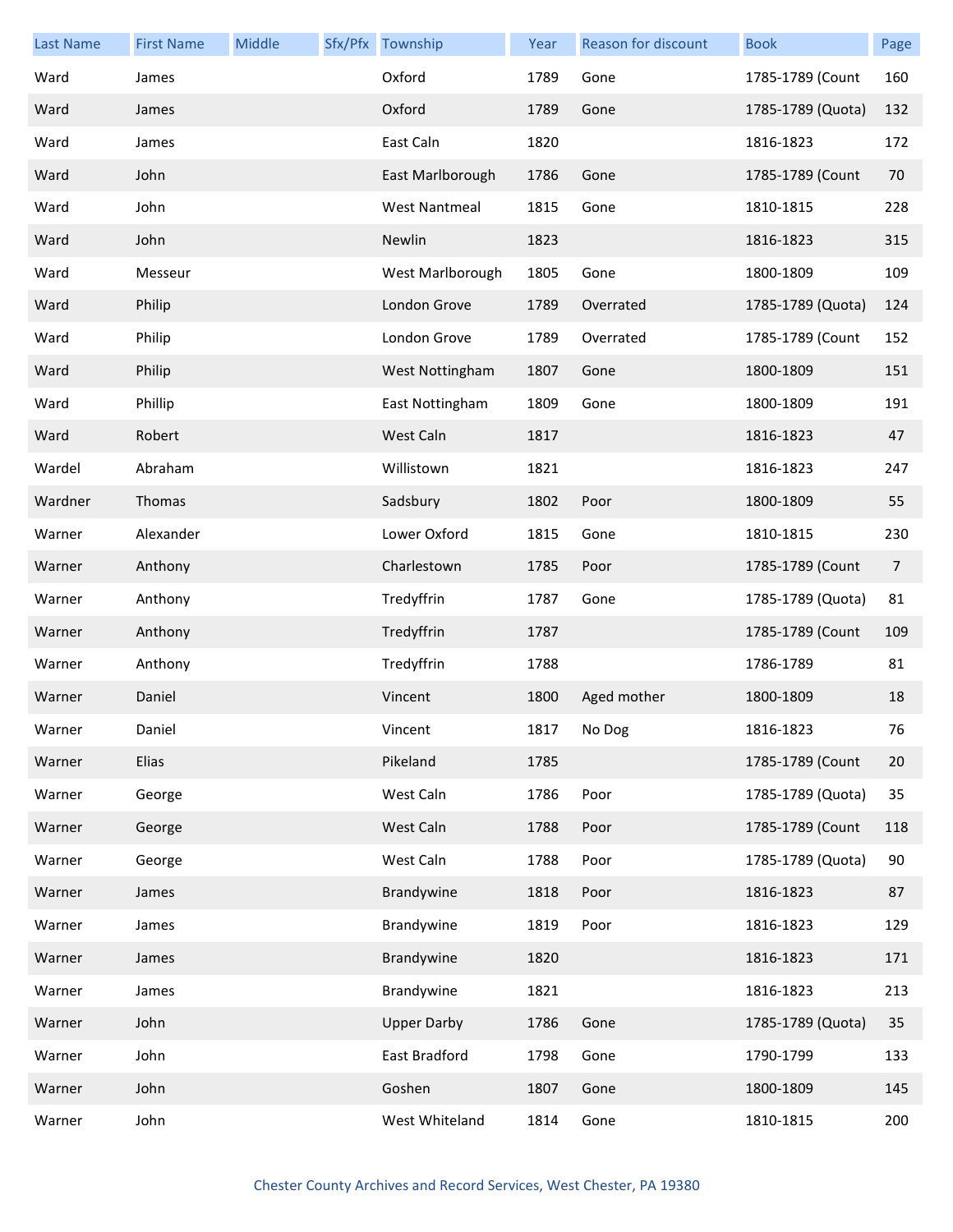| <b>Last Name</b> | <b>First Name</b> | Middle | Sfx/Pfx Township     | Year | Reason for discount  | <b>Book</b>       | Page |
|------------------|-------------------|--------|----------------------|------|----------------------|-------------------|------|
| Warner           | John              |        | Goshen               | 1816 |                      | 1816-1823         | 12   |
| Warner           | John              |        | Sadsbury             | 1823 |                      | 1816-1823         | 327  |
| Warner           | Jonathan          |        | East Whiteland       | 1810 | Under age            | 1810-1815         | 38   |
| Warner           | Joseph            |        | West Caln            | 1786 | Dead                 | 1785-1789 (Quota) | 35   |
| Warner           | Joseph            |        | West Caln            | 1786 | Dead                 | 1785-1789 (Count  | 34   |
| Warner           | Joseph            |        | West Caln            | 1788 | Dead                 | 1786-1789         | 6    |
| Warner           | Philip            |        | <b>East Nantmeal</b> | 1789 | Gone                 | 1785-1789 (Count  | 157  |
| Warner           | Philip            |        | East Nantmeal        | 1789 | Gone                 | 1785-1789 (Quota) | 129  |
| Warner           | Philip            |        | East Nantmeal        | 1790 | Gone                 | 1790-1799         | 12   |
| Warner           | Richard           |        | Sadsbury             | 1819 |                      | 1816-1823         | 157  |
| Warner           | Samuel            |        | Brandywine           | 1816 |                      | 1816-1823         | 4    |
| Warner           | Samuel            |        | Brandywine           | 1819 | Gone                 | 1816-1823         | 129  |
| Warner           | Samuel            |        | Brandywine           | 1820 |                      | 1816-1823         | 171  |
| Warner           | Samuel            |        | Brandywine           | 1821 |                      | 1816-1823         | 213  |
| Warner           | Samuel            |        | Brandywine           | 1822 |                      | 1816-1823         | 255  |
| Warner           | Seneca            |        | East Marlborough     | 1817 | Overcharged          | 1816-1823         | 59   |
| Warner           | Thomas            |        | West Caln            | 1787 | Gone                 | 1785-1789 (Quota) | 62   |
| Warner           | Thomas            |        | West Caln            | 1787 | Gone                 | 1785-1789 (Count  | 90   |
| Warner           | Thomas            |        | West Caln            | 1788 | Gone                 | 1786-1789         | 62   |
| warner           | Thomas            |        | Honey Brook          | 1812 | Under age            | 1810-1815         | 94   |
| Warner           | Thomas            |        | Brandywine           | 1812 | Poor                 | 1810-1815         | 85   |
| Warner           | Thomas            |        | Honey Brook          | 1813 | Gone                 | 1810-1815         | 134  |
| Warner           | Tobias            |        | West Caln            | 1809 | <b>Unseated land</b> | 1800-1809         | 182  |
| Warner           | Tobias            |        | West Caln            | 1812 | Unseated land        | 1810-1815         | 87   |
| Warner           | Tobias            |        | West Caln            | 1813 | Unseated land        | 1810-1815         | 127  |
| Warner           | William           |        | Brandywine           | 1808 | Gone                 | 1800-1809         | 161  |
| Warren           | Amos              |        | Goshen               | 1801 | Pays land tax        | 1800-1809         | 26   |
| Warren           | Amos              |        | West Chester         | 1815 | Dead                 | 1810-1815         | 242  |
| Warren           | Francis           |        | <b>East Nantmeal</b> | 1789 | Poor                 | 1785-1789 (Count  | 157  |
| Warren           | Francis           |        | <b>East Nantmeal</b> | 1789 | Poor                 | 1785-1789 (Quota) | 129  |
| Warren           | Francis           |        | <b>East Nantmeal</b> | 1790 | Poor                 | 1790-1799         | 12   |
| Warren           | Francis           |        | East Nantmeal        | 1793 | Gone                 | 1790-1799         | 70   |
| Warren           | James             |        | West Caln            | 1786 | Gone                 | 1785-1789 (Count  | 62   |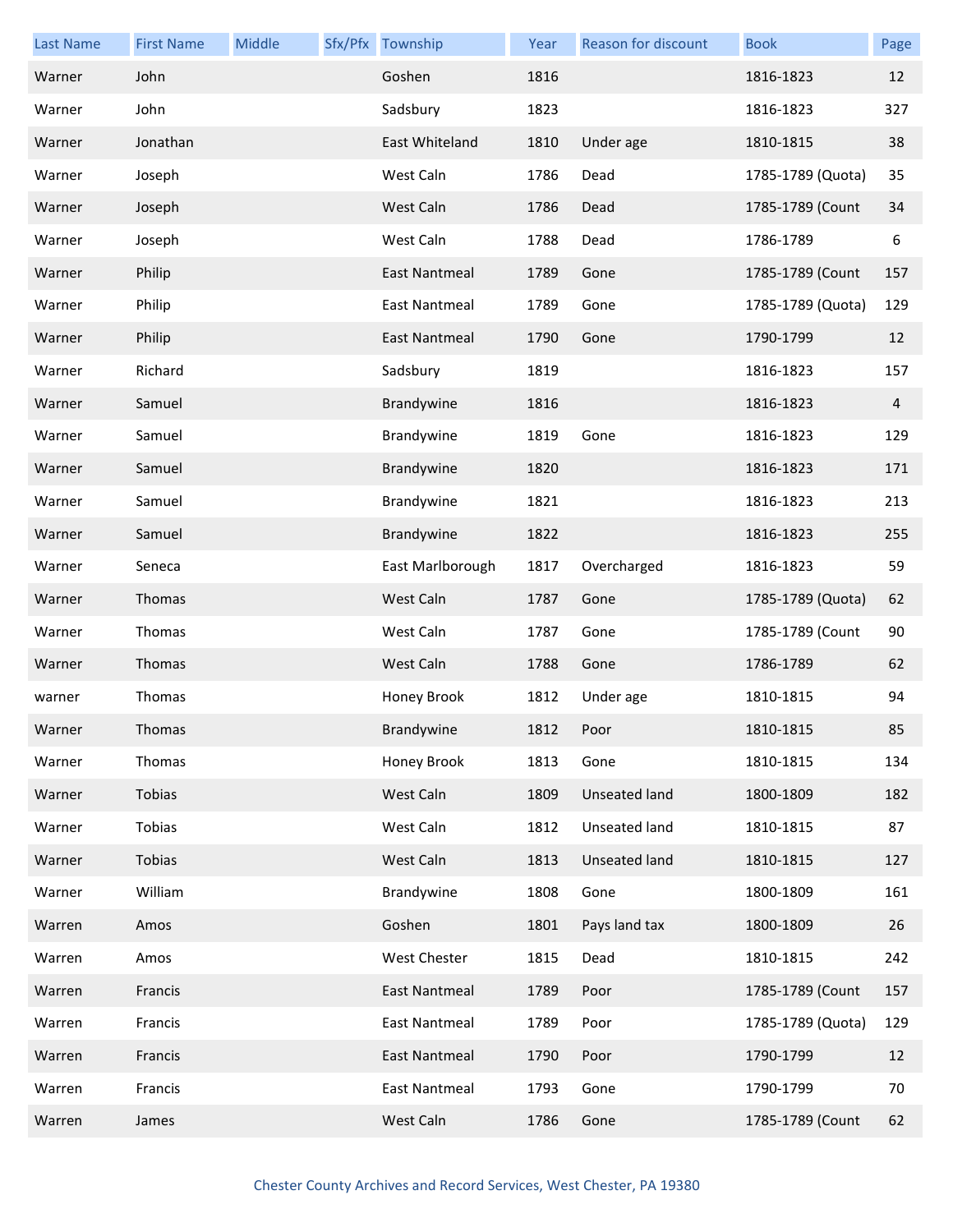| <b>Last Name</b> | <b>First Name</b> | Middle | Sfx/Pfx Township     | Year | Reason for discount | <b>Book</b>       | Page           |
|------------------|-------------------|--------|----------------------|------|---------------------|-------------------|----------------|
| Warren           | James             |        | West Caln            | 1787 | Gone                | 1785-1789 (Quota) | 62             |
| Warren           | James             |        | West Caln            | 1787 | Gone                | 1785-1789 (Count  | 90             |
| Warren           | James             |        | West Caln            | 1788 | Gone                | 1786-1789         | 62             |
| Warren           | James             |        | Sadsbury             | 1819 |                     | 1816-1823         | 157            |
| Warren           | James             |        | Sadsbury             | 1823 |                     | 1816-1823         | 327            |
| Warren           | Peter             |        | Vincent              | 1817 |                     | 1816-1823         | 76             |
| Warren           | William           |        | West Chester         | 1809 |                     | 1800-1809         | 199            |
| Warrick          | Mary              |        | Chester              | 1785 | Poor                | 1785-1789 (Count  | 3              |
| Warrier          | John              |        | <b>Upper Darby</b>   | 1786 | Gone                | 1785-1789 (Count  | 63             |
| Warrier          | John              |        | <b>Upper Darby</b>   | 1786 | Gone                | 1785-1789 (Quota) | 35             |
| Warrier          | John              |        | <b>Upper Darby</b>   | 1786 | Gone                | 1785-1789 (Count  | 35             |
| Warry            | George            |        | <b>West Nantmeal</b> | 1823 |                     | 1816-1823         | 321            |
| Wartman          | Jacob             |        | Pikeland             | 1811 | Ran away            | 1810-1815         | 71             |
| Wartman          | John              |        | Pikeland             | 1805 | Gone                | 1800-1809         | 114            |
| Warts            | Henry             |        | <b>East Nantmeal</b> | 1804 | Gone                | 1800-1809         | 92             |
| Wartz            | John              |        | Pikeland             | 1810 | Gone                | 1810-1815         | 30             |
| Warwick          | John              |        | Birmingham           | 1797 | Gone                | 1790-1799         | 114            |
| Warwood          | John              |        | Uwchlan              | 1815 | Gone                | 1810-1815         | 236            |
| Wascomb          | William           |        | Kennett              | 1785 | Gone                | 1785-1789 (Count  | 11             |
| Washington       | Thomas            |        | East Nottingham      | 1800 | <b>Black</b>        | 1800-1809         | 12             |
| Wason            | Henry             |        | Birmingham           | 1821 |                     | 1816-1823         | 210            |
| Wason            | Henry             |        | Birmingham           | 1822 |                     | 1816-1823         | 252            |
| Wassen           | James             |        | New Garden           | 1806 |                     | 1800-1809         | 130            |
| Wassen           | William           |        | East Nottingham      | 1809 | Gone                | 1800-1809         | 191            |
| Waters           | Anthony           |        | Charlestown          | 1814 | Gone                | 1810-1815         | 168            |
| Waters           | Charles           |        | Charlestown          | 1810 | Gone                | 1810-1815         | $\overline{7}$ |
| Waters           | Cornelius         |        | East Whiteland       | 1820 |                     | 1816-1823         | 206            |
| Waters           | Cornelius         |        | East Whiteland       | 1821 |                     | 1816-1823         | 249            |
| Waters           | Henry             |        | Goshen               | 1791 | Gone                | 1790-1799         | 25             |
| Waters           | Henry             |        | Goshen               | 1792 | Gone                | 1790-1799         | 44             |
| Waters           | Henry             |        | Charlestown          | 1814 | Gone                | 1810-1815         | 168            |
| Waters           | John              |        | Londonderry          | 1787 | Not found           | 1785-1789 (Quota) | 68             |
| Waters           | John              |        | London Britain       | 1787 | Not found           | 1785-1789 (Count  | 97             |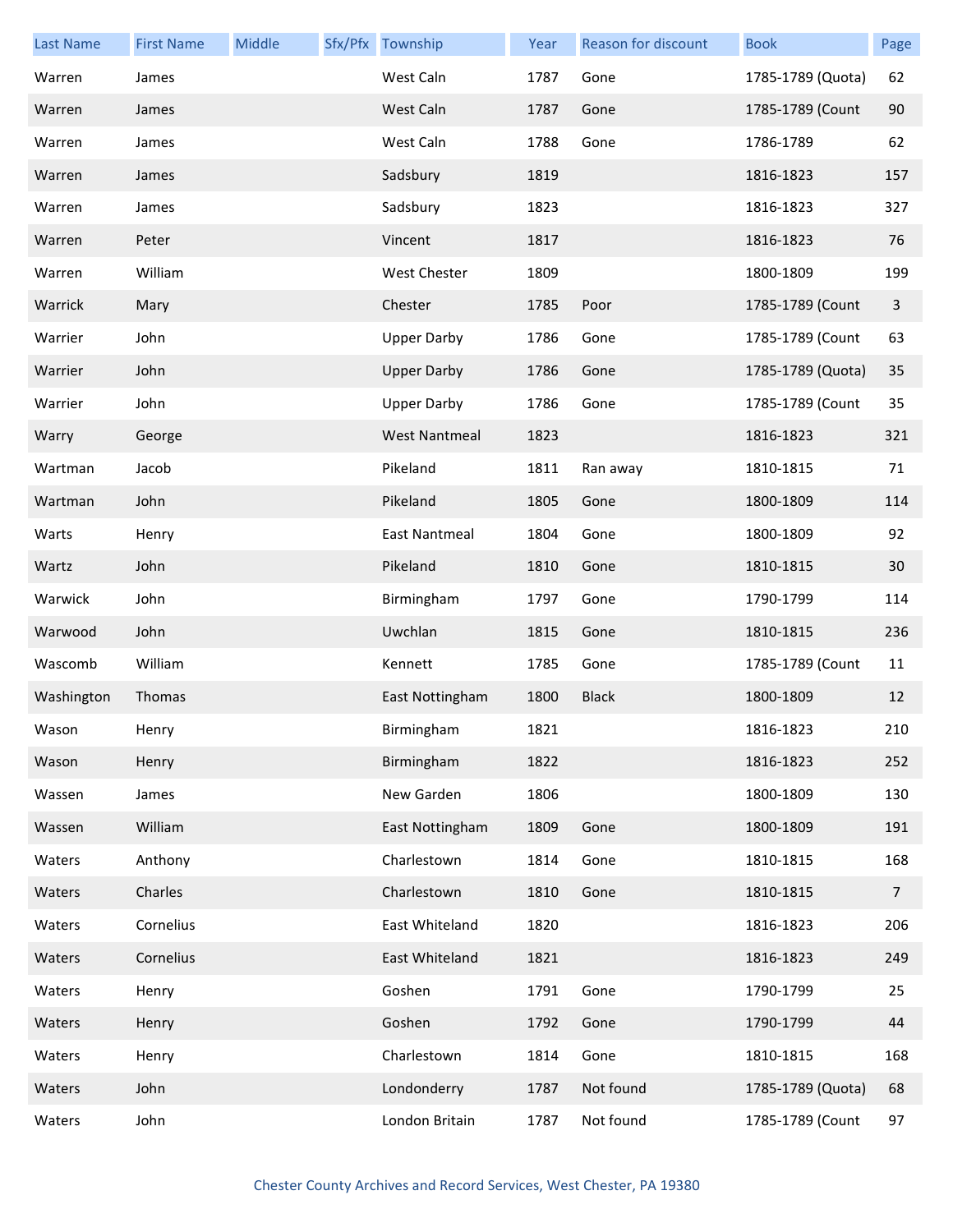| <b>Last Name</b> | <b>First Name</b> | Middle | Sfx/Pfx Township     | Year | Reason for discount | <b>Book</b>       | Page           |
|------------------|-------------------|--------|----------------------|------|---------------------|-------------------|----------------|
| Waters           | John              |        | London Britain       | 1788 | Not found           | 1786-1789         | 69             |
| Waters           | John              |        | East Whiteland       | 1812 | Enlisted            | 1810-1815         | 119            |
| Waters           | John              |        | Pikeland             | 1815 |                     | 1810-1815         | 233            |
| Waters           | John              |        | <b>West Nantmeal</b> | 1821 |                     | 1816-1823         | 236            |
| Waters           | Jonathan          |        | <b>West Nantmeal</b> | 1810 | No such man         | 1810-1815         | 26             |
| Waters           | Jonathan          |        | <b>West Nantmeal</b> | 1810 |                     | 1810-1815         | 26             |
| Waters           | Lewis             |        | Sadsbury             | 1810 | No Dog              | 1810-1815         | 31             |
| Waters           | Lewis             |        | East Marlborough     | 1817 |                     | 1816-1823         | 59             |
| Waters           | Nathan            |        | Honey Brook          | 1811 | Poor                | 1810-1815         | 54             |
| Waters           | Nathan            |        | Honey Brook          | 1812 | Poor                | 1810-1815         | 94             |
| Waters           | Nathaniel         |        | Charlestown          | 1816 | Overcharged         | 1816-1823         | $\overline{7}$ |
| Waters           | Thomas            |        | Vincent              | 1804 | Gone                | 1800-1809         | 97             |
| Waterson         | George            |        | West Nottingham      | 1812 | Gone                | 1810-1815         | 105            |
| Waterson         | George            |        | Lower Oxford         | 1820 |                     | 1816-1823         | 196            |
| Watkin           | Benjamin          |        | Vincent              | 1787 | Gone                | 1785-1789 (Quota) | 81             |
| Watkin           | James             |        | Vincent              | 1816 |                     | 1816-1823         | 35             |
| Watkin           | John              |        | Vincent              | 1808 |                     | 1800-1809         | 177            |
| Watkin           | John              |        | Vincent              | 1819 |                     | 1816-1823         | 161            |
| Watkin           | Thomas            |        | West Caln            | 1814 |                     | 1810-1815         | 167            |
| Watkin           | Thomas            |        | West Caln            | 1816 |                     | 1816-1823         | 6              |
| Watkins          | Benjamin          |        | Vincent              | 1787 | Gone                | 1785-1789 (Count  | 109            |
| Watkins          | Benjamin          |        | Vincent              | 1788 | Gone                | 1786-1789         | 81             |
| Watkins          | James             |        | Vincent              | 1823 |                     | 1816-1823         | 331            |
| Watkins          | Richard           |        | East Marlborough     | 1815 | Gone                | 1810-1815         | 220            |
| Watkins          | Thomas            |        | <b>West Nantmeal</b> | 1812 | Gone                | 1810-1815         | 107            |
| Watkinson        | Richard           |        | Newlin               | 1819 |                     | 1816-1823         | 146            |
| Watkinson        | Richard           |        | Sadsbury             | 1823 |                     | 1816-1823         | 327            |
| Watson           | Benjamin          |        | Easttown             | 1791 | Paid in Tredyffrin  | 1790-1799         | 24             |
| Watson           | Gabriel           |        | Vincent              | 1821 |                     | 1816-1823         | 246            |
| Watson           | Godfrey           |        | Thornbury            | 1786 | Poor                | 1785-1789 (Quota) | 52             |
| Watson           | Godfrey           |        | Thornbury            | 1787 | Poor                | 1785-1789 (Count  | 108            |
| Watson           | Godfrey           |        | Thornbury            | 1787 | Poor                | 1785-1789 (Quota) | 80             |
| Watson           | I.                |        | New Garden           | 1816 |                     | 1816-1823         | 22             |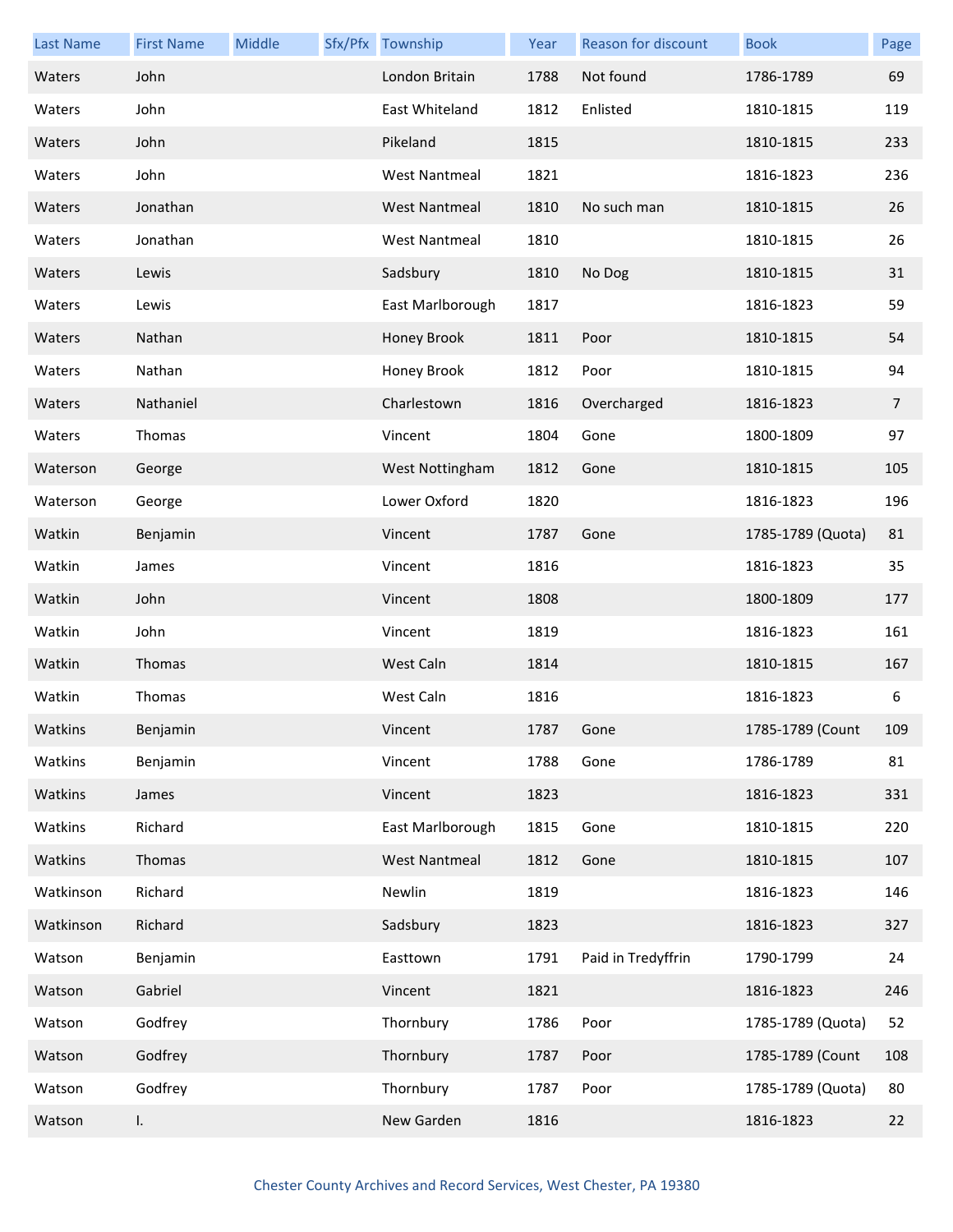| <b>Last Name</b> | <b>First Name</b> | Middle | Sfx/Pfx Township     | Year | Reason for discount   | <b>Book</b>       | Page |
|------------------|-------------------|--------|----------------------|------|-----------------------|-------------------|------|
| Watson           | Isaac             |        | Goshen               | 1814 | Gone                  | 1810-1815         | 173  |
| Watson           | Isaac             |        | Kennett              | 1815 | Gone                  | 1810-1815         | 216  |
| Watson           | James             |        | West Marlborough     | 1786 | Poor                  | 1785-1789 (Count  | 71   |
| Watson           | James             |        | West Marlborough     | 1787 | Gone                  | 1785-1789 (Count  | 99   |
| Watson           | James             |        | West Marlborough     | 1787 | Poor                  | 1786-1789         | 43   |
| Watson           | James             |        | West Marlborough     | 1788 | Gone                  | 1785-1789 (Quota) | 99   |
| Watson           | James             |        | East Caln            | 1789 | Gone                  | 1785-1789 (Quota) | 117  |
| Watson           | James             |        | East Caln            | 1789 | Gone                  | 1785-1789 (Count  | 145  |
| Watson           | James             |        | Willistown           | 1803 | Pays in another place | 1800-1809         | 78   |
| Watson           | James             |        | West Marlborough     | 1808 | Gone                  | 1800-1809         | 169  |
| Watson           | James             |        | Pikeland             | 1816 |                       | 1816-1823         | 30   |
| Watson           | Joel              |        | East Bradford        | 1820 |                       | 1816-1823         | 169  |
| Watson           | Joel              |        | East Bradford        | 1822 |                       | 1816-1823         | 253  |
| Watson           | John              |        | West Caln            | 1793 | Gone                  | 1790-1799         | 60   |
| Watson           | John              |        | New Garden           | 1820 |                       | 1816-1823         | 190  |
| Watson           | John              |        | Penn                 | 1823 |                       | 1816-1823         | 326  |
| Watson           | Joseph            |        | London Britain       | 1814 | Gone                  | 1810-1815         | 178  |
| Watson           | Joseph            |        | London Britain       | 1822 |                       | 1816-1823         | 268  |
| Watson           | Nathan            |        | West Fallowfield     | 1791 | Gone                  | 1790-1799         | 25   |
| Watson           | Thomas            |        | <b>West Nantmeal</b> | 1785 | Gone                  | 1785-1789 (Count  | 17   |
| Watson           | Thomas            |        | East Whiteland       | 1820 |                       | 1816-1823         | 206  |
| Watson           | William           |        | <b>West Nantmeal</b> | 1787 | Gone                  | 1785-1789 (Count  | 101  |
| Watson           | William           |        | <b>West Nantmeal</b> | 1787 | Gone                  | 1785-1789 (Quota) | 73   |
| Watson           | William           |        | Oxford               | 1792 | Gone                  | 1790-1799         | 52   |
| Watt             | David             |        | Kennett              | 1789 | Gone                  | 1785-1789 (Quota) | 124  |
| Watt             | David             |        | Kennett              | 1790 | Gone                  | 1790-1799         | 6    |
| Watt             | David             |        | East Bradford        | 1807 | Gone                  | 1800-1809         | 140  |
| Watt             | Henry             |        | East Whiteland       | 1804 | Not in township       | 1800-1809         | 99   |
| Watt             | Joseph            |        | <b>West Bradford</b> | 1810 | Gone                  | 1810-1815         | 3    |
| Watters          | John              |        | Londonderry          | 1819 |                       | 1816-1823         | 143  |
| Watters          | Matthew           |        | East Caln            | 1823 |                       | 1816-1823         | 299  |
| Watters          | William           |        | East Fallowfield     | 1820 |                       | 1816-1823         | 177  |
| Watts            | Henry             |        | New Garden           | 1787 | Gone                  | 1785-1789 (Count  | 99   |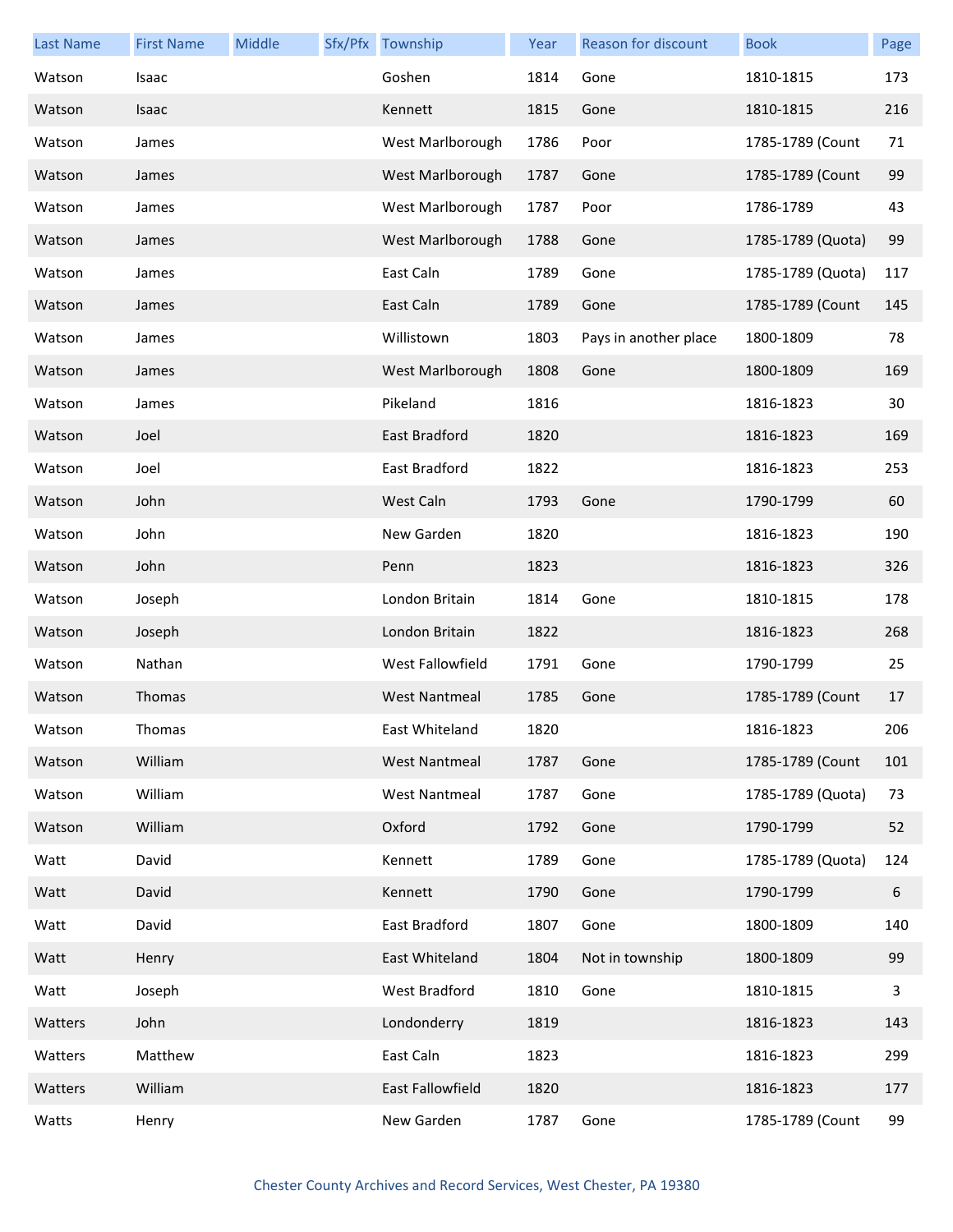| <b>Last Name</b> | <b>First Name</b> | Middle | Sfx/Pfx Township | Year | <b>Reason for discount</b> | <b>Book</b>       | Page           |
|------------------|-------------------|--------|------------------|------|----------------------------|-------------------|----------------|
| Watts            | Henry             |        | New Garden       | 1787 | Gone                       | 1785-1789 (Quota) | 71             |
| Watts            | Henry             |        | Goshen           | 1788 | Gone                       | 1785-1789 (Count  | 122            |
| Watts            | Henry             |        | Goshen           | 1788 | Gone                       | 1785-1789 (Quota) | 94             |
| Watts            | Joseph            |        | Tredyffrin       | 1789 | Gone                       | 1785-1789 (Count  | 164            |
| Watts            | Joseph            |        | Tredyffrin       | 1789 | Gone                       | 1785-1789 (Quota) | 136            |
| Watts            | Thomas            |        | Coventry         | 1793 | Gone                       | 1790-1799         | 61             |
| Wattson          | James             |        | East Caln        | 1790 | Gone                       | 1790-1799         | $\overline{2}$ |
| Wattson          | John              |        | West Caln        | 1791 | Gone                       | 1790-1799         | 22             |
| Wattson          | John              |        | Londonderry      | 1793 | Overrated                  | 1790-1799         | 65             |
| Wattson          | Joseph            |        | Willistown       | 1803 | Pays in another place      | 1800-1809         | 78             |
| Waugh            | John              |        | West Fallowfield | 1791 | Gone                       | 1790-1799         | 25             |
| Waugh            | Peter             |        | Lower Oxford     | 1801 | Gone                       | 1800-1809         | 34             |
| Way              | (Widow)           |        | West Fallowfield | 1820 |                            | 1816-1823         | 178            |
| Way              | (Widow)           |        | West Fallowfield | 1821 |                            | 1816-1823         | 220            |
| Way              | (Widow)           |        | West Fallowfield | 1823 |                            | 1816-1823         | 305            |
| Way              | Amos              |        | East Bradford    | 1803 | Paid in Birmingham         | 1800-1809         | 61             |
| Way              | Amos              |        | Thornbury        | 1810 | Insolvent                  | 1810-1815         | 32             |
| Way              | Amos              |        | Thornbury        | 1810 | Poor                       | 1810-1815         | 32             |
| Way              | Amos              |        | Thornbury        | 1811 | Poor                       | 1810-1815         | 73             |
| Way              | Amos              |        | East Bradford    | 1816 |                            | 1816-1823         | 2              |
| Way              | Amos              |        | East Bradford    | 1819 |                            | 1816-1823         | 127            |
| Way              | Amos              |        | East Bradford    | 1823 |                            | 1816-1823         | 296            |
| Way              | Benjamin          |        | East Marlborough | 1788 | Misfortunes                | 1785-1789 (Count  | 126            |
| Way              | Benjamin          |        | East Marlborough | 1788 | Misfortunes                | 1785-1789 (Quota) | 98             |
| Way              | Benjamin          |        | Pennsbury        | 1788 | Overrated                  | 1785-1789 (Count  | 132            |
| Way              | Benjamin          |        | Pennsbury        | 1788 | Overrated                  | 1785-1789 (Quota) | 104            |
| Way              | Caleb             |        | West Caln        | 1785 |                            | 1785-1789 (Count  | 6              |
| Way              | Caleb             |        | West Caln        | 1786 | Overrated                  | 1785-1789 (Count  | 34             |
| Way              | Caleb             |        | Kennett          | 1788 | Overrated                  | 1785-1789 (Count  | 123            |
| Way              | Caleb             |        | West Caln        | 1788 | Overrated                  | 1786-1789         | 6              |
| Way              | Caleb             |        | Kennett          | 1788 | Overrated                  | 1785-1789 (Quota) | 95             |
| Way              | Charles           |        | Sadsbury         | 1819 |                            | 1816-1823         | 157            |
| Way              | Francis           |        | Goshen           | 1796 | Gone                       | 1790-1799         | 100            |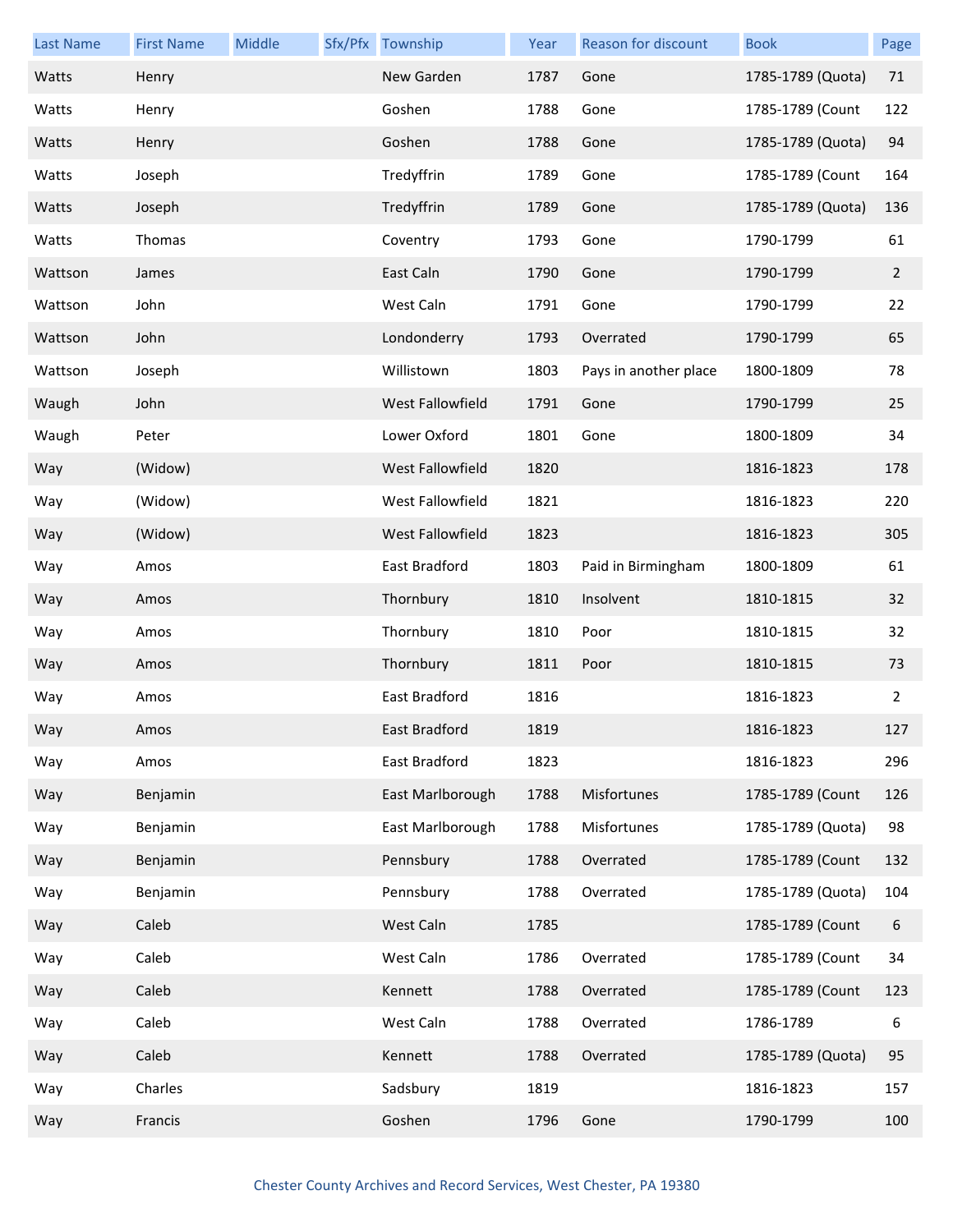| <b>Last Name</b> | <b>First Name</b> | Middle | Sfx/Pfx Township | Year | Reason for discount | <b>Book</b>       | Page |
|------------------|-------------------|--------|------------------|------|---------------------|-------------------|------|
| Way              | Isaac             |        | Pennsbury        | 1814 | Gone                | 1810-1815         | 190  |
| Way              | Jacob             |        | Pennsbury        | 1789 | Under age           | 1785-1789 (Count  | 161  |
| Way              | Jacob             |        | Pennsbury        | 1789 | Under age           | 1785-1789 (Quota) | 133  |
| Way              | Jacob             |        | Pennsbury        | 1790 | Under age           | 1790-1799         | 14   |
| Way              | Jacob             |        | New Garden       | 1803 | Gone                | 1800-1809         | 71   |
| Way              | Jacob             |        | Kennett          | 1817 | Paid elsewhere      | 1816-1823         | 55   |
| Way              | Jacob             |        | East Caln        | 1817 |                     | 1816-1823         | 46   |
| Way              | Jacob             |        | East Caln        | 1818 |                     | 1816-1823         | 88   |
| Way              | Jacob             |        | East Caln        | 1819 | Unseated land       | 1816-1823         | 130  |
| Way              | Jacob             |        | East Caln        | 1821 |                     | 1816-1823         | 214  |
| Way              | Jacob             |        | East Caln        | 1822 | Unseated land       | 1816-1823         | 256  |
| Way              | Jacob             |        | East Marlborough | 1823 |                     | 1816-1823         | 313  |
| Way              | Jacob             |        | East Caln        | 1823 |                     | 1816-1823         | 299  |
| Way              | Joel              |        | Pennsbury        | 1812 | Gone                | 1810-1815         | 110  |
| Way              | Joel              |        | Pennsbury        | 1814 | Dead                | 1810-1815         | 190  |
| Way              | John              |        | Brandywine       | 1795 | Taxed elsewhere     | 1790-1799         | 78   |
| Way              | John              |        | West Caln        | 1796 | Gone                | 1790-1799         | 97   |
| Way              | John              |        | Pennsbury        | 1810 | Gone                | 1810-1815         | 29   |
| Way              | John              |        | Pennsbury        | 1810 | Gone                | 1810-1815         | 29   |
| Way              | John              |        | Kennett          | 1812 | Twice taxed         | 1810-1815         | 95   |
| Way              | John              |        | Kennett          | 1812 | Twice taxed         | 1810-1815         | 95   |
| Way              | John              |        | East Caln        | 1819 | Unseated land       | 1816-1823         | 130  |
| Way              | John              |        | East Caln        | 1823 |                     | 1816-1823         | 299  |
| Way              | Joseph            |        | Pennsbury        | 1785 | Overrated           | 1785-1789 (Quota) | 20   |
| Way              | Joseph            |        | West Marlborough | 1813 | One Dog             | 1810-1815         | 140  |
| Way              | Joseph            |        | West Marlborough | 1815 | One Dog             | 1810-1815         | 221  |
| Way              | Joseph            |        | West Fallowfield | 1815 | Unseated land       | 1810-1815         | 213  |
| Way              | Joseph            |        | West Fallowfield | 1816 |                     | 1816-1823         | 11   |
| Way              | Joseph            |        | West Fallowfield | 1818 | Unseated land       | 1816-1823         | 94   |
| Way              | Joseph            |        | West Fallowfield | 1819 |                     | 1816-1823         | 136  |
| Way              | Joseph            |        | London Grove     | 1822 |                     | 1816-1823         | 267  |
| Way              | Joshua            |        | Thornbury        | 1787 | Not found           | 1785-1789 (Count  | 108  |
| Way              | Joshua            |        | Thornbury        | 1787 | Gone                | 1785-1789 (Quota) | 80   |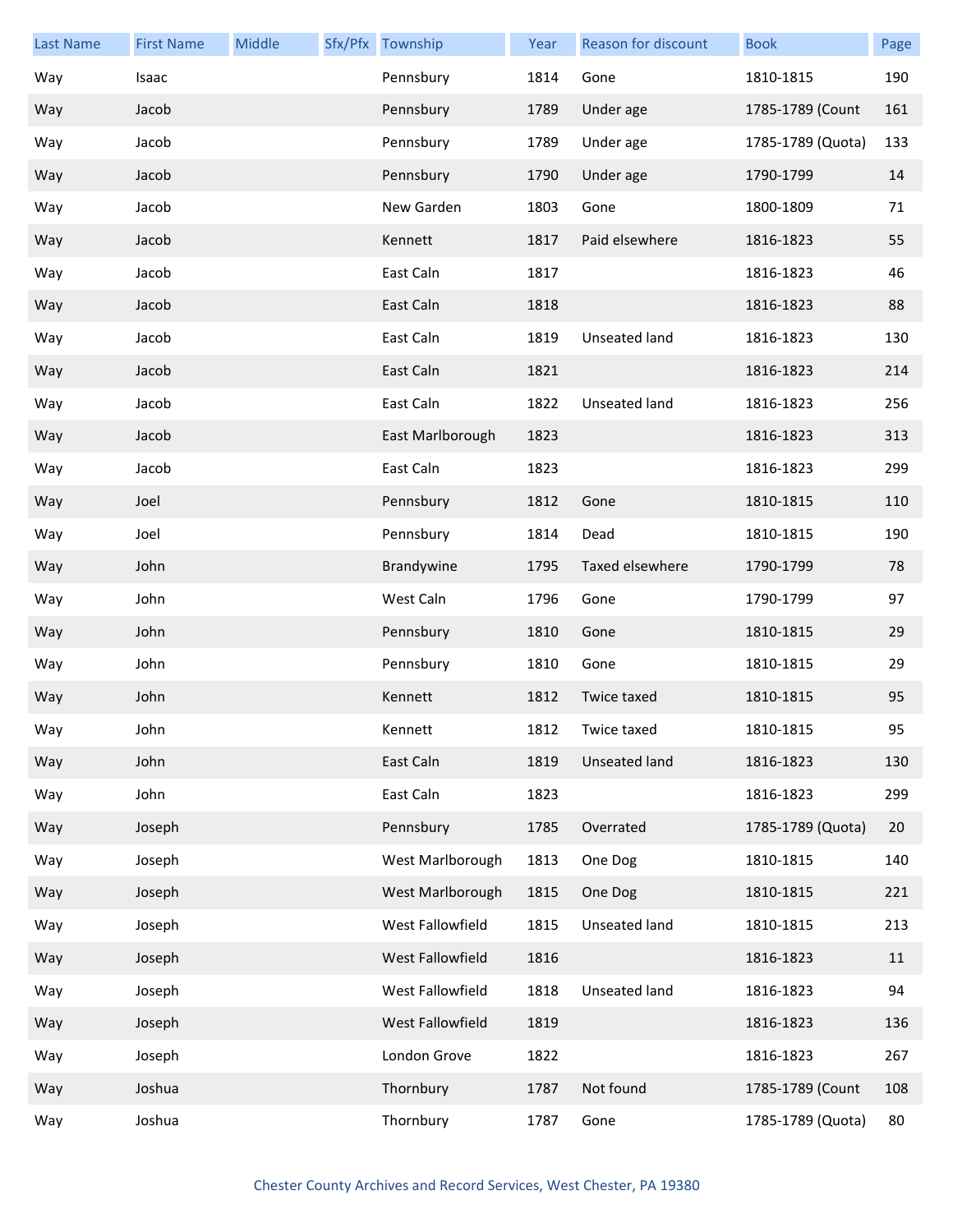| <b>Last Name</b> | <b>First Name</b> | Middle | Sfx/Pfx Township        | Year | Reason for discount | <b>Book</b>       | Page           |
|------------------|-------------------|--------|-------------------------|------|---------------------|-------------------|----------------|
| Way              | Joshua            |        | Thornbury               | 1789 | Not found           | 1786-1789         | 80             |
| Way              | Joshua            |        | Birmingham              | 1799 | Overrated           | 1790-1799         | 153            |
| Way              | Joshua            |        | East Bradford           | 1806 | Gone                | 1800-1809         | 120            |
| Way              | Larkin            |        | Pennsbury               | 1809 | Gone                | 1800-1809         | 194            |
| Way              | Larkin            |        | Pennsbury               | 1816 | Gone                | 1816-1823         | 29             |
| Way              | Samuel            |        | Pennsbury               | 1800 | Poor                | 1800-1809         | 15             |
| Way              | Samuel            |        | East Bradford           | 1803 | Poor                | 1800-1809         | 61             |
| Way              | Samuel            |        | East Bradford           | 1819 |                     | 1816-1823         | 127            |
| Way              | Solomon           |        | East Marlborough        | 1788 | Misfortunes         | 1785-1789 (Count  | 126            |
| Way              | Thomas            |        | Londonderry             | 1820 |                     | 1816-1823         | 185            |
| Way              | Thomas            |        | Kennett                 | 1820 |                     | 1816-1823         | 182            |
| Way              | William           |        | West Caln               | 1808 |                     | 1800-1809         | 162            |
| Way              | William           |        | West Caln               | 1809 | Gone                | 1800-1809         | 182            |
| Way              | William           |        | West Caln               | 1817 |                     | 1816-1823         | 47             |
| Way              | William           |        | West Caln               | 1819 |                     | 1816-1823         | 131            |
| Wayne            | Elizabeth         |        | Goshen                  | 1802 | Overrated           | 1800-1809         | 46             |
| Wayne            | Elizabeth         |        | Goshen                  | 1804 | Poor                | 1800-1809         | 86             |
| Wayne            | Thomas            |        | East Marlborough        | 1789 | Poor                | 1785-1789 (Count  | 155            |
| Wayne            | Thomas            |        | East Marlborough        | 1789 | Poor                | 1785-1789 (Quota) | 127            |
| Wea              | John              |        | East Bradford           | 1820 |                     | 1816-1823         | 169            |
| Weatherby        | Whitehead         |        | Easttown                | 1785 |                     | 1785-1789 (Count  | 9              |
| Weaver           |                   |        | West Caln               | 1820 |                     | 1816-1823         | 173            |
| Weaver           |                   |        | West Caln               | 1821 |                     | 1816-1823         | 215            |
| Weaver           | Baldwin           |        | <b>Upper Providence</b> | 1787 | Gone                | 1785-1789 (Count  | 105            |
| Weaver           | Christian         |        | <b>East Nantmeal</b>    | 1791 | Gone                | 1790-1799         | 32             |
| Weaver           | Christian         |        | Pikeland                | 1809 | Gone                | 1800-1809         | 194            |
| Weaver           | Christian         |        | Charlestown             | 1810 | Gone                | 1810-1815         | $\overline{7}$ |
| Weaver           | Christian         |        | Charlestown             | 1811 | Gone                | 1810-1815         | 48             |
| Weaver           | Christian         |        | Charlestown             | 1811 | Gone                | 1810-1815         | 48             |
| Weaver           | Frederick         |        | Uwchlan                 | 1821 |                     | 1816-1823         | 245            |
| Weaver           | Gretts            |        | <b>East Nantmeal</b>    | 1791 | Gone                | 1790-1799         | 32             |
| Weaver           | Herman            |        | East Caln               | 1786 | Gone                | 1785-1789 (Count  | 62             |
| Weaver           | Herman            |        | East Caln               | 1786 |                     | 1785-1789 (Count  | 34             |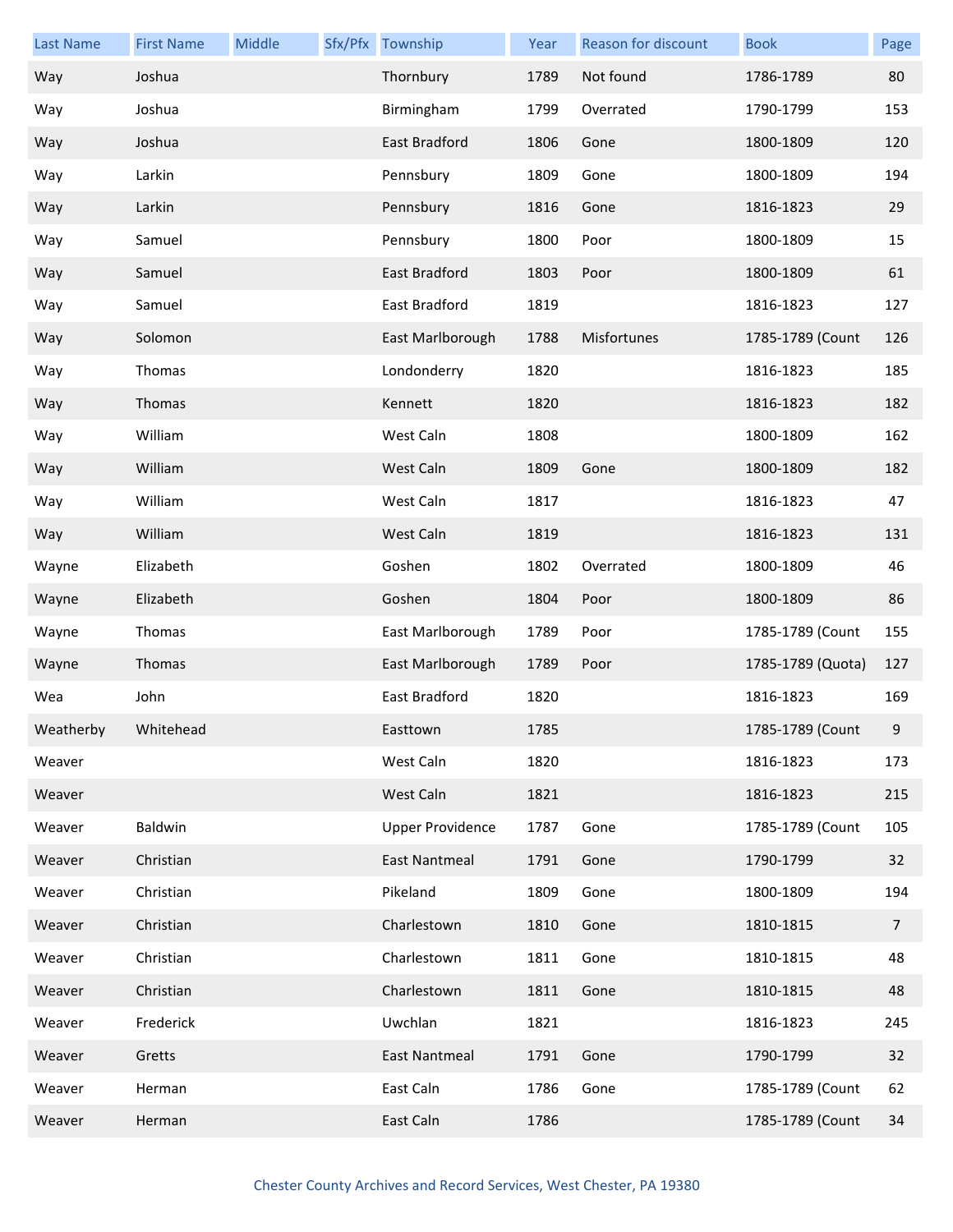| <b>Last Name</b> | <b>First Name</b> | Middle |     | Sfx/Pfx Township         | Year | Reason for discount | <b>Book</b>       | Page |
|------------------|-------------------|--------|-----|--------------------------|------|---------------------|-------------------|------|
| Weaver           | Herman            |        |     | East Caln                | 1788 | Gone off            | 1786-1789         | 6    |
| Weaver           | Herman            |        |     | East Caln                | 1788 | Gone                | 1786-1789         | 34   |
| Weaver           | Hiram             |        |     | East Caln                | 1786 | Not found           | 1785-1789 (Quota) | 34   |
| Weaver           | Isaac             |        |     | <b>Upper Providence</b>  | 1787 | Gone                | 1785-1789 (Count  | 105  |
| Weaver           | Isaac             |        |     | <b>Upper Providence</b>  | 1787 | Gone                | 1785-1789 (Quota) | 77   |
| Weaver           | Isaac             |        |     | <b>Upper Providence</b>  | 1788 | Gone                | 1786-1789         | 77   |
| Weaver           | Isaac             |        |     | West Chester             | 1808 | Overcharged         | 1800-1809         | 179  |
| Weaver           | Isaac             |        |     | Willistown               | 1821 |                     | 1816-1823         | 247  |
| Weaver           | Jeremiah          |        |     | Birmingham               | 1787 | Gone                | 1785-1789 (Count  | 86   |
| Weaver           | Jeremiah          |        |     | Birmingham               | 1787 | Gone                | 1785-1789 (Quota) | 58   |
| Weaver           | Jeremiah          |        |     | <b>West Chester</b>      | 1819 |                     | 1816-1823         | 166  |
| Weaver           | John              |        |     | Vincent                  | 1788 | Gone                | 1785-1789 (Quota) | 109  |
| Weaver           | John              |        |     | Aston                    | 1788 | Gone                | 1785-1789 (Quota) | 85   |
| Weaver           | John              |        |     | Vincent                  | 1788 | Gone                | 1785-1789 (Count  | 137  |
| Weaver           | John              |        |     | Westtown                 | 1808 | Gone                | 1800-1809         | 178  |
| Weaver           | Richard           |        |     | <b>Nether Providence</b> | 1788 | Gone                | 1785-1789 (Count  | 133  |
| Weaver           | Richard           |        |     | Nether Providence        | 1788 | Gone                | 1785-1789 (Quota) | 105  |
| Weaver           | Robert            |        |     | East Nantmeal            | 1796 | Gone                | 1790-1799         | 106  |
| Weaver           | William           | Α.     |     | New London               | 1788 | No such man         | 1785-1789 (Count  | 130  |
| Weavle           | Marmaduke         |        |     | Thornbury                | 1788 | Poor                | 1785-1789 (Count  | 136  |
| Webb             |                   |        |     | Tredyffrin               | 1797 | Gone                | 1790-1799         | 129  |
| Webb             | Daniel            |        |     | Kennett                  | 1785 | Dead                | 1785-1789 (Quota) | 11   |
| Webb             | Eli               |        |     | Kennett                  | 1810 | Poor                | 1810-1815         | 14   |
| Webb             | Ezekiel           |        |     | Kennett                  | 1785 | Overrated           | 1785-1789 (Quota) | 11   |
| Webb             | Ezekiel           |        | Jr. | Kennett                  | 1820 |                     | 1816-1823         | 182  |
| Webb             | James             |        |     | Chester                  | 1785 | Ran away            | 1785-1789 (Count  | 3    |
| Webb             | James             |        |     | East Caln                | 1785 | Taxed to Isaac Webb | 1785-1789 (Count  | 6    |
| Webb             | James             |        |     | West Whiteland           | 1804 | Gone                | 1800-1809         | 99   |
| Webb             | James             |        |     | London Grove             | 1811 | Poor                | 1810-1815         | 58   |
| Webb             | Jesse             |        |     | East Marlborough         | 1816 |                     | 1816-1823         | 18   |
| Webb             | John              |        |     | West Fallowfield         | 1816 |                     | 1816-1823         | 11   |
| Webb             | John              |        |     | Kennett                  | 1818 |                     | 1816-1823         | 98   |
| Webb             | Jonathan          |        |     | East Caln                | 1786 | Under age           | 1785-1789 (Count  | 62   |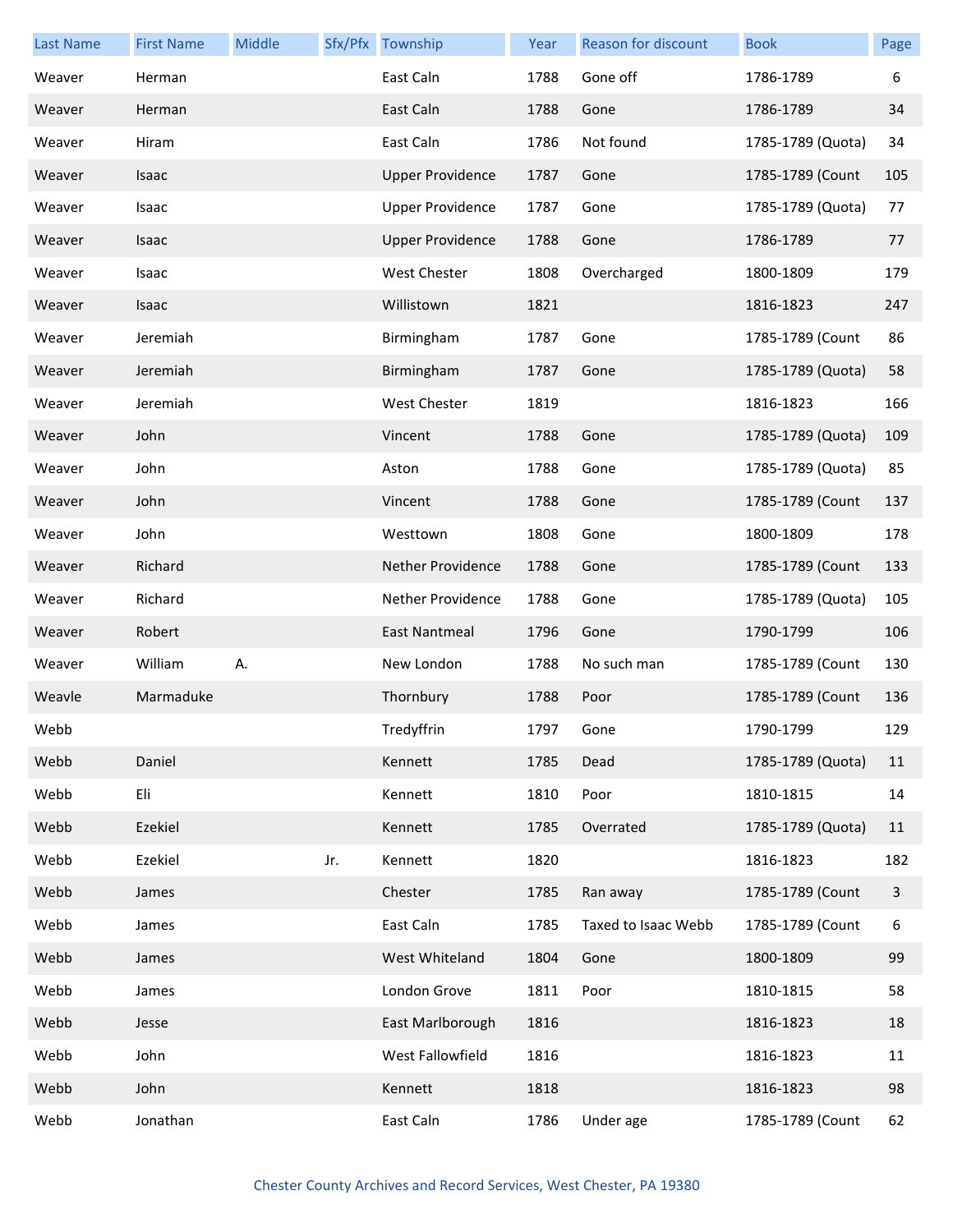| <b>Last Name</b> | <b>First Name</b> | Middle | Sfx/Pfx Township    | Year | <b>Reason for discount</b> | <b>Book</b>       | Page |
|------------------|-------------------|--------|---------------------|------|----------------------------|-------------------|------|
| Webb             | Jonathan          |        | East Caln           | 1788 | Under age                  | 1786-1789         | 34   |
| Webb             | Jonathan          |        | West Marlborough    | 1796 | Pays land tax              | 1790-1799         | 103  |
| Webb             | Joseph            |        | Springfield         | 1786 | Gone                       | 1785-1789 (Count  | 79   |
| Webb             | Joseph            |        | <b>Upper Darby</b>  | 1787 | Gone                       | 1785-1789 (Quota) | 63   |
| Webb             | Joseph            |        | Springfield         | 1787 | Gone                       | 1786-1789         | 51   |
| Webb             | Joseph            |        | <b>Upper Darby</b>  | 1787 | Gone                       | 1785-1789 (Count  | 91   |
| Webb             | Joseph            |        | East Caln           | 1789 | Overrated                  | 1785-1789 (Quota) | 117  |
| Webb             | Joseph            |        | East Caln           | 1789 | Overrated                  | 1785-1789 (Count  | 145  |
| Webb             | Joseph            |        | <b>Upper Darby</b>  | 1789 | Gone                       | 1786-1789         | 63   |
| Webb             | Joseph            |        | East Caln           | 1790 | Gone                       | 1790-1799         | 2    |
| Webb             | Joseph            |        | Pikeland            | 1792 | Paid in East Caln          | 1790-1799         | 52   |
| Webb             | Joseph            |        | Pikeland            | 1795 | Removed                    | 1790-1799         | 89   |
| Webb             | Joseph            |        | East Bradford       | 1803 | Gone                       | 1800-1809         | 61   |
| Webb             | Joseph            |        | West Whiteland      | 1809 | Gone                       | 1800-1809         | 199  |
| Webb             | Joshua            |        | East Caln           | 1799 | Gone                       | 1790-1799         | 155  |
| Webb             | Moses             |        | West Chester        | 1822 |                            | 1816-1823         | 293  |
| Webb             | Nathan            |        | Brandywine          | 1811 | No Dog                     | 1810-1815         | 45   |
| Webb             | Nathan            |        | Brandywine          | 1811 | Gone                       | 1810-1815         | 45   |
| Webb             | Nathan            |        | Brandywine          | 1813 | Enlisted                   | 1810-1815         | 125  |
| Webb             | William           |        | Goshen              | 1798 | Pays in Tredyffrin         | 1790-1799         | 138  |
| Webster          | Edward            |        | East Marlborough    | 1788 | Gone                       | 1785-1789 (Count  | 126  |
| Webster          | Edward            |        | East Marlborough    | 1788 | Gone                       | 1785-1789 (Quota) | 98   |
| Webster          | Edward            |        | West Caln           | 1814 |                            | 1810-1815         | 167  |
| Webster          | Edward            |        | West Caln           | 1820 |                            | 1816-1823         | 173  |
| Webster          | Henry             |        | Kennett             | 1821 | <b>Unseated land</b>       | 1816-1823         | 224  |
| Webster          | Henry             |        | Kennett             | 1823 | Unseated land              | 1816-1823         | 309  |
| Webster          | Isaac             |        | Uwchlan             | 1818 |                            | 1816-1823         | 118  |
| Webster          | Joseph            |        | East Nantmeal       | 1809 | Gone                       | 1800-1809         | 192  |
| Webster          | Skinner           |        | Radnor              | 1785 | Gone                       | 1785-1789 (Count  | 22   |
| Weight           | Richard           |        | West Caln           | 1813 | Gone                       | 1810-1815         | 127  |
| Weir             | Patrick           |        | <b>Upper Oxford</b> | 1809 |                            | 1800-1809         | 193  |
| Weir             | Thomas            |        | London Britain      | 1805 | Gone                       | 1800-1809         | 107  |
| Weir             | Thomas            |        | Uwchlan             | 1815 | Gone                       | 1810-1815         | 236  |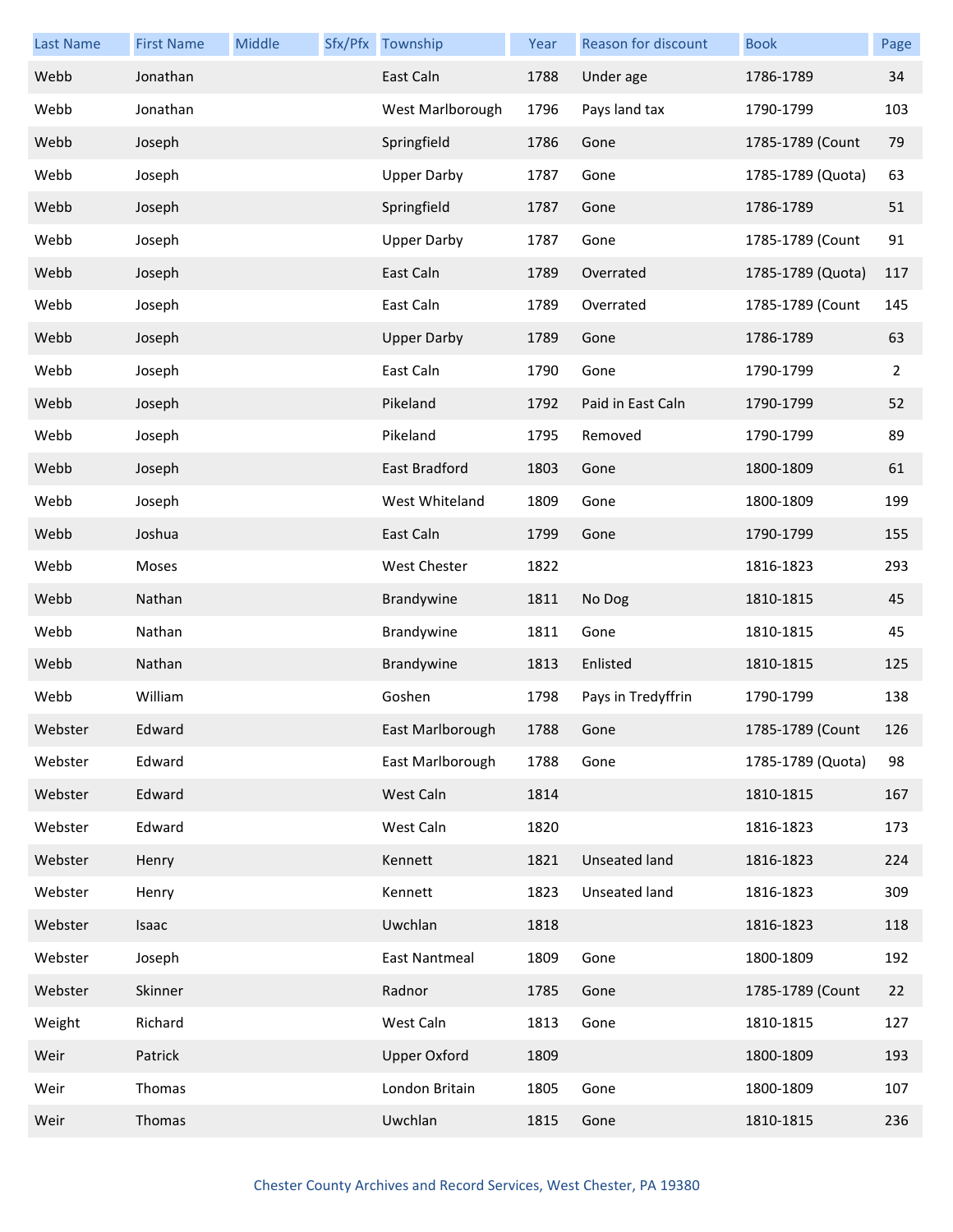| <b>Last Name</b> | <b>First Name</b> | Middle |       | Sfx/Pfx Township     | Year | <b>Reason for discount</b> | <b>Book</b>       | Page |
|------------------|-------------------|--------|-------|----------------------|------|----------------------------|-------------------|------|
| Weir             | William           |        |       | Uwchlan              | 1815 | Gone                       | 1810-1815         | 236  |
| Welch            | Henry             |        |       | New Garden           | 1820 | Gone                       | 1816-1823         | 190  |
| Welch            | Hugh              |        |       | East Nantmeal        | 1805 | Gone                       | 1800-1809         | 112  |
| Welch            | James             |        |       | <b>West Bradford</b> | 1787 | Gone                       | 1785-1789 (Quota) | 58   |
| Welch            | Patrick           |        |       | Brandywine           | 1792 | Sickly                     | 1790-1799         | 40   |
| Welch            | Richard           |        |       | East Bradford        | 1803 | Gone                       | 1800-1809         | 61   |
| Welch            | William           |        |       | West Marlborough     | 1802 | Gone                       | 1800-1809         | 49   |
| Weldon           | Jacob             |        |       | West Fallowfield     | 1801 | Gone                       | 1800-1809         | 25   |
| Weldon           | Jacob             |        |       | <b>Upper Oxford</b>  | 1811 | No Dog                     | 1810-1815         | 69   |
| Weller           | Peter             |        |       | Brandywine           | 1821 |                            | 1816-1823         | 213  |
| Weller           | Samuel            |        |       | Vincent              | 1822 |                            | 1816-1823         | 288  |
| Wells            |                   |        | Heirs | West Fallowfield     | 1785 | Charged to land            | 1785-1789 (Quota) | 10   |
| Wells            | Abner             |        |       | West Nottingham      | 1787 | Gone                       | 1785-1789 (Quota) | 75   |
| Wells            | Abner             |        |       | West Nottingham      | 1787 | Gone                       | 1785-1789 (Count  | 103  |
| Wells            | Abner             |        |       | Goshen               | 1800 | Error                      | 1800-1809         | 6    |
| Wells            | Abraham           |        |       | Uwchlan              | 1811 | One Dog                    | 1810-1815         | 75   |
| Wells            | Caleb             |        |       | East Bradford        | 1811 | Gone                       | 1810-1815         | 43   |
| Wells            | Conrad            |        |       | East Whiteland       | 1822 |                            | 1816-1823         | 291  |
| Wells            | Edmund            |        |       | Coventry             | 1818 | No Dog                     | 1816-1823         | 91   |
| Wells            | Enoch             |        |       | Uwchlan              | 1798 | Gone                       | 1790-1799         | 149  |
| Wells            | George            |        |       | Tredyffrin           | 1820 |                            | 1816-1823         | 201  |
| Wells            | Harrison          |        |       | Springfield          | 1787 | Poor                       | 1786-1789         | 79   |
| Wells            | Harrison          |        |       | Springfield          | 1787 | Poor                       | 1785-1789 (Count  | 107  |
| Wells            | Henry             |        |       | Tredyffrin           | 1812 | Gone                       | 1810-1815         | 114  |
| Wells            | Henry             |        |       | East Whiteland       | 1818 |                            | 1816-1823         | 122  |
| Wells            | Henry             |        |       | Tredyffrin           | 1819 |                            | 1816-1823         | 158  |
| Wells            | Isaac             |        |       | West Whiteland       | 1802 | Gone                       | 1800-1809         | 59   |
| Wells            | Isaac             |        |       | Goshen               | 1803 | Gone                       | 1800-1809         | 66   |
| Wells            | Isaac             |        |       | East Caln            | 1804 | Gone                       | 1800-1809         | 82   |
| Wells            | Isaac             |        |       | Uwchlan              | 1817 |                            | 1816-1823         | 74   |
| Wells            | Ishmael           |        |       | Charlestown          | 1821 |                            | 1816-1823         | 217  |
| Wells            | Israel            |        |       | Uwchlan              | 1816 | Dead                       | 1816-1823         | 34   |
| Wells            | Jesse             |        |       | Charlestown          | 1812 | No Dog                     | 1810-1815         | 88   |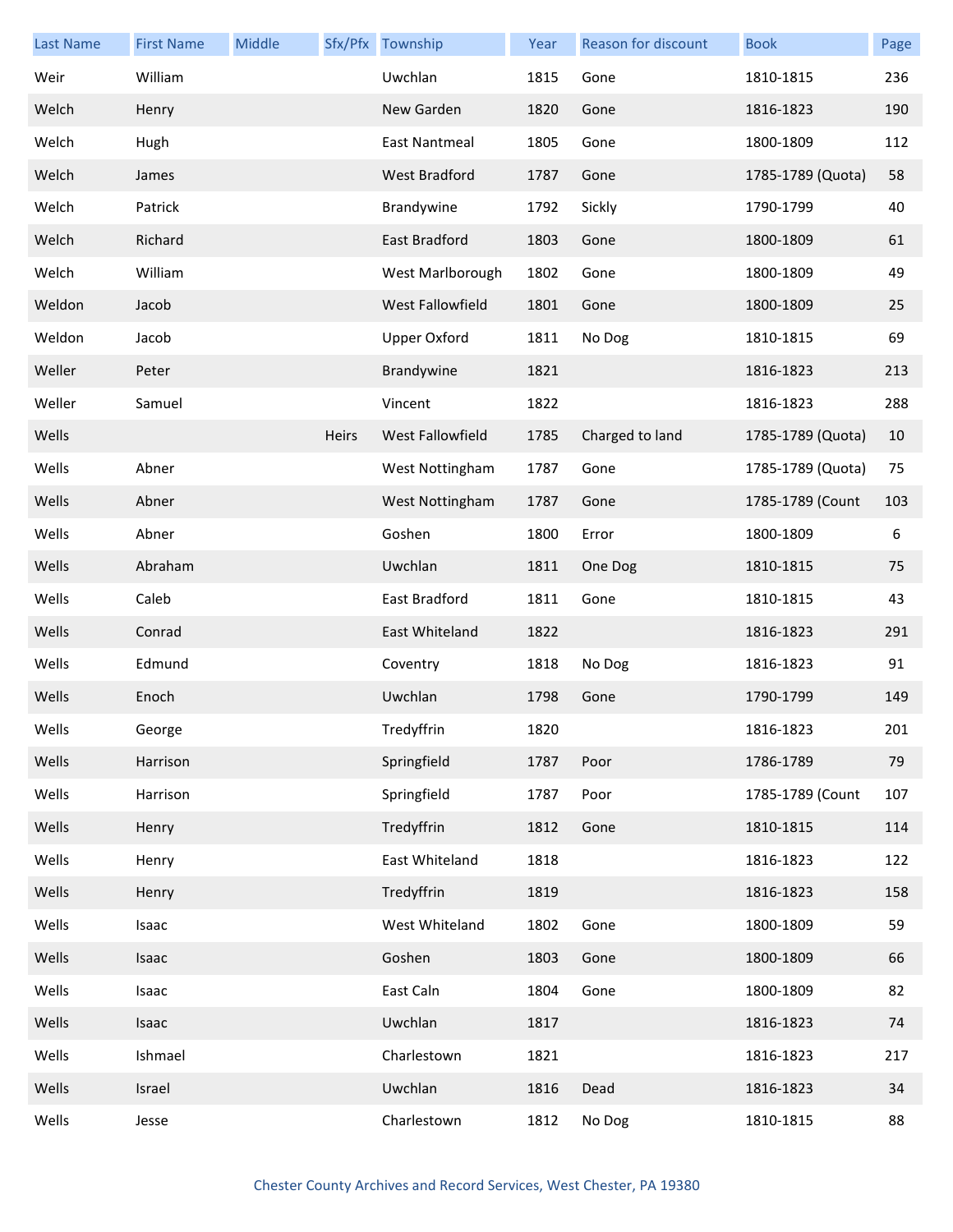| <b>Last Name</b> | <b>First Name</b> | Middle | Sfx/Pfx Township     | Year | <b>Reason for discount</b> | <b>Book</b>       | Page |
|------------------|-------------------|--------|----------------------|------|----------------------------|-------------------|------|
| Wells            | John              |        | New Garden           | 1819 | Dead                       | 1816-1823         | 148  |
| Wells            | John              |        | Charlestown          | 1823 |                            | 1816-1823         | 301  |
| Wells            | John              | К.     | Charlestown          | 1820 |                            | 1816-1823         | 175  |
| Wells            | Jonathan          |        | Charlestown          | 1798 | Overrated                  | 1790-1799         | 136  |
| Wells            | Levi              |        | Tredyffrin           | 1820 | Unseated land              | 1816-1823         | 201  |
| Wells            | Peter             |        | Coventry             | 1808 | Poor                       | 1800-1809         | 163  |
| Wells            | Peter             |        | Charlestown          | 1823 |                            | 1816-1823         | 301  |
| Wells            | Seth              |        | Tredyffrin           | 1814 | Dog Killed                 | 1810-1815         | 194  |
| Wells            | William           |        | West Caln            | 1811 | Gone                       | 1810-1815         | 47   |
| Welsh            | Arthur            |        | Kennett              | 1785 | Under age                  | 1785-1789 (Count  | 11   |
| Welsh            | Charles           |        | East Caln            | 1796 | Gone                       | 1790-1799         | 96   |
| Welsh            | David             |        | <b>West Nantmeal</b> | 1818 |                            | 1816-1823         | 110  |
| Welsh            | Henry             |        | East Marlborough     | 1821 |                            | 1816-1823         | 228  |
| Welsh            | James             |        | West Marlborough     | 1786 | Gone                       | 1785-1789 (Count  | 43   |
| Welsh            | James             |        | West Marlborough     | 1786 | Gone                       | 1785-1789 (Quota) | 43   |
| Welsh            | James             |        | <b>West Bradford</b> | 1787 | Ran away                   | 1785-1789 (Count  | 87   |
| Welsh            | James             |        | West Bradford        | 1788 | Ran away                   | 1786-1789         | 59   |
| Welsh            | James             |        | London Grove         | 1803 | Gone                       | 1800-1809         | 67   |
| Welsh            | James             |        | West Fallowfield     | 1820 |                            | 1816-1823         | 178  |
| Welsh            | John              |        | West Bradford        | 1787 |                            | 1785-1789 (Quota) | 58   |
| Welsh            | John              |        | West Bradford        | 1787 | Gone                       | 1785-1789 (Count  | 87   |
| Welsh            | John              |        | West Bradford        | 1788 | Gone                       | 1786-1789         | 59   |
| Welsh            | John              |        | New Garden           | 1792 | Gone                       | 1790-1799         | 49   |
| Welsh            | John              |        | West Whiteland       | 1804 | Gone                       | 1800-1809         | 99   |
| Welsh            | John              |        | East Bradford        | 1807 | Gone                       | 1800-1809         | 140  |
| Welsh            | John              |        | West Caln            | 1814 |                            | 1810-1815         | 167  |
| Welsh            | Patrick           |        | Brandywine           | 1793 | Gone                       | 1790-1799         | 59   |
| Welsh            | Patrick           |        | <b>West Nantmeal</b> | 1814 | One Dog                    | 1810-1815         | 187  |
| Welsh            | Peter             |        | Chester              | 1788 | Gone                       | 1785-1789 (Quota) | 87   |
| Welsh            | Peter             |        | Coventry             | 1806 | Poor                       | 1800-1809         | 123  |
| Welsh            | Peter             |        | Coventry             | 1807 | Poor                       | 1800-1809         | 143  |
| Welsh            | Peter             |        | Coventry             | 1812 | Gone                       | 1810-1815         | 89   |
| Welsh            | Thomas            |        | Newtown              | 1789 | Overrated                  | 1785-1789 (Count  | 156  |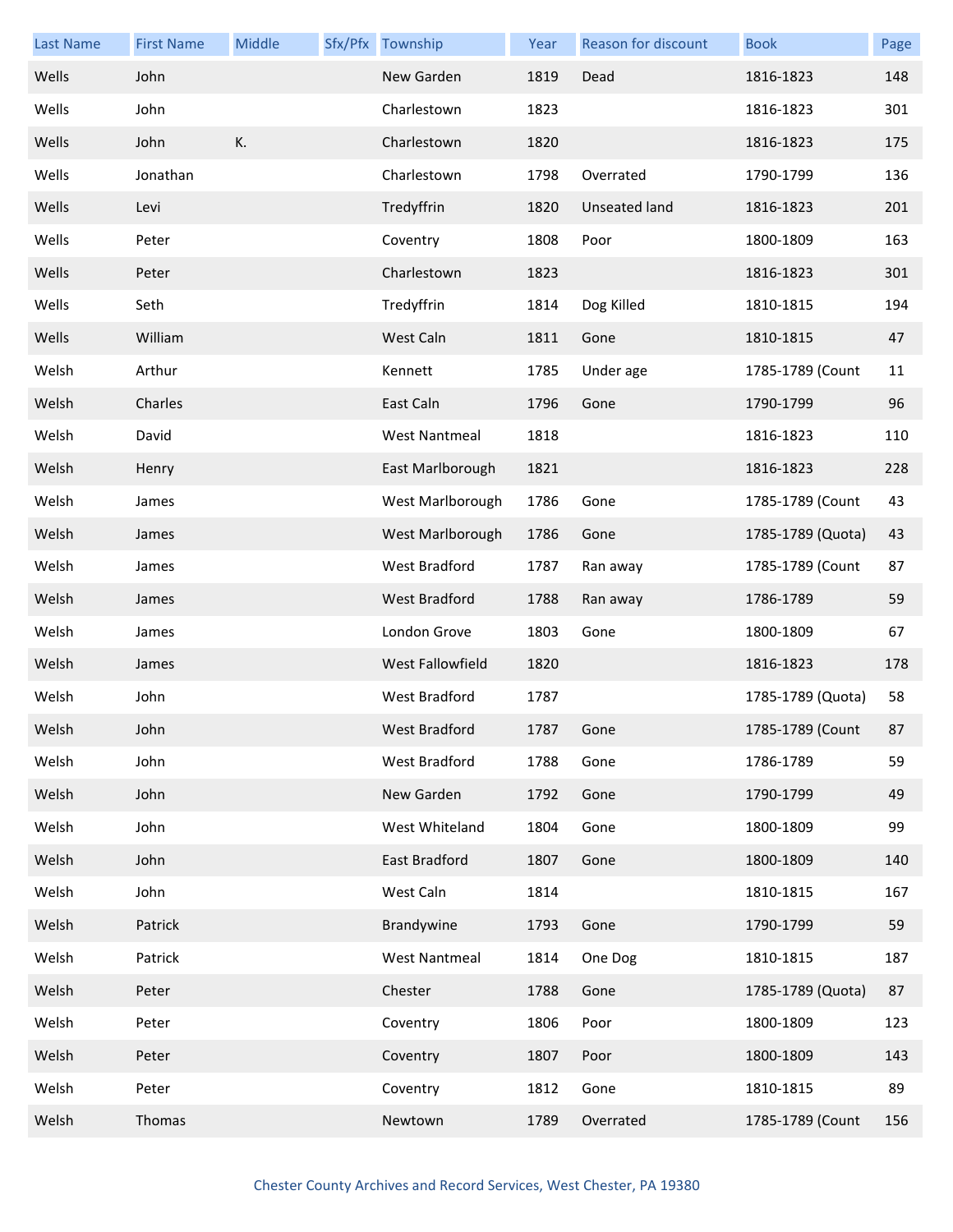| <b>Last Name</b> | <b>First Name</b> | Middle | Sfx/Pfx Township     | Year | Reason for discount | <b>Book</b>       | Page         |
|------------------|-------------------|--------|----------------------|------|---------------------|-------------------|--------------|
| Welsh            | Thomas            |        | East Fallowfield     | 1817 | Error               | 1816-1823         | 51           |
| Welsh            | William           |        | Pennsbury            | 1789 | Gone                | 1785-1789 (Quota) | 133          |
| Welsh            | William           |        | Pennsbury            | 1789 | Gone                | 1785-1789 (Count  | 161          |
| Welsh            | William           |        | Charlestown          | 1814 | Gone                | 1810-1815         | 168          |
| Welsh            | William           |        | West Marlborough     | 1815 | One Dog             | 1810-1815         | 221          |
| Welsh            | William           |        | West Marlborough     | 1815 | Gone                | 1810-1815         | 221          |
| Wendling         | George            |        | East Nantmeal        | 1786 | Gone                | 1785-1789 (Count  | 44           |
| Wentby           | Charles           |        | Sadsbury             | 1822 |                     | 1816-1823         | 284          |
| Wentby           | Thomas            |        | Sadsbury             | 1822 |                     | 1816-1823         | 284          |
| Wentz            | Isaac             |        | Sadsbury             | 1801 | Pays land tax       | 1800-1809         | 35           |
| Wentz            | William           |        | West Caln            | 1798 | Gone                | 1790-1799         | 135          |
| Wentz            | William           |        | West Caln            | 1799 | Gone                | 1790-1799         | 155          |
| Wentz            | William           |        | West Caln            | 1800 | Gone                | 1800-1809         | $\mathbf{3}$ |
| Werkhiser        | John              |        | Tredyffrin           | 1789 |                     | 1785-1789 (Count  | 164          |
| Wernwag          | William           |        | Charlestown          | 1820 |                     | 1816-1823         | 175          |
| Wersler          | Jacob             |        | West Fallowfield     | 1812 | No such man         | 1810-1815         | 92           |
| Wersler          | John              |        | Charlestown          | 1821 | Error               | 1816-1823         | 217          |
| Wert             | Henry             |        | West Marlborough     | 1799 | Gone                | 1790-1799         | 162          |
| Wert             | Isaac             |        | <b>East Nantmeal</b> | 1820 |                     | 1816-1823         | 193          |
| Werts            | Peter             |        | Vincent              | 1789 | Gone                | 1785-1789 (Quota) | 138          |
| Werts            | Peter             |        | Vincent              | 1789 | Gone                | 1785-1789 (Count  | 166          |
| Wertz            | George            |        | Brandywine           | 1797 | Gone                | 1790-1799         | 115          |
| Wertz            | George            |        | <b>West Nantmeal</b> | 1810 |                     | 1810-1815         | 26           |
| Wertz            | Jacob             |        | Charlestown          | 1786 | Gone                | 1785-1789 (Count  | 35           |
| Wertz            | Jacob             |        | Charlestown          | 1786 | Gone                | 1786-1789         | 7            |
| Wertz            | Jacob             |        | Charlestown          | 1786 | Gone                | 1785-1789 (Quota) | 34           |
| Wertz            | Peter             |        | Brandywine           | 1797 | Poor                | 1790-1799         | 115          |
| Wertz            | Peter             |        | East Nantmeal        | 1814 | Gone                | 1810-1815         | 186          |
| Wesson           | John              |        | East Bradford        | 1786 | Gone                | 1785-1789 (Quota) | 30           |
| West             | Casper            |        | Haverford            | 1788 | Overrated           | 1785-1789 (Count  | 123          |
| West             | Casper            |        | Haverford            | 1788 | Overrated           | 1785-1789 (Quota) | 95           |
| West             | Ezekiel           |        | Penn                 | 1823 |                     | 1816-1823         | 326          |
| West             | George            |        | West Fallowfield     | 1815 | Gone                | 1810-1815         | 213          |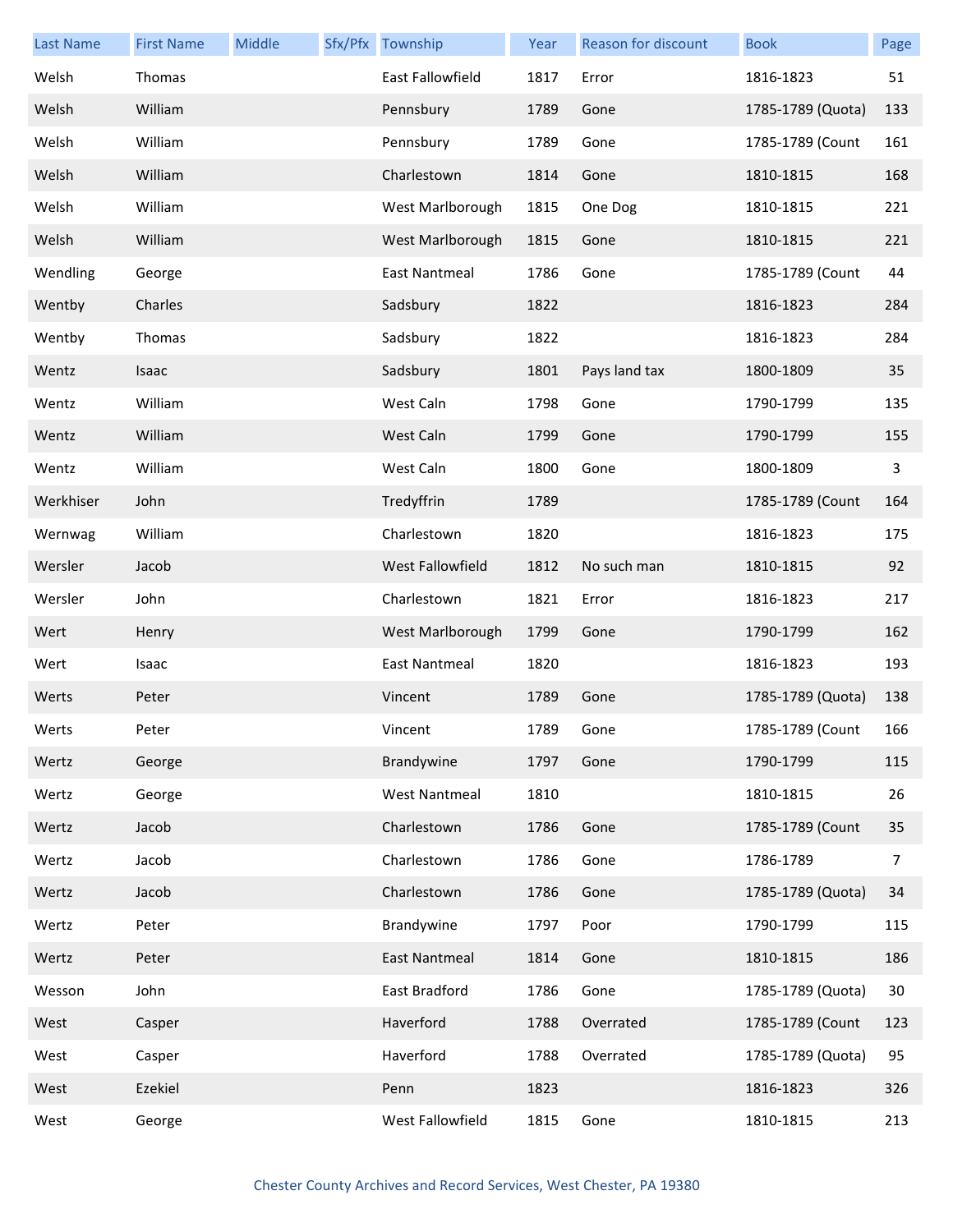| <b>Last Name</b> | <b>First Name</b> | Middle |     | Sfx/Pfx Township     | Year | <b>Reason for discount</b> | <b>Book</b>       | Page |
|------------------|-------------------|--------|-----|----------------------|------|----------------------------|-------------------|------|
| West             | Isaac             |        |     | Uwchlan              | 1806 | Gone                       | 1800-1809         | 136  |
| West             | Isaac             |        |     | Uwchlan              | 1807 | Gone                       | 1800-1809         | 156  |
| West             | Isaac             |        |     | <b>East Nantmeal</b> | 1808 | Poor                       | 1800-1809         | 172  |
| West             | Isaac             |        |     | <b>West Nantmeal</b> | 1810 | Poor                       | 1810-1815         | 26   |
| West             | Isaac             |        |     | West Nantmeal        | 1810 |                            | 1810-1815         | 26   |
| West             | Isaac             |        |     | <b>West Nantmeal</b> | 1811 | Gone                       | 1810-1815         | 62   |
| West             | Isaac             |        |     | <b>West Nantmeal</b> | 1820 |                            | 1816-1823         | 194  |
| West             | Isaac             |        |     | <b>West Nantmeal</b> | 1822 |                            | 1816-1823         | 278  |
| West             | Isaac             |        |     | West Nantmeal        | 1823 |                            | 1816-1823         | 321  |
| West             | James             |        |     | Uwchlan              | 1818 |                            | 1816-1823         | 118  |
| West             | James             |        |     | Sadsbury             | 1819 |                            | 1816-1823         | 157  |
| West             | John              |        |     | East Caln            | 1785 | Gone                       | 1785-1789 (Count  | 6    |
| West             | John              |        |     | East Caln            | 1785 | Gone                       | 1785-1789 (Quota) | 6    |
| West             | John              |        |     | Charlestown          | 1788 | Gone                       | 1785-1789 (Count  | 119  |
| West             | John              |        |     | Charlestown          | 1788 | Gone                       | 1785-1789 (Quota) | 91   |
| West             | John              |        |     | West Marlborough     | 1789 | Gone                       | 1785-1789 (Count  | 155  |
| West             | John              |        |     | West Marlborough     | 1789 | Gone                       | 1785-1789 (Quota) | 127  |
| West             | John              |        |     | West Marlborough     | 1790 | Gone                       | 1790-1799         | 9    |
| West             | Joseph            |        |     | West Whiteland       | 1808 | Gone                       | 1800-1809         | 179  |
| West             | Joseph            |        | Jr. | London Grove         | 1813 | No Dog                     | 1810-1815         | 136  |
| West             | Joseph            |        |     | London Grove         | 1815 | Error                      | 1810-1815         | 217  |
| West             | Joseph            |        |     | New London           | 1823 |                            | 1816-1823         | 316  |
| West             | Michael           |        |     | Lower Darby          | 1788 | Gone                       | 1785-1789 (Quota) | 92   |
| West             | Michael           |        |     | Lower Darby          | 1788 | Gone                       | 1785-1789 (Count  | 120  |
| West             | Peter             |        |     | <b>East Nantmeal</b> | 1822 |                            | 1816-1823         | 277  |
| West             | Thomas            |        |     | Vincent              | 1786 | Gone                       | 1785-1789 (Quota) | 53   |
| West             | Thomas            |        |     | Vincent              | 1786 | Poor                       | 1785-1789 (Count  | 81   |
| West             | Thomas            |        |     | Vincent              | 1787 | Gone                       | 1785-1789 (Count  | 109  |
| West             | Thomas            |        |     | Vincent              | 1787 | Gone                       | 1785-1789 (Quota) | 81   |
| West             | Thomas            |        |     | Vincent              | 1788 | Gone                       | 1786-1789         | 81   |
| West             | Thomas            |        |     | Vincent              | 1789 | Poor                       | 1786-1789         | 53   |
| West             | Thomas            |        |     | London Grove         | 1818 | Sick                       | 1816-1823         | 99   |
| West             | William           |        |     | Vincent              | 1790 | Gone                       | 1790-1799         | 17   |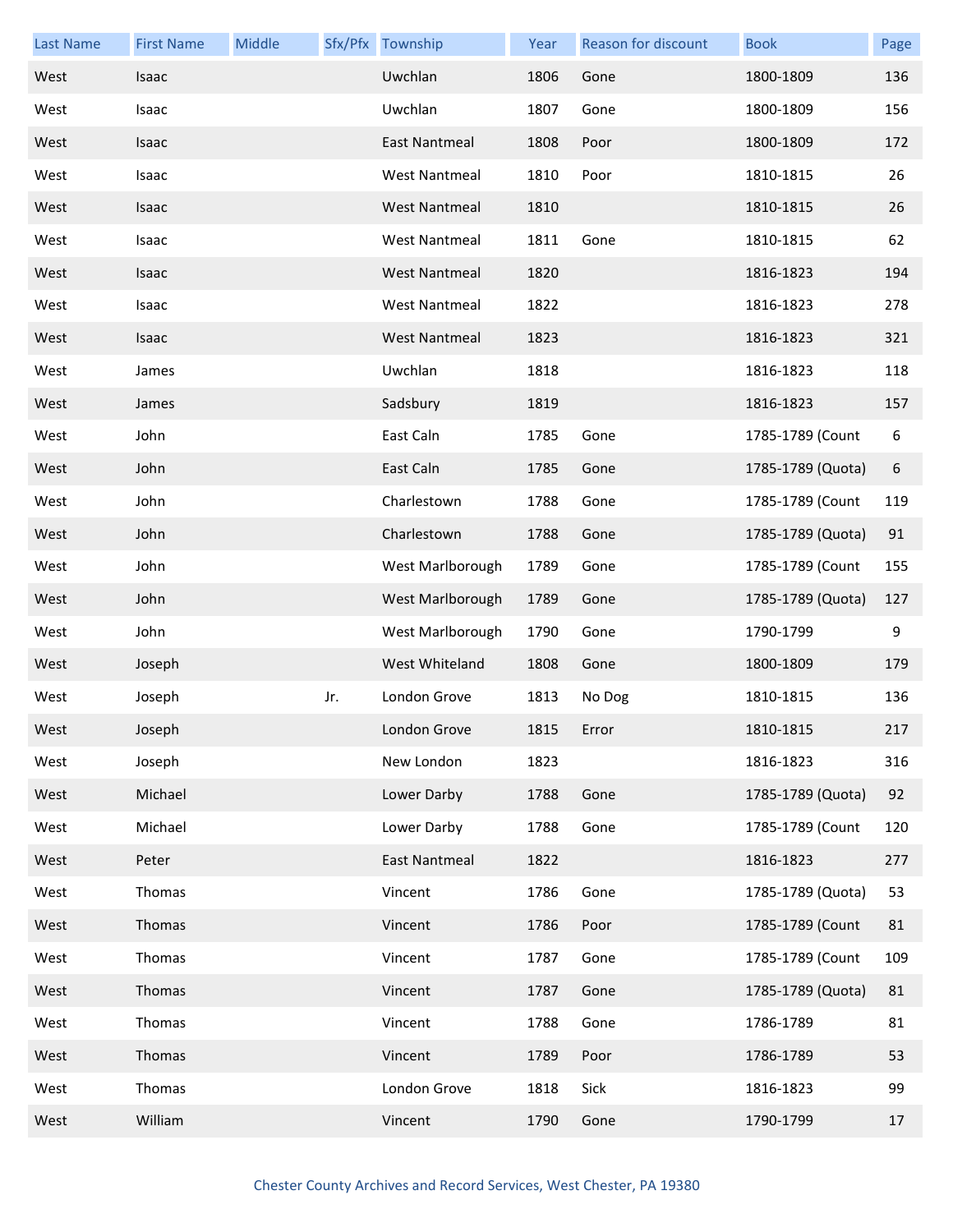| <b>Last Name</b> | <b>First Name</b> | Middle |      | Sfx/Pfx Township     | Year | Reason for discount  | <b>Book</b>       | Page        |
|------------------|-------------------|--------|------|----------------------|------|----------------------|-------------------|-------------|
| West             | William           |        |      | West Fallowfield     | 1811 | Gone                 | 1810-1815         | 52          |
| West             | William           |        |      | West Fallowfield     | 1811 | Gone                 | 1810-1815         | 52          |
| West             | William           |        |      | Honey Brook          | 1813 | Gone                 | 1810-1815         | 134         |
| Weston           | John              |        |      | <b>West Bradford</b> | 1799 |                      | 1790-1799         | 154         |
| Weston           | John              |        |      | West Bradford        | 1800 | Arm broke            | 1800-1809         | 2           |
| Weston           | William           |        |      | Birmingham           | 1815 | Gone                 | 1810-1815         | 203         |
| Weston           | William           |        |      | Birmingham           | 1823 |                      | 1816-1823         | 295         |
| Wetslar          | John              |        |      | East Whiteland       | 1801 | Gone                 | 1800-1809         | 39          |
| Wevel            | Marmaduke         |        |      | East Marlborough     | 1788 | Poor                 | 1785-1789 (Quota) | 98          |
| Wevel            | Marmaduke         |        |      | East Marlborough     | 1788 | Poor                 | 1785-1789 (Count  | 126         |
| Wey              | Caleb             |        |      | West Caln            | 1788 | Overrated            | 1786-1789         | 6           |
| Whann            | John              |        |      | London Britain       | 1823 |                      | 1816-1823         | 312         |
| Whann            | Thomas            |        |      | London Britain       | 1822 |                      | 1816-1823         | 268         |
| Whealing         | John              |        |      | East Caln            | 1821 |                      | 1816-1823         | 214         |
| Wheelen          | Israel            |        |      | Brandywine           | 1809 | <b>Unseated land</b> | 1800-1809         | 181         |
| Wheeler          | John              |        |      | New Garden           | 1815 | Gone                 | 1810-1815         | 224         |
| Wheeler          | William           |        |      | East Caln            | 1789 | Poor                 | 1785-1789 (Count  | 145         |
| Wheeling         | Isaac             |        |      | West Caln            | 1789 | Gone                 | 1785-1789 (Count  | 146         |
| Wheely           | John              |        |      | Kennett              | 1814 | Gone                 | 1810-1815         | 175         |
| Whelen           | Dennis            |        | Esq. | West Whiteland       | 1799 | Abated               | 1790-1799         | 172         |
| Whelen           | Dennis            |        |      | West Bradford        | 1800 | Charged to land      | 1800-1809         | $2^{\circ}$ |
| Whelen           | Dennis            |        |      | Uwchlan              | 1804 | Gone                 | 1800-1809         | 97          |
| Whelen           | Dennis            |        |      | West Chester         | 1815 | One Dog              | 1810-1815         | 242         |
| Whelen           | James             |        |      | Uwchlan              | 1797 | Pays land tax        | 1790-1799         | 130         |
| Whelen           | James             |        |      | Uwchlan              | 1822 |                      | 1816-1823         | 287         |
| Whelen           | Mary              |        |      | West Bradford        | 1823 | Error                | 1816-1823         | 297         |
| Whellin          | Isaac             |        |      | West Caln            | 1789 | Gone                 | 1785-1789 (Quota) | 118         |
| Wherry           | John              |        |      | East Nottingham      | 1799 | Gone                 | 1790-1799         | 164         |
| Whippo           | George            |        |      | New Garden           | 1785 | Poor                 | 1785-1789 (Quota) | 15          |
| Whisher          | Thomas            |        |      | Honey Brook          | 1797 | Gone                 | 1790-1799         | 120         |
| Whisler          | Abraham           |        |      | East Whiteland       | 1821 |                      | 1816-1823         | 249         |
| Whisler          | Christian         |        |      | Charlestown          | 1801 | Paid Freeman's tax   | 1800-1809         | 24          |
| Whisler          | Jacob             |        |      | Charlestown          | 1791 | Poor                 | 1790-1799         | 23          |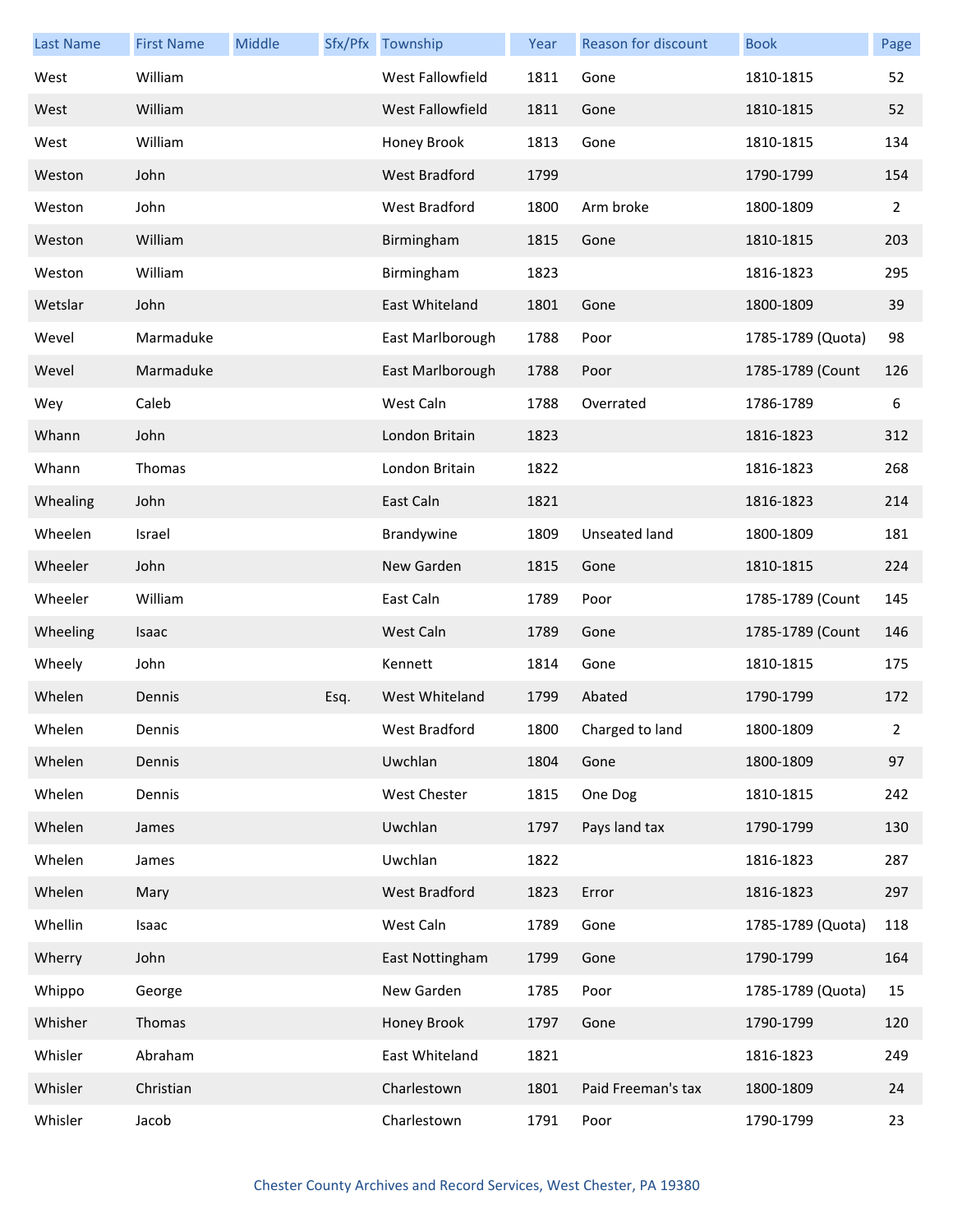| <b>Last Name</b> | <b>First Name</b> | Middle | Sfx/Pfx Township     | Year | Reason for discount | <b>Book</b>       | Page         |
|------------------|-------------------|--------|----------------------|------|---------------------|-------------------|--------------|
| Whisler          | Jacob             |        | Honey Brook          | 1810 | Under age           | 1810-1815         | 13           |
| Whisler          | Jacob             |        | Charlestown          | 1813 | Dead                | 1810-1815         | 128          |
| Whisler          | Jacob             |        | Charlestown          | 1814 | No Dog              | 1810-1815         | 168          |
| Whisler          | Jacob             |        | Charlestown          | 1814 | Dead                | 1810-1815         | 168          |
| Whisler          | Jacob             |        | Charlestown          | 1815 |                     | 1810-1815         | 209          |
| Whisler          | Jacob             |        | East Whiteland       | 1821 |                     | 1816-1823         | 249          |
| Whisler          | John              |        | Charlestown          | 1791 | Poor                | 1790-1799         | 23           |
| Whisler          | John              |        | East Whiteland       | 1814 | Gone                | 1810-1815         | 199          |
| Whisler          | John              |        | Charlestown          | 1818 |                     | 1816-1823         | 90           |
| Whisler          | John              |        | Willistown           | 1819 |                     | 1816-1823         | 162          |
| Whisler          | John              |        | Coventry             | 1820 |                     | 1816-1823         | 174          |
| Whisler          | Joseph            |        | Charlestown          | 1815 |                     | 1810-1815         | 209          |
| Whistler         | Michael           |        | Pikeland             | 1786 | Gone                | 1785-1789 (Count  | 76           |
| Whistler         | Michael           |        | Pikeland             | 1788 | Gone                | 1786-1789         | 48           |
| Whitacre         | John              |        | Brandywine           | 1810 | Poor & Old          | 1810-1815         | 4            |
| Whitacre         | Joseph            |        | Brandywine           | 1810 | Gone                | 1810-1815         | 4            |
| Whitaker         | John              |        | Uwchlan              | 1796 | Poor                | 1790-1799         | 110          |
| Whitaker         | Joseph            |        | Uwchlan              | 1806 | Gone                | 1800-1809         | 136          |
| Whitaker         | Joseph            |        | Brandywine           | 1811 | Gone                | 1810-1815         | 45           |
| Whitaker         | Peter             |        | Brandywine           | 1797 | Charged to land     | 1790-1799         | 115          |
| Whitaker         | Peter             |        | Brandywine           | 1798 | Dead                | 1790-1799         | 134          |
| Whitaker         | Peter             |        | West Caln            | 1798 | Poor & Dead         | 1790-1799         | 135          |
| Whitaker         | Peter             |        | East Caln            | 1816 |                     | 1816-1823         | 5            |
| Whitaker         | Phineas           |        | <b>West Nantmeal</b> | 1814 | Gone                | 1810-1815         | 187          |
| Whitaker         | Phineas           |        | Brandywine           | 1815 | Gone                | 1810-1815         | 206          |
| Whitaker         | Phineas           |        | West Bradford        | 1818 |                     | 1816-1823         | 86           |
| Whitaker         | Robert            |        | East Caln            | 1800 | Gone                | 1800-1809         | $\mathbf{3}$ |
| Whitaker         | Rueben            |        | Uwchlan              | 1805 | Gone                | 1800-1809         | 116          |
| Whitaker         | Rueben            |        | Brandywine           | 1806 | Gone                | 1800-1809         | 121          |
| Whitaker         | W.                | В.     | Brandywine           | 1819 | Gone                | 1816-1823         | 129          |
| Whitaker         | W.                | В.     | Brandywine           | 1820 |                     | 1816-1823         | 171          |
| Whitaker         | William           |        | East Caln            | 1786 | Gone                | 1785-1789 (Count  | 62           |
| Whitaker         | William           |        | East Caln            | 1789 | Poor                | 1785-1789 (Quota) | 117          |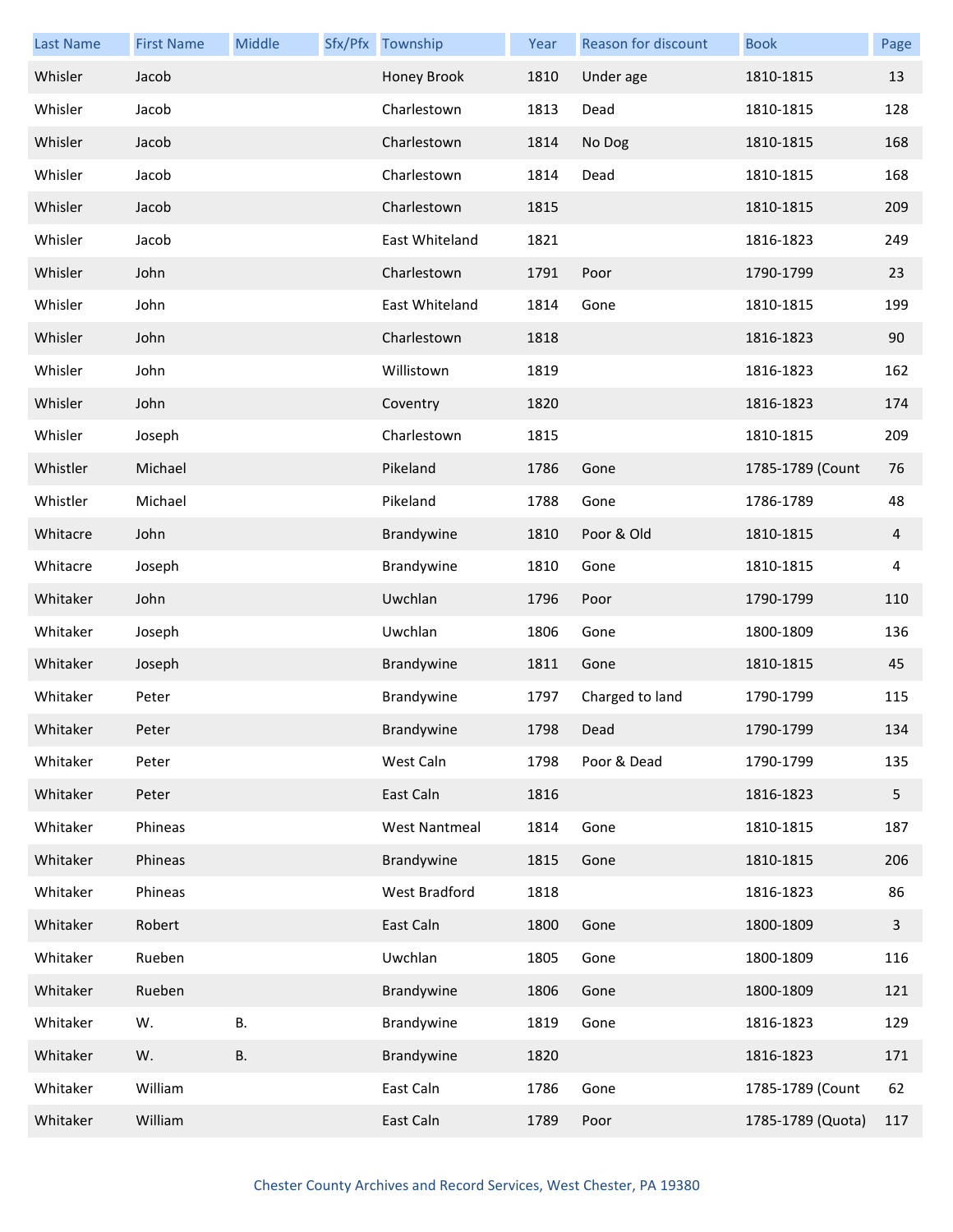| <b>Last Name</b> | <b>First Name</b> | Middle    |     | Sfx/Pfx Township | Year | Reason for discount | <b>Book</b>       | Page         |
|------------------|-------------------|-----------|-----|------------------|------|---------------------|-------------------|--------------|
| Whitaker         | William           |           |     | Brandywine       | 1806 | Poor                | 1800-1809         | 121          |
| Whitaker         | William           |           |     | Brandywine       | 1807 | Poor                | 1800-1809         | 141          |
| Whitaker         | William           |           |     | Brandywine       | 1808 | Poor                | 1800-1809         | 161          |
| Whitaker         | William           |           |     | East Caln        | 1809 | Poor                | 1800-1809         | 182          |
| Whitaker         | William           | <b>B.</b> |     | Brandywine       | 1815 | Gone                | 1810-1815         | 206          |
| Whitby           | James             |           |     | Tredyffrin       | 1820 |                     | 1816-1823         | 201          |
| Whitcraft        | John              |           | Jr. | New London       | 1802 | Poor                | 1800-1809         | 50           |
| Whitcraft        | John              |           | Jr. | New London       | 1803 | Gone                | 1800-1809         | 70           |
| Whitcraft        | John              |           |     | New London       | 1822 |                     | 1816-1823         | 273          |
| Whitcraft        | William           |           |     | New London       | 1788 | Poor                | 1785-1789 (Quota) | 102          |
| Whitcraft        | William           |           |     | New London       | 1788 | Poor                | 1785-1789 (Count  | 130          |
| Whitcraft        | William           |           |     | New London       | 1806 | Poor                | 1800-1809         | 130          |
| Whitcraft        | William           |           |     | New London       | 1810 | Poor                | 1810-1815         | 21           |
| Whitcraft        | William           |           | Jr. | New London       | 1812 | Gone                | 1810-1815         | 102          |
| Whitcraft        | William           |           |     | New London       | 1820 |                     | 1816-1823         | 189          |
| Whitcraft        | William           |           |     | New London       | 1821 |                     | 1816-1823         | 231          |
| Whitcraft        | William           |           |     | New London       | 1823 |                     | 1816-1823         | 316          |
| White            |                   |           |     | West Whiteland   | 1786 | Not found           | 1785-1789 (Count  | 84           |
| White            |                   |           |     | West Whiteland   | 1788 | Not found           | 1786-1789         | 56           |
| White            | Aaron             |           |     | Goshen           | 1799 | Married             | 1790-1799         | 158          |
| White            | Aaron             |           |     | West Bradford    | 1808 | Gone                | 1800-1809         | 161          |
| White            | Aaron             |           |     | Brandywine       | 1811 | No Dog              | 1810-1815         | 45           |
| White            | Aaron             |           |     | West Whiteland   | 1812 | No Dog              | 1810-1815         | 120          |
| White            | Aaron             |           |     | Brandywine       | 1814 | No Dog              | 1810-1815         | 165          |
| White            | Adam              |           |     | East Bradford    | 1789 | Sick                | 1785-1789 (Count  | 142          |
| White            | Adam              |           |     | East Bradford    | 1789 | Sick                | 1785-1789 (Quota) | 114          |
| White            | Adam              |           |     | East Bradford    | 1790 | Lame                | 1790-1799         | $\mathbf{1}$ |
| White            | Adam              |           |     | Goshen           | 1792 | Charged to land     | 1790-1799         | 44           |
| White            | Benjamin          |           |     | East Bradford    | 1787 | Infirm mother       | 1785-1789 (Count  | 86           |
| White            | Benjamin          |           |     | East Bradford    | 1787 | Gone                | 1785-1789 (Quota) | 59           |
| White            | Benjamin          |           |     | East Bradford    | 1788 | Infirm mother       | 1786-1789         | 58           |
| White            | Benjamin          |           |     | East Bradford    | 1789 | Gone                | 1785-1789 (Quota) | 114          |
| White            | Benjamin          |           |     | East Bradford    | 1789 | Gone                | 1785-1789 (Count  | 142          |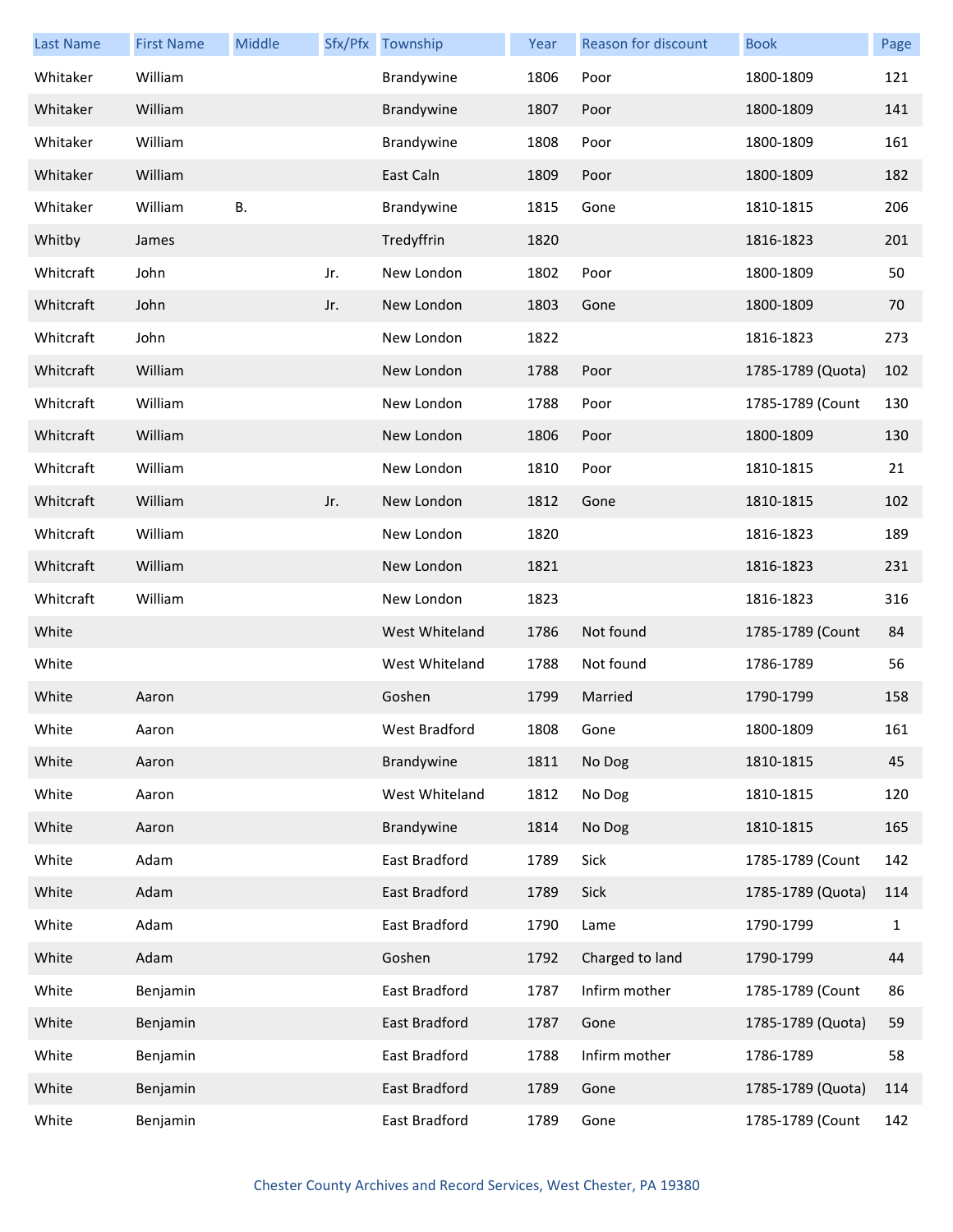| <b>Last Name</b> | <b>First Name</b> | Middle | Sfx/Pfx Township    | Year | Reason for discount | <b>Book</b>       | Page           |
|------------------|-------------------|--------|---------------------|------|---------------------|-------------------|----------------|
| White            | Caleb             |        | West Bradford       | 1799 | High rated          | 1790-1799         | 154            |
| White            | Caleb             |        | West Bradford       | 1800 | Overrated           | 1800-1809         | $\overline{2}$ |
| White            | David             |        | Tredyffrin          | 1819 |                     | 1816-1823         | 158            |
| White            | Eli               |        | East Nottingham     | 1814 | Gone                | 1810-1815         | 184            |
| White            | Ezekiel           |        | Pennsbury           | 1822 |                     | 1816-1823         | 283            |
| White            | George            |        | Aston               | 1789 | Gone                | 1785-1789 (Count  | 141            |
| White            | George            |        | Aston               | 1789 | Gone                | 1785-1789 (Quota) | 113            |
| White            | George            |        | East Nottingham     | 1805 | Unseated land       | 1800-1809         | 111            |
| White            | George            |        | Brandywine          | 1820 |                     | 1816-1823         | 171            |
| White            | Isaiah            |        | Charlestown         | 1806 | Paid elsewhere      | 1800-1809         | 123            |
| White            | Isaiah            |        | Charlestown         | 1810 | Gone                | 1810-1815         | $\overline{7}$ |
| White            | Jacob             |        | Radnor              | 1789 | Married             | 1785-1789 (Quota) | 140            |
| White            | Jacob             |        | Radnor              | 1789 | Married             | 1785-1789 (Count  | 163            |
| White            | Jacob             |        | West Nottingham     | 1798 | Gone                | 1790-1799         | 144            |
| White            | James             |        | Lower Oxford        | 1817 |                     | 1816-1823         | 69             |
| White            | James             | Ρ.     | West Fallowfield    | 1823 |                     | 1816-1823         | 305            |
| White            | Jesse             |        | Willistown          | 1819 |                     | 1816-1823         | 162            |
| White            | Job               |        | West Nottingham     | 1806 | Poor                | 1800-1809         | 131            |
| White            | Job               |        | West Nottingham     | 1807 | Poor                | 1800-1809         | 151            |
| White            | Job               |        | West Nottingham     | 1808 |                     | 1800-1809         | 171            |
| White            | Job               |        | West Nottingham     | 1809 | Poor                | 1800-1809         | 191            |
| White            | Job               |        | West Nottingham     | 1810 | Poor                | 1810-1815         | 25             |
| White            | Job               |        | West Nottingham     | 1813 | Poor                | 1810-1815         | 145            |
| White            | Job               |        | West Nottingham     | 1815 | Poor                | 1810-1815         | 226            |
| White            | Job               |        | West Nottingham     | 1816 | Gone                | 1816-1823         | 24             |
| White            | Job               |        | West Nottingham     | 1819 |                     | 1816-1823         | 150            |
| White            | John              |        | Radnor              | 1787 | Dead                | 1785-1789 (Quota) | 78             |
| White            | John              |        | Radnor              | 1787 | Dead                | 1785-1789 (Count  | 106            |
| White            | John              |        | Radnor              | 1788 | Dead                | 1786-1789         | 78             |
| White            | John              |        | <b>Upper Oxford</b> | 1802 | Gone                | 1800-1809         | 53             |
| White            | John              |        | New London          | 1805 | Gone                | 1800-1809         | 110            |
| White            | John              |        | Londonderry         | 1806 | Infirm              | 1800-1809         | 127            |
| White            | John              |        | Brandywine          | 1811 | Dog Killed          | 1810-1815         | 45             |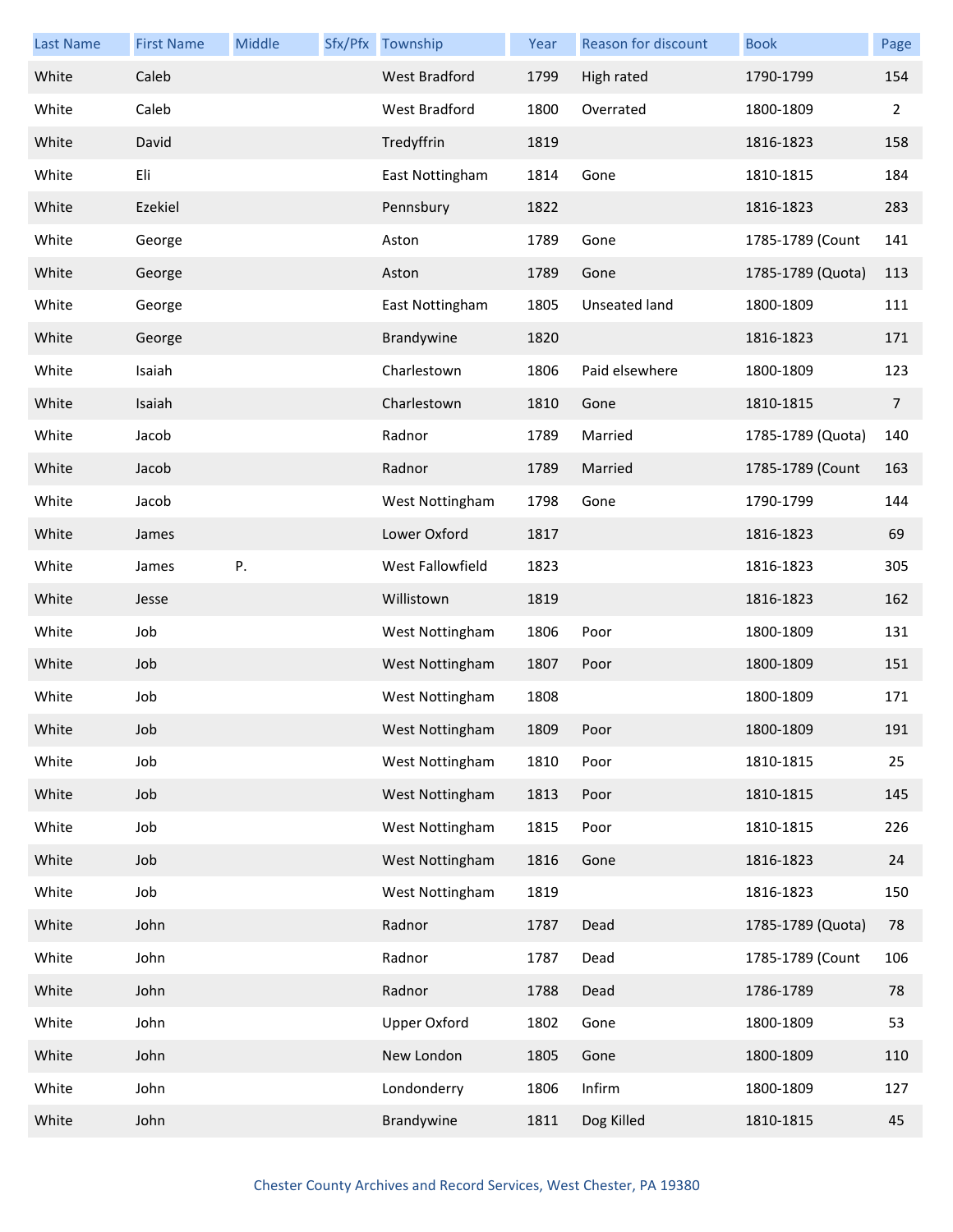| <b>Last Name</b> | <b>First Name</b> | Middle | Sfx/Pfx Township     | Year | Reason for discount | <b>Book</b>       | Page           |
|------------------|-------------------|--------|----------------------|------|---------------------|-------------------|----------------|
| White            | John              |        | New London           | 1816 |                     | 1816-1823         | 21             |
| White            | John              |        | New Garden           | 1817 |                     | 1816-1823         | 63             |
| White            | John              |        | Londonderry          | 1819 |                     | 1816-1823         | 143            |
| White            | John              |        | East Whiteland       | 1821 |                     | 1816-1823         | 249            |
| White            | John              |        | <b>West Nantmeal</b> | 1822 |                     | 1816-1823         | 278            |
| White            | Joseph            |        | Charlestown          | 1785 | Gone                | 1785-1789 (Quota) | $\overline{7}$ |
| White            | Joseph            |        | East Caln            | 1819 |                     | 1816-1823         | 130            |
| White            | Joseph            |        | West Whiteland       | 1820 |                     | 1816-1823         | 207            |
| White            | Levi              |        | East Nottingham      | 1814 | Gone                | 1810-1815         | 184            |
| White            | Micage            |        | New Garden           | 1816 |                     | 1816-1823         | 22             |
| White            | Micajah           |        | East Marlborough     | 1823 |                     | 1816-1823         | 313            |
| White            | Peter             |        | London Grove         | 1819 | Poor                | 1816-1823         | 141            |
| White            | Peter             |        | London Grove         | 1820 |                     | 1816-1823         | 183            |
| White            | Peter             |        | New Garden           | 1822 |                     | 1816-1823         | 274            |
| White            | Rachael           |        | <b>West Nantmeal</b> | 1789 | Paid in East Caln   | 1785-1789 (Count  | 158            |
| White            | Rachel            |        | East Caln            | 1785 | Overrated           | 1785-1789 (Quota) | 6              |
| White            | Rachel            |        | East Caln            | 1786 | Overrated           | 1785-1789 (Quota) | 34             |
| White            | Rachel            |        | East Caln            | 1786 | Overrated           | 1785-1789 (Count  | 34             |
| White            | Rachel            |        | <b>West Nantmeal</b> | 1789 | Paid in Brandywine  | 1785-1789 (Quota) | 130            |
| White            | Rachel            |        | <b>West Nantmeal</b> | 1790 | Gone                | 1790-1799         | 13             |
| White            | Richard           |        | Goshen               | 1789 | Dead                | 1785-1789 (Count  | 150            |
| White            | Richard           |        | Goshen               | 1789 | Dead                | 1785-1789 (Quota) | 122            |
| White            | Richard           |        | Goshen               | 1792 | Gone                | 1790-1799         | 44             |
| White            | Richard           |        | East Bradford        | 1799 | Paid in Whiteland   | 1790-1799         | 153            |
| White            | Samuel            |        | West Caln            | 1786 |                     | 1785-1789 (Quota) | 35             |
| White            | Samuel            |        | Tredyffrin           | 1812 |                     | 1810-1815         | 114            |
| White            | Stephen           |        | East Nottingham      | 1789 | Gone                | 1785-1789 (Count  | 159            |
| White            | Stephen           |        | East Nottingham      | 1789 | Gone                | 1785-1789 (Quota) | 131            |
| White            | Stephen           |        | East Nottingham      | 1790 | Gone                | 1790-1799         | 11             |
| White            | Thomas            |        | Brandywine           | 1791 | Gone                | 1790-1799         | 21             |
| White            | Thomas            |        | Charlestown          | 1808 | Gone                | 1800-1809         | 163            |
| White            | Thomas            |        | Brandywine           | 1815 | No Dog              | 1810-1815         | 206            |
| White            | Thomas            |        | Brandywine           | 1819 |                     | 1816-1823         | 129            |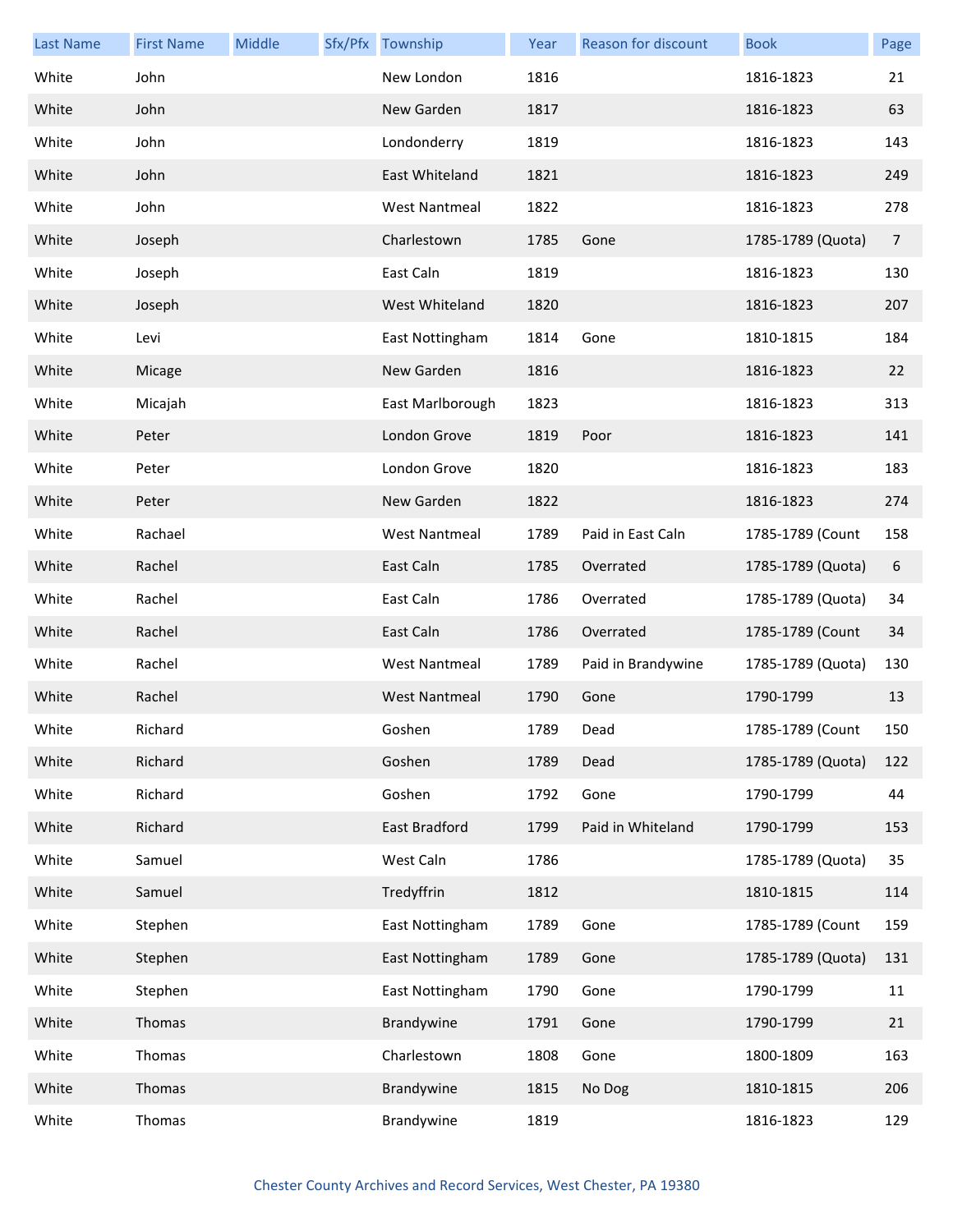| <b>Last Name</b> | <b>First Name</b> | Middle |     | Sfx/Pfx Township        | Year | Reason for discount | <b>Book</b>       | Page           |
|------------------|-------------------|--------|-----|-------------------------|------|---------------------|-------------------|----------------|
| White            | Thomas            |        |     | <b>West Nantmeal</b>    | 1821 |                     | 1816-1823         | 236            |
| White            | Thomas            |        |     | Brandywine              | 1821 |                     | 1816-1823         | 213            |
| White            | Thomas            |        |     | Sadsbury                | 1822 |                     | 1816-1823         | 284            |
| White            | Thomas            |        |     | Brandywine              | 1822 |                     | 1816-1823         | 255            |
| White            | William           |        |     | Pennsbury               | 1788 | Charged to land     | 1785-1789 (Count  | 132            |
| White            | William           |        |     | Pennsbury               | 1788 | Charged to land     | 1785-1789 (Quota) | 104            |
| White            | William           |        |     | Pennsbury               | 1789 | Charged to land     | 1785-1789 (Quota) | 133            |
| White            | William           |        |     | Pennsbury               | 1789 | Charged to land     | 1785-1789 (Count  | 161            |
| White            | William           |        |     | <b>West Bradford</b>    | 1790 | Gone                | 1790-1799         | $\overline{2}$ |
| White            | William           |        |     | Pennsbury               | 1790 | Charged to land     | 1790-1799         | 14             |
| White            | William           |        |     | West Caln               | 1791 | Gone                | 1790-1799         | 22             |
| White            | William           |        |     | Pennsbury               | 1791 | Charged to land     | 1790-1799         | 34             |
| White            | William           |        |     | West Caln               | 1792 | Gone                | 1790-1799         | 41             |
| White            | William           |        |     | West Caln               | 1793 | Gone                | 1790-1799         | 60             |
| White            | William           |        |     | <b>East Fallowfield</b> | 1795 | Gone                | 1790-1799         | 81             |
| White            | William           |        |     | <b>West Nantmeal</b>    | 1796 | Not found           | 1790-1799         | 107            |
| White            | William           |        |     | Goshen                  | 1796 | Gone                | 1790-1799         | 100            |
| White            | William           |        |     | New London              | 1806 | Gone                | 1800-1809         | 130            |
| White            | William           |        |     | Charlestown             | 1819 |                     | 1816-1823         | 132            |
| White            | William           |        |     | <b>East Bradford</b>    | 1820 |                     | 1816-1823         | 169            |
| White            | William           |        |     | Brandywine              | 1821 |                     | 1816-1823         | 213            |
| White            | William           |        |     | West Caln               | 1821 |                     | 1816-1823         | 215            |
| White            | William           |        |     | Pennsbury               | 1822 |                     | 1816-1823         | 283            |
| White            | William           |        |     | Willistown              | 1823 |                     | 1816-1823         | 332            |
| White            | William           |        |     | Charlestown             | 1823 |                     | 1816-1823         | 301            |
| Whiteford        | Samuel            |        |     | East Nottingham         | 1820 |                     | 1816-1823         | 191            |
| Whiteford        | San               |        |     | East Nottingham         | 1819 |                     | 1816-1823         | 149            |
| Whitehead        | John              |        |     | Sadsbury                | 1821 |                     | 1816-1823         | 242            |
| Whitehill        | John              |        |     | West Caln               | 1785 | Charged to land     | 1785-1789 (Quota) | 6              |
| Whitehill        | John              |        |     | West Caln               | 1786 | Charged to land     | 1785-1789 (Count  | 34             |
| Whitehill        | John              |        |     | West Caln               | 1788 | Charged to land     | 1786-1789         | 6              |
| Whitehill        | John              |        | Jr. | West Caln               | 1795 | Charged to land     | 1790-1799         | 79             |
| Whitehill        | John              |        |     | West Caln               | 1796 | Charged to land     | 1790-1799         | 97             |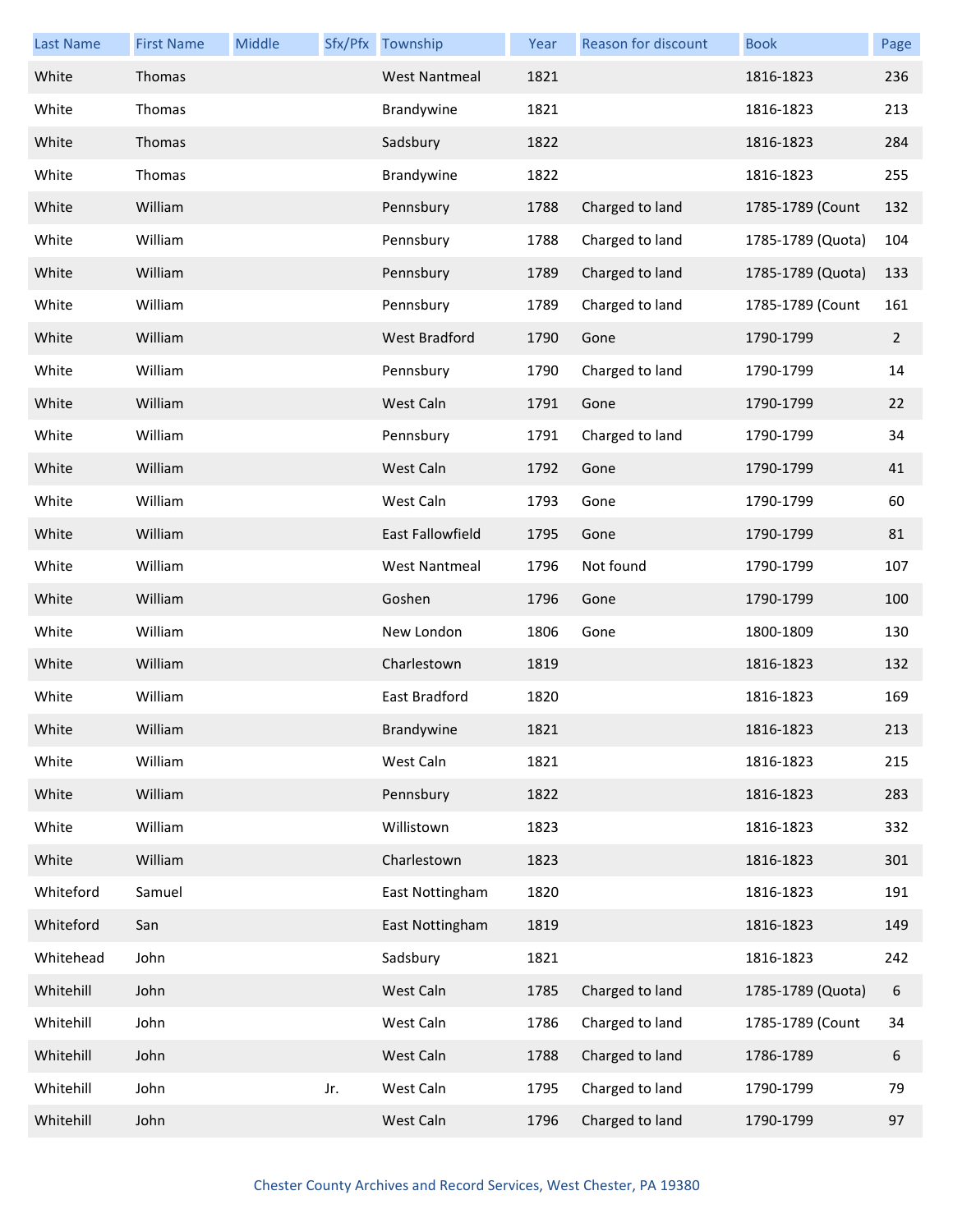| <b>Last Name</b> | <b>First Name</b> | Middle |     | Sfx/Pfx Township | Year | Reason for discount | <b>Book</b>       | Page |
|------------------|-------------------|--------|-----|------------------|------|---------------------|-------------------|------|
| Whitehill        | John              |        |     | West Caln        | 1813 | Unseated land       | 1810-1815         | 127  |
| Whitehill        | John              |        |     | West Caln        | 1814 |                     | 1810-1815         | 167  |
| Whitehill        | John              |        |     | West Caln        | 1820 |                     | 1816-1823         | 173  |
| Whitehill        | John              |        |     | West Caln        | 1821 |                     | 1816-1823         | 215  |
| Whitehill        | John              |        |     | West Caln        | 1822 |                     | 1816-1823         | 257  |
| Whitehill        | Joseph            |        |     | West Caln        | 1796 | Charged to land     | 1790-1799         | 97   |
| Whitehill        | Joseph            |        |     | West Caln        | 1799 | Charged to land     | 1790-1799         | 155  |
| Whitelan         | Thomas            |        |     | West Fallowfield | 1822 |                     | 1816-1823         | 262  |
| Whitelock        | Charles           |        |     | Birmingham       | 1787 | Poor                | 1785-1789 (Count  | 86   |
| Whitelock        | James             |        |     | Sadsbury         | 1814 | Gone                | 1810-1815         | 192  |
| Whiteside        | Cochran           |        |     | Lower Oxford     | 1810 | Gone                | 1810-1815         | 28   |
| Whiteside        | James             |        |     | Lower Oxford     | 1811 | No Dog              | 1810-1815         | 68   |
| Whiteside        | Robert            |        |     | Lower Oxford     | 1810 | Gone                | 1810-1815         | 28   |
| Whiteside        | Robert            |        |     | Lower Oxford     | 1816 |                     | 1816-1823         | 28   |
| Whiteside        | Thomas            |        |     | Lower Oxford     | 1807 | Gone                | 1800-1809         | 153  |
| Whiteside        | Thomas            |        | Dr. | Lower Oxford     | 1813 | No Dog              | 1810-1815         | 149  |
| Whiteside        | William           |        |     | Lower Oxford     | 1798 | Gone                | 1790-1799         | 146  |
| Whitesides       | Andrew            |        |     | Uwchlan          | 1818 |                     | 1816-1823         | 118  |
| Whitesides       | Cochran           |        |     | Lower Oxford     | 1811 | Gone                | 1810-1815         | 68   |
| Whitesides       | Cochran           |        |     | Lower Oxford     | 1812 | Dead                | 1810-1815         | 109  |
| Whitesides       | Hugh              |        |     | Tredyffrin       | 1803 | Gone                | 1800-1809         | 76   |
| Whitesides       | James             |        |     | Pikeland         | 1816 |                     | 1816-1823         | 30   |
| Whitesides       | James             |        |     | Charlestown      | 1820 |                     | 1816-1823         | 175  |
| Whitesides       | James             |        |     | Lower Oxford     | 1823 |                     | 1816-1823         | 323  |
| Whitesides       | Robert            |        |     | Lower Oxford     | 1809 | Gone                | 1800-1809         | 193  |
| Whitesides       | Robert            |        |     | Lower Oxford     | 1811 | Gone                | 1810-1815         | 68   |
| Whitesides       | Robert            |        |     | Charlestown      | 1821 |                     | 1816-1823         | 217  |
| Whitesides       | Roger             |        |     | Pikeland         | 1819 |                     | 1816-1823         | 155  |
| Whiting          | Davis             |        |     | London Britain   | 1819 |                     | 1816-1823         | 142  |
| Whiting          | William           |        |     | East Marlborough | 1807 | Gone                | 1800-1809         | 148  |
| Whiting          | William           |        |     | East Marlborough | 1811 | Gone                | 1810-1815         | 59   |
| Whiting          | William           |        |     | East Marlborough | 1812 | Gone                | 1810-1815         | 99   |
| Whitlock         | Charles           |        |     | Birmingham       | 1786 | Poor                | 1785-1789 (Quota) | 30   |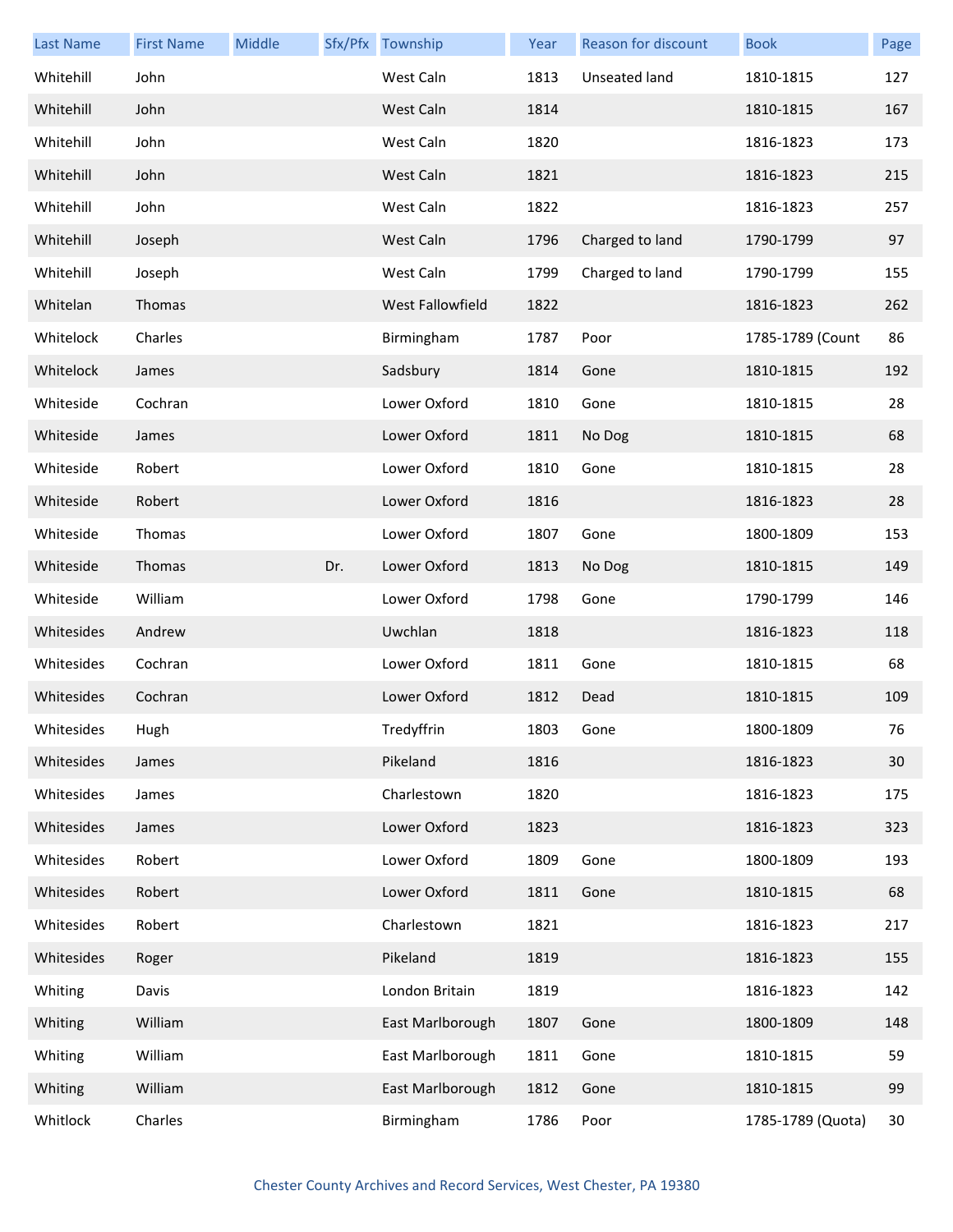| <b>Last Name</b> | <b>First Name</b> | Middle | Sfx/Pfx Township | Year | Reason for discount     | <b>Book</b>       | Page |
|------------------|-------------------|--------|------------------|------|-------------------------|-------------------|------|
| Whitlock         | Charles           |        | Birmingham       | 1786 | Poor                    | 1785-1789 (Count  | 30   |
| Whitlock         | Charles           |        | Birmingham       | 1787 | Poor                    | 1785-1789 (Quota) | 58   |
| Whitman          | Laurence          |        | Easttown         | 1822 |                         | 1816-1823         | 260  |
| Whitman          | Samuel            |        | Tredyffrin       | 1823 |                         | 1816-1823         | 334  |
| Whitman          | Samuel            |        | Charlestown      | 1823 |                         | 1816-1823         | 301  |
| Whitmore         | George            |        | Westtown         | 1810 | Gone                    | 1810-1815         | 37   |
| Whitson          | Benjamin          |        | Sadsbury         | 1789 | Gone                    | 1785-1789 (Quota) | 135  |
| Whitson          | Benjamin          |        | Sadsbury         | 1789 | Gone                    | 1785-1789 (Count  | 164  |
| Whitten          | John              |        | London Britain   | 1787 |                         | 1785-1789 (Quota) | 69   |
| Whittey          | John              |        | Kennett          | 1806 | Poor                    | 1800-1809         | 126  |
| Whittiker        | William           |        | East Caln        | 1788 | Gone                    | 1786-1789         | 34   |
| Whitting         | Benjamin          |        | London Britain   | 1785 | Overrated               | 1785-1789 (Quota) | 12   |
| Whitting         | John              |        | London Britain   | 1785 | Overrated               | 1785-1789 (Quota) | 12   |
| Whitting         | John              |        | London Britain   | 1792 | Overrated               | 1790-1799         | 47   |
| Whitton          | John              |        | London Britain   | 1787 |                         | 1785-1789 (Count  | 97   |
| Whood            | William           |        | New London       | 1802 | Gone                    | 1800-1809         | 50   |
| Wiant            | Daniel            |        | Vincent          | 1814 | Gone                    | 1810-1815         | 196  |
| Wiant            | Daniel            |        | Vincent          | 1823 |                         | 1816-1823         | 331  |
| Wickersham       | Abel              |        | East Marlborough | 1796 | Gone                    | 1790-1799         | 103  |
| Wickersham       | Abner             |        | East Marlborough | 1791 | Gone                    | 1790-1799         | 28   |
| Wickersham       | Elis              |        | East Marlborough | 1816 |                         | 1816-1823         | 18   |
| Wickersham       | Enoch             |        | East Marlborough | 1820 |                         | 1816-1823         | 186  |
| Wickersham       | Gideon            |        | West Marlborough | 1803 | Gone                    | 1800-1809         | 69   |
| Wickersham       | Gideon            |        | East Marlborough | 1823 |                         | 1816-1823         | 313  |
| Wickersham       | Isaac             |        | Penn             | 1823 |                         | 1816-1823         | 326  |
| Wickersham       | Isaac             |        | Newlin           | 1823 |                         | 1816-1823         | 315  |
| Wickersham       | James             |        | East Marlborough | 1793 | Difficult circumstances | 1790-1799         | 66   |
| Wickersham       | James             |        | West Marlborough | 1813 | Gone                    | 1810-1815         | 140  |
| Wickersham       | James             |        | West Marlborough | 1813 | Gone                    | 1810-1815         | 140  |
| Wickersham       | James             |        | West Marlborough | 1815 | Gone                    | 1810-1815         | 221  |
| Wickersham       | James             |        | West Marlborough | 1815 | One Dog                 | 1810-1815         | 221  |
| Wickersham       | Job               |        | New Garden       | 1803 | Gone                    | 1800-1809         | 71   |
| Wickersham       | Joel              |        | New Garden       | 1808 | Gone                    | 1800-1809         | 170  |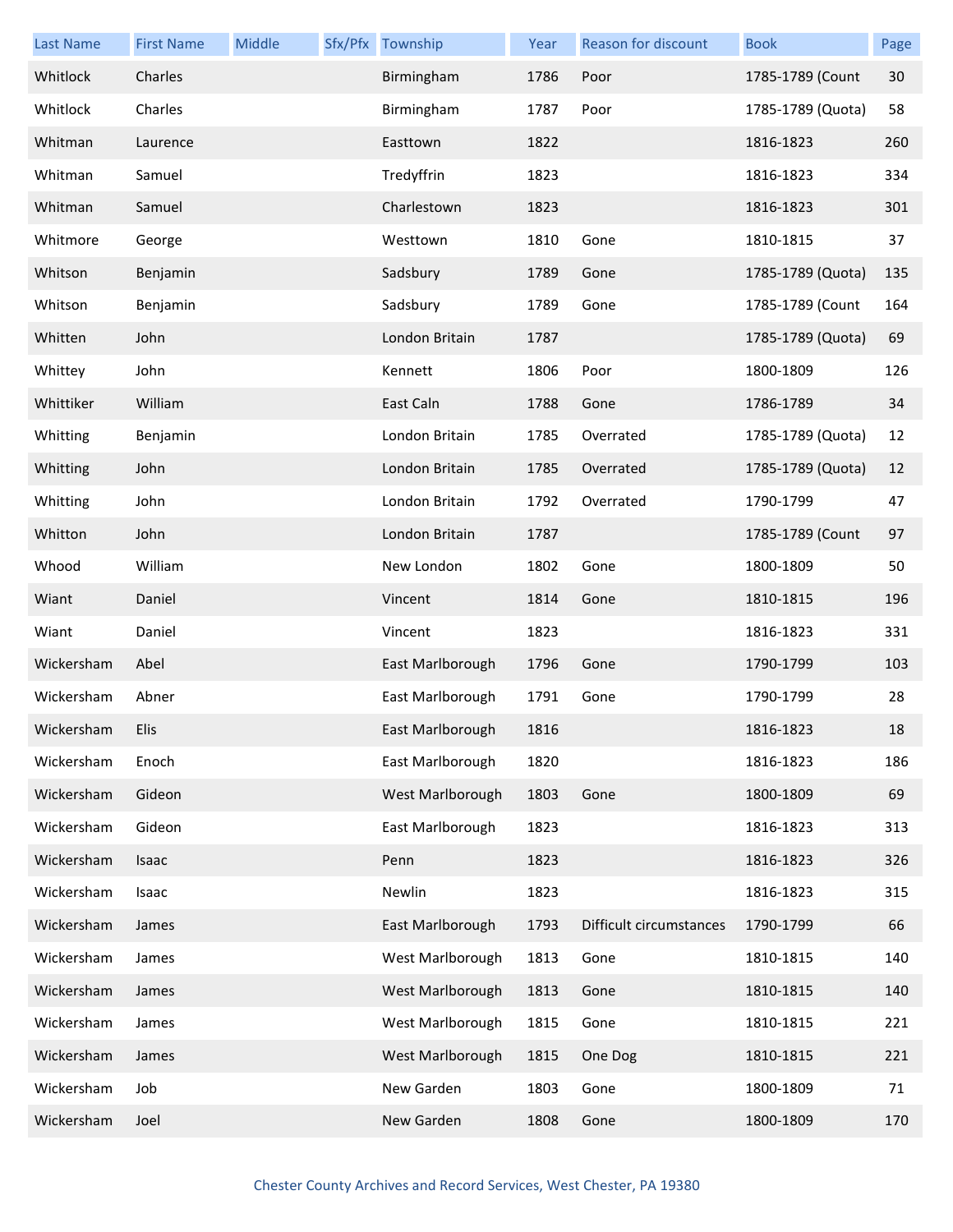| <b>Last Name</b> | <b>First Name</b> | Middle |     | Sfx/Pfx Township     | Year | Reason for discount | <b>Book</b>      | Page |
|------------------|-------------------|--------|-----|----------------------|------|---------------------|------------------|------|
| Wickersham       | Joel              |        |     | New Garden           | 1814 | Gone                | 1810-1815        | 183  |
| Wickersham       | John              |        |     | West Marlborough     | 1785 | Gone                | 1785-1789 (Count | 15   |
| Wickersham       | Joseph            |        |     | East Marlborough     | 1816 |                     | 1816-1823        | 18   |
| Wickersham       | Parker            |        |     | Newlin               | 1813 | No Dog              | 1810-1815        | 141  |
| Wickersham       | Thomas            |        |     | New Garden           | 1795 | Overrated           | 1790-1799        | 86   |
| Wickersham       | Thomas            |        |     | New Garden           | 1811 | Gone                | 1810-1815        | 63   |
| Wickersham       | William           |        |     | Goshen               | 1810 | Gone                | 1810-1815        | 12   |
| Wicks            | Frederick         |        |     | Tredyffrin           | 1816 |                     | 1816-1823        | 32   |
| Widdows          | John              |        |     | Londonderry          | 1819 |                     | 1816-1823        | 143  |
| Widdows          | Thomas            |        |     | <b>West Nantmeal</b> | 1805 |                     | 1800-1809        | 113  |
| Widener          | George            |        |     | Vincent              | 1815 | Gone                | 1810-1815        | 237  |
| Widener          | Jacob             |        |     | Vincent              | 1806 | Minor               | 1800-1809        | 137  |
| Widener          | John              |        |     | Brandywine           | 1822 |                     | 1816-1823        | 255  |
| Widner           | George            |        |     | East Bradford        | 1809 | Gone                | 1800-1809        | 180  |
| Widner           | John              |        |     | Vincent              | 1812 | Gone                | 1810-1815        | 116  |
| Widner           | John              |        |     | Vincent              | 1812 | Gone                | 1810-1815        | 116  |
| Widner           | John              |        |     | East Nantmeal        | 1815 | Gone                | 1810-1815        | 227  |
| Widner           | John              |        |     | East Nantmeal        | 1815 | Gone                | 1810-1815        | 227  |
| Widows           | George            |        |     | <b>Upper Darby</b>   | 1786 | Paid in Kingsess    | 1785-1789 (Count | 63   |
| Widows           | Isaac             |        |     | Londonderry          | 1813 | Gone                | 1810-1815        | 137  |
| Widows           | John              |        |     | London Grove         | 1801 | Paid in Londonderry | 1800-1809        | 27   |
| Widows           | John              |        |     | Londonderry          | 1806 | Poor                | 1800-1809        | 127  |
| Widows           | John              |        | Sr. | Londonderry          | 1812 | Poor                | 1810-1815        | 97   |
| Widows           | John              |        | Sr. | Londonderry          | 1812 | Insolvent           | 1810-1815        | 97   |
| Widows           | John              |        |     | Londonderry          | 1820 |                     | 1816-1823        | 185  |
| Wield            | Samuel            |        |     | Charlestown          | 1791 | Poor                | 1790-1799        | 23   |
| Wiely            | John              |        |     | Sadsbury             | 1805 | Gone                | 1800-1809        | 115  |
| Wier             | Abram             |        |     | Goshen               | 1817 |                     | 1816-1823        | 53   |
| Wier             | Isaac             |        |     | <b>West Nantmeal</b> | 1821 |                     | 1816-1823        | 236  |
| Wier             | Jacob             |        |     | Coventry             | 1792 | Gone                | 1790-1799        | 42   |
| Wier             | James             |        |     | West Whiteland       | 1823 |                     | 1816-1823        | 335  |
| Wier             | John              |        |     | <b>West Nantmeal</b> | 1817 |                     | 1816-1823        | 67   |
| Wierger          | Jacob             |        |     | West Caln            | 1814 |                     | 1810-1815        | 167  |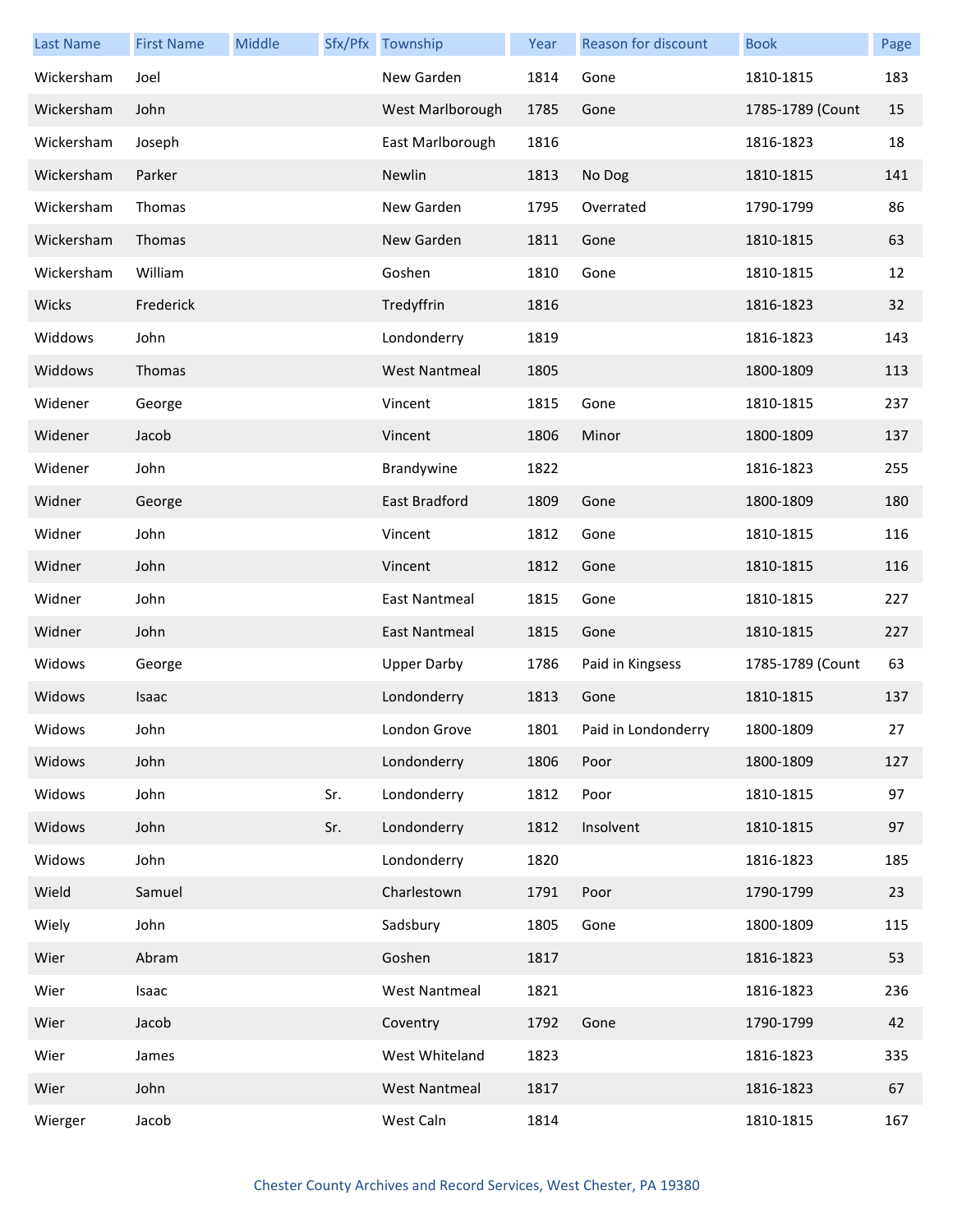| <b>Last Name</b> | <b>First Name</b> | Middle |     | Sfx/Pfx Township    | Year | Reason for discount  | <b>Book</b>       | Page |
|------------------|-------------------|--------|-----|---------------------|------|----------------------|-------------------|------|
| Wigdom           | William           |        |     | <b>West Chester</b> | 1807 | Gone                 | 1800-1809         | 159  |
| Wiggins          | Caleb             |        |     | Pikeland            | 1823 |                      | 1816-1823         | 325  |
| Wiggins          | Daniel            |        |     | Brandywine          | 1803 | Gone                 | 1800-1809         | 62   |
| Wiggins          | Isaac             |        |     | Willistown          | 1804 | Gone                 | 1800-1809         | 98   |
| Wiggins          | Isaac             |        |     | Willistown          | 1804 | Gone                 | 1800-1809         | 86   |
| Wiggins          | Isaac             |        |     | Willistown          | 1806 | Gone                 | 1800-1809         | 137  |
| Wiggins          | Samuel            |        |     | Brandywine          | 1802 | Gone                 | 1800-1809         | 42   |
| Wiggins          | Samuel            |        |     | Brandywine          | 1804 | Poor                 | 1800-1809         | 82   |
| Wiggins          | William           |        |     | Uwchlan             | 1796 | Gone to Maryland     | 1790-1799         | 110  |
| Wiggins          | William           |        |     | Uwchlan             | 1806 | Gone                 | 1800-1809         | 136  |
| Wigglemire       | Hance             |        |     | Bethel              | 1788 | Poor                 | 1785-1789 (Count  | 113  |
| Wiglemore        | John              |        |     | Bethel              | 1788 | Poor                 | 1785-1789 (Quota) | 85   |
| Wigton           | Caleb             |        |     | East Caln           | 1822 |                      | 1816-1823         | 256  |
| Wike             | George            |        | Jr. | West Caln           | 1809 | Unseated land        | 1800-1809         | 182  |
| Wike             | George            |        |     | West Caln           | 1809 | <b>Unseated land</b> | 1800-1809         | 182  |
| Wike             | George            |        | Jr. | West Caln           | 1812 | <b>Unseated land</b> | 1810-1815         | 87   |
| Wike             | George            |        | Jr. | West Caln           | 1813 | Unseated land        | 1810-1815         | 127  |
| Wike             | George            |        | Sr. | West Caln           | 1813 | Unseated land        | 1810-1815         | 127  |
| Wike             | George            |        |     | West Caln           | 1814 |                      | 1810-1815         | 167  |
| Wike             | George            |        |     | West Caln           | 1822 |                      | 1816-1823         | 257  |
| Wike             | Jacob             |        |     | West Caln           | 1814 |                      | 1810-1815         | 167  |
| Wike             | Jacob             |        |     | West Caln           | 1822 |                      | 1816-1823         | 257  |
| Wilcocks         | John              |        |     | Middletown          | 1786 | Poor                 | 1785-1789 (Quota) | 42   |
| Wilcox           | John              |        |     | Middletown          | 1786 | Poor                 | 1785-1789 (Count  | 42   |
| Wiley            | Alexander         |        |     | Kennett             | 1806 | Gone                 | 1800-1809         | 126  |
| Wiley            | Caleb             |        |     | New Garden          | 1800 | Gone                 | 1800-1809         | 11   |
| Wiley            | Caleb             |        |     | Kennett             | 1816 | Dead                 | 1816-1823         | 14   |
| Wiley            | Caleb             |        |     | New Garden          | 1819 |                      | 1816-1823         | 148  |
| Wiley            | David             |        |     | Londonderry         | 1804 | Gone                 | 1800-1809         | 88   |
| Wiley            | George            |        |     | East Nottingham     | 1817 |                      | 1816-1823         | 64   |
| Wiley            | Herman            |        |     | Middletown          | 1785 | Gone                 | 1785-1789 (Quota) | 14   |
| Wiley            | Jacob             |        |     | Uwchlan             | 1821 |                      | 1816-1823         | 245  |
| Wiley            | James             |        |     | Kennett             | 1809 | Gone                 | 1800-1809         | 186  |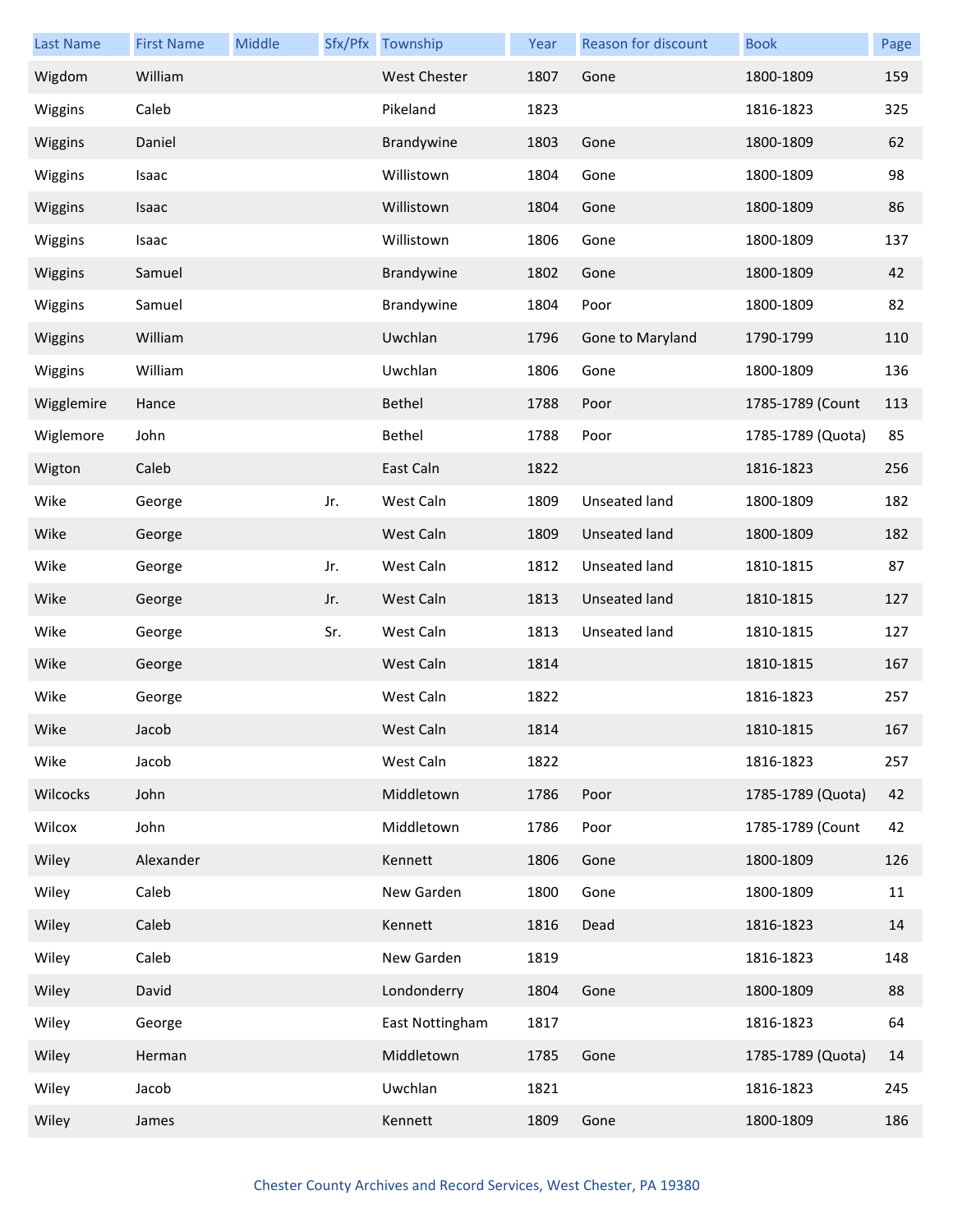| <b>Last Name</b> | <b>First Name</b> | Middle | Sfx/Pfx Township    | Year | Reason for discount | <b>Book</b>       | Page |
|------------------|-------------------|--------|---------------------|------|---------------------|-------------------|------|
| Wiley            | Jesse             |        | East Goshen         | 1823 |                     | 1816-1823         | 306  |
| Wiley            | John              |        | London Grove        | 1785 | Overrated           | 1785-1789 (Quota) | 12   |
| Wiley            | John              |        | London Grove        | 1788 | Overrated           | 1785-1789 (Count  | 124  |
| Wiley            | John              |        | London Grove        | 1788 | Overrated           | 1785-1789 (Quota) | 96   |
| Wiley            | John              |        | London Grove        | 1800 | Lost a slave        | 1800-1809         | 8    |
| Wiley            | John              |        | Lower Oxford        | 1801 | Gone                | 1800-1809         | 34   |
| Wiley            | John              |        | East Bradford       | 1808 | Gone                | 1800-1809         | 160  |
| Wiley            | John              |        | Kennett             | 1809 | Gone                | 1800-1809         | 186  |
| Wiley            | John              |        | <b>Upper Oxford</b> | 1809 | Poor                | 1800-1809         | 193  |
| Wiley            | John              |        | Westtown            | 1814 | Gone                | 1810-1815         | 198  |
| Wiley            | John              |        | New London          | 1815 | No Dog              | 1810-1815         | 223  |
| Wiley            | John              |        | Kennett             | 1816 |                     | 1816-1823         | 14   |
| Wiley            | John              |        | Kennett             | 1818 |                     | 1816-1823         | 98   |
| Wiley            | Joshua            |        | Kennett             | 1792 | Gone                | 1790-1799         | 45   |
| Wiley            | Joshua            |        | Newlin              | 1822 |                     | 1816-1823         | 272  |
| Wiley            | Joshua            |        | East Marlborough    | 1822 |                     | 1816-1823         | 270  |
| Wiley            | Moses             |        | Sadsbury            | 1808 | Gone                | 1800-1809         | 175  |
| Wiley            | Moses             |        | Sadsbury            | 1809 | Gone                | 1800-1809         | 195  |
| Wiley            | Robert            |        | Pennsbury           | 1798 | Gone                | 1790-1799         | 147  |
| Wiley            | Samuel            |        | East Marlborough    | 1822 |                     | 1816-1823         | 270  |
| Wiley            | Thomas            |        | West Marlborough    | 1790 | Poor                | 1790-1799         | 9    |
| Wiley            | William           |        | Kennett             | 1788 | Poor                | 1785-1789 (Quota) | 95   |
| Wiley            | William           |        | Kennett             | 1788 | Poor                | 1785-1789 (Count  | 123  |
| Wiley            | William           |        | Kennett             | 1791 | Poor                | 1790-1799         | 26   |
| Wiley            | William           |        | Kennett             | 1792 | Poor                | 1790-1799         | 45   |
| Wiley            | William           |        | Kennett             | 1793 | Poor                | 1790-1799         | 64   |
| Wiley            | William           |        | West Fallowfield    | 1809 | Gone                | 1800-1809         | 185  |
| Wiley            | William           |        | Goshen              | 1810 | Gone                | 1810-1815         | 12   |
| Wiley            | William           |        | Birmingham          | 1810 | Paid in Goshen      | 1810-1815         | 1    |
| Wiley            | William           | Η.     | Sadsbury            | 1823 |                     | 1816-1823         | 327  |
| Wilken           | William           |        | Sadsbury            | 1811 | Gone                | 1810-1815         | 72   |
| Wilkenson        | Andrew            |        | Chester             | 1785 | Ran away            | 1785-1789 (Count  | 3    |
| Wilkenson        | Jesse             |        | West Bradford       | 1787 | Poor                | 1785-1789 (Quota) | 58   |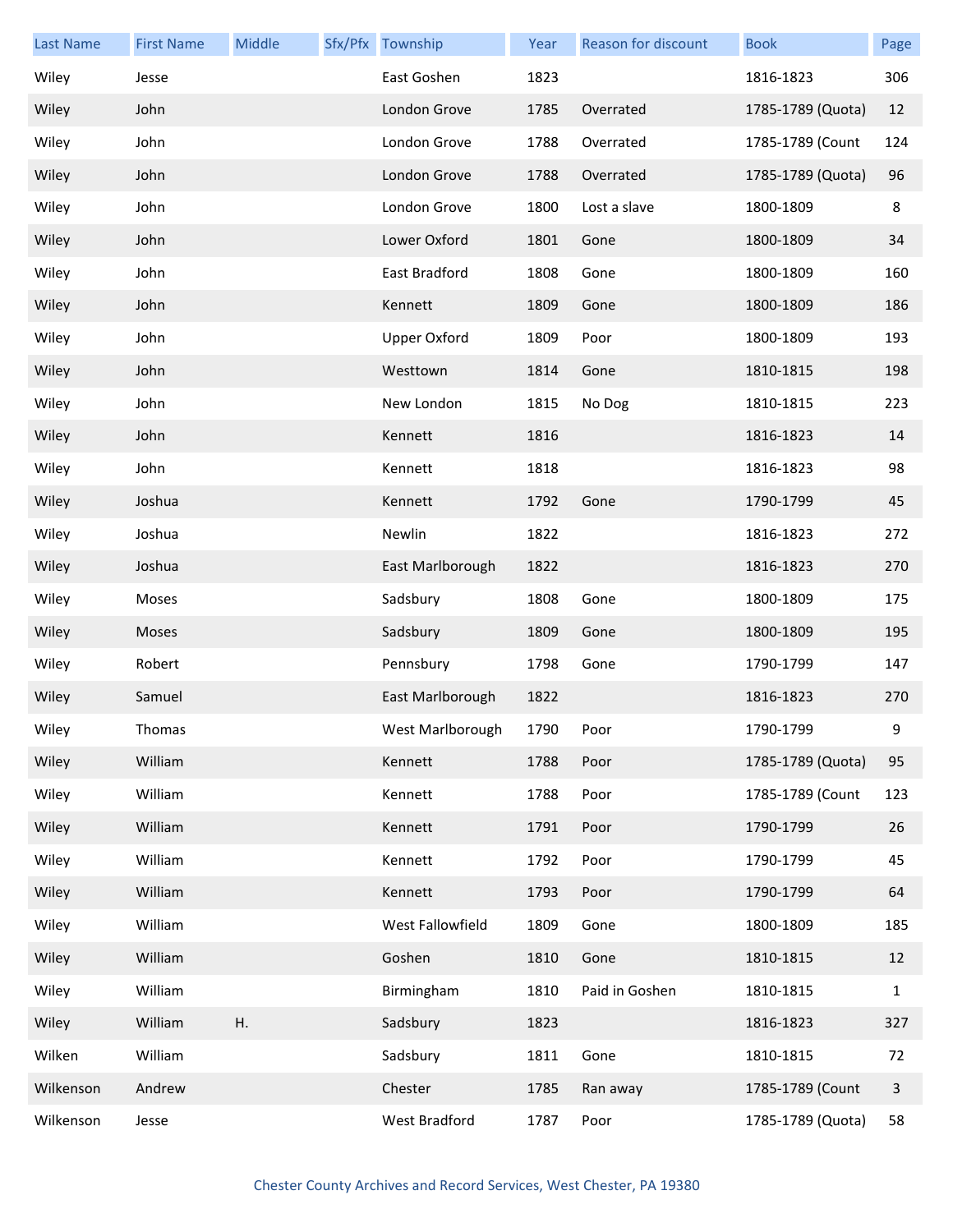| <b>Last Name</b> | <b>First Name</b> | Middle | Sfx/Pfx Township     | Year | Reason for discount   | <b>Book</b>       | Page |
|------------------|-------------------|--------|----------------------|------|-----------------------|-------------------|------|
| Wilkenson        | Nathaniel         |        | New Garden           | 1823 |                       | 1816-1823         | 317  |
| Wilkenson        | William           |        | London Grove         | 1822 |                       | 1816-1823         | 267  |
| Wilkey           | George            |        | Thornbury            | 1804 | Gone                  | 1800-1809         | 97   |
| Wilkey           | Stephen           |        | Lower Darby          | 1785 | Gone                  | 1785-1789 (Count  | 8    |
| Wilkin           | Edward            |        | East Bradford        | 1792 | Gone                  | 1790-1799         | 39   |
| Wilkin           | Edward            |        | East Bradford        | 1793 | Gone                  | 1790-1799         | 58   |
| Wilkin           | John              |        | Sadsbury             | 1786 | Overrated             | 1785-1789 (Quota) | 51   |
| Wilkin           | John              |        | Sadsbury             | 1812 | Gone                  | 1810-1815         | 112  |
| Wilkin           | Robert            |        | Londonderry          | 1806 | Gone                  | 1800-1809         | 127  |
| Wilkin           | William           |        | Sadsbury             | 1812 | Gone                  | 1810-1815         | 112  |
| Wilkinhood       | Jacob             |        | Vincent              | 1800 | Poor                  | 1800-1809         | 18   |
| Wilkins          | George            |        | New London           | 1820 |                       | 1816-1823         | 189  |
| Wilkins          | George            |        | New London           | 1821 |                       | 1816-1823         | 231  |
| Wilkins          | Samuel            |        | East Marlborough     | 1789 | Gone                  | 1785-1789 (Quota) | 127  |
| Wilkinson        | Caleb             |        | Uwchlan              | 1806 | Gone                  | 1800-1809         | 136  |
| Wilkinson        | Caleb             |        | Brandywine           | 1806 | Gone                  | 1800-1809         | 121  |
| Wilkinson        | Caleb             |        | Uwchlan              | 1809 | Gone                  | 1800-1809         | 196  |
| Wilkinson        | David             |        | <b>West Bradford</b> | 1812 | Not found             | 1810-1815         | 84   |
| Wilkinson        | Francis           |        | <b>West Nantmeal</b> | 1799 | Overrated             | 1790-1799         | 165  |
| Wilkinson        | Isaac             |        | Uwchlan              | 1817 |                       | 1816-1823         | 74   |
| Wilkinson        | Isaac             |        | Uwchlan              | 1819 |                       | 1816-1823         | 160  |
| Wilkinson        | Israel            |        | Marple               | 1788 | Poor                  | 1785-1789 (Quota) | 97   |
| Wilkinson        | Israel            |        | Marple               | 1788 | Poor                  | 1785-1789 (Count  | 125  |
| Wilkinson        | James             |        | New London           | 1814 | Gone                  | 1810-1815         | 182  |
| Wilkinson        | Jesse             |        | <b>West Bradford</b> | 1787 | Poor                  | 1785-1789 (Count  | 87   |
| Wilkinson        | Jesse             |        | West Bradford        | 1788 | Poor                  | 1786-1789         | 59   |
| Wilkinson        | Jesse             |        | West Marlborough     | 1803 | Gone                  | 1800-1809         | 69   |
| Wilkinson        | Jesse             |        | West Marlborough     | 1806 | Gone                  | 1800-1809         | 129  |
| Wilkinson        | John              |        | Goshen               | 1807 | Gone                  | 1800-1809         | 145  |
| Wilkinson        | John              |        | Willistown           | 1808 | Gone                  | 1800-1809         | 177  |
| Wilkinson        | John              |        | Uwchlan              | 1809 | Paid in East Nantmeal | 1800-1809         | 196  |
| Wilkinson        | John              |        | <b>West Nantmeal</b> | 1815 | Gone                  | 1810-1815         | 228  |
| Wilkinson        | John              |        | <b>West Nantmeal</b> | 1816 |                       | 1816-1823         | 26   |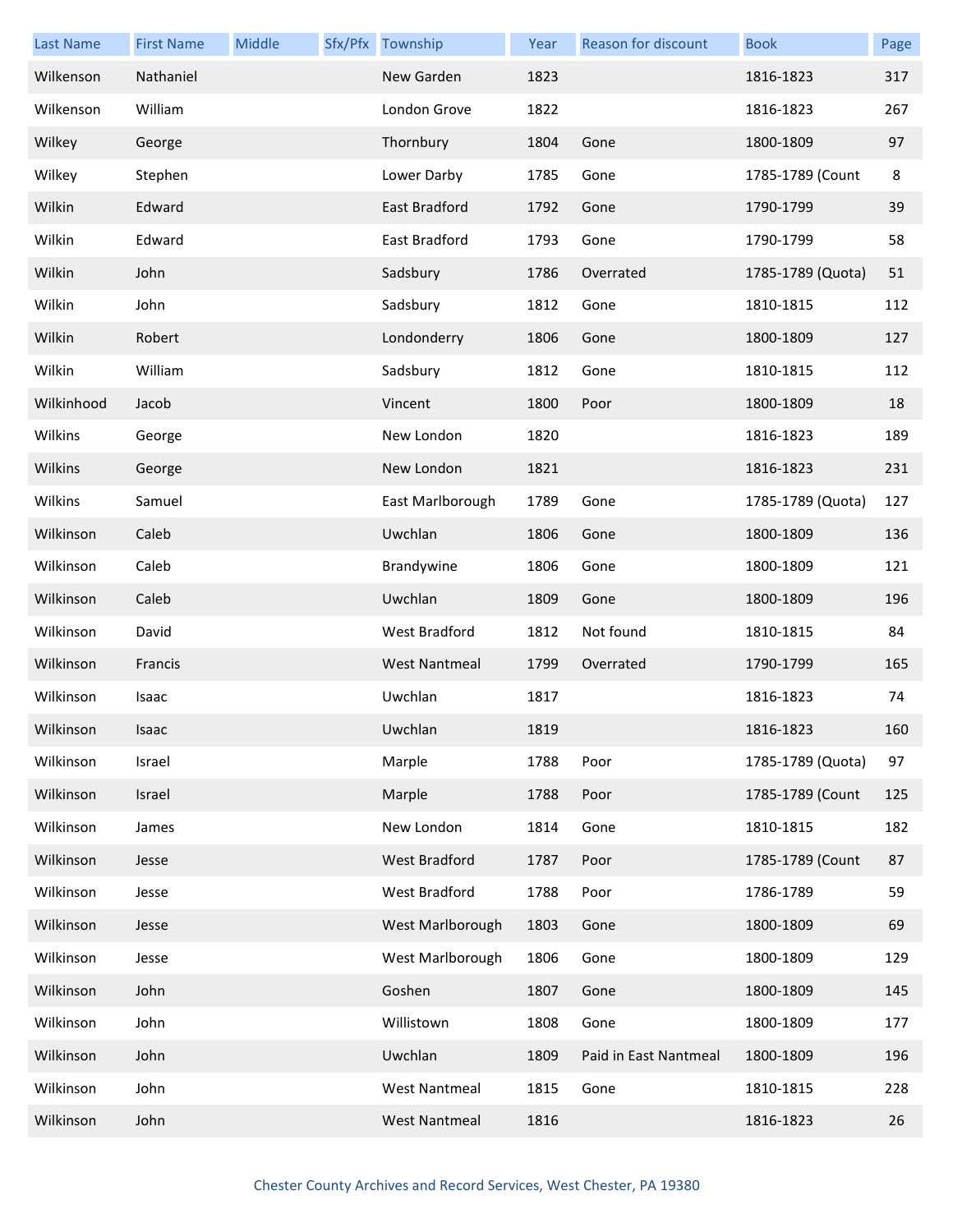| <b>Last Name</b> | <b>First Name</b> | Middle | Sfx/Pfx Township     | Year | Reason for discount | <b>Book</b>       | Page           |
|------------------|-------------------|--------|----------------------|------|---------------------|-------------------|----------------|
| Wilkinson        | John              |        | <b>West Nantmeal</b> | 1817 |                     | 1816-1823         | 67             |
| Wilkinson        | John              |        | Uwchlan              | 1818 |                     | 1816-1823         | 118            |
| Wilkinson        | Joseph            |        | East Nottingham      | 1821 |                     | 1816-1823         | 233            |
| Wilkinson        | Joseph            |        | West Nottingham      | 1821 |                     | 1816-1823         | 234            |
| Wilkinson        | Joshua            |        | <b>West Nantmeal</b> | 1819 |                     | 1816-1823         | 152            |
| Wilkinson        | Josiah            |        | East Bradford        | 1785 | Poor                | 1785-1789 (Count  | $\overline{2}$ |
| Wilkinson        | Josiah            |        | East Caln            | 1786 | Poor                | 1785-1789 (Count  | 34             |
| Wilkinson        | Josiah            |        | East Caln            | 1786 | Poor                | 1785-1789 (Quota) | 34             |
| Wilkinson        | Josiah            |        | East Caln            | 1788 | Poor                | 1786-1789         | 6              |
| Wilkinson        | Josiah            |        | Nether Providence    | 1789 | Overrated           | 1785-1789 (Quota) | 133            |
| Wilkinson        | Josiah            |        | Brandywine           | 1795 | Poor                | 1790-1799         | 78             |
| Wilkinson        | Nathaniel         |        | New Garden           | 1821 |                     | 1816-1823         | 232            |
| Wilkinson        | Rebecca           |        | Uwchlan              | 1811 | Gone                | 1810-1815         | 75             |
| Wilkinson        | William           |        | Uwchlan              | 1809 | Gone                | 1800-1809         | 196            |
| Wilkinson        | William           |        | Uwchlan              | 1814 | Gone                | 1810-1815         | 195            |
| Wilkison         | David             |        | Brandywine           | 1807 | Gone                | 1800-1809         | 141            |
| Wilkison         | Isaac             |        | Uwchlan              | 1818 |                     | 1816-1823         | 118            |
| Wilkison         | John              |        | <b>West Nantmeal</b> | 1812 | Poor                | 1810-1815         | 107            |
| Wilkison         | John              |        | <b>West Nantmeal</b> | 1812 | Poor                | 1810-1815         | 107            |
| Wilks            | George            | S.     | West Whiteland       | 1785 | Gone                | 1785-1789 (Quota) | 28             |
| Will             | Henry             |        | Haverford            | 1785 | Poor                | 1785-1789 (Quota) | 11             |
| Willaby          | John              |        | Chester              | 1788 | Gone                | 1785-1789 (Quota) | 87             |
| Willaby          | John              |        | Chester              | 1788 | Gone                | 1785-1789 (Count  | 115            |
| Willard          | Benjamin          |        | Londonderry          | 1815 |                     | 1810-1815         | 218            |
| Willard          | Benjamin          |        | Londonderry          | 1821 |                     | 1816-1823         | 226            |
| Willard          | Isaac             |        | Sadsbury             | 1819 |                     | 1816-1823         | 157            |
| Willard          | James             |        | Londonderry          | 1817 |                     | 1816-1823         | 57             |
| Willcox          | John              |        | Middletown           | 1787 | Poor                | 1786-1789         | 14             |
| Willcox          | Mark              |        | Concord              | 1788 | Overrated           | 1785-1789 (Quota) | 88             |
| Willcox          | Mark              |        | Concord              | 1788 | Overrated           | 1785-1789 (Count  | 116            |
| Willer           | John              |        | Chester              | 1785 | Poor                | 1785-1789 (Count  | 3              |
| Willes           | William           |        | <b>West Nantmeal</b> | 1785 | Poor                | 1785-1789 (Count  | 17             |
| Willet           | Amos              |        | Goshen               | 1790 | Poor                | 1790-1799         | 5              |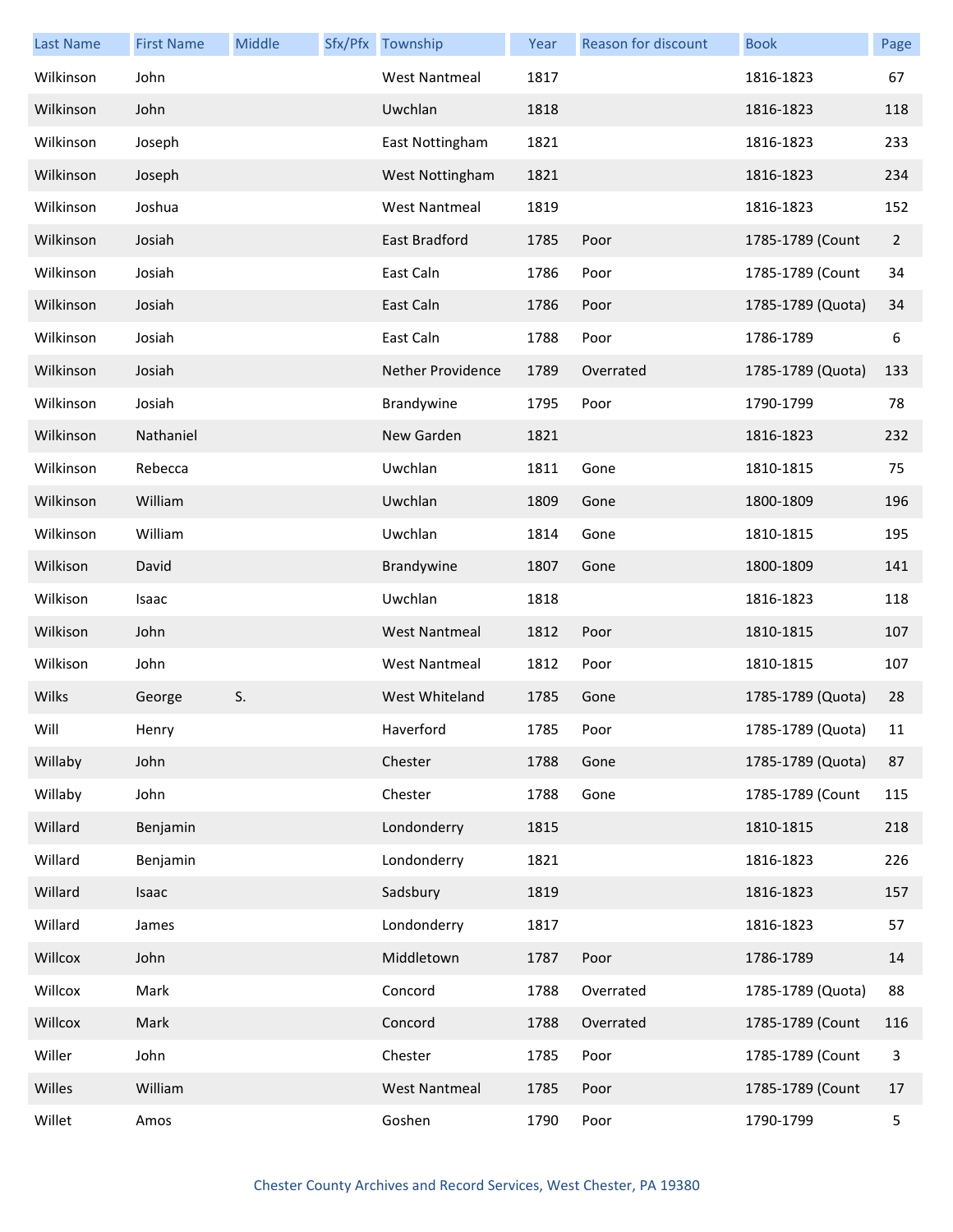| <b>Last Name</b> | <b>First Name</b> | Middle | Sfx/Pfx Township        | Year | <b>Reason for discount</b>                | <b>Book</b>       | Page |
|------------------|-------------------|--------|-------------------------|------|-------------------------------------------|-------------------|------|
| Willet           | Amos              |        | West Whiteland          | 1793 | Dead                                      | 1790-1799         | 76   |
| Willet           | Dinah             |        | East Goshen             | 1819 | Poor                                      | 1816-1823         | 137  |
| Willets          | Amos              |        | Goshen                  | 1789 | Insane                                    | 1785-1789 (Count  | 150  |
| Willets          | Mordecai          |        | Willistown              | 1820 |                                           | 1816-1823         | 204  |
| Willey           | William           |        | <b>Upper Providence</b> | 1785 | Poor                                      | 1785-1789 (Quota) | 21   |
| Williams         | Abner             |        | Sadsbury                | 1812 | No Dog                                    | 1810-1815         | 112  |
| Williams         | Abner             |        | West Marlborough        | 1813 | Gone                                      | 1810-1815         | 140  |
| Williams         | Absalom           |        | <b>West Nantmeal</b>    | 1790 | Poor                                      | 1790-1799         | 13   |
| Williams         | Absalom           |        | <b>West Nantmeal</b>    | 1805 | Gone                                      | 1800-1809         | 112  |
| Williams         | Ambrose           |        | London Grove            | 1822 |                                           | 1816-1823         | 267  |
| Williams         | Amos              |        | Sadsbury                | 1791 | Gone                                      | 1790-1799         | 34   |
| Williams         | Andrew            |        | Sadsbury                | 1789 | For land of James Bleloc 1785-1789 (Count |                   | 164  |
| Williams         | Andrew            |        | Sadsbury                | 1811 | Dead                                      | 1810-1815         | 72   |
| Williams         | Andrew            |        | Sadsbury                | 1814 | Gone                                      | 1810-1815         | 192  |
| Williams         | Andrew            |        | West Fallowfield        | 1820 |                                           | 1816-1823         | 178  |
| Williams         | Arthur            |        | West Whiteland          | 1812 | Gone                                      | 1810-1815         | 120  |
| Williams         | Benjamin          |        | <b>West Bradford</b>    | 1786 | Gone                                      | 1785-1789 (Quota) | 31   |
| Williams         | Benjamin          |        | West Bradford           | 1786 | Gone                                      | 1785-1789 (Count  | 31   |
| Williams         | Benjamin          |        | West Bradford           | 1787 | Gone                                      | 1786-1789         | 3    |
| Williams         | Benjamin          |        | East Caln               | 1821 |                                           | 1816-1823         | 214  |
| Williams         | Benjamin          |        | East Caln               | 1823 |                                           | 1816-1823         | 299  |
| Williams         | Caleb             |        | East Nottingham         | 1818 |                                           | 1816-1823         | 107  |
| Williams         | Charles           |        | Tredyffrin              | 1809 |                                           | 1800-1809         | 196  |
| Williams         | Charles           |        | Sadsbury                | 1818 |                                           | 1816-1823         | 115  |
| Williams         | Daniel            |        | Charlestown             | 1786 | Gone                                      | 1785-1789 (Count  | 63   |
| Williams         | Daniel            |        | Charlestown             | 1786 | Poor                                      | 1785-1789 (Quota) | 34   |
| Williams         | Daniel            |        | Charlestown             | 1788 | Gone                                      | 1786-1789         | 35   |
| Williams         | Daniel            |        | Pikeland                | 1814 | Wrong name                                | 1810-1815         | 191  |
| Williams         | Daniel            |        | Uwchlan                 | 1821 |                                           | 1816-1823         | 245  |
| Williams         | David             |        | <b>Upper Oxford</b>     | 1811 | Gone                                      | 1810-1815         | 69   |
| Williams         | David             |        | Pikeland                | 1815 |                                           | 1810-1815         | 233  |
| Williams         | David             |        | Westtown                | 1815 | Gone                                      | 1810-1815         | 239  |
| Williams         | David             |        | Uwchlan                 | 1815 | Gone                                      | 1810-1815         | 236  |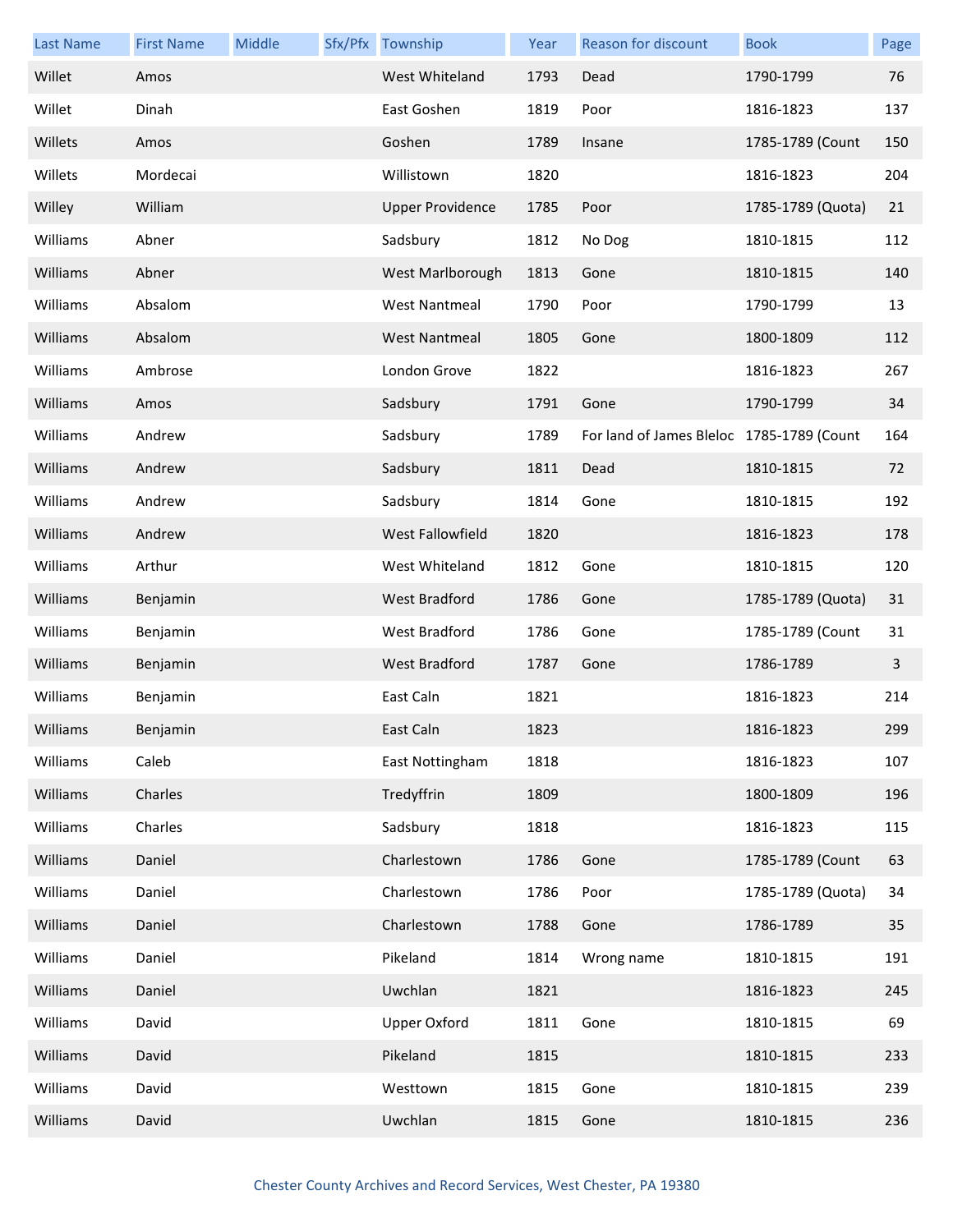| <b>Last Name</b> | <b>First Name</b> | Middle | Sfx/Pfx Township     | Year | Reason for discount | <b>Book</b>       | Page         |
|------------------|-------------------|--------|----------------------|------|---------------------|-------------------|--------------|
| Williams         | David             |        | Kennett              | 1819 | Unseated land       | 1816-1823         | 140          |
| Williams         | David             |        | Kennett              | 1820 |                     | 1816-1823         | 182          |
| Williams         | David             |        | Vincent              | 1821 |                     | 1816-1823         | 246          |
| Williams         | David             |        | West Marlborough     | 1823 |                     | 1816-1823         | 314          |
| Williams         | Edward            |        | Bethel               | 1785 | Gone to Virginia    | 1785-1789 (Quota) | $\mathbf{1}$ |
| Williams         | Edward            |        | Bethel               | 1785 | Gone                | 1785-1789 (Count  | $\mathbf{1}$ |
| Williams         | Elis              |        | Willistown           | 1810 |                     | 1810-1815         | 36           |
| Williams         | <b>Ellis</b>      |        | Goshen               | 1785 | Gone                | 1785-1789 (Count  | 10           |
| Williams         | Enoch             |        | Willistown           | 1818 |                     | 1816-1823         | 120          |
| Williams         | Enoch             |        | Willistown           | 1819 |                     | 1816-1823         | 162          |
| Williams         | Enoch             |        | East Goshen          | 1821 | Paid in Willistown  | 1816-1823         | 221          |
| Williams         | Ephraim           |        | Charlestown          | 1822 |                     | 1816-1823         | 258          |
| Williams         | George            |        | Willistown           | 1796 | Paid in Goshen      | 1790-1799         | 112          |
| Williams         | George            |        | Pikeland             | 1811 | Not found           | 1810-1815         | 71           |
| Williams         | George            |        | Pikeland             | 1811 | No such man         | 1810-1815         | 71           |
| Williams         | George            |        | Charlestown          | 1813 | Gone                | 1810-1815         | 128          |
| Williams         | George            |        | Sadsbury             | 1822 |                     | 1816-1823         | 284          |
| Williams         | Gideon            |        | East Bradford        | 1817 |                     | 1816-1823         | 43           |
| Williams         | Hugh              |        | <b>East Nantmeal</b> | 1800 | Old age             | 1800-1809         | 13           |
| Williams         | Hugh              |        | <b>East Nantmeal</b> | 1801 | Old                 | 1800-1809         | 32           |
| Williams         | Isaac             |        | Willistown           | 1789 | Overrated           | 1785-1789 (Quota) | 139          |
| Williams         | Isaac             |        | Willistown           | 1789 | Overrated           | 1785-1789 (Count  | 167          |
| Williams         | Isaac             |        | Goshen               | 1797 | Gone                | 1790-1799         | 119          |
| Williams         | Isaac             |        | Charlestown          | 1806 | Gone                | 1800-1809         | 123          |
| Williams         | Isaac             |        | Honey Brook          | 1810 | Poor                | 1810-1815         | 13           |
| Williams         | Isaac             |        | Honey Brook          | 1810 | Poor                | 1810-1815         | 13           |
| Williams         | Isaac             |        | East Whiteland       | 1815 |                     | 1810-1815         | 240          |
| Williams         | Isaac             |        | Charlestown          | 1815 |                     | 1810-1815         | 209          |
| Williams         | Isaac             |        | Tredyffrin           | 1816 |                     | 1816-1823         | 32           |
| Williams         | Isaac             |        | West Bradford        | 1818 | Error               | 1816-1823         | 86           |
| Williams         | Isaac             |        | East Whiteland       | 1819 | No Dog              | 1816-1823         | 164          |
| Williams         | Isaac             |        | Charlestown          | 1819 |                     | 1816-1823         | 132          |
| Williams         | Isaac             |        | East Whiteland       | 1820 |                     | 1816-1823         | 206          |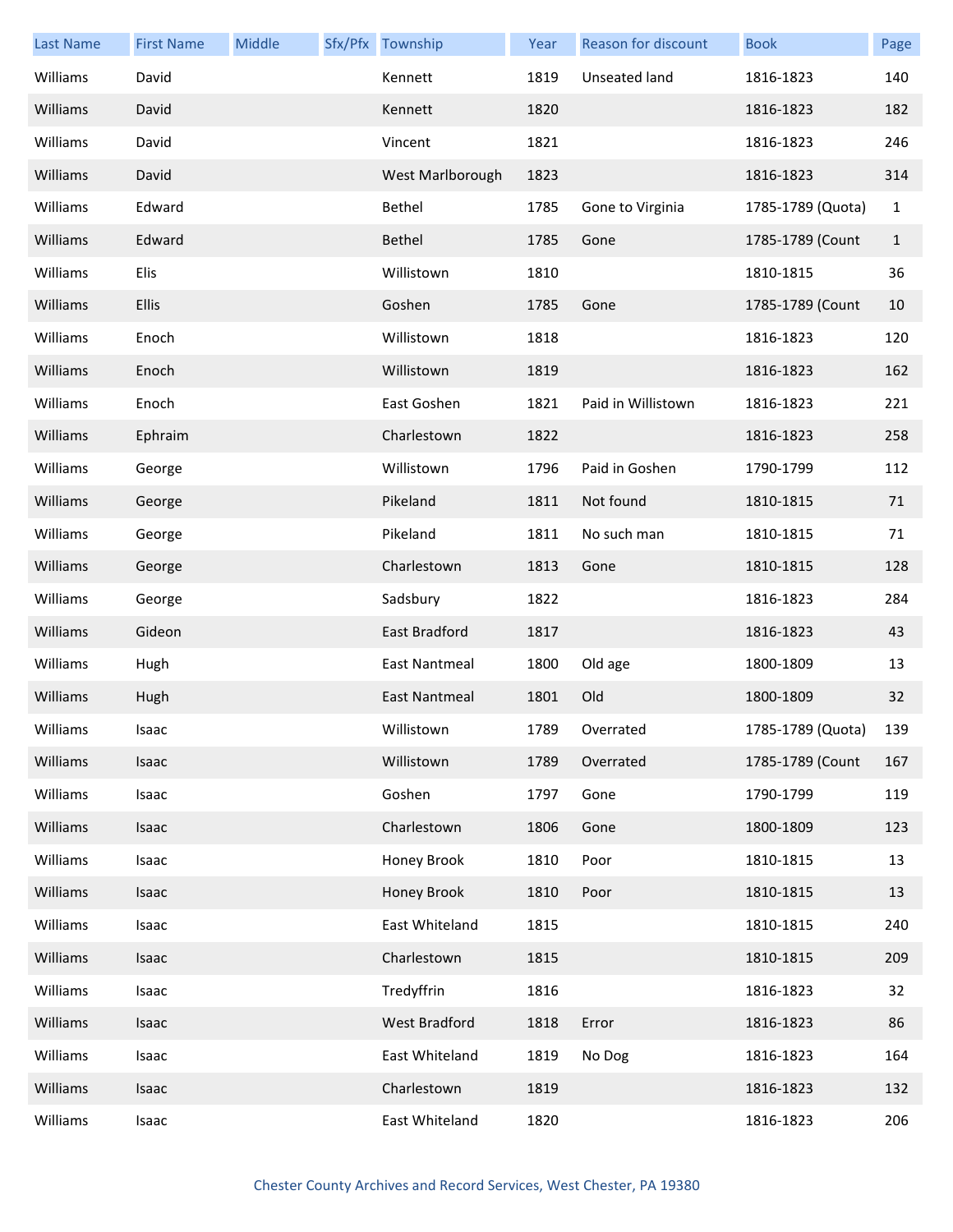| <b>Last Name</b> | <b>First Name</b> | Middle |     | Sfx/Pfx Township | Year | Reason for discount     | <b>Book</b>       | Page |
|------------------|-------------------|--------|-----|------------------|------|-------------------------|-------------------|------|
| Williams         | Isaac             |        |     | East Goshen      | 1820 |                         | 1816-1823         | 179  |
| Williams         | Isaac             |        | Jr. | East Whiteland   | 1820 |                         | 1816-1823         | 206  |
| Williams         | Isaac             |        |     | East Whiteland   | 1821 |                         | 1816-1823         | 249  |
| Williams         | Isaac             |        |     | East Fallowfield | 1823 |                         | 1816-1823         | 304  |
| Williams         | Isaac             |        |     | Charlestown      | 1823 |                         | 1816-1823         | 301  |
| Williams         | Israel            |        |     | Charlestown      | 1819 | No Dog                  | 1816-1823         | 132  |
| Williams         | Jacob             |        |     | Uwchlan          | 1810 | Gone                    | 1810-1815         | 34   |
| Williams         | James             |        |     | Charlestown      | 1785 | Gone                    | 1785-1789 (Quota) | 7    |
| Williams         | James             |        |     | Sadsbury         | 1787 | Overrated               | 1785-1789 (Quota) | 79   |
| Williams         | James             |        |     | Sadsbury         | 1789 | Poor                    | 1785-1789 (Count  | 164  |
| Williams         | James             |        |     | Sadsbury         | 1789 | Poor                    | 1785-1789 (Quota) | 135  |
| Williams         | James             |        |     | Sadsbury         | 1789 | Land of James Boyd      | 1785-1789 (Quota) | 135  |
| Williams         | James             |        |     | Sadsbury         | 1789 | For land of James Boyd, | 1785-1789 (Count  | 164  |
| Williams         | James             |        |     | Sadsbury         | 1801 | Poor                    | 1800-1809         | 35   |
| Williams         | James             |        |     | West Chester     | 1803 | Under age               | 1800-1809         | 80   |
| Williams         | James             |        |     | Goshen           | 1807 | Gone                    | 1800-1809         | 145  |
| Williams         | James             |        |     | Willistown       | 1810 | Gone                    | 1810-1815         | 36   |
| Williams         | James             |        | Sr. | Sadsbury         | 1811 | Dead                    | 1810-1815         | 72   |
| Williams         | James             |        |     | Willistown       | 1812 | Gone                    | 1810-1815         | 117  |
| Williams         | James             |        |     | Goshen           | 1816 |                         | 1816-1823         | 12   |
| Williams         | James             |        |     | Goshen           | 1817 |                         | 1816-1823         | 53   |
| Williams         | James             |        |     | Charlestown      | 1817 |                         | 1816-1823         | 48   |
| Williams         | James             |        |     | Sadsbury         | 1821 |                         | 1816-1823         | 242  |
| Williams         | James             |        |     | West Whiteland   | 1822 |                         | 1816-1823         | 292  |
| Williams         | James             |        |     | Charlestown      | 1823 |                         | 1816-1823         | 301  |
| Williams         | Jane              |        |     | Willistown       | 1822 |                         | 1816-1823         | 289  |
| Williams         | John              |        |     | New London       | 1787 | Mistake                 | 1785-1789 (Quota) | 74   |
| Williams         | John              |        |     | Tredyffrin       | 1789 | Overrated               | 1785-1789 (Count  | 164  |
| Williams         | John              |        |     | New London       | 1789 | Mistake                 | 1786-1789         | 74   |
| Williams         | John              |        |     | Tredyffrin       | 1789 | Overrated               | 1785-1789 (Quota) | 136  |
| Williams         | John              |        |     | London Britain   | 1809 | Gone                    | 1800-1809         | 188  |
| Williams         | John              |        |     | East Bradford    | 1809 | Paid in Thornbury       | 1800-1809         | 180  |
| Williams         | John              |        |     | East Caln        | 1811 | Gone                    | 1810-1815         | 46   |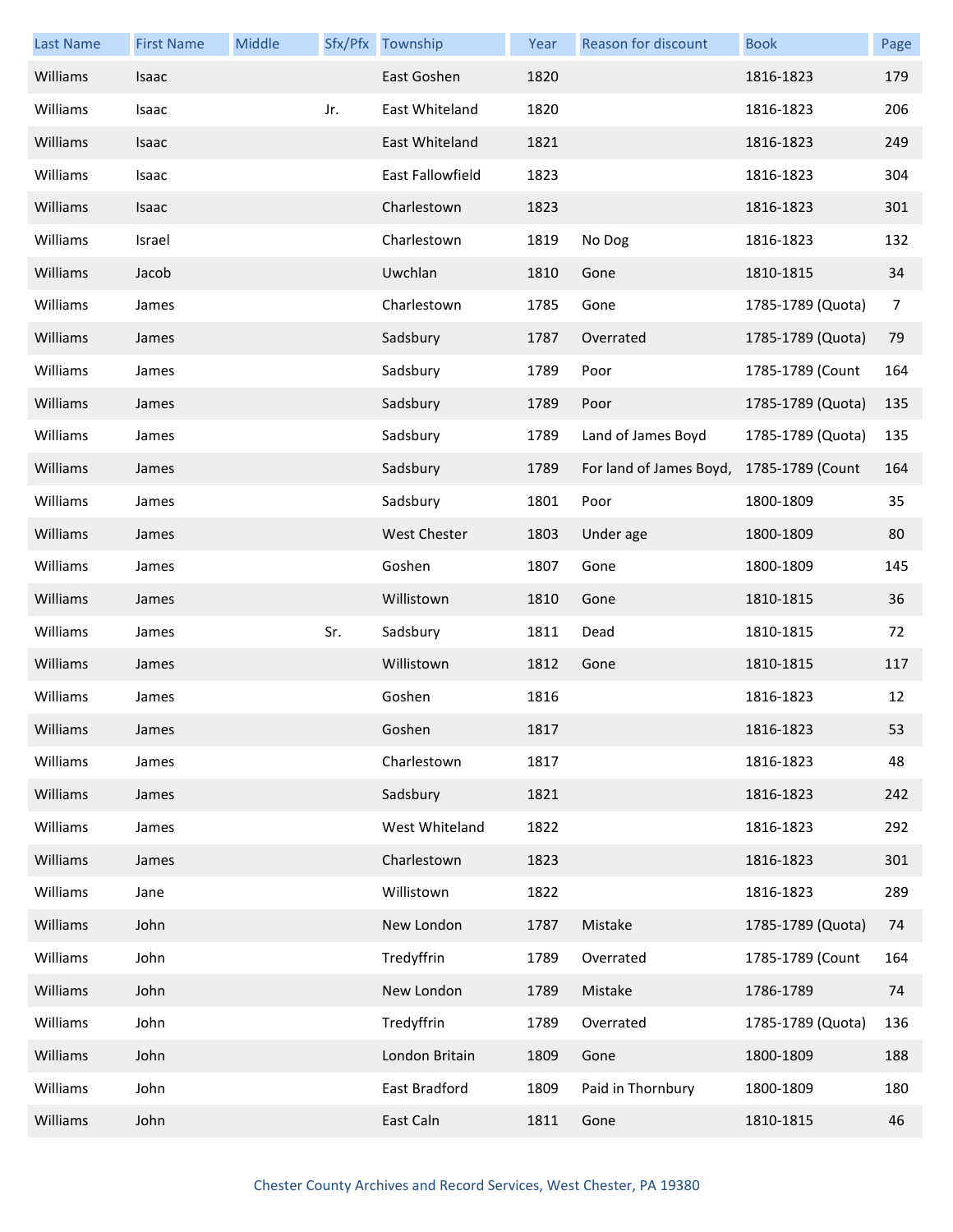| <b>Last Name</b> | <b>First Name</b> | Middle | Sfx/Pfx Township    | Year | Reason for discount    | <b>Book</b>       | Page |
|------------------|-------------------|--------|---------------------|------|------------------------|-------------------|------|
| Williams         | John              |        | <b>West Chester</b> | 1813 | Gone                   | 1810-1815         | 161  |
| Williams         | John              |        | East Caln           | 1813 | Dead                   | 1810-1815         | 126  |
| Williams         | John              |        | East Caln           | 1814 | Gone                   | 1810-1815         | 166  |
| Williams         | John              |        | East Bradford       | 1820 |                        | 1816-1823         | 169  |
| Williams         | John              |        | Sadsbury            | 1821 |                        | 1816-1823         | 242  |
| Williams         | John              |        | Charlestown         | 1822 |                        | 1816-1823         | 258  |
| Williams         | John              |        | London Grove        | 1822 |                        | 1816-1823         | 267  |
| Williams         | Joseph            |        | Sadsbury            | 1789 | Gone                   | 1785-1789 (Quota) | 135  |
| Williams         | Joseph            |        | Sadsbury            | 1789 | Gone                   | 1785-1789 (Count  | 164  |
| Williams         | Joseph            |        | Westtown            | 1797 | Error                  | 1790-1799         | 131  |
| Williams         | Joseph            |        | Sadsbury            | 1809 |                        | 1800-1809         | 195  |
| Williams         | Joseph            |        | West Caln           | 1814 |                        | 1810-1815         | 167  |
| Williams         | Joseph            |        | West Caln           | 1816 | No Dog                 | 1816-1823         | 6    |
| Williams         | Joseph            |        | West Caln           | 1817 |                        | 1816-1823         | 47   |
| Williams         | Joseph            |        | Londonderry         | 1818 |                        | 1816-1823         | 100  |
| Williams         | Joseph            |        | Honey Brook         | 1819 |                        | 1816-1823         | 139  |
| Williams         | Joseph            |        | Kennett             | 1819 | Gone                   | 1816-1823         | 140  |
| Williams         | Joseph            |        | Pennsbury           | 1820 |                        | 1816-1823         | 198  |
| Williams         | Joseph            |        | Honey Brook         | 1821 |                        | 1816-1823         | 223  |
| Williams         | Joseph            |        | Kennett             | 1822 |                        | 1816-1823         | 266  |
| Williams         | Joseph            |        | West Caln           | 1823 |                        | 1816-1823         | 300  |
| Williams         | Joseph            | W.     | Honey Brook         | 1820 |                        | 1816-1823         | 181  |
| Williams         | Joshua            |        | Uwchlan             | 1798 | Gone                   | 1790-1799         | 149  |
| Williams         | Joshua            |        | Goshen              | 1801 | Poor                   | 1800-1809         | 26   |
| Williams         | Joshua            |        | Sadsbury            | 1805 | Unseated land          | 1800-1809         | 115  |
| Williams         | Lewis             |        | Brandywine          | 1802 | Gone                   | 1800-1809         | 42   |
| Williams         | Lewis             |        | East Bradford       | 1803 | Gone                   | 1800-1809         | 61   |
| Williams         | Minshall          |        | Sadsbury            | 1788 | Charged to land        | 1785-1789 (Quota) | 107  |
| Williams         | Minshall          |        | Sadsbury            | 1788 | Charged to land        | 1785-1789 (Count  | 135  |
| Williams         | Minshall          |        | Sadsbury            | 1789 | Charged to land        | 1785-1789 (Quota) | 135  |
| Williams         | Minshall          |        | Sadsbury            | 1789 | Charged to land        | 1785-1789 (Count  | 164  |
| Williams         | Minshall          |        | Sadsbury            | 1791 | Charged to land        | 1790-1799         | 34   |
| Williams         | Moses             |        | West Whiteland      | 1809 | Paid in East Whiteland | 1800-1809         | 199  |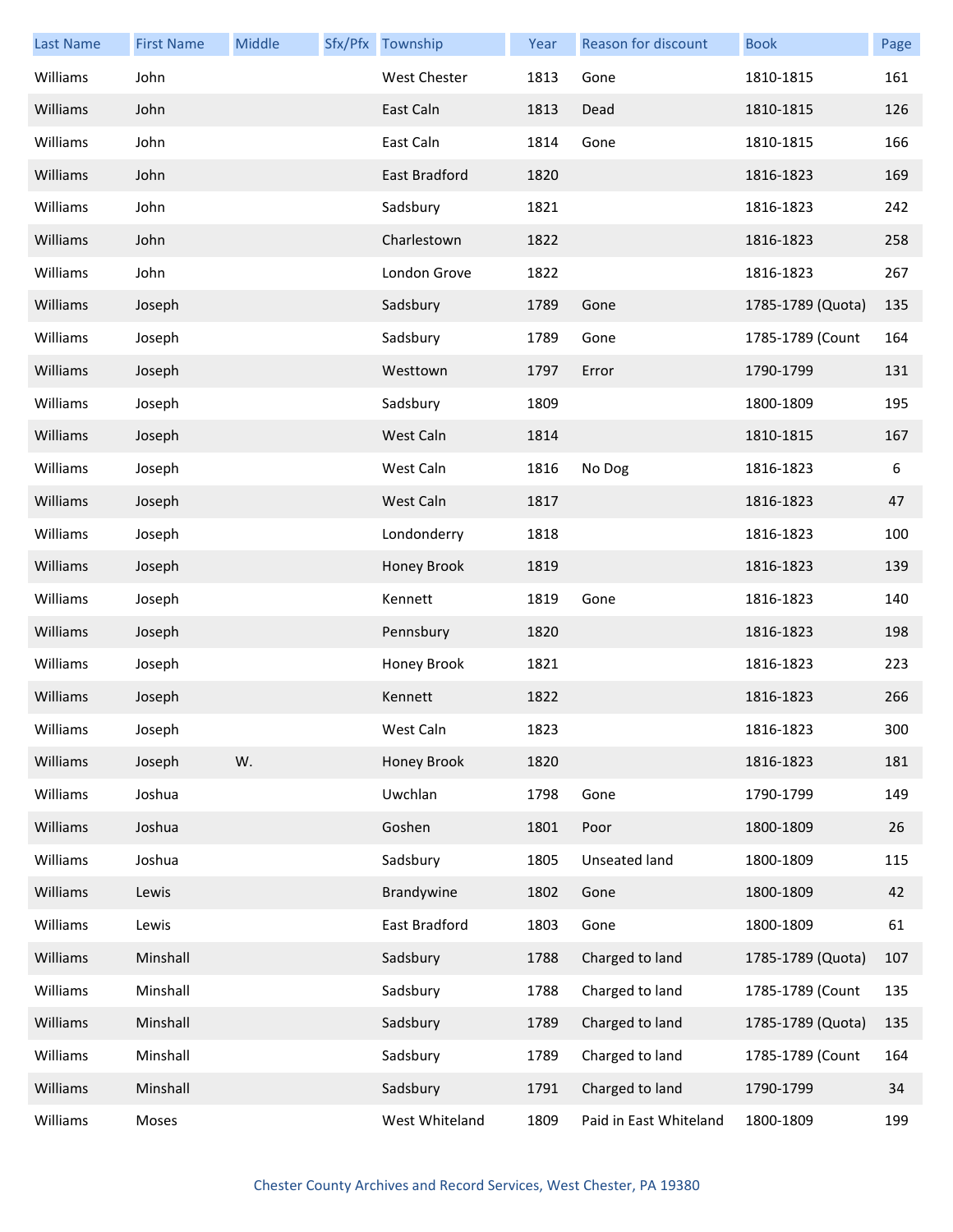| <b>Last Name</b> | <b>First Name</b> | Middle | Sfx/Pfx Township   | Year | Reason for discount  | <b>Book</b>       | Page |
|------------------|-------------------|--------|--------------------|------|----------------------|-------------------|------|
| Williams         | Moses             |        | Coventry           | 1823 |                      | 1816-1823         | 302  |
| Williams         | Nathaniel         |        | West Whiteland     | 1809 | Gone                 | 1800-1809         | 199  |
| Williams         | Nicholas          |        | Easttown           | 1787 |                      | 1785-1789 (Count  | 92   |
| Williams         | Nicholas          |        | Easttown           | 1787 | Gone                 | 1785-1789 (Quota) | 65   |
| Williams         | Nicholas          |        | Easttown           | 1788 |                      | 1786-1789         | 64   |
| Williams         | Philip            |        | East Caln          | 1785 | Gone                 | 1785-1789 (Count  | 6    |
| Williams         | Philip            |        | Brandywine         | 1810 | Dog Killed           | 1810-1815         | 4    |
| Williams         | Philip            |        | Uwchlan            | 1813 | Dead                 | 1810-1815         | 155  |
| Williams         | Philip            |        | Uwchlan            | 1814 | Dead                 | 1810-1815         | 195  |
| Williams         | Philip            |        | Brandywine         | 1821 |                      | 1816-1823         | 213  |
| Williams         | Reuben            |        | Tredyffrin         | 1788 | Poor                 | 1785-1789 (Count  | 137  |
| Williams         | Reuben            |        | Tredyffrin         | 1788 | Poor                 | 1785-1789 (Quota) | 109  |
| Williams         | Samuel            |        | Sadsbury           | 1793 | Gone                 | 1790-1799         | 72   |
| Williams         | Samuel            |        | Sadsbury           | 1822 |                      | 1816-1823         | 284  |
| Williams         | Susanna           |        | Sadsbury           | 1812 | <b>Unseated land</b> | 1810-1815         | 112  |
| Williams         | Susannah          |        | Sadsbury           | 1809 | Unseated land        | 1800-1809         | 195  |
| Williams         | Sylvanus          |        | Brandywine         | 1803 | Poor                 | 1800-1809         | 62   |
| Williams         | Sylvanus          |        | Brandywine         | 1811 | Poor                 | 1810-1815         | 45   |
| Williams         | Sylvanus          |        | Brandywine         | 1812 | Gone                 | 1810-1815         | 85   |
| Williams         | Thomas            |        | East Caln          | 1785 | Gone                 | 1785-1789 (Count  | 6    |
| Williams         | Thomas            |        | Bethel             | 1785 | Gone                 | 1785-1789 (Count  |      |
| Williams         | Thomas            |        | <b>Upper Darby</b> | 1786 | Paid in other place  | 1785-1789 (Count  | 63   |
| Williams         | Thomas            |        | Middletown         | 1787 | Gone                 | 1785-1789 (Quota) | 70   |
| Williams         | Thomas            |        | Middletown         | 1787 | Gone                 | 1785-1789 (Count  | 98   |
| Williams         | Thomas            |        | Middletown         | 1789 | Gone                 | 1786-1789         | 70   |
| Williams         | Thomas            |        | Uwchlan            | 1791 | Gone                 | 1790-1799         | 36   |
| Williams         | Thomas            |        | West Marlborough   | 1815 | Gone                 | 1810-1815         | 221  |
| Williams         | Thomas            |        | West Marlborough   | 1816 |                      | 1816-1823         | 19   |
| Williams         | William           |        | East Caln          | 1785 | Poor                 | 1785-1789 (Count  | 6    |
| Williams         | William           |        | East Caln          | 1786 | Gone                 | 1785-1789 (Count  | 62   |
| Williams         | William           |        | East Caln          | 1786 | Gone                 | 1785-1789 (Count  | 62   |
| Williams         | William           |        | East Caln          | 1788 | Gone                 | 1786-1789         | 34   |
| Williams         | William           |        | East Caln          | 1788 | Gone                 | 1786-1789         | 34   |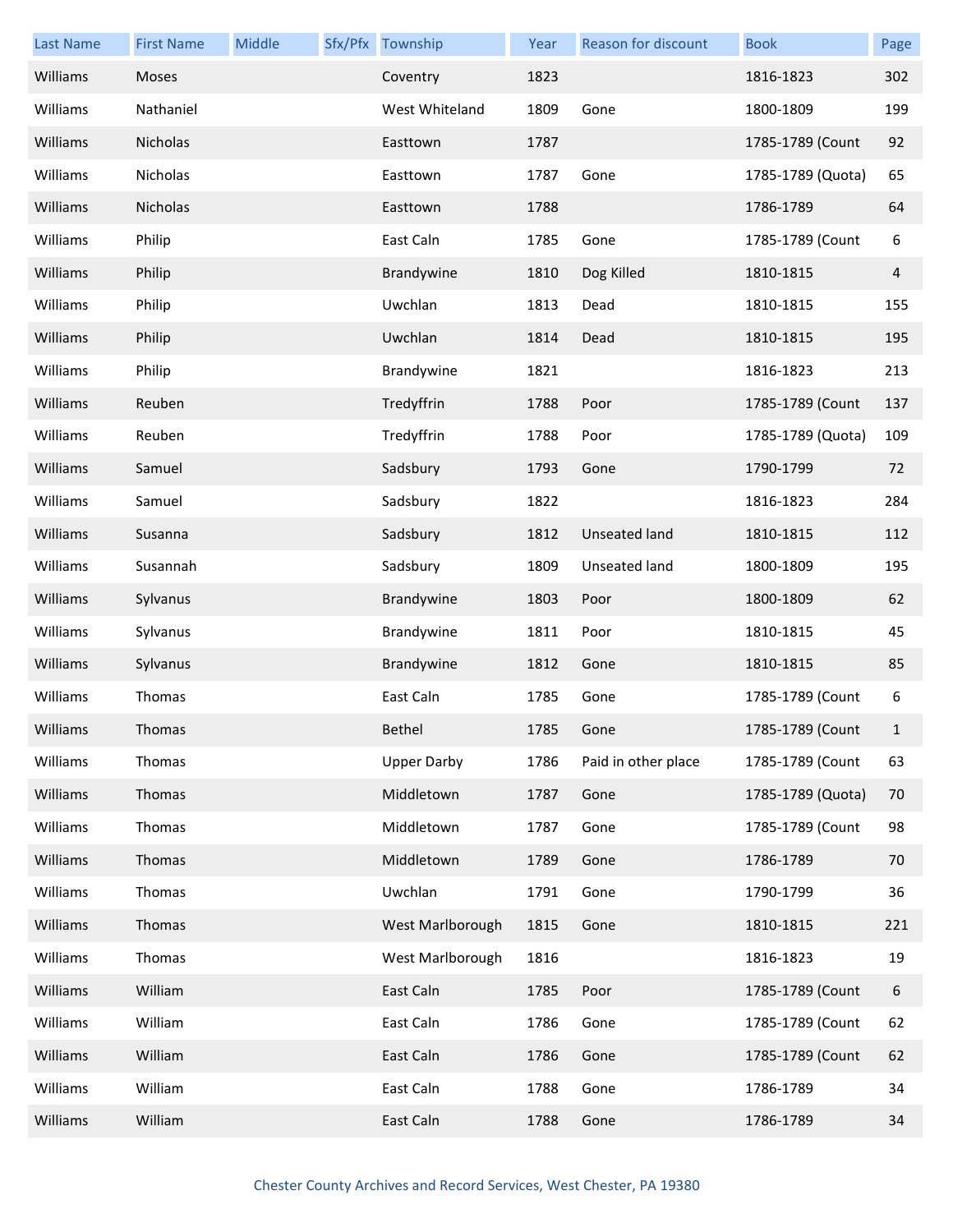| <b>Last Name</b> | <b>First Name</b> | Middle | Sfx/Pfx Township     | Year | Reason for discount | <b>Book</b>       | Page |
|------------------|-------------------|--------|----------------------|------|---------------------|-------------------|------|
| Williams         | William           |        | <b>West Nantmeal</b> | 1799 | Gone                | 1790-1799         | 165  |
| Williams         | William           |        | East Bradford        | 1801 | Gone                | 1800-1809         | 21   |
| Williams         | William           |        | East Nottingham      | 1816 |                     | 1816-1823         | 23   |
| Williams         | William           |        | Honey Brook          | 1817 |                     | 1816-1823         | 54   |
| Williams         | William           |        | Brandywine           | 1820 |                     | 1816-1823         | 171  |
| Williams         | William           |        | Westtown             | 1822 |                     | 1816-1823         | 290  |
| Williams         | William           |        | Honey Brook          | 1823 |                     | 1816-1823         | 308  |
| Williams         | Zenas             |        | Honey Brook          | 1820 |                     | 1816-1823         | 181  |
| Williamson       | Absalom           |        | <b>West Nantmeal</b> | 1787 | Poor                | 1785-1789 (Count  | 101  |
| Williamson       | Absalom           |        | <b>West Nantmeal</b> | 1787 | Poor                | 1785-1789 (Quota) | 73   |
| Williamson       | Andrew            |        | West Caln            | 1812 | Gone                | 1810-1815         | 87   |
| Williamson       | Andrew            |        | West Caln            | 1814 |                     | 1810-1815         | 167  |
| Williamson       | Andrew            |        | Sadsbury             | 1823 |                     | 1816-1823         | 327  |
| Williamson       | Andy              |        | West Caln            | 1813 |                     | 1810-1815         | 127  |
| Williamson       | Daniel            |        | West Whiteland       | 1820 |                     | 1816-1823         | 207  |
| Williamson       | David             |        | New Garden           | 1785 | Ran away            | 1785-1789 (Count  | 15   |
| Williamson       | David             |        | London Grove         | 1786 | Gone                | 1785-1789 (Quota) | 40   |
| Williamson       | David             |        | London Grove         | 1786 | Gone                | 1785-1789 (Count  | 40   |
| Williamson       | David             |        | London Grove         | 1788 | Gone                | 1786-1789         | 12   |
| Williamson       | David             |        | New Garden           | 1812 |                     | 1810-1815         | 103  |
| Williamson       | David             |        | New Garden           | 1815 | Gone                | 1810-1815         | 224  |
| Williamson       | David             |        | <b>West Nantmeal</b> | 1817 |                     | 1816-1823         | 67   |
| Williamson       | David             |        | East Bradford        | 1821 |                     | 1816-1823         | 211  |
| Williamson       | Edward            |        | Londonderry          | 1796 | Gone                | 1790-1799         | 102  |
| Williamson       | Emmor             |        | Aston                | 1788 | Overrated           | 1785-1789 (Quota) | 85   |
| Williamson       | Emor              |        | Aston                | 1788 | Overrated           | 1785-1789 (Count  | 113  |
| Williamson       | Hugh              |        | <b>Upper Oxford</b>  | 1805 | Gone                | 1800-1809         | 113  |
| Williamson       | Isaac             |        | West Caln            | 1818 |                     | 1816-1823         | 89   |
| Williamson       | Isaac             |        | Honey Brook          | 1821 |                     | 1816-1823         | 223  |
| Williamson       | James             |        | Sadsbury             | 1787 | Overrated           | 1785-1789 (Count  | 107  |
| Williamson       | James             |        | Sadsbury             | 1788 | Overrated           | 1786-1789         | 79   |
| Williamson       | James             |        | New London           | 1792 | Gone                | 1790-1799         | 49   |
| Williamson       | Jesse             |        | <b>Upper Darby</b>   | 1786 | Lame                | 1785-1789 (Count  | 35   |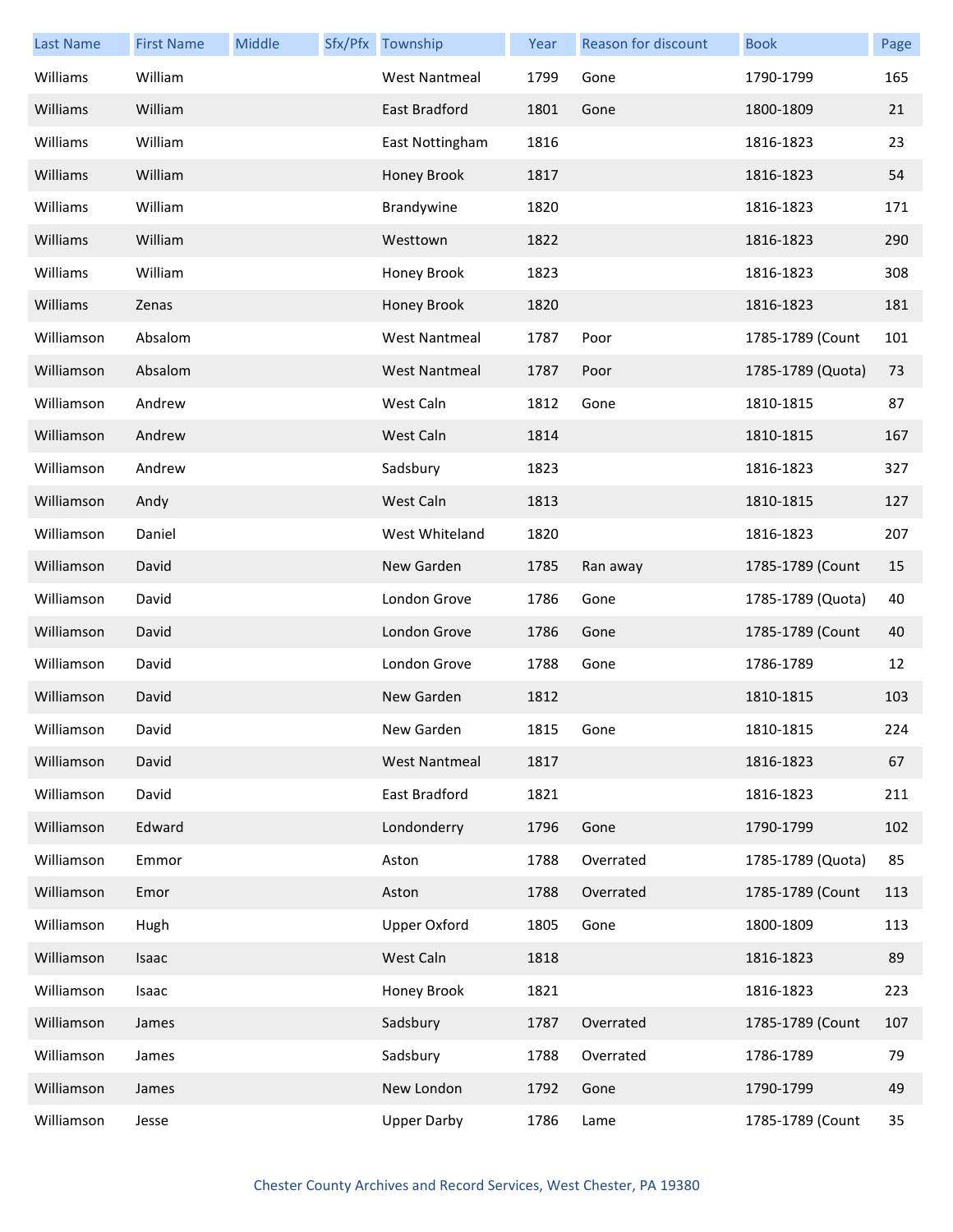| <b>Last Name</b> | <b>First Name</b> | Middle |     | Sfx/Pfx Township        | Year | Reason for discount   | <b>Book</b>       | Page |
|------------------|-------------------|--------|-----|-------------------------|------|-----------------------|-------------------|------|
| Williamson       | Jesse             |        |     | <b>Upper Darby</b>      | 1786 | Lame                  | 1785-1789 (Quota) | 35   |
| Williamson       | Jesse             |        |     | <b>Upper Providence</b> | 1787 | Gone                  | 1785-1789 (Quota) | 77   |
| Williamson       | Jesse             |        |     | <b>Upper Providence</b> | 1787 | Gone                  | 1785-1789 (Count  | 105  |
| Williamson       | Jesse             |        |     | <b>Upper Providence</b> | 1788 | Gone                  | 1786-1789         | 77   |
| Williamson       | Jesse             |        |     | <b>Upper Darby</b>      | 1788 | Gone                  | 1785-1789 (Count  | 119  |
| Williamson       | Jesse             |        |     | <b>Upper Darby</b>      | 1788 | Gone                  | 1785-1789 (Quota) | 91   |
| Williamson       | John              |        |     | Newtown                 | 1785 | Charged to the Estate | 1785-1789 (Count  | 16   |
| Williamson       | John              |        |     | <b>Upper Providence</b> | 1785 | Poor                  | 1785-1789 (Quota) | 21   |
| Williamson       | John              |        |     | <b>Upper Providence</b> | 1788 | Poor                  | 1785-1789 (Quota) | 105  |
| Williamson       | John              |        |     | London Grove            | 1790 | Lame                  | 1790-1799         | 7    |
| Williamson       | John              |        | Jr. | New London              | 1801 | Charged to land       | 1800-1809         | 30   |
| Williamson       | John              |        |     | Charlestown             | 1806 | Gone                  | 1800-1809         | 123  |
| Williamson       | John              |        |     | New Garden              | 1811 | Gone                  | 1810-1815         | 63   |
| Williamson       | John              |        |     | New Garden              | 1812 |                       | 1810-1815         | 103  |
| Williamson       | John              |        |     | London Britain          | 1815 | Dead                  | 1810-1815         | 219  |
| Williamson       | John              |        |     | London Britain          | 1815 | No Dog                | 1810-1815         | 219  |
| Williamson       | Joshua            |        |     | East Bradford           | 1815 | Gone                  | 1810-1815         | 204  |
| Williamson       | Joshua            |        |     | Pennsbury               | 1820 |                       | 1816-1823         | 198  |
| Williamson       | Joshua            |        |     | Kennett                 | 1822 |                       | 1816-1823         | 266  |
| Williamson       | Josiah            | W.     |     | Honey Brook             | 1817 |                       | 1816-1823         | 54   |
| Williamson       | Lewis             |        |     | East Bradford           | 1813 | Gone                  | 1810-1815         | 123  |
| Williamson       | Margaret          |        |     | New Garden              | 1817 |                       | 1816-1823         | 63   |
| Williamson       | Ralph             |        |     | New London              | 1788 | Poor                  | 1785-1789 (Quota) | 102  |
| Williamson       | Ralph             |        |     | New London              | 1792 | Gone                  | 1790-1799         | 49   |
| Williamson       | Robert            |        |     | Westtown                | 1815 | No Dog                | 1810-1815         | 239  |
| Williamson       | Robert            |        |     | Westtown                | 1821 |                       | 1816-1823         | 248  |
| Williamson       | Samuel            |        |     | East Bradford           | 1813 | Gone                  | 1810-1815         | 123  |
| Williamson       | Thomas            |        |     | Aston                   | 1789 | Gone                  | 1785-1789 (Count  | 141  |
| Williamson       | Thomas            |        |     | Aston                   | 1789 | Gone                  | 1785-1789 (Quota) | 113  |
| Williamson       | Thomas            |        |     | Kennett                 | 1792 | Gone                  | 1790-1799         | 45   |
| Williamson       | Thomas            |        |     | East Bradford           | 1809 | Paid elsewhere        | 1800-1809         | 180  |
| Williamson       | Thomas            |        |     | East Nantmeal           | 1812 | No Dog                | 1810-1815         | 106  |
| Williamson       | Thomas            |        |     | New London              | 1813 | Gone                  | 1810-1815         | 142  |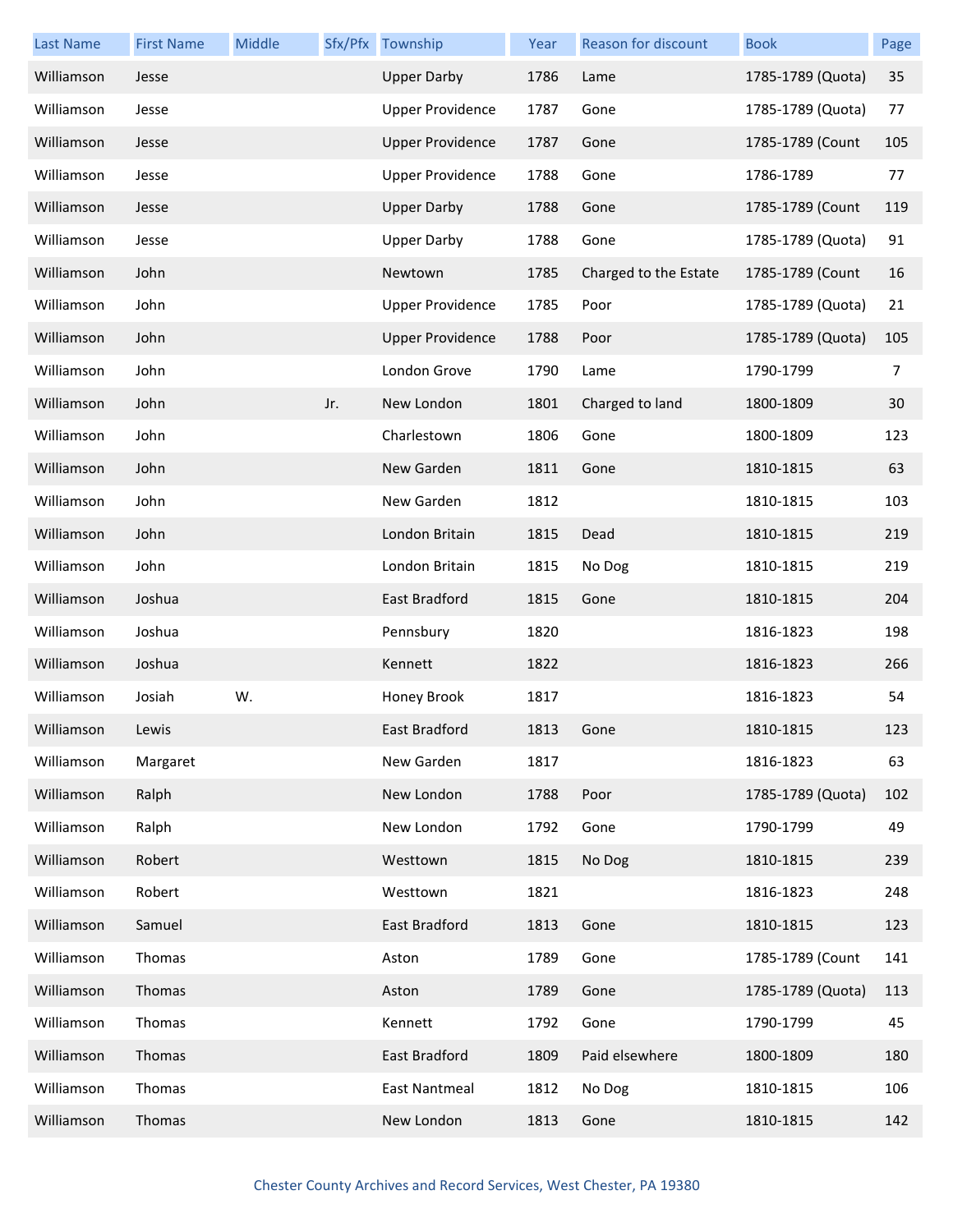| <b>Last Name</b> | <b>First Name</b> | Middle | Sfx/Pfx Township     | Year | Reason for discount | <b>Book</b>       | Page |
|------------------|-------------------|--------|----------------------|------|---------------------|-------------------|------|
| Williamson       | William           |        | Thornbury            | 1785 | Overrated           | 1785-1789 (Quota) | 24   |
| Williamson       | William           |        | Thornbury            | 1788 | Old chair           | 1785-1789 (Count  | 136  |
| Williamson       | William           |        | Thornbury            | 1788 | Chair broke         | 1785-1789 (Quota) | 108  |
| Williner         | George            |        | Vincent              | 1806 | Gone                | 1800-1809         | 137  |
| Willing          | Charles           |        | Newtown              | 1787 | Under age           | 1785-1789 (Quota) | 73   |
| Willing          | Charles           |        | Newtown              | 1787 | Under age           | 1785-1789 (Count  | 101  |
| Willing          | Charles           |        | Newtown              | 1788 | Under age           | 1786-1789         | 73   |
| Willings         | Henry             |        | Willistown           | 1789 | Married             | 1785-1789 (Count  | 167  |
| Willings         | Henry             |        | Willistown           | 1789 | Married             | 1785-1789 (Quota) | 139  |
| Willis           | Charles           |        | West Whiteland       | 1819 |                     | 1816-1823         | 165  |
| Willis           | Daniel            |        | <b>East Nantmeal</b> | 1818 |                     | 1816-1823         | 109  |
| Willis           | George            |        | New London           | 1817 |                     | 1816-1823         | 62   |
| Willis           | George            |        | New London           | 1819 |                     | 1816-1823         | 147  |
| Willis           | Lanzo             |        | East Nantmeal        | 1818 |                     | 1816-1823         | 109  |
| Willis           | William           |        | <b>West Nantmeal</b> | 1786 | Poor                | 1785-1789 (Count  | 73   |
| Willis           | William           |        | <b>West Nantmeal</b> | 1786 | Poor                | 1785-1789 (Quota) | 45   |
| Willits          | Dinah             |        | East Goshen          | 1821 |                     | 1816-1823         | 221  |
| Willowen         | Mary              |        | Coventry             | 1810 | No Dog              | 1810-1815         | 8    |
| Willower         | John              |        | Coventry             | 1811 | Ran away            | 1810-1815         | 49   |
| Wills            | Abner             |        | West Nottingham      | 1788 | Gone                | 1786-1789         | 75   |
| Wills            | Harrison          |        | Springfield          | 1787 | Poor                | 1785-1789 (Quota) | 79   |
| Wills            | Henry             |        | Haverford            | 1785 | Poor                | 1785-1789 (Count  | 11   |
| Willson          |                   |        | East Nottingham      | 1800 | Charged to land     | 1800-1809         | 12   |
| Willson          |                   |        | East Nottingham      | 1801 | Charged to land     | 1800-1809         | 31   |
| Willson          |                   |        | East Nottingham      | 1802 | Charged to land     | 1800-1809         | 51   |
| Willson          | Albin             |        | New Garden           | 1820 |                     | 1816-1823         | 190  |
| Willson          | Alexander         |        | <b>West Nantmeal</b> | 1787 | Poor                | 1785-1789 (Quota) | 73   |
| Willson          | Alexander         |        | <b>West Nantmeal</b> | 1787 | Gone                | 1785-1789 (Count  | 101  |
| Willson          | Andrew            |        | East Whiteland       | 1785 | Poor                | 1785-1789 (Quota) | 27   |
| Willson          | Andrew            |        | Uwchlan              | 1785 | Maimed              | 1785-1789 (Count  | 25   |
| Willson          | Andrew            |        | East Whiteland       | 1786 | Poor                | 1785-1789 (Count  | 83   |
| Willson          | Andrew            |        | Charlestown          | 1788 | Gone                | 1785-1789 (Quota) | 91   |
| Willson          | Andrew            |        | Charlestown          | 1788 | Gone                | 1785-1789 (Count  | 119  |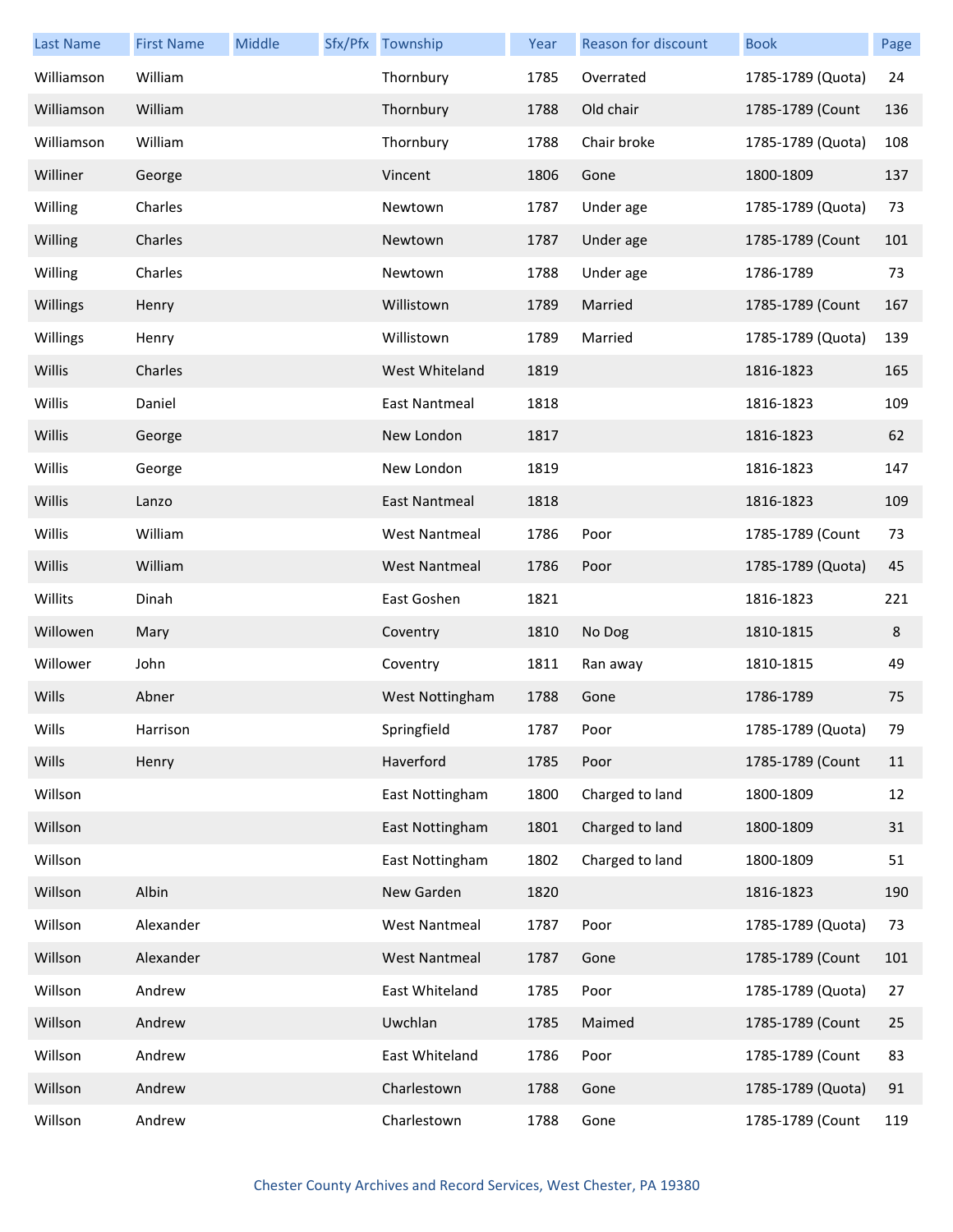| <b>Last Name</b> | <b>First Name</b> | Middle | Sfx/Pfx Township     | Year | Reason for discount  | <b>Book</b>       | Page |
|------------------|-------------------|--------|----------------------|------|----------------------|-------------------|------|
| Willson          | Andrew            |        | West Caln            | 1789 | Gone                 | 1785-1789 (Quota) | 118  |
| Willson          | Andrew            |        | West Caln            | 1789 | Gone                 | 1785-1789 (Count  | 146  |
| Willson          | Andrew            |        | West Caln            | 1790 | Gone                 | 1790-1799         | 3    |
| Willson          | Benjamin          |        | East Nottingham      | 1786 |                      | 1785-1789 (Count  | 46   |
| Willson          | Benjamin          |        | East Nottingham      | 1787 |                      | 1785-1789 (Count  | 102  |
| Willson          | Benjamin          |        | East Marlborough     | 1791 | Charged to land      | 1790-1799         | 28   |
| Willson          | Benjamin          |        | East Nottingham      | 1791 | Charged to land      | 1790-1799         | 31   |
| Willson          | Benjamin          |        | East Marlborough     | 1792 | Gone                 | 1790-1799         | 47   |
| Willson          | Benjamin          |        | East Nottingham      | 1797 | Not found            | 1790-1799         | 125  |
| Willson          | Benjamin          |        | West Nottingham      | 1802 | Charged to land      | 1800-1809         | 52   |
| Willson          | Christ.           |        | Tinicum              | 1786 |                      | 1785-1789 (Quota) | 52   |
| Willson          | David             |        | New London           | 1795 |                      | 1790-1799         | 86   |
| Willson          | Edward            |        | Goshen               | 1789 | Poor                 | 1785-1789 (Count  | 150  |
| Willson          | Edward            |        | Goshen               | 1789 | Poor                 | 1785-1789 (Quota) | 122  |
| Willson          | Edward            |        | Goshen               | 1790 | Poor                 | 1790-1799         | 5    |
| Willson          | Edward            |        | Goshen               | 1801 | Gone                 | 1800-1809         | 26   |
| Willson          | Ephraim           |        | London Grove         | 1786 | Loss                 | 1785-1789 (Quota) | 40   |
| Willson          | Ephraim           |        | London Grove         | 1790 | Overrated            | 1790-1799         | 7    |
| Willson          | Francis           |        | <b>West Nantmeal</b> | 1786 | Gone                 | 1785-1789 (Count  | 73   |
| Willson          | Francis           |        | <b>West Nantmeal</b> | 1787 | Gone                 | 1785-1789 (Count  | 101  |
| Willson          | George            |        | <b>West Chester</b>  | 1802 | Gone                 | 1800-1809         | 60   |
| Willson          | Henry             |        | West Caln            | 1785 | Gone                 | 1785-1789 (Count  | 6    |
| Willson          | Hugh              |        | London Britain       | 1793 | Gone                 | 1790-1799         | 66   |
| Willson          | Isaac             |        | New London           | 1786 | Gone                 | 1785-1789 (Count  | 46   |
| Willson          | Isaac             |        | New London           | 1786 | Gone                 | 1785-1789 (Quota) | 46   |
| Willson          | Isaac             |        | Easttown             | 1791 | Gone                 | 1790-1799         | 24   |
| Willson          | Isaac             |        | New London           | 1800 | Stock                | 1800-1809         | 11   |
| Willson          | Jacob             |        | Coventry             | 1788 | Gone                 | 1785-1789 (Quota) | 88   |
| Willson          | Jacob             |        | Coventry             | 1788 |                      | 1785-1789 (Count  | 116  |
| Willson          | Jacob             |        | Coventry             | 1795 | Poor                 | 1790-1799         | 80   |
| Willson          | James             |        | Sadsbury             | 1786 | Charged to John Boyd | 1785-1789 (Count  | 51   |
| Willson          | James             |        | Chester              | 1787 | Poor                 | 1785-1789 (Quota) | 59   |
| Willson          | James             |        | Chester              | 1787 | Poor                 | 1785-1789 (Count  | 87   |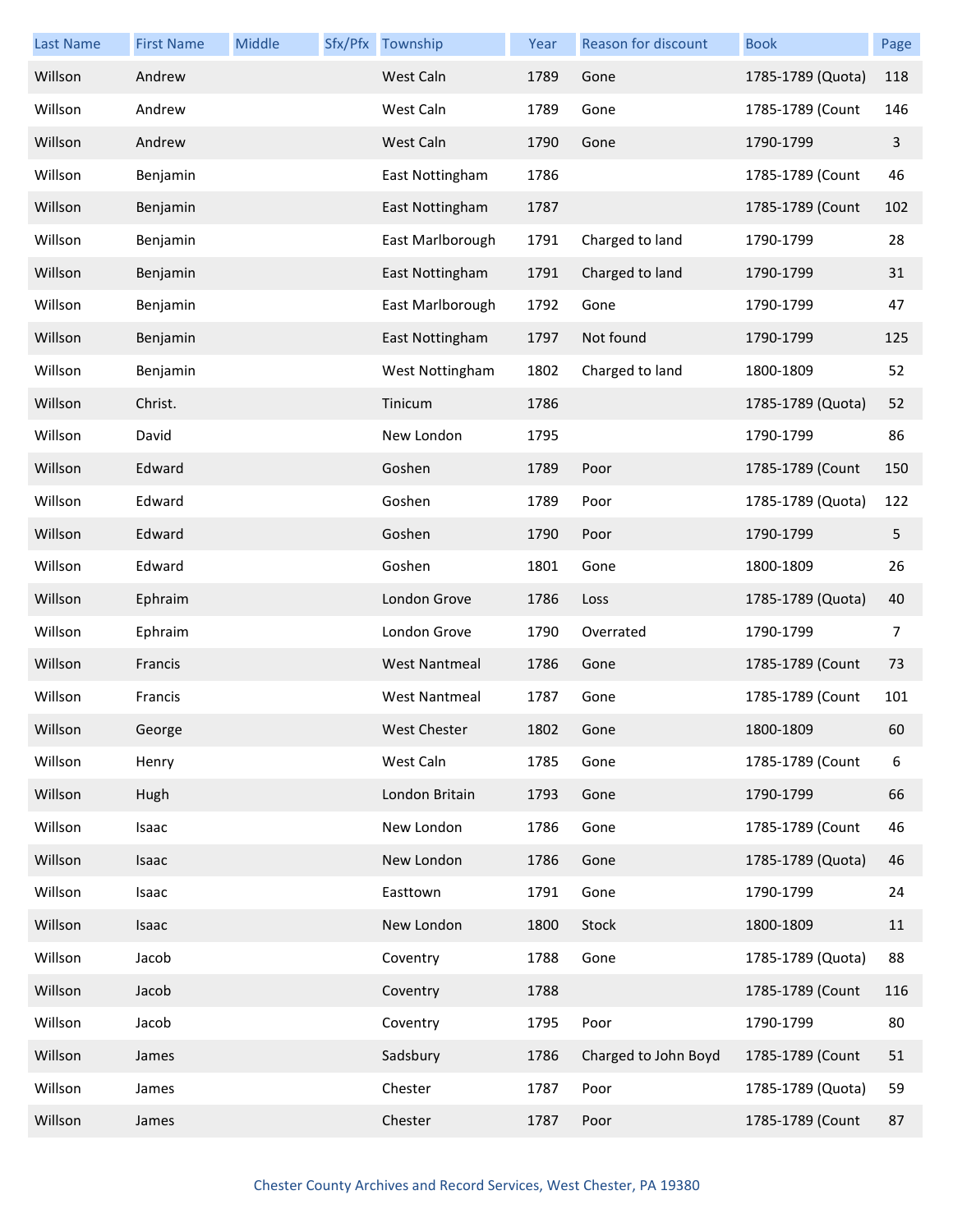| <b>Last Name</b> | <b>First Name</b> | Middle | Sfx/Pfx Township        | Year | Reason for discount | <b>Book</b>       | Page           |
|------------------|-------------------|--------|-------------------------|------|---------------------|-------------------|----------------|
| Willson          | James             |        | East Caln               | 1791 | Gone                | 1790-1799         | 22             |
| Willson          | James             |        | Goshen                  | 1797 | Gone                | 1790-1799         | 119            |
| Willson          | James             |        | Brandywine              | 1797 | Poor                | 1790-1799         | 115            |
| Willson          | James             |        | East Nottingham         | 1800 | Gone                | 1800-1809         | 12             |
| Willson          | John              |        | Birmingham              | 1785 | Gone                | 1785-1789 (Count  | $\overline{2}$ |
| Willson          | John              |        | <b>East Fallowfield</b> | 1785 | Gone                | 1785-1789 (Count  | 9              |
| Willson          | John              |        | East Fallowfield        | 1785 | Poor                | 1785-1789 (Quota) | 9              |
| Willson          | John              |        | West Caln               | 1785 | Charged to land     | 1785-1789 (Quota) | 6              |
| Willson          | John              |        | Coventry                | 1786 | Pays for land       | 1785-1789 (Count  | 60             |
| Willson          | John              |        | Vincent                 | 1786 | Gone                | 1785-1789 (Quota) | 53             |
| Willson          | John              |        | West Caln               | 1786 | Charged to land     | 1785-1789 (Count  | 62             |
| Willson          | John              |        | West Caln               | 1786 | Charged to land     | 1785-1789 (Quota) | 35             |
| Willson          | John              |        | Vincent                 | 1786 | Gone                | 1785-1789 (Count  | 53             |
| Willson          | John              |        | West Caln               | 1786 | Charged to land     | 1785-1789 (Count  | 34             |
| Willson          | John              |        | West Caln               | 1787 | Charged to land     | 1786-1789         | 62             |
| Willson          | John              |        | Willistown              | 1787 | Gone                | 1785-1789 (Count  | 110            |
| Willson          | John              |        | West Caln               | 1787 | Charged to land     | 1785-1789 (Count  | 90             |
| Willson          | John              |        | West Caln               | 1787 | Charged to land     | 1785-1789 (Quota) | 62             |
| Willson          | John              |        | West Caln               | 1788 | Charged to land     | 1785-1789 (Quota) | 90             |
| Willson          | John              |        | London Grove            | 1788 | Gone                | 1785-1789 (Quota) | 96             |
| Willson          | John              |        | West Caln               | 1788 | Charged to land     | 1785-1789 (Count  | 118            |
| Willson          | John              |        | London Grove            | 1788 | Gone                | 1785-1789 (Count  | 124            |
| Willson          | John              |        | Lower Chichester        | 1788 | Poor                | 1785-1789 (Quota) | 89             |
| Willson          | John              |        | Tredyffrin              | 1789 | Overrated           | 1785-1789 (Quota) | 136            |
| Willson          | John              |        | West Caln               | 1789 | Charged to land     | 1785-1789 (Count  | 146            |
| Willson          | John              |        | East Nantmeal           | 1790 | Gone                | 1790-1799         | 12             |
| Willson          | John              |        | West Caln               | 1790 | Charged to land     | 1790-1799         | 3              |
| Willson          | John              |        | West Caln               | 1791 | Charged to land     | 1790-1799         | 22             |
| Willson          | John              |        | West Caln               | 1792 | Charged to land     | 1790-1799         | 41             |
| Willson          | John              |        | Newlin                  | 1792 | Gone                | 1790-1799         | 48             |
| Willson          | John              |        | <b>East Nantmeal</b>    | 1793 | Mistake             | 1790-1799         | 70             |
| Willson          | John              |        | Brandywine              | 1795 | Poor                | 1790-1799         | 78             |
| Willson          | John              |        | West Caln               | 1795 | Charged to land     | 1790-1799         | 79             |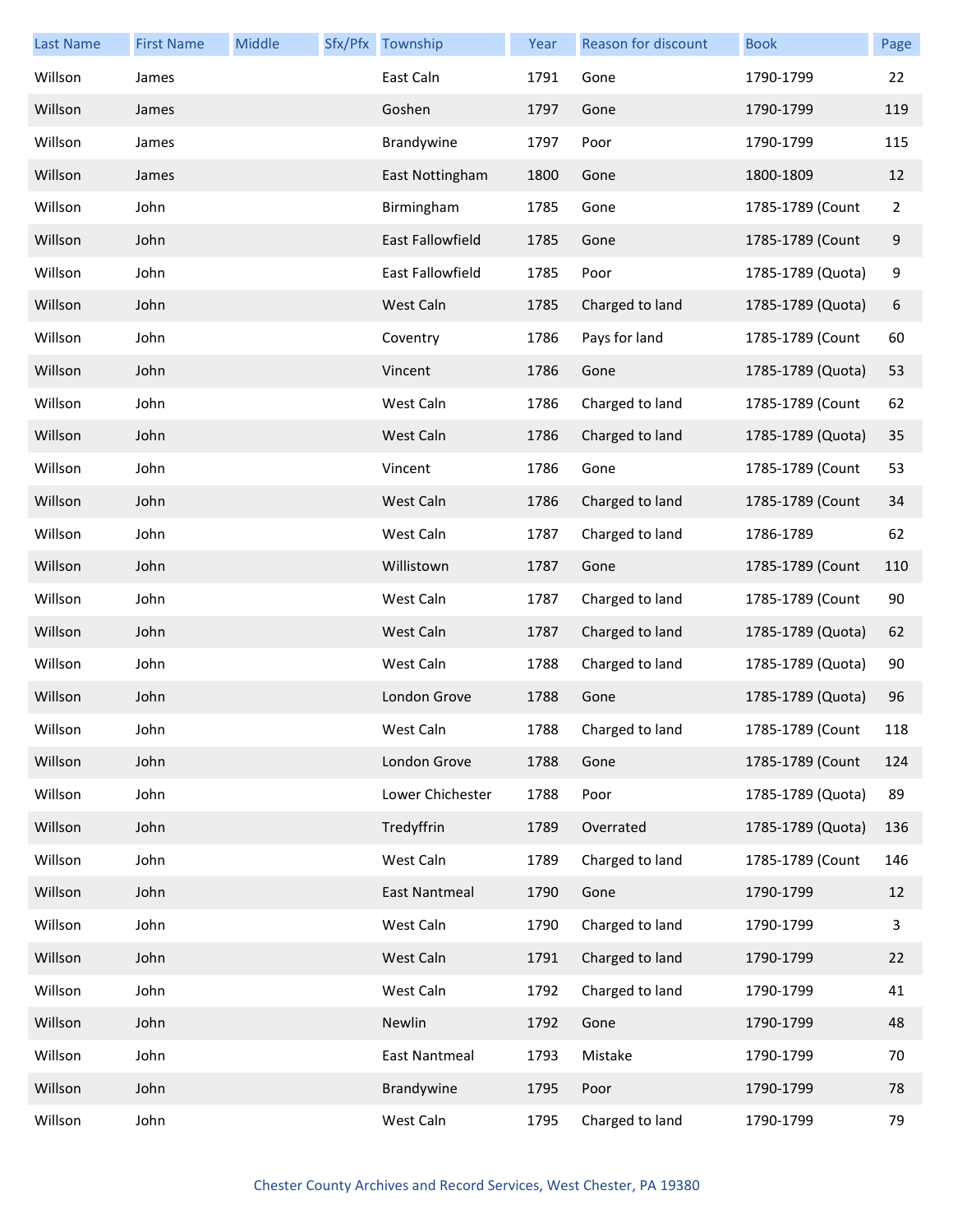| <b>Last Name</b> | <b>First Name</b> | Middle | Sfx/Pfx Township        | Year | Reason for discount | <b>Book</b>       | Page           |
|------------------|-------------------|--------|-------------------------|------|---------------------|-------------------|----------------|
| Willson          | John              |        | West Marlborough        | 1797 | Gone                | 1790-1799         | 123            |
| Willson          | John              |        | West Caln               | 1798 | Gone                | 1790-1799         | 135            |
| Willson          | John              |        | East Marlborough        | 1799 | Gone                | 1790-1799         | 161            |
| Willson          | Joshua            |        | East Nottingham         | 1797 | Not found           | 1790-1799         | 125            |
| Willson          | Joshua            |        | Kennett                 | 1800 | Twice taxed         | 1800-1809         | $\overline{7}$ |
| Willson          | Joshua            |        | West Fallowfield        | 1801 | Gone                | 1800-1809         | 25             |
| Willson          | Mathew            |        | Kennett                 | 1785 | Poor                | 1785-1789 (Quota) | 11             |
| Willson          | Robert            |        | Lower Chichester        | 1785 | Gone                | 1785-1789 (Count  | 5              |
| Willson          | Robert            |        | Lower Chichester        | 1785 | Gone                | 1785-1789 (Quota) | 5              |
| Willson          | Robert            |        | East Marlborough        | 1799 | Gone                | 1790-1799         | 161            |
| Willson          | Sampson           |        | Uwchlan                 | 1785 | Gone                | 1785-1789 (Count  | 25             |
| Willson          | Samuel            |        | West Marlborough        | 1790 | Gone                | 1790-1799         | 9              |
| Willson          | Susannah          |        | <b>Upper Providence</b> | 1786 | Poor                | 1786-1789         | 21             |
| Willson          | Susannah          |        | <b>Upper Providence</b> | 1786 | Poor                | 1785-1789 (Count  | 49             |
| Willson          | Thomas            |        | Uwchlan                 | 1791 | Poor                | 1790-1799         | 36             |
| Willson          | Thomas            |        | Pennsbury               | 1798 | Gone                | 1790-1799         | 147            |
| Willson          | Thomas            |        | West Caln               | 1800 | Gone                | 1800-1809         | 3              |
| Willson          | Thomas            |        | Vincent                 | 1800 | Gone                | 1800-1809         | 18             |
| Willson          | Thomas            |        | <b>West Bradford</b>    | 1803 | Not found           | 1800-1809         | 61             |
| Willson          | William           |        | <b>Upper Providence</b> | 1785 | Gone                | 1785-1789 (Count  | 21             |
| Willson          | William           |        | Coventry                | 1786 | Paid in Treyffrin   | 1785-1789 (Quota) | 32             |
| Willson          | William           |        | Coventry                | 1786 | Paid in Tredyffrin  | 1785-1789 (Count  | 32             |
| Willson          | William           |        | Tredyffrin              | 1786 | Paid in Coventry    | 1785-1789 (Count  | 81             |
| Willson          | William           |        | Londonderry             | 1787 | Under age           | 1785-1789 (Quota) | 68             |
| Willson          | William           |        | East Nottingham         | 1787 | Gone                | 1785-1789 (Quota) | 74             |
| Willson          | William           |        | East Nottingham         | 1787 | Gone                | 1785-1789 (Quota) | 74             |
| Willson          | William           |        | Londonderry             | 1787 | Under age           | 1785-1789 (Count  | 96             |
| Willson          | William           |        | East Caln               | 1788 | Overrated           | 1785-1789 (Quota) | 90             |
| Willson          | William           |        | Uwchlan                 | 1788 | Gone                | 1785-1789 (Quota) | 110            |
| Willson          | William           |        | New London              | 1790 | Gone                | 1790-1799         | 10             |
| Willson          | William           |        | New London              | 1790 | Gone                | 1790-1799         | 10             |
| Willson          | William           |        | West Bradford           | 1791 | Sickness            | 1790-1799         | 21             |
| Willson          | William           |        | East Nottingham         | 1792 | Not found           | 1790-1799         | 50             |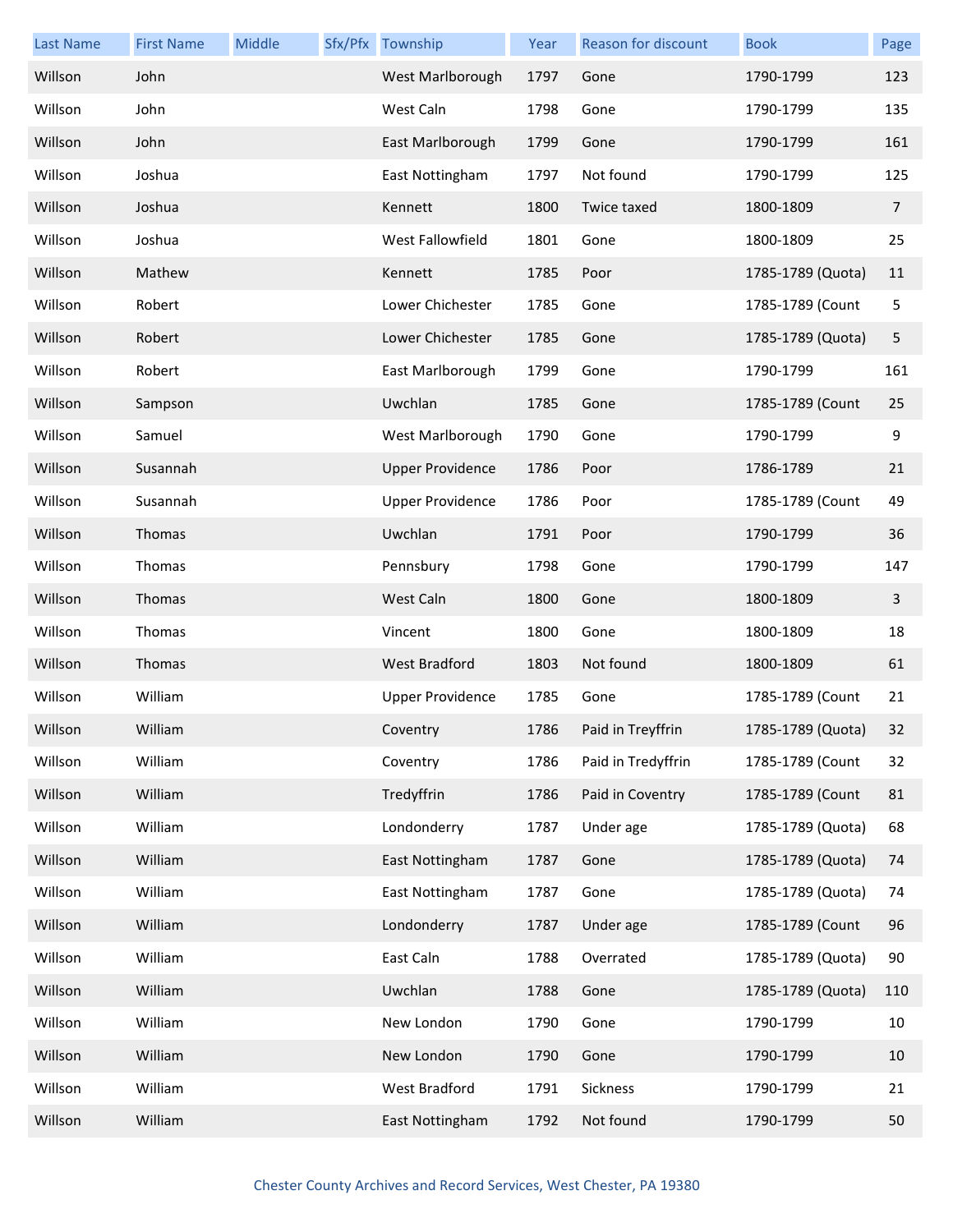| <b>Last Name</b> | <b>First Name</b> | <b>Middle</b> | Sfx/Pfx Township     | Year | Reason for discount   | <b>Book</b>       | Page |
|------------------|-------------------|---------------|----------------------|------|-----------------------|-------------------|------|
| Willson          | William           |               | Uwchlan              | 1796 | Gone                  | 1790-1799         | 110  |
| Willson          | William           |               | Goshen               | 1797 | Gone                  | 1790-1799         | 119  |
| Willson          | William           |               | Goshen               | 1803 | Paid in West Chester  | 1800-1809         | 66   |
| Willy            | George            |               | Pikeland             | 1822 |                       | 1816-1823         | 282  |
| Wilson           |                   |               | East Nottingham      | 1803 | Unseated land         | 1800-1809         | 71   |
| Wilson           |                   |               | East Nottingham      | 1805 | <b>Unseated land</b>  | 1800-1809         | 111  |
| Wilson           |                   |               | East Nottingham      | 1808 | Unseated land         | 1800-1809         | 171  |
| Wilson           |                   |               | East Nottingham      | 1809 | <b>Unseated land</b>  | 1800-1809         | 191  |
| Wilson           |                   |               | East Nottingham      | 1810 |                       | 1810-1815         | 23   |
| Wilson           |                   |               | East Nottingham      | 1811 | <b>Unseated land</b>  | 1810-1815         | 66   |
| Wilson           |                   |               | East Nottingham      | 1812 | <b>Unseated land</b>  | 1810-1815         | 104  |
| Wilson           |                   |               | East Nottingham      | 1813 | <b>Unseated land</b>  | 1810-1815         | 144  |
| Wilson           | А.                |               | <b>West Nantmeal</b> | 1812 | Gone                  | 1810-1815         | 107  |
| Wilson           | Alexander         |               | Goshen               | 1804 | Gone                  | 1800-1809         | 86   |
| Wilson           | Alexander         |               | <b>West Nantmeal</b> | 1811 | Gone                  | 1810-1815         | 62   |
| Wilson           | Alexander         |               | West Caln            | 1817 |                       | 1816-1823         | 47   |
| Wilson           | Alexander         |               | West Caln            | 1818 |                       | 1816-1823         | 89   |
| Wilson           | Alexander         |               | <b>West Nantmeal</b> | 1818 |                       | 1816-1823         | 110  |
| Wilson           | Alexander         |               | Honey Brook          | 1819 |                       | 1816-1823         | 139  |
| Wilson           | Amos              |               | New London           | 1823 |                       | 1816-1823         | 316  |
| Wilson           | Andrew            |               | East Whiteland       | 1788 | Poor                  | 1786-1789         | 55   |
| Wilson           | Andrew            |               | Sadsbury             | 1789 | Land of James Blelock | 1785-1789 (Quota) | 135  |
| Wilson           | Andrew            |               | West Caln            | 1817 |                       | 1816-1823         | 47   |
| Wilson           | Ann               |               | <b>East Nantmeal</b> | 1813 | No Dog                | 1810-1815         | 146  |
| Wilson           | Ann               |               | East Nantmeal        | 1819 |                       | 1816-1823         | 151  |
| Wilson           | Ann               |               | East Nantmeal        | 1820 |                       | 1816-1823         | 193  |
| Wilson           | Benjamin          |               | Willistown           | 1809 | Gone                  | 1800-1809         | 197  |
| Wilson           | Benjamin          |               | West Nottingham      | 1817 |                       | 1816-1823         | 65   |
| Wilson           | Boyd              |               | Sadsbury             | 1810 | Under age             | 1810-1815         | 31   |
| Wilson           | Boyd              |               | Sadsbury             | 1811 | Under age             | 1810-1815         | 72   |
| Wilson           | Boyd              |               | Sadsbury             | 1819 |                       | 1816-1823         | 157  |
| Wilson           | Charles           |               | East Marlborough     | 1821 |                       | 1816-1823         | 228  |
| Wilson           | Daniel            |               | Birmingham           | 1815 | Gone                  | 1810-1815         | 203  |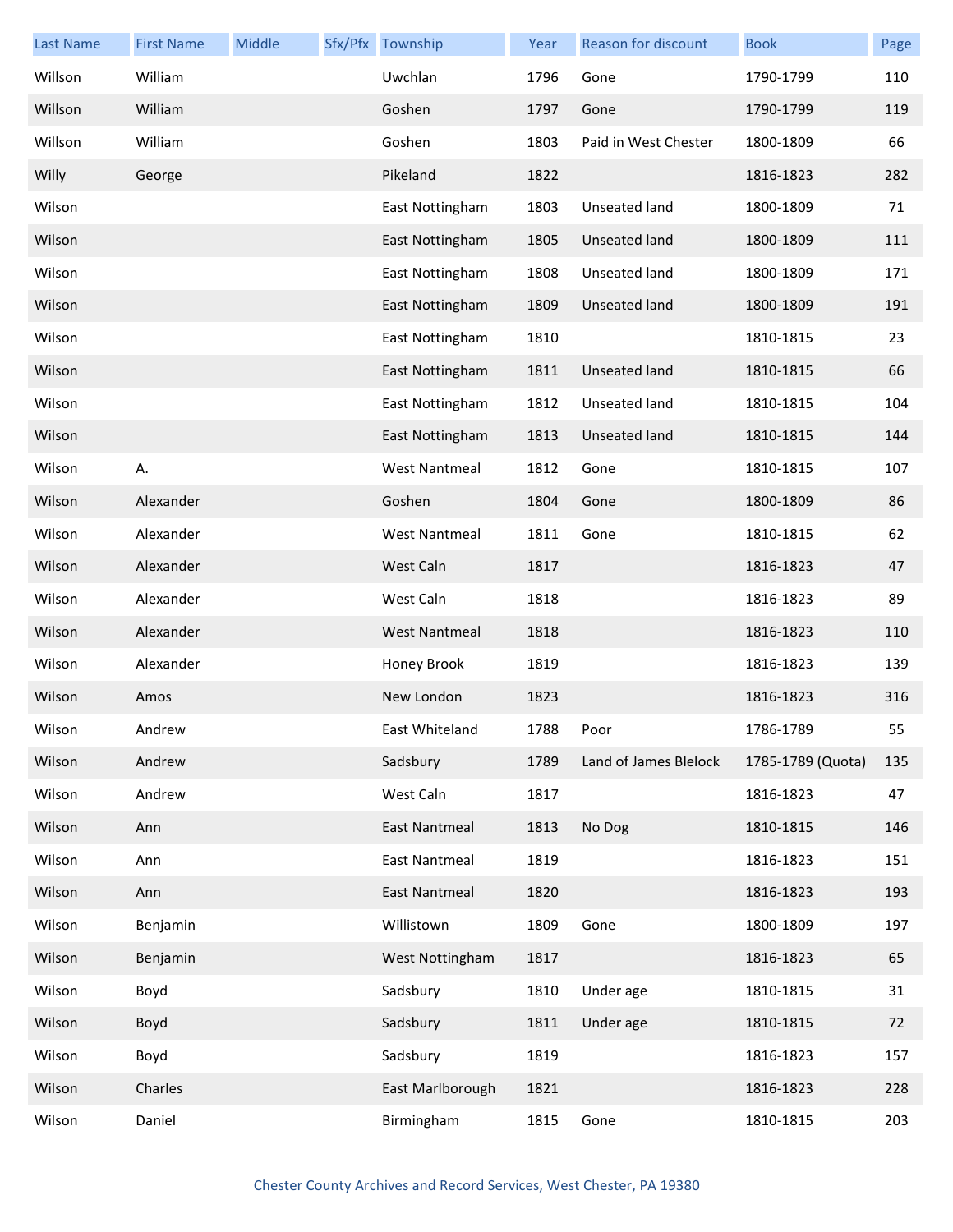| <b>Last Name</b> | <b>First Name</b> | Middle | Sfx/Pfx Township     | Year | Reason for discount                | <b>Book</b> | Page |
|------------------|-------------------|--------|----------------------|------|------------------------------------|-------------|------|
| Wilson           | David             |        | Westtown             | 1811 | Gone                               | 1810-1815   | 77   |
| Wilson           | David             |        | Lower Oxford         | 1811 | Gone                               | 1810-1815   | 68   |
| Wilson           | David             |        | <b>West Nantmeal</b> | 1814 | Under age                          | 1810-1815   | 187  |
| Wilson           | David             |        | <b>West Nantmeal</b> | 1823 |                                    | 1816-1823   | 321  |
| Wilson           | Edward            |        | Goshen               | 1806 | Gone                               | 1800-1809   | 125  |
| Wilson           | Edward            |        | Vincent              | 1808 |                                    | 1800-1809   | 177  |
| Wilson           | Edward            |        | Charlestown          | 1812 | Gone                               | 1810-1815   | 88   |
| Wilson           | Edward            |        | Charlestown          | 1823 |                                    | 1816-1823   | 301  |
| Wilson           | George            |        | East Nottingham      | 1799 | Poor                               | 1790-1799   | 164  |
| Wilson           | George            |        | New Garden           | 1804 | Gone                               | 1800-1809   | 91   |
| Wilson           | George            |        | Pennsbury            | 1806 | Gone                               | 1800-1809   | 134  |
| Wilson           | George            |        | New London           | 1806 | Gone                               | 1800-1809   | 130  |
| Wilson           | George            |        | <b>West Nantmeal</b> | 1810 |                                    | 1810-1815   | 26   |
| Wilson           | George            |        | Uwchlan              | 1813 | Gone                               | 1810-1815   | 155  |
| Wilson           | George            |        | Sadsbury             | 1814 | Gone                               | 1810-1815   | 192  |
| Wilson           | George            |        | <b>West Nantmeal</b> | 1816 |                                    | 1816-1823   | 26   |
| Wilson           | George            |        | West Caln            | 1817 |                                    | 1816-1823   | 47   |
| Wilson           | George            |        | Londonderry          | 1819 |                                    | 1816-1823   | 143  |
| Wilson           | Green             |        | Vincent              | 1820 |                                    | 1816-1823   | 203  |
| Wilson           | Henry             |        | Goshen               | 1806 | Not found                          | 1800-1809   | 125  |
| Wilson           | Henry             |        | London Britain       | 1809 | Gone                               | 1800-1809   | 188  |
| Wilson           | Henry             |        | New London           | 1814 | Gone                               | 1810-1815   | 182  |
| Wilson           | Isaac             |        | New London           | 1787 | Gone                               | 1786-1789   | 18   |
| Wilson           | James             |        | Sadsbury             | 1788 | Land tax to be charged t 1786-1789 |             | 23   |
| Wilson           | James             |        | Chester              | 1788 | Poor                               | 1786-1789   | 31   |
| Wilson           | James             |        | London Grove         | 1805 | Gone                               | 1800-1809   | 107  |
| Wilson           | James             |        | <b>West Bradford</b> | 1806 | Gone                               | 1800-1809   | 121  |
| Wilson           | James             |        | Kennett              | 1808 | Paid in Pennsbury                  | 1800-1809   | 166  |
| Wilson           | James             |        | East Bradford        | 1808 | Gone                               | 1800-1809   | 160  |
| Wilson           | James             |        | Brandywine           | 1810 | Gone                               | 1810-1815   | 4    |
| Wilson           | James             |        | Brandywine           | 1813 | No Dog                             | 1810-1815   | 125  |
| Wilson           | James             |        | <b>East Nantmeal</b> | 1814 | Paid elsewhere                     | 1810-1815   | 186  |
| Wilson           | James             |        | West Caln            | 1814 |                                    | 1810-1815   | 167  |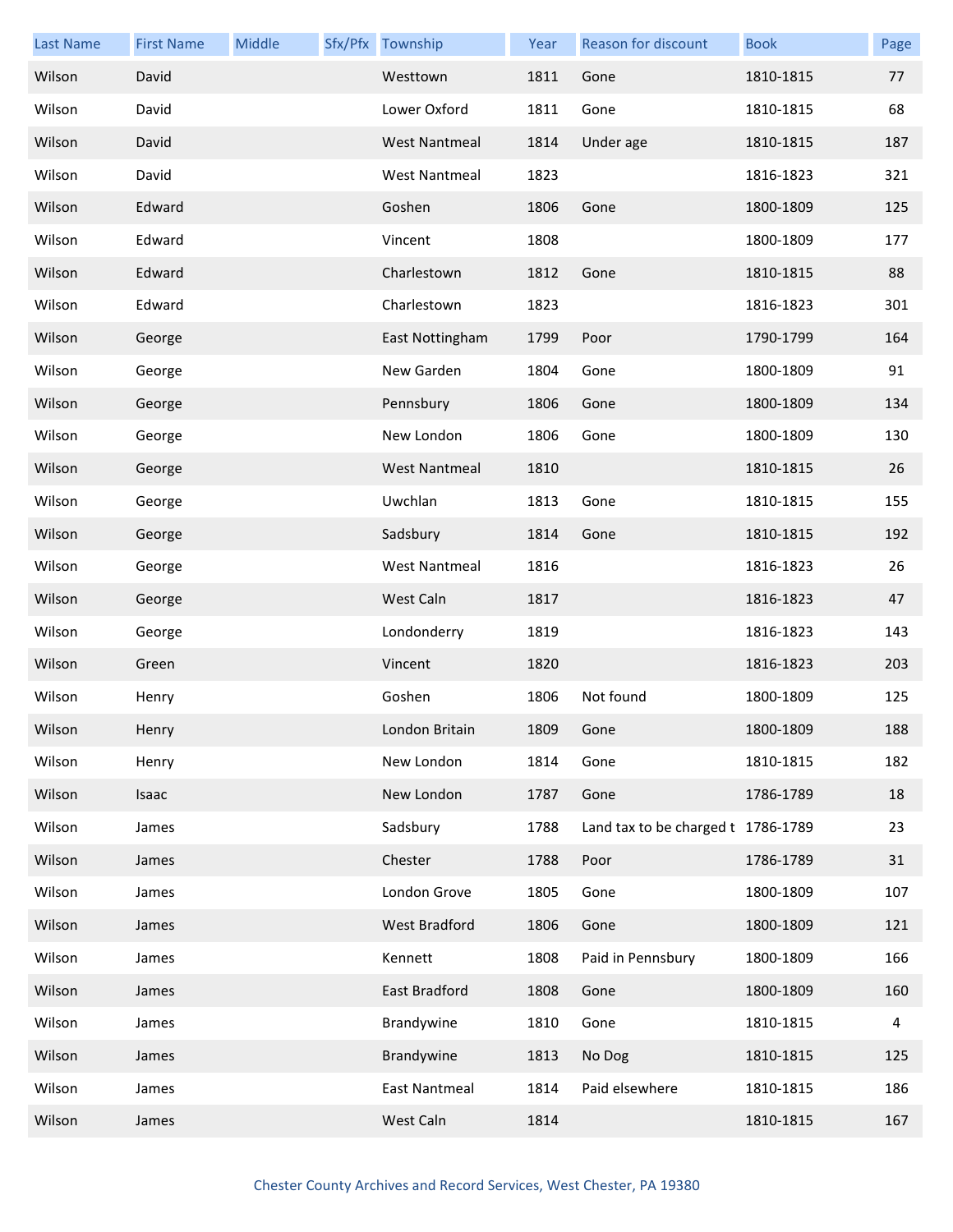| <b>Last Name</b> | <b>First Name</b> | Middle | Sfx/Pfx Township        | Year | Reason for discount | <b>Book</b>       | Page           |
|------------------|-------------------|--------|-------------------------|------|---------------------|-------------------|----------------|
| Wilson           | James             |        | East Nottingham         | 1815 |                     | 1810-1815         | 225            |
| Wilson           | James             |        | East Bradford           | 1816 | Gone                | 1816-1823         | $\overline{2}$ |
| Wilson           | James             |        | Brandywine              | 1816 |                     | 1816-1823         | 4              |
| Wilson           | James             |        | East Caln               | 1819 |                     | 1816-1823         | 130            |
| Wilson           | James             |        | East Caln               | 1819 |                     | 1816-1823         | 130            |
| Wilson           | James             |        | <b>East Fallowfield</b> | 1821 |                     | 1816-1823         | 219            |
| Wilson           | James             |        | Brandywine              | 1821 |                     | 1816-1823         | 213            |
| Wilson           | James             |        | East Nottingham         | 1822 |                     | 1816-1823         | 275            |
| Wilson           | James             |        | West Caln               | 1822 |                     | 1816-1823         | 257            |
| Wilson           | Jesse             |        | Pennsbury               | 1805 | Dead                | 1800-1809         | 114            |
| Wilson           | Jesse             |        | East Fallowfield        | 1816 |                     | 1816-1823         | 10             |
| Wilson           | Job               |        | East Bradford           | 1813 | Gone                | 1810-1815         | 123            |
| Wilson           | John              |        | East Whiteland          | 1785 | Gone                | 1785-1789 (Quota) | 27             |
| Wilson           | John              |        | Vincent                 | 1786 | Gone                | 1786-1789         | 25             |
| Wilson           | John              |        | Coventry                | 1787 | Charged to land     | 1786-1789         | 32             |
| Wilson           | John              |        | West Caln               | 1788 | Charged to land     | 1786-1789         | 6              |
| Wilson           | John              |        | West Caln               | 1788 | Lancaster County    | 1786-1789         | 34             |
| Wilson           | John              |        | Willistown              | 1789 | Gone                | 1786-1789         | 82             |
| Wilson           | John              |        | Tredyffrin              | 1789 | Overrated           | 1785-1789 (Count  | 164            |
| Wilson           | John              |        | East Fallowfield        | 1802 | Error               | 1800-1809         | 45             |
| Wilson           | John              |        | Pennsbury               | 1805 | Poor                | 1800-1809         | 114            |
| Wilson           | John              |        | East Nottingham         | 1806 | Gone                | 1800-1809         | 131            |
| Wilson           | John              |        | East Fallowfield        | 1807 | Gone                | 1800-1809         | 144            |
| Wilson           | John              |        | Lower Oxford            | 1807 | Gone                | 1800-1809         | 153            |
| Wilson           | John              |        | West Caln               | 1809 | Gone                | 1800-1809         | 182            |
| Wilson           | John              |        | East Fallowfield        | 1811 | Not found           | 1810-1815         | 51             |
| Wilson           | John              |        | East Fallowfield        | 1811 | Gone                | 1810-1815         | 51             |
| Wilson           | John              |        | Sadsbury                | 1812 | Gone                | 1810-1815         | 112            |
| Wilson           | John              |        | Charlestown             | 1812 | Gone                | 1810-1815         | 88             |
| Wilson           | John              |        | East Whiteland          | 1812 | No such man         | 1810-1815         | 119            |
| Wilson           | John              |        | <b>West Nantmeal</b>    | 1814 | Gone                | 1810-1815         | 187            |
| Wilson           | John              |        | Pikeland                | 1814 | Gone                | 1810-1815         | 191            |
| Wilson           | John              |        | Brandywine              | 1815 | Gone                | 1810-1815         | 206            |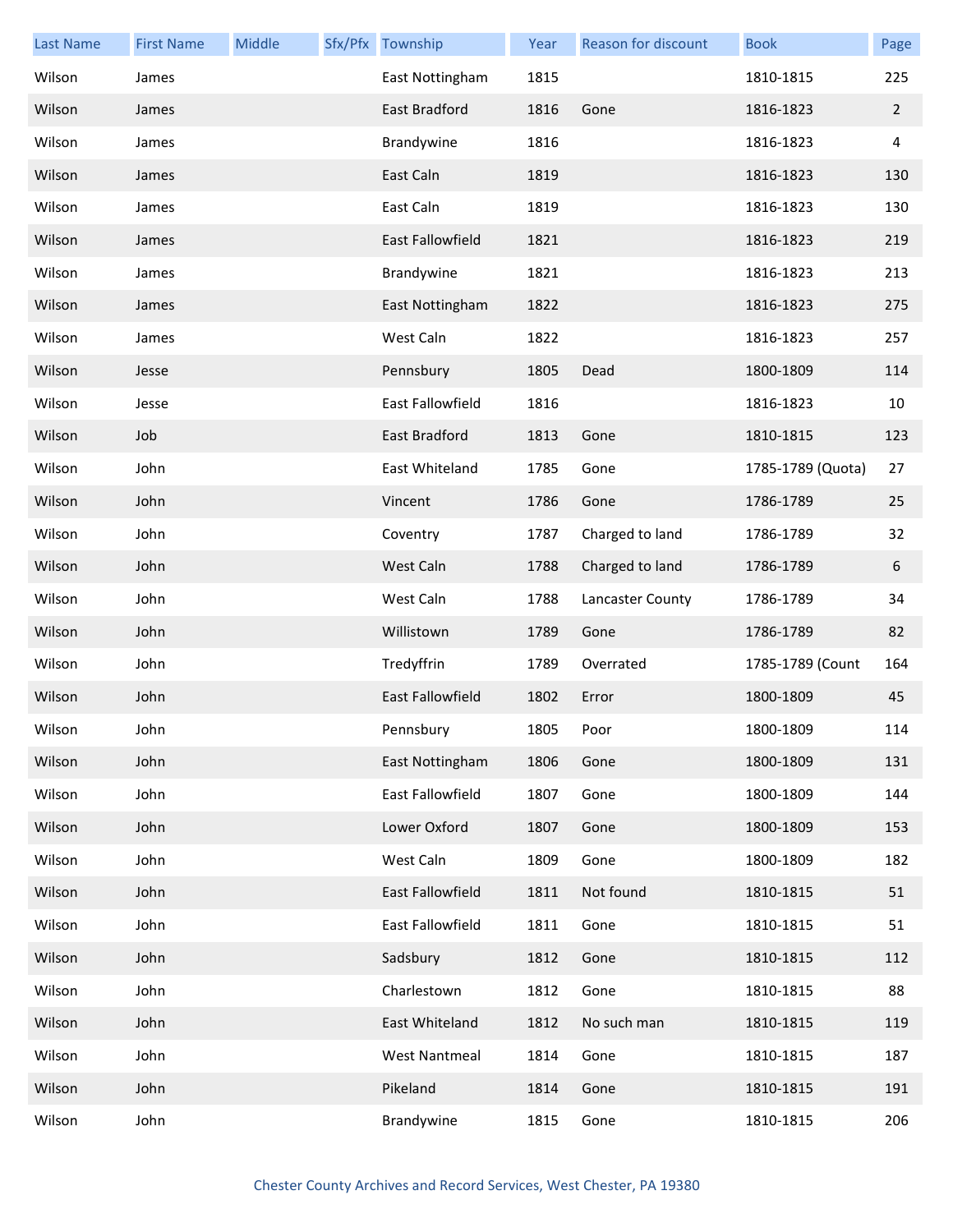| <b>Last Name</b> | <b>First Name</b> | Middle | Sfx/Pfx Township     | Year | Reason for discount | <b>Book</b> | Page |
|------------------|-------------------|--------|----------------------|------|---------------------|-------------|------|
| Wilson           | John              |        | Uwchlan              | 1816 | Gone                | 1816-1823   | 34   |
| Wilson           | John              |        | Londonderry          | 1817 |                     | 1816-1823   | 57   |
| Wilson           | John              |        | Uwchlan              | 1818 |                     | 1816-1823   | 118  |
| Wilson           | John              |        | Sadsbury             | 1818 |                     | 1816-1823   | 115  |
| Wilson           | John              |        | <b>West Nantmeal</b> | 1818 |                     | 1816-1823   | 110  |
| Wilson           | John              |        | Sadsbury             | 1819 |                     | 1816-1823   | 156  |
| Wilson           | John              |        | West Caln            | 1820 |                     | 1816-1823   | 173  |
| Wilson           | John              |        | Sadsbury             | 1820 |                     | 1816-1823   | 199  |
| Wilson           | John              |        | East Caln            | 1820 |                     | 1816-1823   | 172  |
| Wilson           | John              |        | West Caln            | 1821 |                     | 1816-1823   | 215  |
| Wilson           | John              |        | West Fallowfield     | 1821 |                     | 1816-1823   | 220  |
| Wilson           | John              |        | East Nottingham      | 1821 |                     | 1816-1823   | 233  |
| Wilson           | John              |        | Sadsbury             | 1821 |                     | 1816-1823   | 242  |
| Wilson           | John              |        | West Bradford        | 1822 |                     | 1816-1823   | 254  |
| Wilson           | John              |        | West Fallowfield     | 1822 |                     | 1816-1823   | 262  |
| Wilson           | John              |        | West Caln            | 1822 |                     | 1816-1823   | 257  |
| Wilson           | John              |        | East Nantmeal        | 1822 |                     | 1816-1823   | 277  |
| Wilson           | John              |        | East Caln            | 1823 |                     | 1816-1823   | 299  |
| Wilson           | John              |        | East Fallowfield     | 1823 |                     | 1816-1823   | 304  |
| Wilson           | John              |        | Pikeland             | 1823 |                     | 1816-1823   | 325  |
| Wilson           | John              | F.     | East Nottingham      | 1821 |                     | 1816-1823   | 233  |
| Wilson           | Jonas             |        | London Grove         | 1820 |                     | 1816-1823   | 183  |
| Wilson           | Joseph            |        | Uwchlan              | 1810 | Gone                | 1810-1815   | 34   |
| Wilson           | Joseph            |        | East Fallowfield     | 1811 | Gone                | 1810-1815   | 51   |
| Wilson           | Joseph            |        | West Bradford        | 1813 | Gone                | 1810-1815   | 124  |
| Wilson           | Joseph            |        | Charlestown          | 1814 | Gone                | 1810-1815   | 168  |
| Wilson           | Joseph            |        | Sadsbury             | 1819 |                     | 1816-1823   | 157  |
| Wilson           | Joseph            |        | London Grove         | 1819 | No Dog              | 1816-1823   | 141  |
| Wilson           | Joseph            |        | West Bradford        | 1820 | Minor               | 1816-1823   | 170  |
| Wilson           | Josiah            | W.     | Honey Brook          | 1819 |                     | 1816-1823   | 139  |
| Wilson           | Maris             |        | West Bradford        | 1819 |                     | 1816-1823   | 128  |
| Wilson           | Maris             |        | Brandywine           | 1820 |                     | 1816-1823   | 171  |
| Wilson           | Maris             |        | Newlin               | 1822 |                     | 1816-1823   | 272  |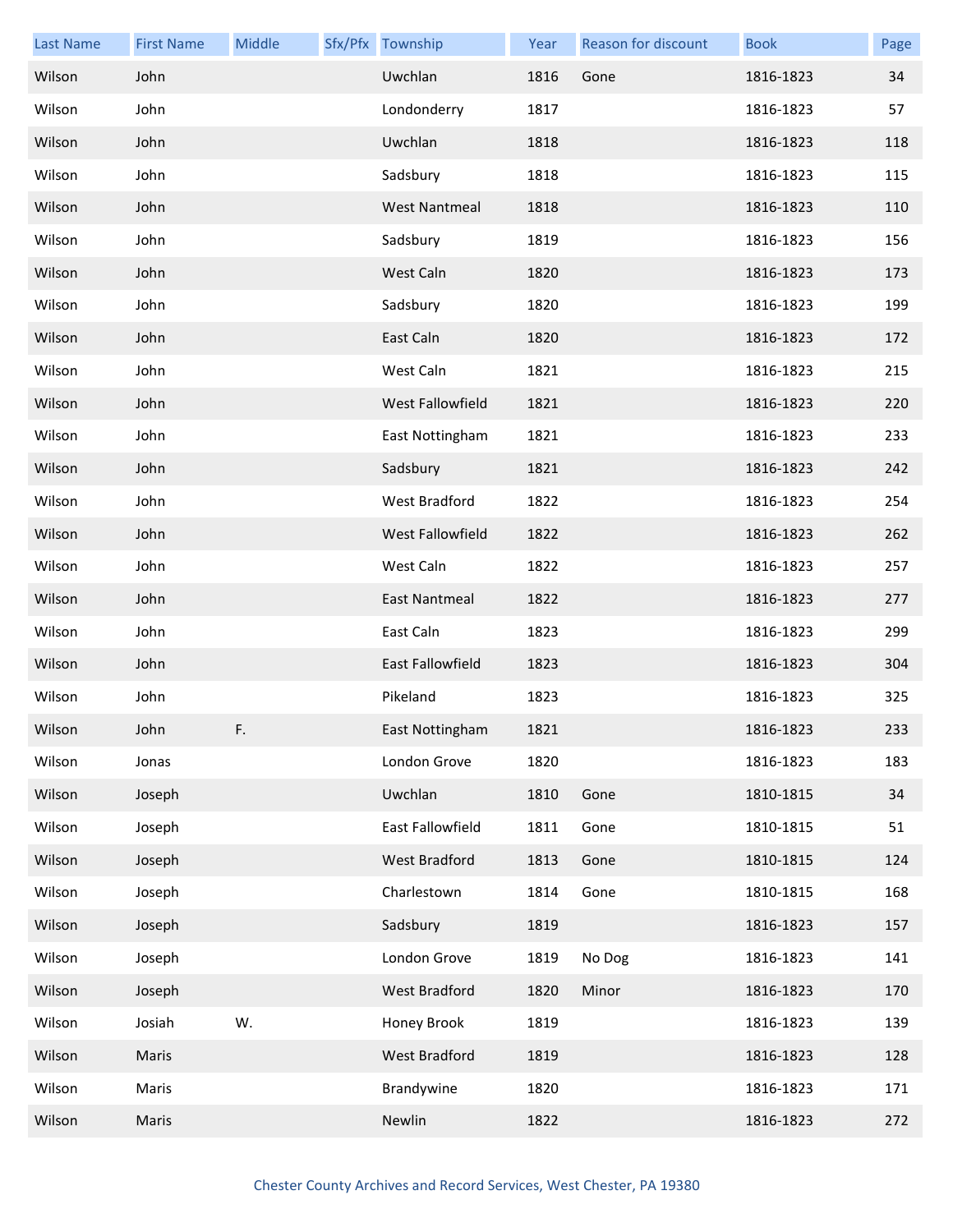| <b>Last Name</b> | <b>First Name</b> | Middle |     | Sfx/Pfx Township     | Year | Reason for discount | <b>Book</b> | Page |
|------------------|-------------------|--------|-----|----------------------|------|---------------------|-------------|------|
| Wilson           | Mary              |        |     | West Caln            | 1813 | Gone                | 1810-1815   | 127  |
| Wilson           | Mary              |        |     | West Caln            | 1813 | Gone                | 1810-1815   | 127  |
| Wilson           | Mary              |        |     | West Caln            | 1819 |                     | 1816-1823   | 131  |
| Wilson           | Mary              |        |     | East Nantmeal        | 1823 |                     | 1816-1823   | 320  |
| Wilson           | Nathaniel         |        |     | Lower Oxford         | 1813 | Gone                | 1810-1815   | 149  |
| Wilson           | Oliver            |        |     | New London           | 1817 |                     | 1816-1823   | 62   |
| Wilson           | Robert            |        |     | East Whiteland       | 1804 | Gone                | 1800-1809   | 99   |
| Wilson           | Robert            |        |     | Uwchlan              | 1804 | Gone                | 1800-1809   | 97   |
| Wilson           | Robert            |        |     | <b>West Nantmeal</b> | 1806 | Paid in Nantmeal    | 1800-1809   | 132  |
| Wilson           | Robert            |        |     | Goshen               | 1809 | Gone                | 1800-1809   | 185  |
| Wilson           | Robert            |        |     | <b>West Nantmeal</b> | 1809 | Gone                | 1800-1809   | 192  |
| Wilson           | Robert            |        |     | Brandywine           | 1811 | Gone                | 1810-1815   | 45   |
| Wilson           | Robert            |        |     | <b>West Nantmeal</b> | 1812 | Gone                | 1810-1815   | 107  |
| Wilson           | Robert            |        |     | East Marlborough     | 1812 | Paid elsewhere      | 1810-1815   | 99   |
| Wilson           | Robert            |        |     | West Bradford        | 1815 |                     | 1810-1815   | 205  |
| Wilson           | Robert            |        |     | East Nottingham      | 1819 |                     | 1816-1823   | 149  |
| Wilson           | Robert            |        |     | West Goshen          | 1819 |                     | 1816-1823   | 138  |
| Wilson           | Robert            |        |     | Brandywine           | 1819 | Error               | 1816-1823   | 129  |
| Wilson           | Robert            |        |     | West Caln            | 1821 |                     | 1816-1823   | 215  |
| Wilson           | Robert            |        |     | West Goshen          | 1821 |                     | 1816-1823   | 222  |
| Wilson           | Robert            |        | Jr. | East Nottingham      | 1821 |                     | 1816-1823   | 233  |
| Wilson           | Robert            |        |     | New London           | 1821 |                     | 1816-1823   | 231  |
| Wilson           | Robert            |        |     | Westtown             | 1821 |                     | 1816-1823   | 248  |
| Wilson           | Robert            |        |     | Brandywine           | 1821 |                     | 1816-1823   | 213  |
| Wilson           | Robert            |        |     | New London           | 1822 |                     | 1816-1823   | 273  |
| Wilson           | Robert            |        |     | Penn                 | 1822 |                     | 1816-1823   | 281  |
| Wilson           | Robert            |        |     | New London           | 1823 |                     | 1816-1823   | 316  |
| Wilson           | Robert            |        |     | <b>West Nantmeal</b> | 1823 |                     | 1816-1823   | 321  |
| Wilson           | Samuel            |        |     | <b>West Nantmeal</b> | 1812 | Gone                | 1810-1815   | 107  |
| Wilson           | Samuel            |        |     | East Marlborough     | 1814 | Not found           | 1810-1815   | 179  |
| Wilson           | Samuel            |        |     | Sadsbury             | 1814 | Gone                | 1810-1815   | 192  |
| Wilson           | Samuel            |        |     | West Fallowfield     | 1820 |                     | 1816-1823   | 178  |
| Wilson           | Samuel            |        |     | West Fallowfield     | 1821 |                     | 1816-1823   | 220  |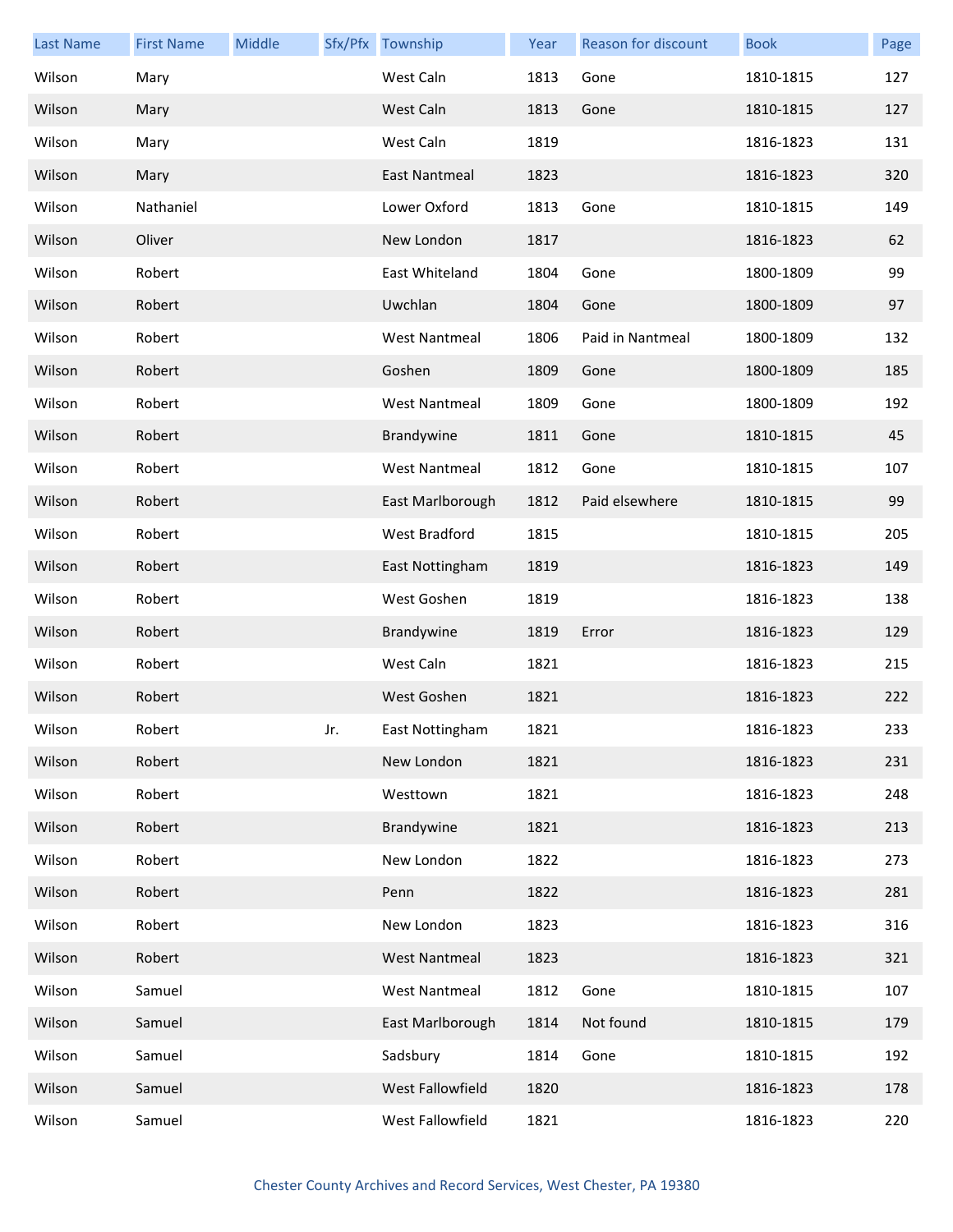| <b>Last Name</b> | <b>First Name</b> | Middle | Sfx/Pfx Township     | Year | <b>Reason for discount</b> | <b>Book</b>       | Page |
|------------------|-------------------|--------|----------------------|------|----------------------------|-------------------|------|
| Wilson           | Samuel            |        | West Bradford        | 1821 |                            | 1816-1823         | 212  |
| Wilson           | Thomas            |        | West Fallowfield     | 1807 | Gone                       | 1800-1809         | 145  |
| Wilson           | Thomas            |        | <b>East Nantmeal</b> | 1811 | Gone                       | 1810-1815         | 61   |
| Wilson           | Thomas            |        | West Bradford        | 1820 |                            | 1816-1823         | 170  |
| Wilson           | William           |        | Londonderry          | 1787 | Under age                  | 1786-1789         | 68   |
| Wilson           | William           |        | Coventry             | 1788 | Paid in Tredyffrin         | 1786-1789         | 4    |
| Wilson           | William           |        | Uwchlan              | 1788 | Gone                       | 1785-1789 (Count  | 138  |
| Wilson           | William           |        | Tredyffrin           | 1788 | Paid in Coventry           | 1786-1789         | 53   |
| Wilson           | William           |        | Uwchlan              | 1804 | Gone                       | 1800-1809         | 97   |
| Wilson           | William           |        | <b>West Nantmeal</b> | 1805 | Poor                       | 1800-1809         | 112  |
| Wilson           | William           |        | <b>West Nantmeal</b> | 1809 | Gone                       | 1800-1809         | 192  |
| Wilson           | William           |        | <b>West Nantmeal</b> | 1810 | Poor                       | 1810-1815         | 26   |
| Wilson           | William           |        | East Nottingham      | 1811 | Gone                       | 1810-1815         | 66   |
| Wilson           | William           |        | <b>West Nantmeal</b> | 1811 | No such man                | 1810-1815         | 62   |
| Wilson           | William           |        | <b>West Nantmeal</b> | 1812 | Gone                       | 1810-1815         | 107  |
| Wilson           | William           |        | Brandywine           | 1813 | Not found                  | 1810-1815         | 125  |
| Wilson           | William           |        | Uwchlan              | 1814 | Gone                       | 1810-1815         | 195  |
| Wilson           | William           |        | East Caln            | 1815 | Poor                       | 1810-1815         | 207  |
| Wilson           | William           |        | Londonderry          | 1817 |                            | 1816-1823         | 57   |
| Wilson           | William           |        | Charlestown          | 1817 |                            | 1816-1823         | 48   |
| Wilson           | William           |        | East Caln            | 1818 | Dead                       | 1816-1823         | 88   |
| Wilson           | William           |        | West Nantmeal        | 1819 |                            | 1816-1823         | 152  |
| Wilson           | William           |        | East Nottingham      | 1820 |                            | 1816-1823         | 191  |
| Wilson           | William           |        | <b>West Nantmeal</b> | 1821 |                            | 1816-1823         | 236  |
| Wilson           | William           |        | Penn                 | 1821 | Gone                       | 1816-1823         | 240  |
| Wilson           | William           |        | Newlin               | 1822 |                            | 1816-1823         | 272  |
| Wilson           | William           |        | Lower Oxford         | 1822 |                            | 1816-1823         | 280  |
| Wilton           | John              |        | West Caln            | 1789 | Charged to land            | 1785-1789 (Quota) | 118  |
| Winance          | Henry             |        | <b>East Nantmeal</b> | 1818 |                            | 1816-1823         | 109  |
| Winance          | Jacob             |        | East Nantmeal        | 1804 | Gone                       | 1800-1809         | 92   |
| Winands          | George            |        | East Nantmeal        | 1796 | Gone                       | 1790-1799         | 106  |
| Winands          | Jacob             |        | Honey Brook          | 1796 | Gone                       | 1790-1799         | 100  |
| Winard           | John              |        | <b>East Nantmeal</b> | 1821 |                            | 1816-1823         | 235  |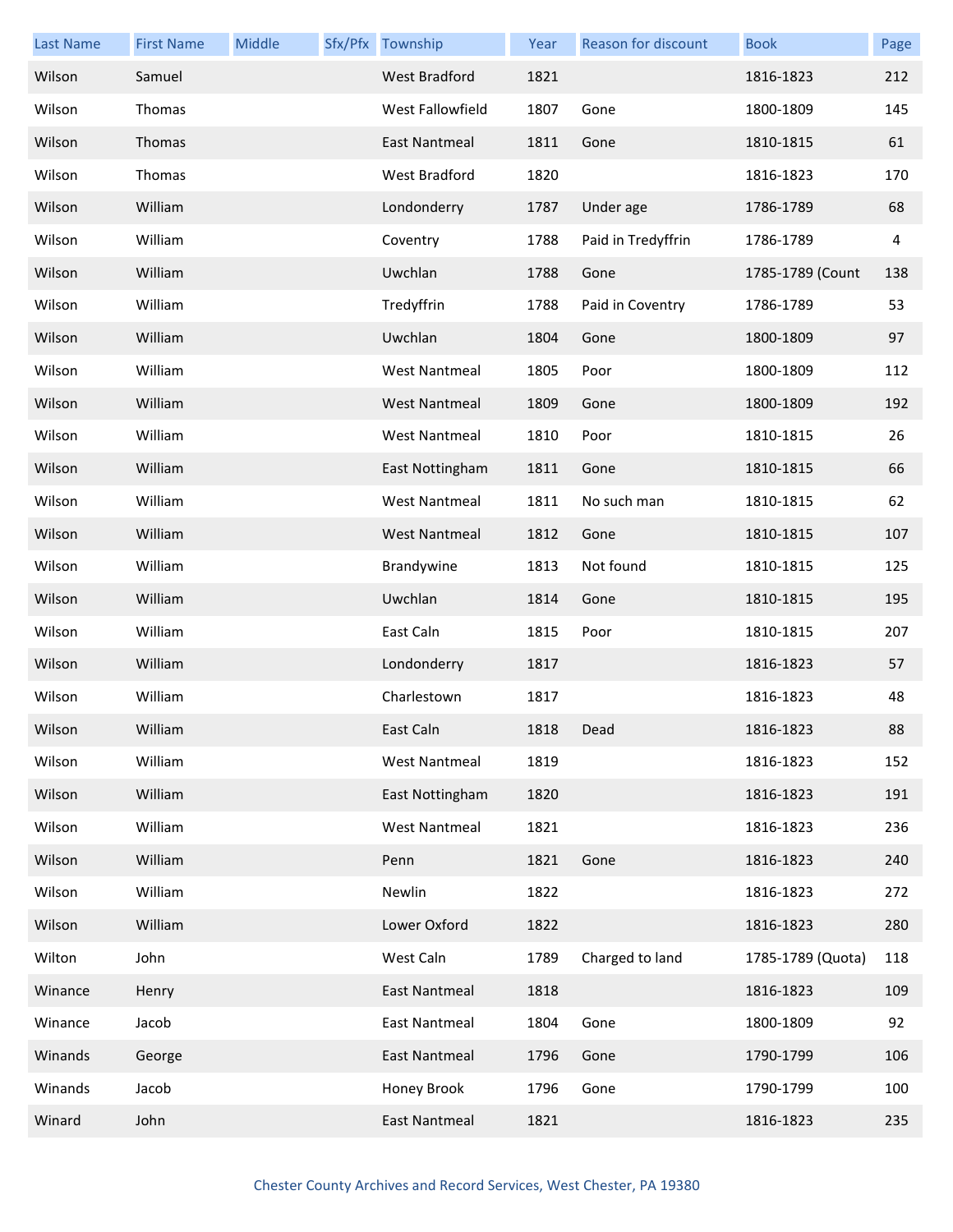| <b>Last Name</b> | <b>First Name</b> | Middle | Sfx/Pfx Township     | Year | Reason for discount     | <b>Book</b>       | Page |
|------------------|-------------------|--------|----------------------|------|-------------------------|-------------------|------|
| Winches          | William           |        | West Nottingham      | 1810 | Gone                    | 1810-1815         | 25   |
| Winchester       | John              |        | East Nottingham      | 1821 |                         | 1816-1823         | 233  |
| Winchester       | Robert            |        | East Nottingham      | 1820 |                         | 1816-1823         | 191  |
| Winchester       | William           |        | West Nottingham      | 1811 | Paid in East Nottingham | 1810-1815         | 67   |
| Winchester       | William           |        | East Nottingham      | 1821 |                         | 1816-1823         | 233  |
| Windall          | John              |        | Charlestown          | 1786 | Poor                    | 1785-1789 (Count  | 35   |
| Windall          | John              |        | Charlestown          | 1786 | Poor                    | 1786-1789         | 7    |
| Windall          | John              |        | Charlestown          | 1786 | Gone                    | 1785-1789 (Count  | 63   |
| Windall          | John              |        | Charlestown          | 1788 | Gone                    | 1786-1789         | 35   |
| Winders          | John              |        | <b>Upper Darby</b>   | 1785 | Not found               | 1785-1789 (Count  | 7    |
| Windle           | Caleb             |        | East Marlborough     | 1788 | Gone                    | 1785-1789 (Count  | 126  |
| Windle           | Caleb             |        | East Marlborough     | 1788 | Gone                    | 1785-1789 (Quota) | 98   |
| Windle           | Caleb             |        | London Grove         | 1820 |                         | 1816-1823         | 183  |
| Windle           | David             |        | East Marlborough     | 1788 | Overrated               | 1785-1789 (Quota) | 98   |
| Windle           | David             |        | East Marlborough     | 1788 | Overrated               | 1785-1789 (Count  | 126  |
| Windle           | David             |        | East Marlborough     | 1791 | Sickness                | 1790-1799         | 28   |
| Windle           | David             |        | East Marlborough     | 1799 | Stock sold              | 1790-1799         | 161  |
| Windle           | Isaac             |        | Brandywine           | 1791 | Gone                    | 1790-1799         | 21   |
| Windle           | Isaac             |        | Brandywine           | 1793 | Gone                    | 1790-1799         | 59   |
| Windle           | Job               |        | Brandywine           | 1795 | Gone                    | 1790-1799         | 78   |
| Windle           | John              |        | Charlestown          | 1786 | Gone                    | 1785-1789 (Quota) | 34   |
| Windle           | John              |        | East Nottingham      | 1823 |                         | 1816-1823         | 318  |
| Windle           | Lewis             |        | West Fallowfield     | 1810 | Married                 | 1810-1815         | 11   |
| Windle           | Stephen           |        | West Fallowfield     | 1810 | Gone                    | 1810-1815         | 11   |
| Windle           | Stephen           |        | West Fallowfield     | 1819 |                         | 1816-1823         | 136  |
| Windle           | Thomas            |        | Brandywine           | 1818 | Gone mad                | 1816-1823         | 87   |
| Windle           | William           |        | East Marlborough     | 1814 | No Dog                  | 1810-1815         | 179  |
| Windling         | George            |        | <b>East Nantmeal</b> | 1786 | Poor                    | 1785-1789 (Count  | 72   |
| Winger           | Abraham           |        | West Caln            | 1796 | Charged to land         | 1790-1799         | 97   |
| Winger           | Abraham           |        | West Caln            | 1799 | Charged to land         | 1790-1799         | 155  |
| Winger           | Abram             |        | West Caln            | 1814 | Unseated land           | 1810-1815         | 167  |
| Winger           | Abram             |        | West Caln            | 1821 |                         | 1816-1823         | 215  |
| Winger           | Jacob             |        | West Caln            | 1822 |                         | 1816-1823         | 257  |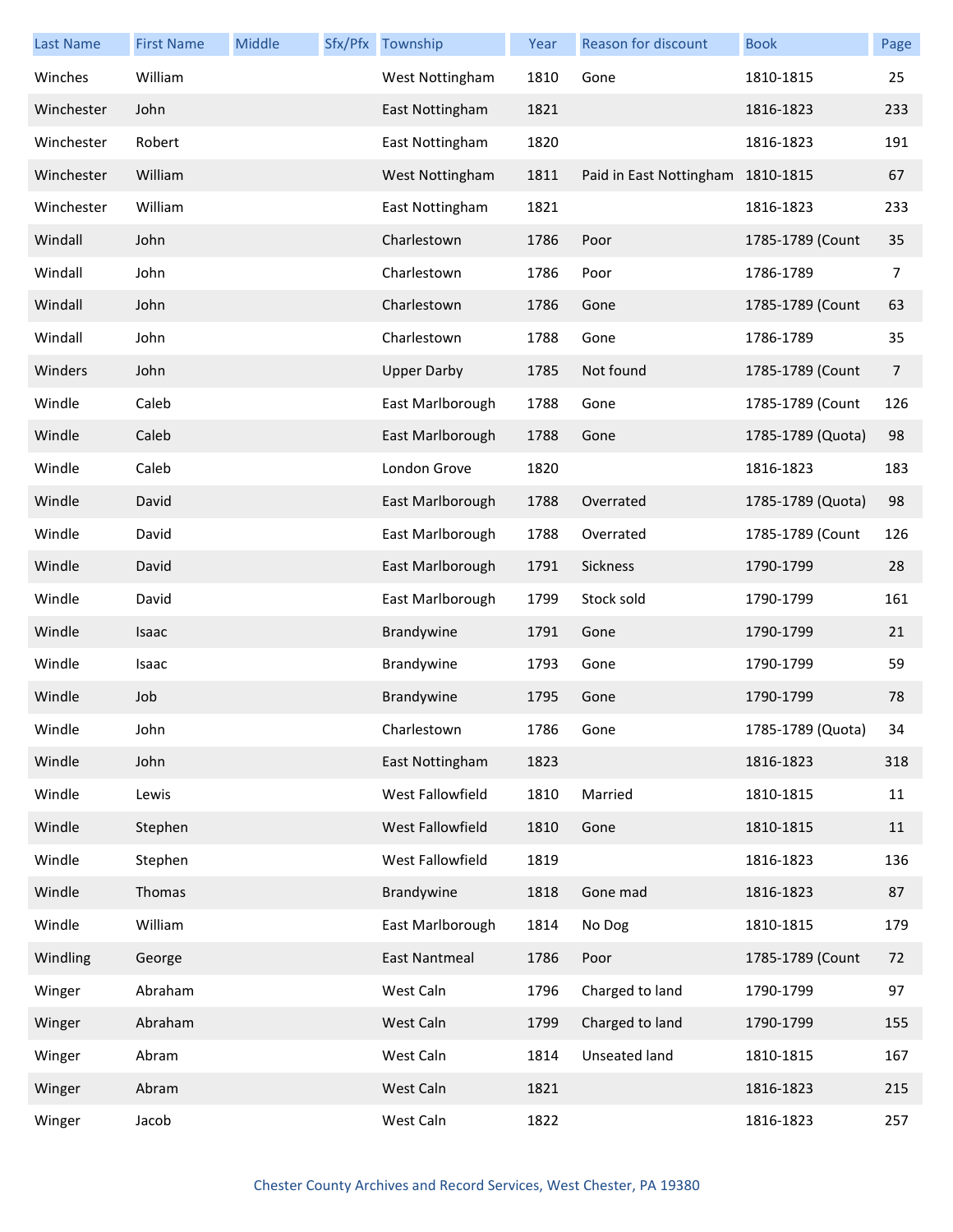| <b>Last Name</b> | <b>First Name</b> | Middle | Sfx/Pfx Township     | Year | Reason for discount | <b>Book</b>       | Page |
|------------------|-------------------|--------|----------------------|------|---------------------|-------------------|------|
| Winings          | George            |        | <b>East Nantmeal</b> | 1799 | Gone                | 1790-1799         | 165  |
| Winter           | George            |        | <b>West Nantmeal</b> | 1787 | Gone                | 1785-1789 (Quota) | 73   |
| Winter           | George            |        | <b>West Nantmeal</b> | 1788 | Gone                | 1785-1789 (Count  | 129  |
| Winterlee        | Henry             |        | Honey Brook          | 1815 |                     | 1810-1815         | 215  |
| Winterlee        | Joseph            |        | Honey Brook          | 1815 |                     | 1810-1815         | 215  |
| Wintler          | George            |        | <b>West Nantmeal</b> | 1788 | Gone                | 1785-1789 (Quota) | 101  |
| Wintner          | George            |        | <b>West Nantmeal</b> | 1787 | Gone                | 1785-1789 (Count  | 101  |
| Wisar            | Joseph            |        | London Britain       | 1799 | Poor                | 1790-1799         | 161  |
| Wiseman          | James             |        | Pennsbury            | 1802 | Gone                | 1800-1809         | 54   |
| Wisener          | Jacob             |        | Pikeland             | 1823 |                     | 1816-1823         | 325  |
| Wiser            | George            |        | East Caln            | 1822 |                     | 1816-1823         | 256  |
| Wiser            | Joshua            |        | New London           | 1789 | Overrated           | 1785-1789 (Quota) | 130  |
| Wiser            | Joshua            |        | New London           | 1789 | Married             | 1785-1789 (Count  | 158  |
| Wiser            | Joshua            |        | London Britain       | 1791 | Charged to land     | 1790-1799         | 28   |
| Wisher           | Thomas            |        | Honey Brook          | 1798 | Gone                | 1790-1799         | 139  |
| Wisler           | Jacob             |        | Charlestown          | 1792 | Gone                | 1790-1799         | 42   |
| Wislor           | Jacob             |        | Charlestown          | 1798 | Poor                | 1790-1799         | 136  |
| Wister           | Casper            |        | Pikeland             | 1788 |                     | 1785-1789 (Count  | 132  |
| Wit              | Frederick         |        | East Whiteland       | 1820 |                     | 1816-1823         | 206  |
| Wite             | John              |        | Londonderry          | 1815 |                     | 1810-1815         | 218  |
| Wither           | John              |        | Willistown           | 1821 |                     | 1816-1823         | 247  |
| Witherow         | Robert            |        | West Caln            | 1785 | Overrated           | 1785-1789 (Count  | 6    |
| Witherow         | William           |        | West Caln            | 1809 | Gone                | 1800-1809         | 182  |
| Withers          | George            |        | New Garden           | 1817 |                     | 1816-1823         | 63   |
| Withers          | Isaac             |        | West Marlborough     | 1807 | Gone                | 1800-1809         | 149  |
| Withers          | Isaac             |        | Sadsbury             | 1821 |                     | 1816-1823         | 242  |
| Withers          | Isaac             |        | Sadsbury             | 1822 |                     | 1816-1823         | 284  |
| Withers          | Jesse             |        | New Garden           | 1813 | Gone                | 1810-1815         | 143  |
| Withers          | John              |        | London Grove         | 1813 | Gone                | 1810-1815         | 136  |
| Withers          | Samuel            |        | East Marlborough     | 1791 | Charged to land     | 1790-1799         | 28   |
| Withers          | Samuel            |        | East Marlborough     | 1792 | Gone                | 1790-1799         | 47   |
| Withers          | Samuel            |        | West Marlborough     | 1810 | Gone                | 1810-1815         | 19   |
| Withers          | Thomas            |        | West Marlborough     | 1807 | Gone                | 1800-1809         | 149  |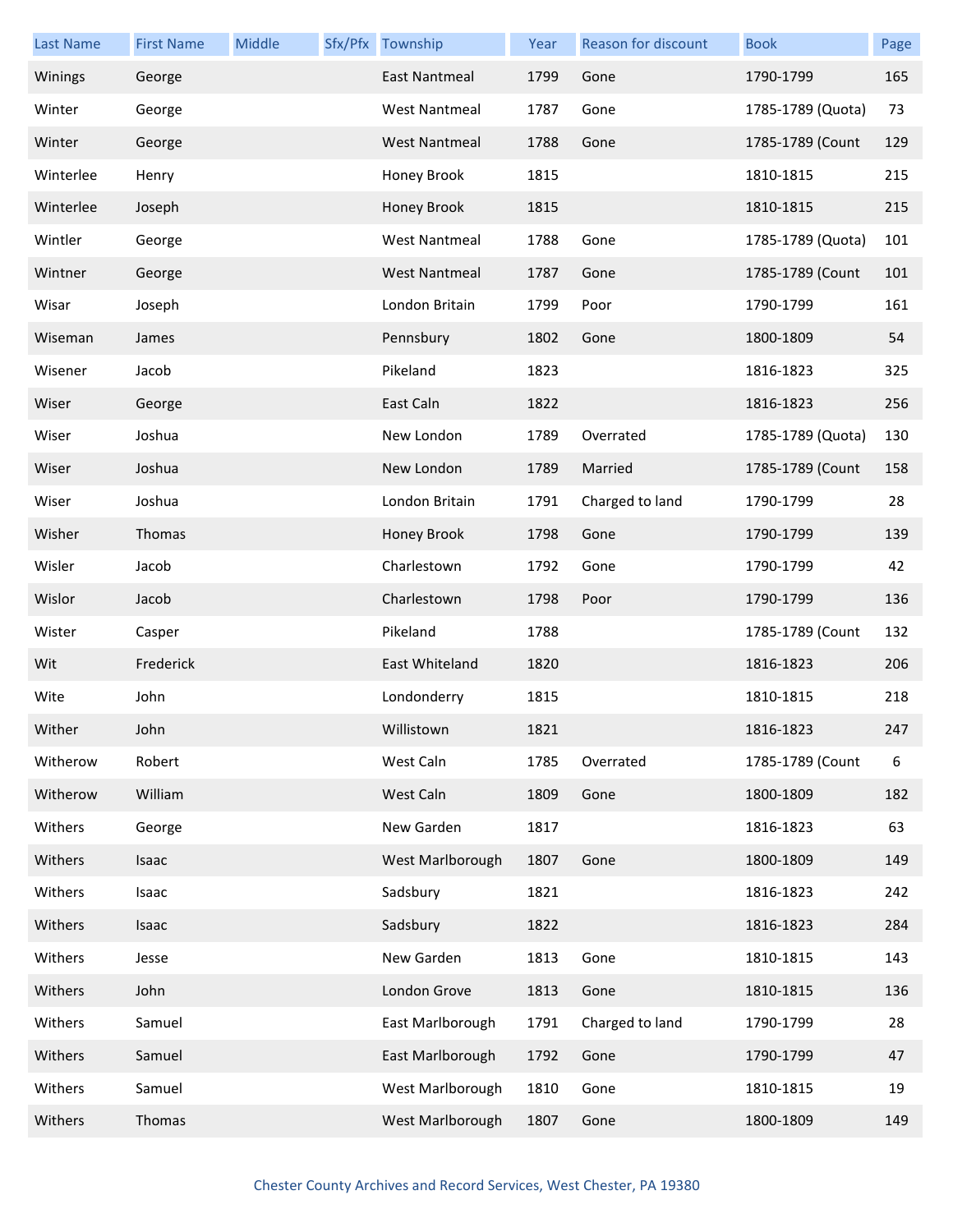| <b>Last Name</b> | <b>First Name</b> | Middle |      | Sfx/Pfx Township     | Year | <b>Reason for discount</b> | <b>Book</b>       | Page |
|------------------|-------------------|--------|------|----------------------|------|----------------------------|-------------------|------|
| Withertin        | Joseph            |        |      | New Garden           | 1820 | Gone                       | 1816-1823         | 190  |
| Withey           | James             |        |      | Lower Chichester     | 1787 | Charged to land            | 1785-1789 (Count  | 89   |
| Withey           | James             |        |      | Lower Chichester     | 1787 | Charged to land            | 1785-1789 (Quota) | 61   |
| Withroe          | James             |        |      | Brandywine           | 1795 | Paid in West Caln          | 1790-1799         | 78   |
| Withroe          | Robert            |        |      | Brandywine           | 1791 | Paid in West Caln          | 1790-1799         | 21   |
| Withroe          | Robert            |        |      | Brandywine           | 1792 | Paid elsewhere             | 1790-1799         | 40   |
| Withroe          | Robert            |        |      | Brandywine           | 1793 | Error                      | 1790-1799         | 59   |
| Withrow          | James             |        |      | Sadsbury             | 1811 | Gone                       | 1810-1815         | 72   |
| Withrow          | John              |        |      | East Caln            | 1821 |                            | 1816-1823         | 214  |
| Withrow          | John              |        |      | East Caln            | 1822 | Unseated land              | 1816-1823         | 256  |
| Withrow          | John              |        |      | East Caln            | 1823 |                            | 1816-1823         | 299  |
| Withrow          | Robert            |        |      | East Caln            | 1789 | Overrated                  | 1785-1789 (Quota) | 117  |
| Withrow          | Robert            |        |      | East Caln            | 1789 | Overrated                  | 1785-1789 (Count  | 145  |
| Withrow          | William           |        |      | West Caln            | 1814 |                            | 1810-1815         | 167  |
| Witman           | John              |        |      | Coventry             | 1810 | Gone                       | 1810-1815         | 8    |
| Witz             | Jacob             |        |      | East Nottingham      | 1809 | Gone                       | 1800-1809         | 191  |
| Witz             | William           |        |      | Coventry             | 1810 | One Dog                    | 1810-1815         | 8    |
| Wivel            | Marmaduke         |        |      | <b>West Bradford</b> | 1785 | Poor                       | 1785-1789 (Count  | 3    |
| Wivel            | Marmaduke         |        |      | West Chester         | 1809 |                            | 1800-1809         | 199  |
| Wivel            | Samuel            |        |      | Kennett              | 1813 | Gone                       | 1810-1815         | 135  |
| Wobridge         | Elihu             |        |      | West Nantmeal        | 1816 |                            | 1816-1823         | 26   |
| Woden            | John              |        |      | Newlin               | 1818 |                            | 1816-1823         | 104  |
| Wolf             | Abraham           |        |      | <b>West Chester</b>  | 1822 |                            | 1816-1823         | 293  |
| Wolf             | Abram             |        |      | <b>West Nantmeal</b> | 1823 |                            | 1816-1823         | 321  |
| Wolf             | Robert            |        |      | Londonderry          | 1808 | Gone                       | 1800-1809         | 167  |
| Wolf             | Robert            |        |      | West Marlborough     | 1821 |                            | 1816-1823         | 229  |
| Wolf             | Robert            |        |      | West Fallowfield     | 1822 |                            | 1816-1823         | 262  |
| Wolf             | Robert            |        |      | West Fallowfield     | 1823 |                            | 1816-1823         | 305  |
| Wollarte         | Caleb             |        |      | Charlestown          | 1817 |                            | 1816-1823         | 48   |
| Wollaston        | J.                |        |      | East Marlborough     | 1817 | No Dog                     | 1816-1823         | 59   |
| Wollaston        | James             |        |      | London Grove         | 1805 | Paid in East Marlboroug    | 1800-1809         | 107  |
| Wollaston        | James             |        |      | East Marlborough     | 1810 | One Dog                    | 1810-1815         | 18   |
| Wollaston        | James             |        | Esq. | East Marlborough     | 1812 | One Dog                    | 1810-1815         | 99   |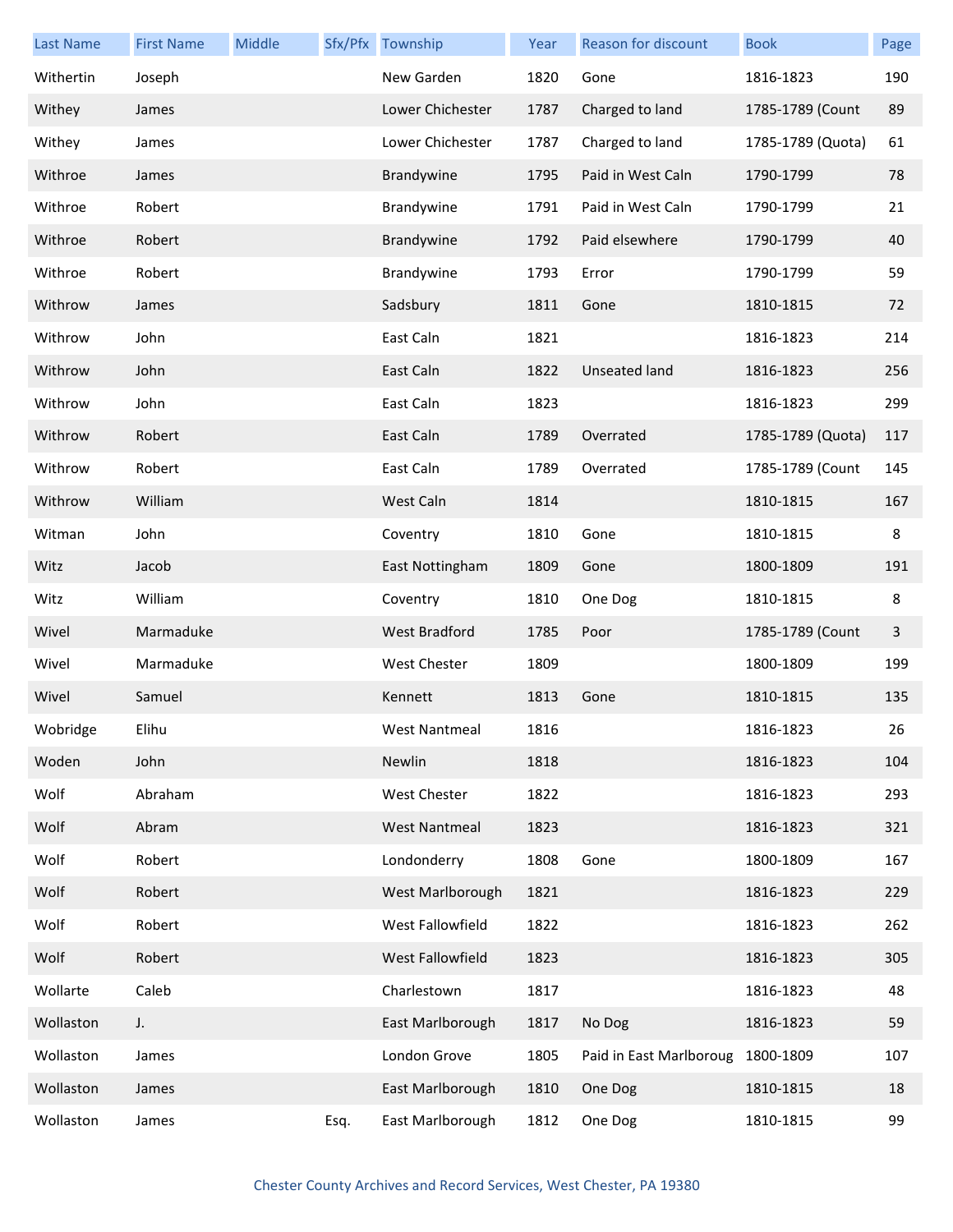| <b>Last Name</b> | <b>First Name</b> | Middle | Sfx/Pfx Township     | Year | Reason for discount | <b>Book</b>       | Page         |
|------------------|-------------------|--------|----------------------|------|---------------------|-------------------|--------------|
| Wollaston        | Joseph            |        | East Marlborough     | 1819 |                     | 1816-1823         | 144          |
| Wollerton        | Charles           |        | <b>West Bradford</b> | 1786 | Gone                | 1785-1789 (Count  | 59           |
| Wollerton        | Charles           |        | West Whiteland       | 1793 | Gone                | 1790-1799         | 76           |
| Wollerton        | Eli               |        | West Bradford        | 1806 | Gone                | 1800-1809         | 121          |
| Wollerton        | James             |        | <b>West Bradford</b> | 1792 | Gone                | 1790-1799         | 40           |
| Wollerton        | John              |        | <b>West Bradford</b> | 1806 | Gone                | 1800-1809         | 121          |
| Wollerton        | John              |        | East Bradford        | 1820 |                     | 1816-1823         | 169          |
| Wollerton        | Joseph            |        | East Bradford        | 1785 | Gone                | 1785-1789 (Quota) | 2            |
| Wollerton        | Joseph            |        | East Bradford        | 1786 | Poor                | 1785-1789 (Count  | 58           |
| Wollerton        | Joseph            |        | East Bradford        | 1786 | Poor                | 1785-1789 (Quota) | 30           |
| Wollerton        | Joseph            |        | East Bradford        | 1787 | Poor                | 1786-1789         | 30           |
| Wollerton        | Joseph            |        | Willistown           | 1812 | Gone                | 1810-1815         | 117          |
| Wollerton        | Joseph            |        | East Whiteland       | 1813 | Gone                | 1810-1815         | 159          |
| Wollerton        | Joseph            |        | East Whiteland       | 1814 |                     | 1810-1815         | 199          |
| Wollerton        | Joseph            |        | Goshen               | 1816 |                     | 1816-1823         | 12           |
| Wollerton        | Thomas            |        | West Chester         | 1810 | Error               | 1810-1815         | 40           |
| Wollerton        | William           |        | Charlestown          | 1789 | Married             | 1785-1789 (Count  | 146          |
| Wollerton        | William           |        | Westtown             | 1808 | Overcharged         | 1800-1809         | 178          |
| Wollerton        | William           |        | <b>West Chester</b>  | 1818 |                     | 1816-1823         | 124          |
| Wollington       | Joseph            |        | East Bradford        | 1788 | Gone                | 1786-1789         | 58           |
| Wonderly         | Henry             |        | Honey Brook          | 1820 |                     | 1816-1823         | 181          |
| Wonderly         | Joseph            |        | Honey Brook          | 1823 |                     | 1816-1823         | 308          |
| Wood             | Aaron             |        | Lower Oxford         | 1817 |                     | 1816-1823         | 69           |
| Wood             | Cornelius         |        | Concord              | 1785 | Poor                | 1785-1789 (Quota) | 4            |
| Wood             | Cornelius         |        | Concord              | 1786 | Poor                | 1785-1789 (Quota) | 32           |
| Wood             | David             |        | Kennett              | 1790 | Gone                | 1790-1799         | 6            |
| Wood             | Elizabeth         |        | West Chester         | 1805 | Gone                | 1800-1809         | 119          |
| Wood             | Ellis             |        | Concord              | 1785 | No such man         | 1785-1789 (Quota) | 4            |
| Wood             | Isaac             |        | Chester              | 1785 | Gone                | 1785-1789 (Quota) | $\mathbf{3}$ |
| Wood             | Jacob             |        | Willistown           | 1819 |                     | 1816-1823         | 162          |
| Wood             | James             |        | Willistown           | 1819 |                     | 1816-1823         | 162          |
| Wood             | John              |        | Concord              | 1787 | Gone to Virginia    | 1785-1789 (Quota) | 60           |
| Wood             | John              |        | Concord              | 1787 | Gone to Virginia    | 1785-1789 (Count  | 88           |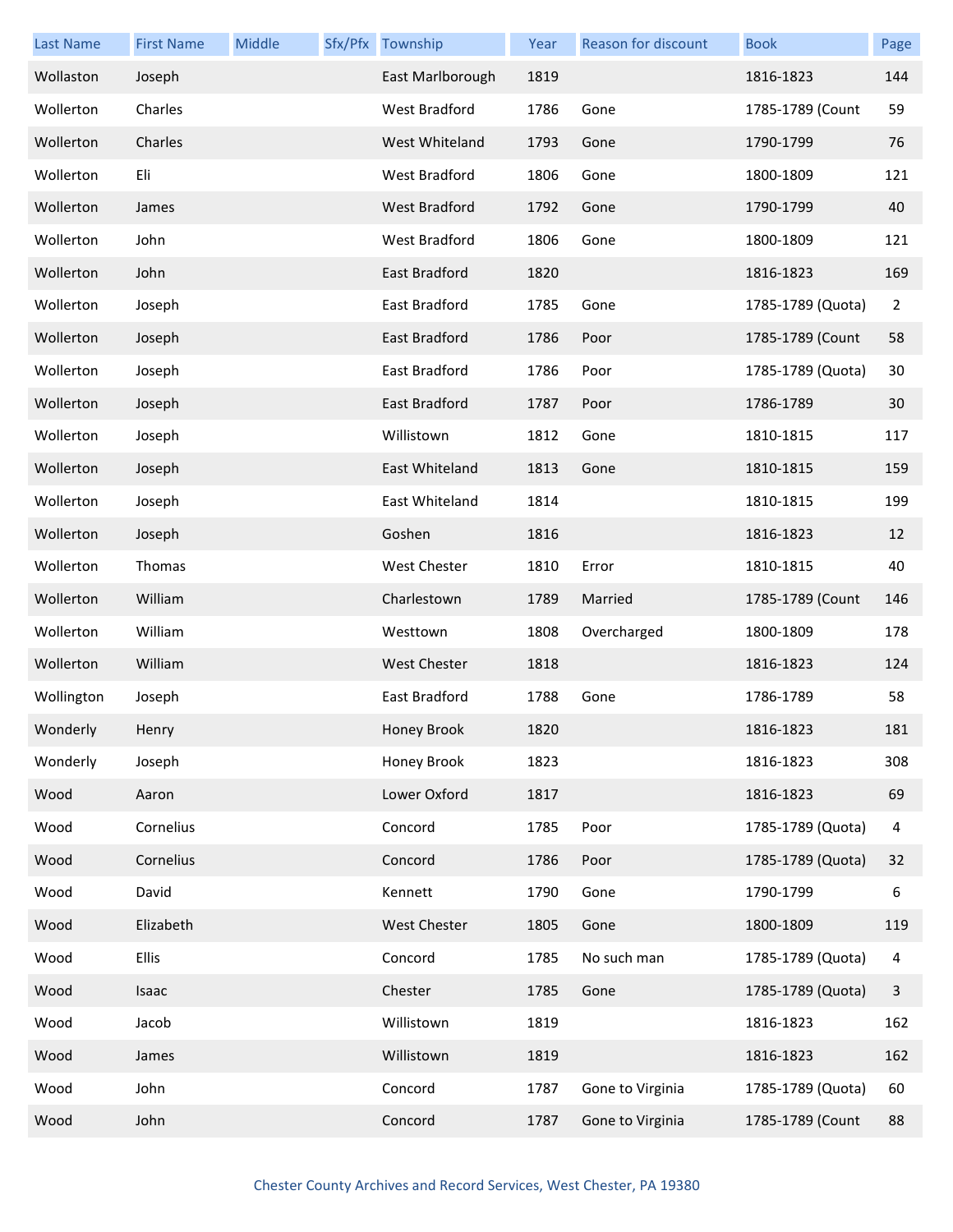| <b>Last Name</b> | <b>First Name</b> | Middle | Sfx/Pfx Township    | Year | <b>Reason for discount</b> | <b>Book</b>       | Page           |
|------------------|-------------------|--------|---------------------|------|----------------------------|-------------------|----------------|
| Wood             | John              |        | Springfield         | 1787 | Gone                       | 1786-1789         | 79             |
| Wood             | John              |        | Springfield         | 1787 | Gone                       | 1785-1789 (Quota) | 79             |
| Wood             | John              |        | Springfield         | 1787 | Gone                       | 1785-1789 (Count  | 107            |
| Wood             | John              |        | Concord             | 1788 | Gone to Virginia           | 1786-1789         | 60             |
| Wood             | John              |        | New London          | 1818 |                            | 1816-1823         | 105            |
| Wood             | John              |        | <b>Upper Oxford</b> | 1819 | Gone                       | 1816-1823         | 153            |
| Wood             | John              |        | <b>Upper Oxford</b> | 1820 |                            | 1816-1823         | 195            |
| Wood             | John              |        | East Marlborough    | 1822 |                            | 1816-1823         | 270            |
| Wood             | John              |        | East Nottingham     | 1823 |                            | 1816-1823         | 318            |
| Wood             | Joseph            |        | West Nottingham     | 1811 | Gone                       | 1810-1815         | 67             |
| Wood             | Perry             |        | Kennett             | 1788 | Poor                       | 1785-1789 (Count  | 123            |
| Wood             | Perry             |        | Kennett             | 1788 | Poor                       | 1785-1789 (Quota) | 95             |
| Wood             | Perry             |        | Kennett             | 1789 | Gone                       | 1785-1789 (Count  | 152            |
| Wood             | Perry             |        | Kennett             | 1789 | Gone                       | 1785-1789 (Quota) | 124            |
| Wood             | Perry             |        | Kennett             | 1791 | Gone                       | 1790-1799         | 26             |
| Wood             | Samuel            |        | Springfield         | 1786 | Gone                       | 1785-1789 (Quota) | 51             |
| Wood             | Samuel            |        | Charlestown         | 1817 |                            | 1816-1823         | 48             |
| Wood             | William           |        | West Marlborough    | 1800 | Gone                       | 1800-1809         | 10             |
| Wood             | William           |        | West Marlborough    | 1805 | Gone                       | 1800-1809         | 109            |
| Wood             | William           |        | East Marlborough    | 1806 | Gone                       | 1800-1809         | 128            |
| Wood             | William           |        | West Fallowfield    | 1816 |                            | 1816-1823         | 11             |
| Wood             | William           |        | New London          | 1823 |                            | 1816-1823         | 316            |
| Woodburn         | John              |        | Birmingham          | 1785 | Gone                       | 1785-1789 (Quota) | $\overline{2}$ |
| Woodburn         | John              |        | Kennett             | 1785 | Gone                       | 1785-1789 (Count  | 11             |
| Woodburn         | John              |        | East Bradford       | 1785 | Gone                       | 1785-1789 (Quota) | $\overline{2}$ |
| Wooden           | John              |        | Kennett             | 1809 | Gone                       | 1800-1809         | 186            |
| Wooden           | John              |        | East Bradford       | 1813 | Gone                       | 1810-1815         | 123            |
| Wooden           | John              |        | East Bradford       | 1814 | Gone                       | 1810-1815         | 163            |
| Wooden           | John              |        | West Bradford       | 1816 |                            | 1816-1823         | 3              |
| Woodland         | William           |        | Pikeland            | 1819 |                            | 1816-1823         | 155            |
| Woodland         | William           |        | Charlestown         | 1819 |                            | 1816-1823         | 132            |
| Woodman          | Edward            |        | Tredyffrin          | 1811 | No Dog                     | 1810-1815         | 74             |
| Woodman          | William           |        | West Chester        | 1817 |                            | 1816-1823         | 81             |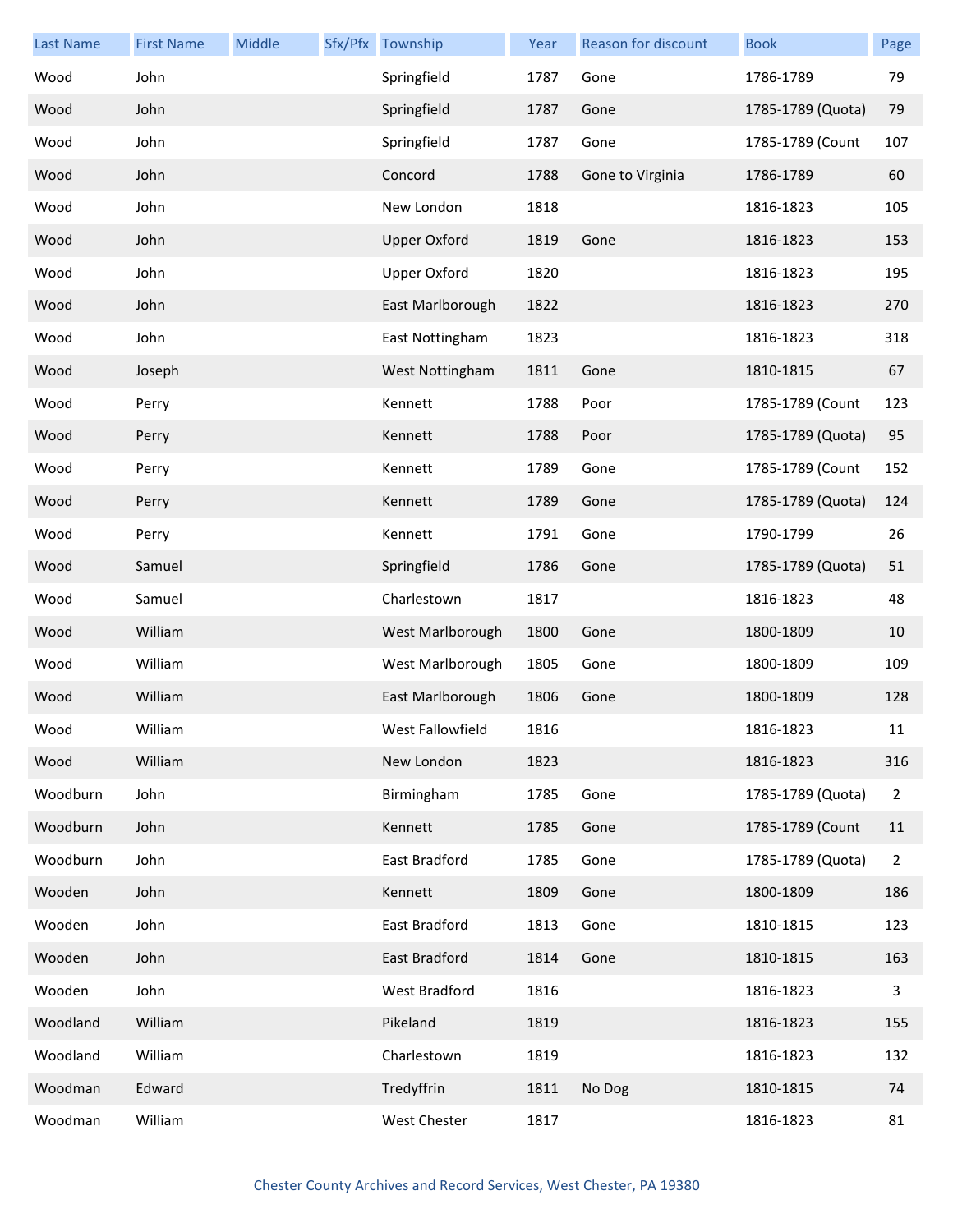| <b>Last Name</b> | <b>First Name</b> | Middle | Sfx/Pfx Township     | Year | Reason for discount                       | <b>Book</b>       | Page           |
|------------------|-------------------|--------|----------------------|------|-------------------------------------------|-------------------|----------------|
| Woodrow          | Henry             |        | Oxford               | 1785 | No such man                               | 1785-1789 (Count  | 19             |
| Woodrow          | Isaac             |        | East Marlborough     | 1789 | Sickly                                    | 1785-1789 (Quota) | 127            |
| Woodrow          | Isaac             |        | East Marlborough     | 1789 | Sickly                                    | 1785-1789 (Count  | 155            |
| Woodrow          | Isaac             |        | East Marlborough     | 1798 | Paid in New Gordon                        | 1790-1799         | 141            |
| Woodrow          | Joseph            |        | Easttown             | 1821 |                                           | 1816-1823         | 218            |
| Woodrow          | Levi              |        | Kennett              | 1818 |                                           | 1816-1823         | 98             |
| Woodruff         | David             |        | <b>West Nantmeal</b> | 1797 | Gone                                      | 1790-1799         | 126            |
| Woods            | Charles           |        | <b>West Nantmeal</b> | 1811 | Gone                                      | 1810-1815         | 62             |
| Woods            | James             |        | New Garden           | 1821 | Error                                     | 1816-1823         | 232            |
| Woods            | Jehu              |        | London Britain       | 1796 | Married & Gone                            | 1790-1799         | 102            |
| Woods            | Robert            |        | Uwchlan              | 1785 | Gone                                      | 1785-1789 (Count  | 25             |
| Woods            | Samuel            |        | Springfield          | 1786 | Gone                                      | 1785-1789 (Count  | 51             |
| Woods            | Samuel            |        | Springfield          | 1787 | Gone                                      | 1786-1789         | 23             |
| Woods            | Samuel            |        | London Grove         | 1818 |                                           | 1816-1823         | 99             |
| Woods            | William           |        | East Fallowfield     | 1795 | Gone                                      | 1790-1799         | 81             |
| Woods            | William           |        | West Fallowfield     | 1815 | No Dog                                    | 1810-1815         | 213            |
| Woods            | William           |        | New London           | 1823 |                                           | 1816-1823         | 316            |
| Woodside         | Archibald         |        | Oxford               | 1787 | Poor                                      | 1785-1789 (Quota) | 75             |
| Woodside         | Archibald         |        | Oxford               | 1787 |                                           | 1785-1789 (Count  | 103            |
| Woodside         | Archibald         |        | Oxford               | 1788 |                                           | 1786-1789         | 75             |
| Woodside         | David             |        | New London           | 1785 | Gone                                      | 1785-1789 (Count  | 18             |
| Woodside         | James             |        | New London           | 1787 | Ran away                                  | 1785-1789 (Quota) | 74             |
| Woodside         | James             |        | New London           | 1787 | Gone                                      | 1785-1789 (Count  | 102            |
| Woodside         | James             |        | New London           | 1788 | Gone                                      | 1786-1789         | 74             |
| Woodside         | William           |        | New London           | 1787 | Paid in another townshi 1785-1789 (Quota) |                   | 74             |
| Woodside         | William           |        | New London           | 1787 | Paid in another townshi 1785-1789 (Count  |                   | 102            |
| Woodside         | William           |        | New London           | 1788 | Paid in another townshi 1786-1789         |                   | 74             |
| Woodsides        | Archibald         |        | Oxford               | 1785 | Poor                                      | 1785-1789 (Count  | 19             |
| Woodwald         | William           |        | Vincent              | 1821 |                                           | 1816-1823         | 246            |
| Woodward         | Abiah             |        | West Caln            | 1808 |                                           | 1800-1809         | 162            |
| Woodward         | Abner             |        | West Bradford        | 1800 | Paid elsewhere                            | 1800-1809         | $\overline{2}$ |
| Woodward         | Alice             |        | Pennsbury            | 1818 | No Dog                                    | 1816-1823         | 114            |
| Woodward         | Alice             |        | Pennsbury            | 1821 |                                           | 1816-1823         | 239            |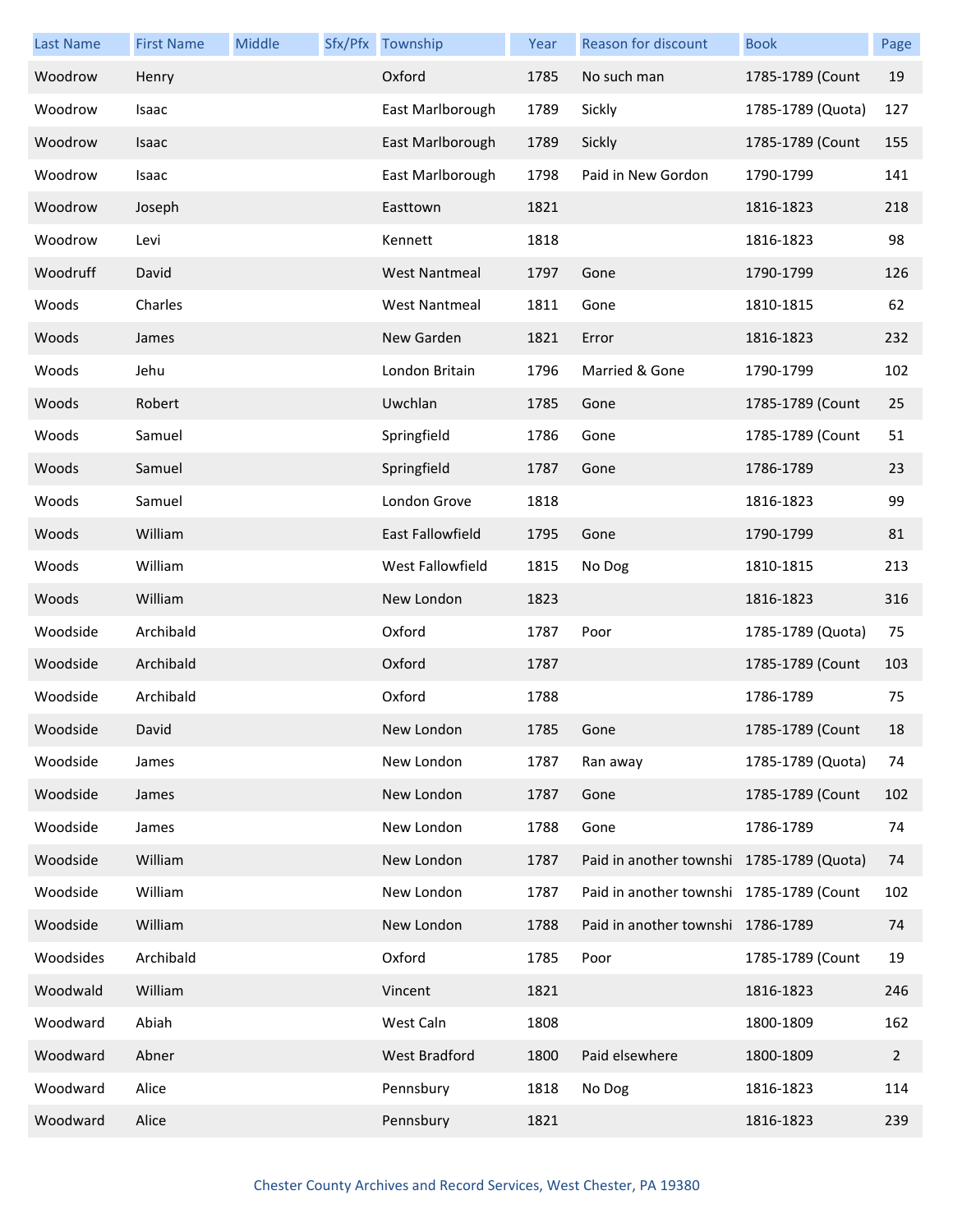| <b>Last Name</b> | <b>First Name</b> | Middle | Sfx/Pfx Township     | Year | <b>Reason for discount</b> | <b>Book</b>       | Page           |
|------------------|-------------------|--------|----------------------|------|----------------------------|-------------------|----------------|
| Woodward         | Alice             |        | Pennsbury            | 1822 |                            | 1816-1823         | 283            |
| Woodward         | Amos              |        | <b>West Bradford</b> | 1807 | Gone                       | 1800-1809         | 141            |
| Woodward         | Caleb             |        | West Bradford        | 1799 |                            | 1790-1799         | 154            |
| Woodward         | Caleb             |        | West Bradford        | 1800 | Inmate                     | 1800-1809         | $\overline{2}$ |
| Woodward         | Caleb             |        | East Marlborough     | 1806 | Gone                       | 1800-1809         | 128            |
| Woodward         | Caleb             |        | West Fallowfield     | 1807 | Gone                       | 1800-1809         | 145            |
| Woodward         | Caleb             |        | London Grove         | 1810 | No Dog                     | 1810-1815         | 15             |
| Woodward         | Eli               |        | East Caln            | 1799 | Paid in Bradford           | 1790-1799         | 155            |
| Woodward         | Eliis             |        | West Bradford        | 1822 |                            | 1816-1823         | 254            |
| Woodward         | <b>Ellis</b>      |        | East Marlborough     | 1814 | Gone                       | 1810-1815         | 179            |
| Woodward         | Jacob             |        | East Marlborough     | 1818 |                            | 1816-1823         | 102            |
| Woodward         | Jacob             |        | West Bradford        | 1820 |                            | 1816-1823         | 170            |
| Woodward         | Jacob             |        | West Bradford        | 1821 |                            | 1816-1823         | 212            |
| Woodward         | Jacob             |        | East Marlborough     | 1822 |                            | 1816-1823         | 270            |
| Woodward         | James             |        | East Marlborough     | 1786 | Gone                       | 1785-1789 (Count  | 70             |
| Woodward         | James             |        | East Marlborough     | 1787 | Gone                       | 1786-1789         | 42             |
| Woodward         | James             |        | West Marlborough     | 1788 | Gone                       | 1785-1789 (Quota) | 99             |
| Woodward         | James             |        | West Marlborough     | 1788 | Gone                       | 1785-1789 (Count  | 127            |
| Woodward         | James             |        | West Marlborough     | 1789 | Married                    | 1785-1789 (Count  | 155            |
| Woodward         | James             |        | West Marlborough     | 1789 | Married                    | 1785-1789 (Quota) | 127            |
| Woodward         | James             |        | West Bradford        | 1799 | Error                      | 1790-1799         | 154            |
| Woodward         | James             |        | West Bradford        | 1800 | Error                      | 1800-1809         | $\overline{2}$ |
| Woodward         | James             |        | West Bradford        | 1809 |                            | 1800-1809         | 181            |
| Woodward         | Jesse             |        | West Bradford        | 1815 |                            | 1810-1815         | 205            |
| Woodward         | Jesse             |        | East Fallowfield     | 1816 | Unseated land              | 1816-1823         | 10             |
| Woodward         | Joel              |        | London Britain       | 1799 | Paid in West Bradford      | 1790-1799         | 161            |
| Woodward         | John              |        | West Nottingham      | 1798 | Gone                       | 1790-1799         | 144            |
| Woodward         | John              |        | East Bradford        | 1804 | Paid in West Bradford      | 1800-1809         | 81             |
| Woodward         | John              |        | London Grove         | 1805 | Married                    | 1800-1809         | 107            |
| Woodward         | John              |        | Pennsbury            | 1819 |                            | 1816-1823         | 156            |
| Woodward         | John              |        | East Bradford        | 1819 | Gone                       | 1816-1823         | 127            |
| Woodward         | Joseph            |        | West Bradford        | 1785 | Poor                       | 1785-1789 (Quota) | 3              |
| Woodward         | Joseph            |        | Concord              | 1789 | Paid in Bethel             | 1785-1789 (Count  | 145            |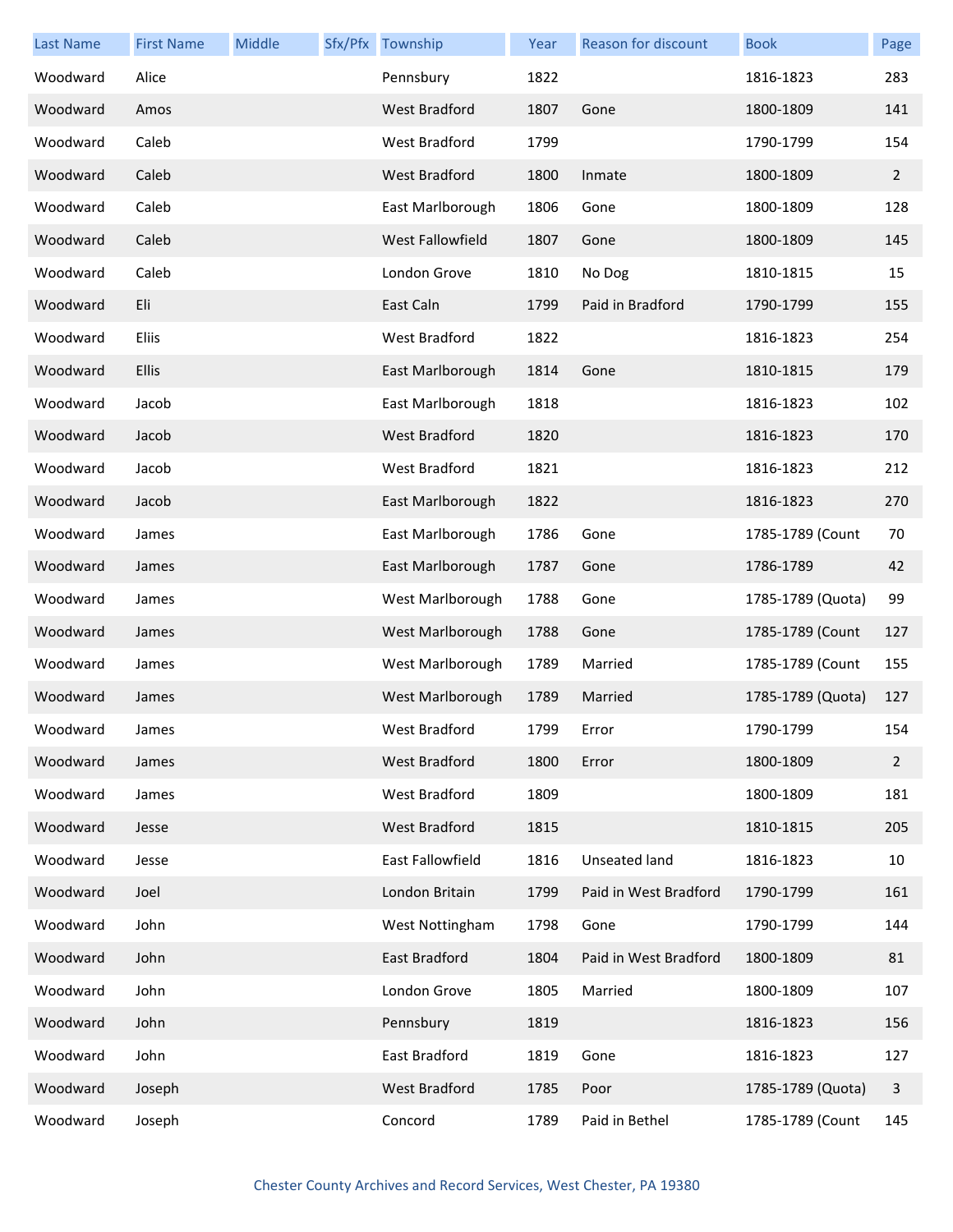| <b>Last Name</b> | <b>First Name</b> | Middle |     | Sfx/Pfx Township     | Year | Reason for discount  | <b>Book</b>       | Page |
|------------------|-------------------|--------|-----|----------------------|------|----------------------|-------------------|------|
| Woodward         | Joseph            |        |     | Concord              | 1789 | Paid in Bethel       | 1785-1789 (Quota) | 117  |
| Woodward         | Joseph            |        |     | West Bradford        | 1789 | Poor                 | 1785-1789 (Quota) | 115  |
| Woodward         | Joseph            |        |     | West Bradford        | 1789 | Poor                 | 1785-1789 (Count  | 143  |
| Woodward         | Joseph            |        |     | West Bradford        | 1790 | Poor                 | 1790-1799         | 2    |
| Woodward         | Joseph            |        |     | Uwchlan              | 1813 | Gone                 | 1810-1815         | 155  |
| Woodward         | Joseph            |        |     | Uwchlan              | 1813 | Gone                 | 1810-1815         | 155  |
| Woodward         | Joseph            |        |     | West Bradford        | 1816 |                      | 1816-1823         | 3    |
| Woodward         | Joseph            |        |     | East Marlborough     | 1817 |                      | 1816-1823         | 59   |
| Woodward         | Joseph            |        |     | Newlin               | 1818 |                      | 1816-1823         | 104  |
| Woodward         | Joshua            |        |     | East Marlborough     | 1797 | Gone                 | 1790-1799         | 122  |
| Woodward         | Nathaniel         |        |     | East Caln            | 1786 | Poor                 | 1785-1789 (Count  | 62   |
| Woodward         | Nathaniel         |        |     | East Caln            | 1788 | Poor                 | 1786-1789         | 34   |
| Woodward         | Nathaniel         |        |     | Uwchlan              | 1789 | Gone                 | 1785-1789 (Quota) | 137  |
| Woodward         | Nathaniel         |        |     | Uwchlan              | 1789 | Gone                 | 1785-1789 (Count  | 166  |
| Woodward         | Nathaniel         |        |     | Uwchlan              | 1791 | Gone                 | 1790-1799         | 36   |
| Woodward         | Richard           |        |     | West Bradford        | 1790 | Losses               | 1790-1799         | 2    |
| Woodward         | Robert            |        |     | <b>West Bradford</b> | 1788 | Misfortunes          | 1785-1789 (Count  | 115  |
| Woodward         | Robert            |        |     | West Bradford        | 1788 | Misfortunes          | 1785-1789 (Quota) | 87   |
| Woodward         | Robert            |        |     | East Bradford        | 1818 |                      | 1816-1823         | 85   |
| Woodward         | Robert            |        |     | East Bradford        | 1819 | Gone                 | 1816-1823         | 127  |
| Woodward         | Samuel            |        |     | New Garden           | 1792 | Gone                 | 1790-1799         | 49   |
| Woodward         | Samuel            |        |     | Uwchlan              | 1803 | Gone                 | 1800-1809         | 77   |
| Woodward         | Samuel            |        |     | East Caln            | 1810 | Overrated            | 1810-1815         | 5    |
| Woodward         | Samuel            |        |     | Londonderry          | 1817 | Unseated land        | 1816-1823         | 57   |
| Woodward         | Thomas            |        |     | London Grove         | 1809 | Gone                 | 1800-1809         | 187  |
| Woodward         | Thomas            |        |     | East Marlborough     | 1811 | No Dog               | 1810-1815         | 59   |
| Woodward         | Thomas            |        |     | East Caln            | 1816 |                      | 1816-1823         | 5    |
| Woodward         | William           |        |     | East Caln            | 1805 | Gone                 | 1800-1809         | 102  |
| Woolerton        | Charles           |        |     | West Bradford        | 1787 | Gone                 | 1786-1789         | 31   |
| Woolerton        | James             |        | Jr. | West Bradford        | 1790 | Overrated            | 1790-1799         | 2    |
| Woolerton        | Joseph            |        |     | East Bradford        | 1787 | Poor                 | 1785-1789 (Quota) | 59   |
| Wooley           | John              |        |     | East Bradford        | 1808 | Paid in Whiteland    | 1800-1809         | 160  |
| Wooley           | John              |        |     | East Bradford        | 1809 | Paid in West Chester | 1800-1809         | 180  |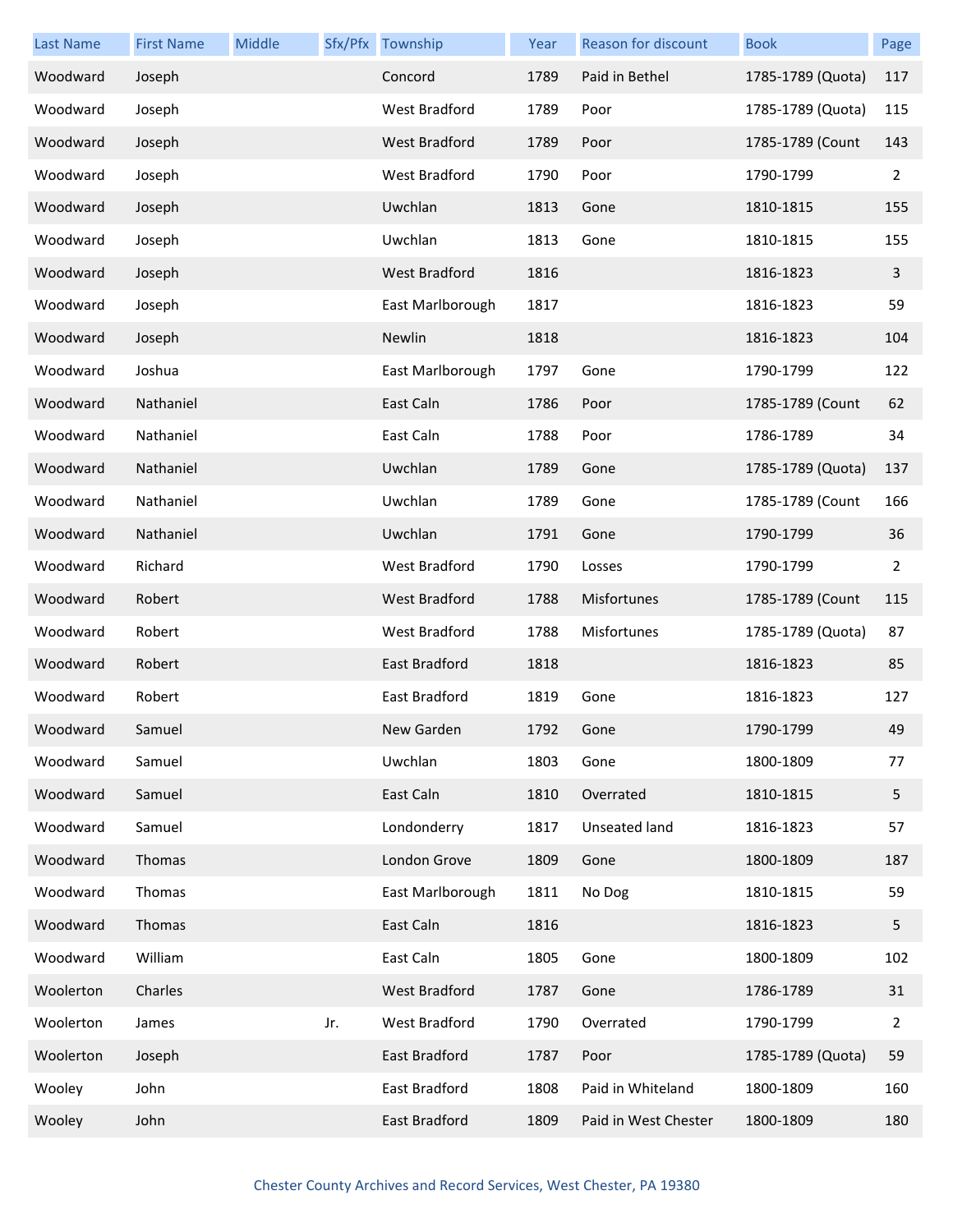| <b>Last Name</b> | <b>First Name</b> | Middle | Sfx/Pfx Township     | Year | Reason for discount  | <b>Book</b>       | Page         |
|------------------|-------------------|--------|----------------------|------|----------------------|-------------------|--------------|
| Woolf            | Robert            |        | Sadsbury             | 1809 |                      | 1800-1809         | 195          |
| Woolf            | Robert            |        | Londonderry          | 1809 | Gone                 | 1800-1809         | 187          |
| Wordley          | Joseph            |        | Oxford               | 1786 | <b>Black</b>         | 1785-1789 (Count  | 47           |
| Wordley          | Joseph            |        | Oxford               | 1787 | <b>Black</b>         | 1786-1789         | 19           |
| Woret            | George            |        | West Caln            | 1821 |                      | 1816-1823         | 215          |
| Work             | Benjamin          |        | East Whiteland       | 1813 | Gone                 | 1810-1815         | 159          |
| Work             | Henry             |        | East Nantmeal        | 1804 | Gone                 | 1800-1809         | 92           |
| Work             | Joseph            |        | Sadsbury             | 1823 |                      | 1816-1823         | 327          |
| Work             | William           |        | Willistown           | 1813 | Gone                 | 1810-1815         | 157          |
| Work             | William           |        | Willistown           | 1819 |                      | 1816-1823         | 162          |
| Work             | William           |        | Willistown           | 1821 |                      | 1816-1823         | 247          |
| Worke            | William           |        | East Whiteland       | 1813 | Gone                 | 1810-1815         | 159          |
| Workhiser        | John              |        | Tredyffrin           | 1788 | Under age            | 1785-1789 (Quota) | 109          |
| Workhiser        | John              |        | Tredyffrin           | 1788 | Under age            | 1785-1789 (Count  | 137          |
| Workhiser        | John              |        | Tredyffrin           | 1789 | Under age            | 1785-1789 (Quota) | 136          |
| Workhizer        | John              |        | Charlestown          | 1814 | One Dog              | 1810-1815         | 168          |
| Workiser         | Jacob             |        | Tredyffrin           | 1793 | Gone                 | 1790-1799         | 73           |
| Workiser         | Jacob             |        | Tredyffrin           | 1795 | Paid in Philadelphia | 1790-1799         | 91           |
| Workiser         | John              |        | Tredyffrin           | 1793 | Overrated            | 1790-1799         | 73           |
| Workizer         | Philip            |        | Charlestown          | 1789 | Gone                 | 1785-1789 (Count  | 146          |
| Workman          | Benjamin          |        | West Nantmeal        | 1787 | Gone                 | 1785-1789 (Count  | 101          |
| Workman          | Benjamin          |        | <b>West Nantmeal</b> | 1787 | Gone                 | 1785-1789 (Quota) | 73           |
| Workman          | John              |        | <b>West Nantmeal</b> | 1787 | Gone                 | 1785-1789 (Count  | 101          |
| Workman          | John              |        | <b>West Nantmeal</b> | 1787 | Gone                 | 1785-1789 (Quota) | 73           |
| Workman          | John              |        | East Bradford        | 1800 | Gone                 | 1800-1809         | $\mathbf{1}$ |
| Workman          | John              |        | East Fallowfield     | 1807 | Gone                 | 1800-1809         | 144          |
| Workwell         | George            |        | East Whiteland       | 1816 |                      | 1816-1823         | 38           |
| Workwell         | Gregory           |        | East Whiteland       | 1814 | Gone                 | 1810-1815         | 199          |
| Worley           | Francis           |        | West Marlborough     | 1820 |                      | 1816-1823         | 187          |
| Worley           | Joseph            |        | Oxford               | 1786 | <b>Black</b>         | 1785-1789 (Quota) | 47           |
| Wormelldorf      | John              |        | East Whiteland       | 1816 |                      | 1816-1823         | 38           |
| Worrall          | Benjamin          |        | Brandywine           | 1810 | No Dog               | 1810-1815         | 4            |
| Worrall          | Benjamin          |        | West Nantmeal        | 1813 | Gone                 | 1810-1815         | 147          |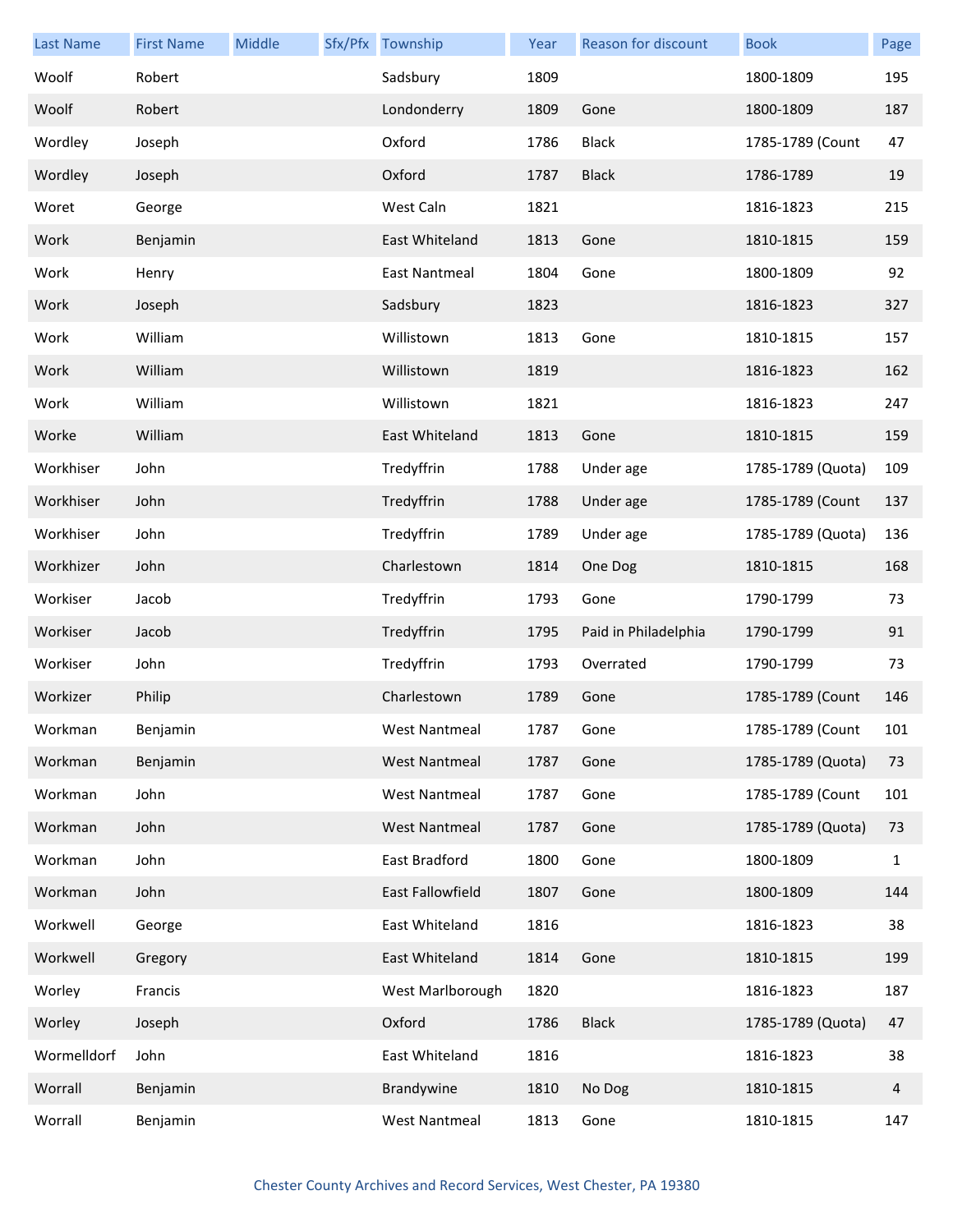| <b>Last Name</b> | <b>First Name</b> | Middle | Sfx/Pfx Township        | Year | <b>Reason for discount</b> | <b>Book</b>       | Page |
|------------------|-------------------|--------|-------------------------|------|----------------------------|-------------------|------|
| Worrall          | Charles           |        | Willistown              | 1811 | Gone                       | 1810-1815         | 80   |
| Worrall          | Charles           |        | Willistown              | 1814 | Enlisted                   | 1810-1815         | 197  |
| Worrall          | John              |        | Nether Providence       | 1785 | Gone                       | 1785-1789 (Quota) | 21   |
| Worrall          | Joshua            |        | Lower Chichester        | 1785 | Poor                       | 1785-1789 (Count  | 5    |
| Worrall          | Levi              |        | Willistown              | 1785 | Gone                       | 1785-1789 (Count  | 26   |
| Worrall          | Samuel            |        | Edgmont                 | 1786 | Poor                       | 1785-1789 (Count  | 64   |
| Worrall          | Samuel            |        | Edgmont                 | 1787 | Poor                       | 1786-1789         | 36   |
| Worrall          | Thomas            |        | Nether Providence       | 1788 | Paid in Springfield        | 1785-1789 (Count  | 133  |
| Worrell          | Benjamin          |        | East Caln               | 1792 | Gone                       | 1790-1799         | 41   |
| Worrell          | Benjamin          |        | Willistown              | 1809 |                            | 1800-1809         | 197  |
| Worrell          | Benjamin          |        | Brandywine              | 1812 | No Dog                     | 1810-1815         | 85   |
| Worrell          | Charles           |        | Willistown              | 1807 | Gone                       | 1800-1809         | 157  |
| Worrell          | Curtis            |        | Tredyffrin              | 1819 |                            | 1816-1823         | 158  |
| Worrell          | Elisha            |        | Tredyffrin              | 1819 | <b>Unseated land</b>       | 1816-1823         | 158  |
| Worrell          | Isaiah            |        | Easttown                | 1823 |                            | 1816-1823         | 303  |
| Worrell          | John              |        | Middletown              | 1788 | Chair useless              | 1785-1789 (Count  | 126  |
| Worrell          | Jonathan          |        | Marple                  | 1789 | Sickness                   | 1785-1789 (Count  | 154  |
| Worrell          | Jonathan          |        | Marple                  | 1789 | Sickness                   | 1785-1789 (Quota) | 126  |
| Worrell          | Joseph            |        | London Grove            | 1818 | Gone                       | 1816-1823         | 99   |
| Worrell          | Owen              |        | <b>Upper Providence</b> | 1789 | Overrated                  | 1785-1789 (Quota) | 132  |
| Worrell          | Owen              |        | <b>Upper Providence</b> | 1789 | Overrated                  | 1785-1789 (Count  | 160  |
| Worrell          | Pierce            |        | Chester                 | 1789 | Gone                       | 1785-1789 (Quota) | 115  |
| Worrell          | Pierce            |        | Chester                 | 1789 | Gone                       | 1785-1789 (Count  | 143  |
| Worrell          | Samuel            |        | Edgmont                 | 1786 | Poor                       | 1785-1789 (Quota) | 36   |
| Worrell          | Samuel            |        | Edgmont                 | 1786 | Poor                       | 1785-1789 (Count  | 36   |
| Worry            | Joseph            |        | Kennett                 | 1819 | <b>Black</b>               | 1816-1823         | 140  |
| Worst            | Henery            |        | Charlestown             | 1795 | Gone                       | 1790-1799         | 80   |
| Worth            | Emmor             |        | East Marlborough        | 1820 |                            | 1816-1823         | 186  |
| Worth            | George            |        | West Chester            | 1809 | Gone                       | 1800-1809         | 199  |
| Worth            | George            |        | West Chester            | 1810 | Gone                       | 1810-1815         | 40   |
| Worth            | George            |        | East Marlborough        | 1815 |                            | 1810-1815         | 220  |
| Worth            | George            |        | East Marlborough        | 1816 |                            | 1816-1823         | 18   |
| Worth            | George            |        | East Marlborough        | 1817 |                            | 1816-1823         | 59   |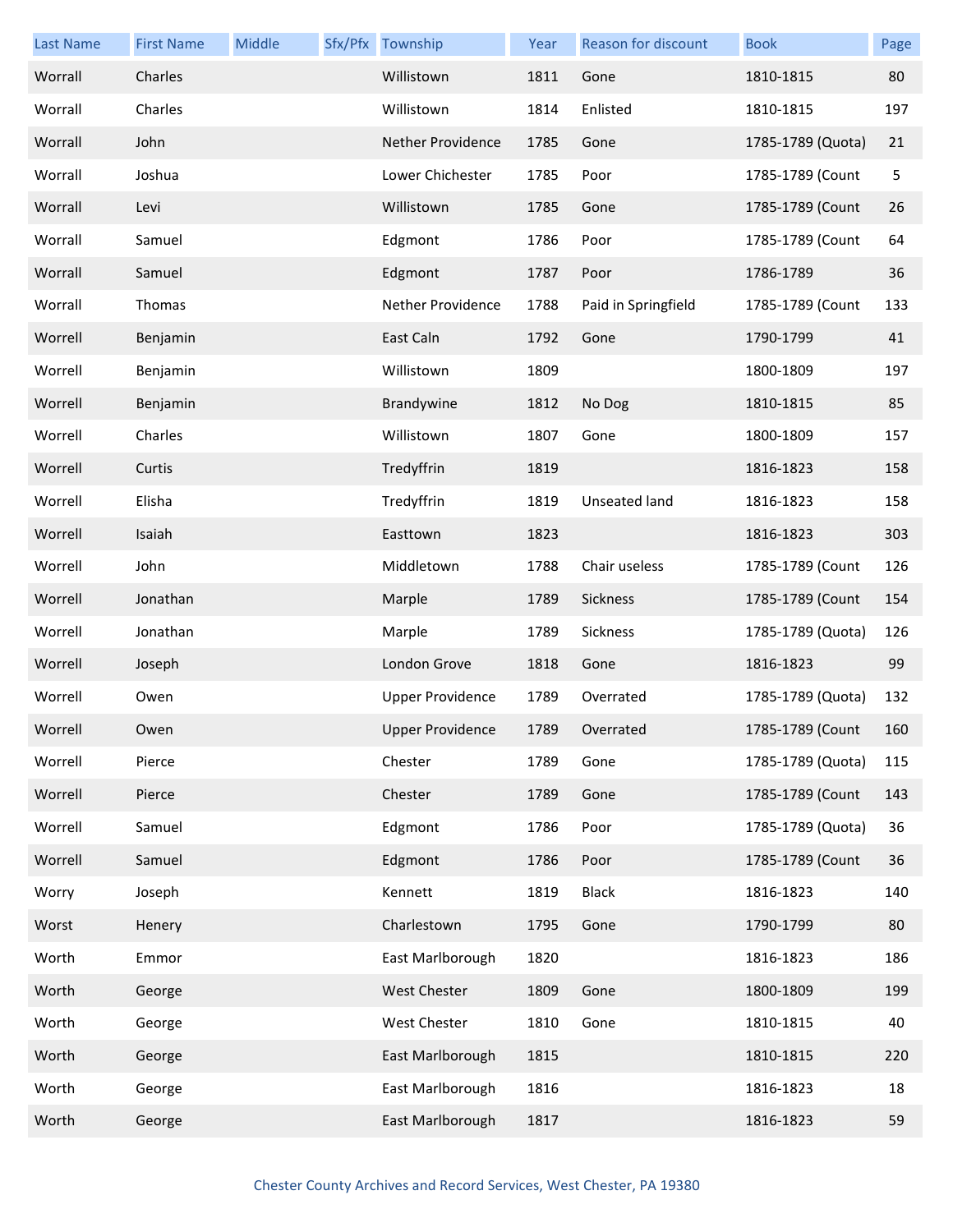| <b>Last Name</b> | <b>First Name</b> | Middle |     | Sfx/Pfx Township     | Year | Reason for discount | <b>Book</b>       | Page |
|------------------|-------------------|--------|-----|----------------------|------|---------------------|-------------------|------|
| Worth            | John              |        |     | West Bradford        | 1819 |                     | 1816-1823         | 128  |
| Worth            | Thomas            |        |     | East Fallowfield     | 1802 | Mill Burnt          | 1800-1809         | 45   |
| Worth            | Thomas            |        |     | East Fallowfield     | 1807 | Freeman             | 1800-1809         | 144  |
| Worth            | Thomas            |        |     | West Fallowfield     | 1819 | Unseated land       | 1816-1823         | 136  |
| Worth            | Thomas            |        |     | Charlestown          | 1822 |                     | 1816-1823         | 258  |
| Worthington      | Amos              |        |     | Goshen               | 1795 | Under age           | 1790-1799         | 81   |
| Worthington      | Asa               |        |     | Sadsbury             | 1822 |                     | 1816-1823         | 284  |
| Worthington      | Asa               |        |     | Sadsbury             | 1823 |                     | 1816-1823         | 327  |
| Worthington      | Eber              |        |     | West Goshen          | 1819 |                     | 1816-1823         | 138  |
| Worthington      | Eber              |        |     | West Goshen          | 1821 |                     | 1816-1823         | 222  |
| Worthington      | John              |        |     | West Goshen          | 1822 |                     | 1816-1823         | 264  |
| Worthington      | Joseph            |        |     | <b>West Chester</b>  | 1809 | Gone                | 1800-1809         | 199  |
| Worts            | Michael           |        |     | <b>West Nantmeal</b> | 1809 | Gone                | 1800-1809         | 192  |
| Wortz            | George            |        |     | <b>West Nantmeal</b> | 1815 | Gone                | 1810-1815         | 228  |
| Wortz            | Michael           |        |     | <b>West Nantmeal</b> | 1814 | Gone                | 1810-1815         | 187  |
| Wortz            | Peter             |        |     | <b>West Nantmeal</b> | 1812 | Gone                | 1810-1815         | 107  |
| Wortz            | Peter             |        |     | <b>West Nantmeal</b> | 1812 | Gone                | 1810-1815         | 107  |
| Wortz            | Peter             |        | Jr. | <b>West Nantmeal</b> | 1815 | Gone                | 1810-1815         | 228  |
| Wortz            | Peter             |        |     | East Nantmeal        | 1818 |                     | 1816-1823         | 109  |
| Wray             | Adam              |        |     | <b>West Nantmeal</b> | 1796 | Gone                | 1790-1799         | 107  |
| Wray             | James             |        |     | East Nantmeal        | 1807 | Poor                | 1800-1809         | 152  |
| Wray             | James             |        |     | East Nantmeal        | 1809 | Gone                | 1800-1809         | 192  |
| Wray             | Robert            |        |     | Tredyffrin           | 1796 | Poor                | 1790-1799         | 109  |
| Wray             | Stephen           |        |     | <b>West Nantmeal</b> | 1787 | Poor                | 1785-1789 (Count  | 101  |
| Wray             | Stephen           |        |     | <b>West Nantmeal</b> | 1787 | Gone                | 1785-1789 (Quota) | 73   |
| Wray             | Stephen           |        |     | London Grove         | 1804 | Gone                | 1800-1809         | 87   |
| Wray             | Thomas            |        |     | West Caln            | 1812 | Gone                | 1810-1815         | 87   |
| Wray             | William           |        |     | Uwchlan              | 1818 |                     | 1816-1823         | 118  |
| Wreath           | Archibald         |        |     | Birmingham           | 1786 | Poor                | 1785-1789 (Quota) | 30   |
| Wreath           | Archibald         |        |     | Birmingham           | 1786 | Poor                | 1785-1789 (Count  | 30   |
| Wren             | Thomas            |        |     | West Chester         | 1803 | Gone                | 1800-1809         | 80   |
| Wright           |                   |        |     | West Caln            | 1812 | Gone                | 1810-1815         | 87   |
| Wright           | Charles           |        |     | Thornbury            | 1785 | Poor                | 1785-1789 (Count  | 24   |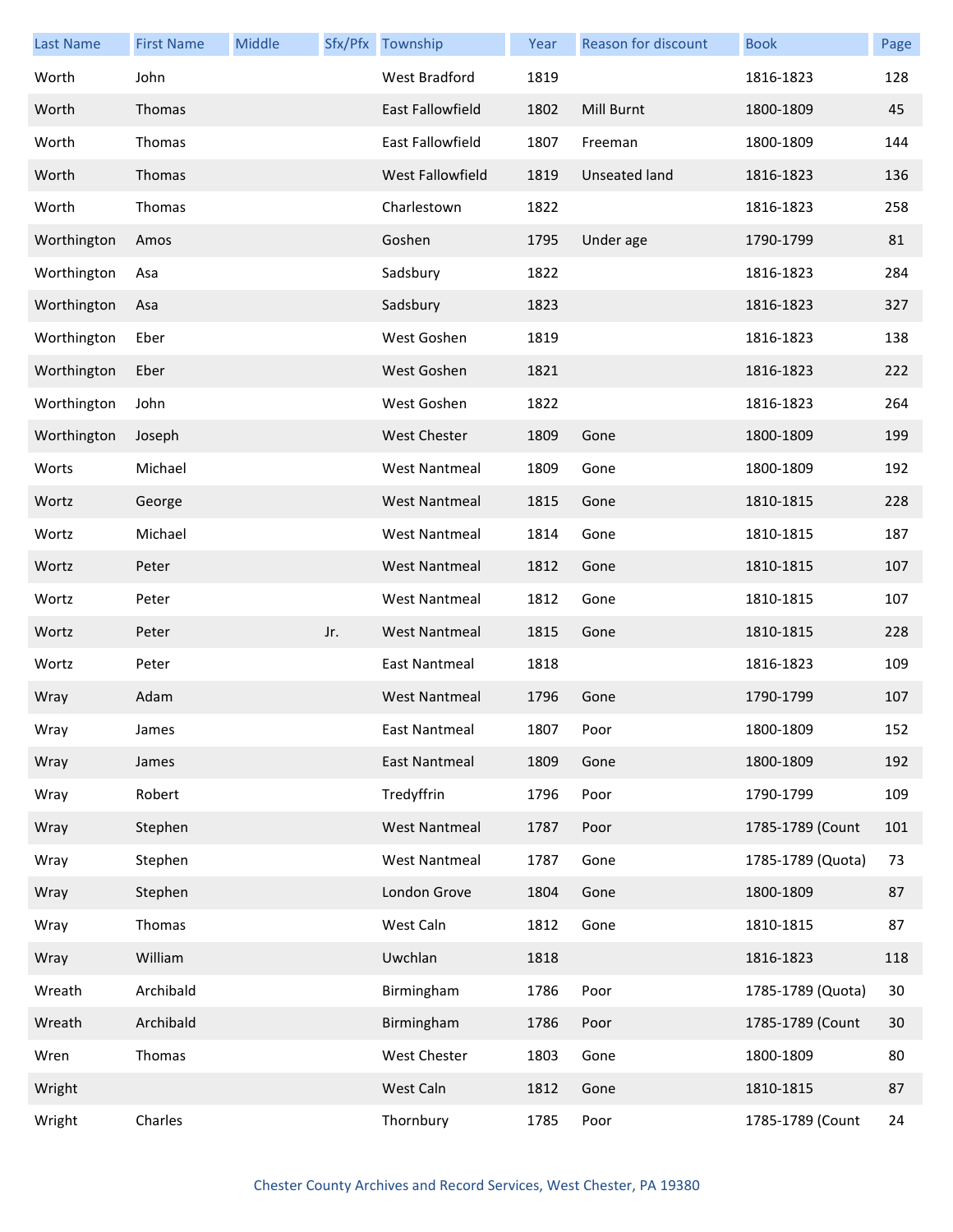| <b>Last Name</b> | <b>First Name</b> | Middle |      | Sfx/Pfx Township     | Year | Reason for discount | <b>Book</b>       | Page           |
|------------------|-------------------|--------|------|----------------------|------|---------------------|-------------------|----------------|
| Wright           | David             |        |      | Tredyffrin           | 1812 | Not in township     | 1810-1815         | 114            |
| Wright           | David             |        |      | Sadsbury             | 1812 | Gone                | 1810-1815         | 112            |
| Wright           | David             |        |      | Tredyffrin           | 1812 | Gone                | 1810-1815         | 114            |
| Wright           | David             |        |      | East Nottingham      | 1822 |                     | 1816-1823         | 275            |
| Wright           | Francis           |        |      | Radnor               | 1785 | Poor                | 1785-1789 (Count  | 22             |
| Wright           | Henry             |        |      | East Bradford        | 1823 |                     | 1816-1823         | 296            |
| Wright           | Isaac             |        |      | Pennsbury            | 1814 | Gone                | 1810-1815         | 190            |
| Wright           | Isaac             |        |      | Lower Oxford         | 1818 |                     | 1816-1823         | 111            |
| Wright           | Isaac             |        |      | West Caln            | 1820 |                     | 1816-1823         | 173            |
| Wright           | Isaac             |        |      | Sadsbury             | 1823 |                     | 1816-1823         | 327            |
| Wright           | James             |        |      | Willistown           | 1805 | Dead                | 1800-1809         | 117            |
| Wright           | Jeremiah          |        |      | West Caln            | 1823 |                     | 1816-1823         | 300            |
| Wright           | John              |        |      | Pikeland             | 1793 | Gone                | 1790-1799         | 72             |
| Wright           | John              |        |      | London Grove         | 1812 | No Dog              | 1810-1815         | 96             |
| Wright           | John              |        |      | New London           | 1819 |                     | 1816-1823         | 147            |
| Wright           | Joseph            |        |      | East Caln            | 1785 | Gone                | 1785-1789 (Count  | 6              |
| Wright           | Joseph            |        |      | <b>West Nantmeal</b> | 1819 |                     | 1816-1823         | 152            |
| Wright           | Joseph            |        |      | East Nantmeal        | 1821 |                     | 1816-1823         | 235            |
| Wright           | Samuel            |        |      | East Caln            | 1785 | Gone                | 1785-1789 (Quota) | 6              |
| Wright           | Samuel            |        |      | Sadsbury             | 1791 | Poor                | 1790-1799         | 34             |
| Wright           | Samuel            |        |      | Sadsbury             | 1820 |                     | 1816-1823         | 199            |
| Wright           | Samuel            |        |      | West Bradford        | 1822 |                     | 1816-1823         | 254            |
| Wright           | William           |        |      | Birmingham           | 1785 | Poor                | 1785-1789 (Quota) | $\overline{2}$ |
| Wright           | William           |        |      | Birmingham           | 1786 | Poor                | 1785-1789 (Count  | 30             |
| Wright           | William           |        |      | Birmingham           | 1786 | Poor                | 1785-1789 (Quota) | 30             |
| Wright           | William           |        |      | Thornbury            | 1804 | Gone                | 1800-1809         | 97             |
| Wright           | William           |        |      | Pennsbury            | 1809 | Poor                | 1800-1809         | 194            |
| Wrights          | John              |        | Esq. | Vincent              | 1823 | Unseated land       | 1816-1823         | 331            |
| Wyan             | Philip            |        |      | <b>East Nantmeal</b> | 1817 |                     | 1816-1823         | 66             |
| Wyand            | John              |        |      | Coventry             | 1822 |                     | 1816-1823         | 259            |
| Wyant            | Philip            |        |      | East Bradford        | 1801 | Gone                | 1800-1809         | 21             |
| Wyant            | Philip            |        |      | <b>West Nantmeal</b> | 1822 |                     | 1816-1823         | 278            |
| Wyants           | Susanna           |        |      | Vincent              | 1823 |                     | 1816-1823         | 331            |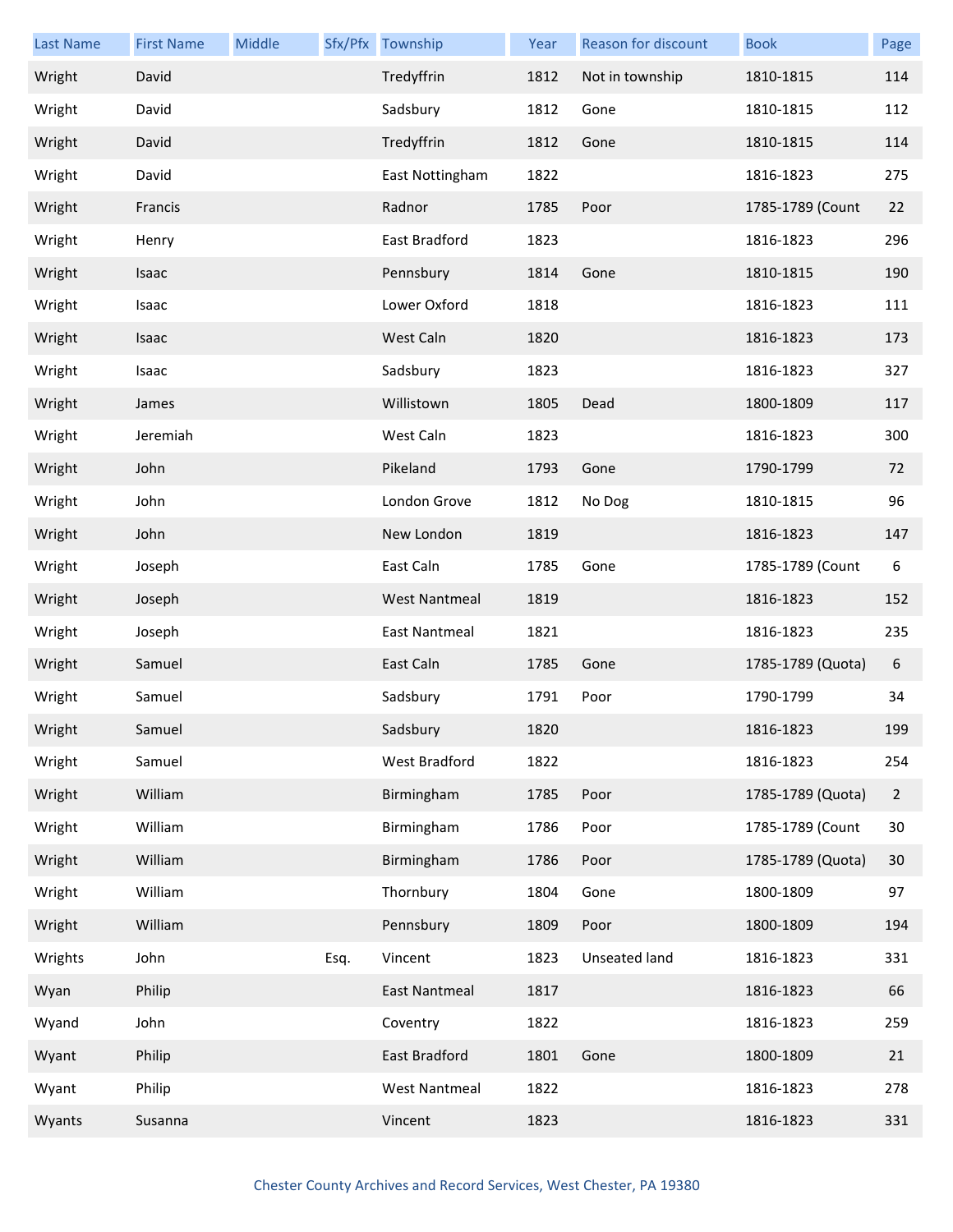| <b>Last Name</b> | <b>First Name</b> | Middle |     | Sfx/Pfx Township     | Year | Reason for discount | <b>Book</b>       | Page |
|------------------|-------------------|--------|-----|----------------------|------|---------------------|-------------------|------|
| Wyde             | James             |        |     | Sadsbury             | 1805 | Gone                | 1800-1809         | 115  |
| Wyer             | Jacob             |        |     | Coventry             | 1793 | Gone                | 1790-1799         | 61   |
| Wyn              | James             |        | Sr. | <b>East Nantmeal</b> | 1807 | Poor                | 1800-1809         | 152  |
| Wynn             | Thomas            |        |     | East Nantmeal        | 1786 | Gone                | 1785-1789 (Count  | 44   |
| Wynn             | Thomas            |        |     | <b>East Nantmeal</b> | 1786 | Gone                | 1785-1789 (Quota) | 44   |
| Wynn             | Thomas            |        |     | East Nantmeal        | 1786 | Gone                | 1785-1789 (Count  | 72   |
| Yager            | Jacob             |        |     | Vincent              | 1796 | Lives elsewhere     | 1790-1799         | 111  |
| Yard             | Benjamin          |        |     | Radnor               | 1788 | Paid as landholder  | 1785-1789 (Count  | 134  |
| Yard             | Benjamin          |        |     | Radnor               | 1788 | Error               | 1785-1789 (Quota) | 106  |
| Yard             | George            |        |     | <b>Upper Darby</b>   | 1786 | Gone                | 1785-1789 (Count  | 63   |
| Yard             | George            |        |     | Aston                | 1789 | Poor                | 1785-1789 (Count  | 141  |
| Yard             | George            |        |     | Aston                | 1789 | Poor                | 1785-1789 (Quota) | 113  |
| Yarnall          | Aaron             |        |     | Willistown           | 1789 | Dead                | 1786-1789         | 82   |
| Yarnall          | Abram             |        |     | Willistown           | 1816 | One Dog             | 1816-1823         | 36   |
| Yarnall          | Abram             |        |     | East Goshen          | 1819 |                     | 1816-1823         | 137  |
| Yarnall          | Allen             |        |     | Willistown           | 1823 |                     | 1816-1823         | 332  |
| Yarnall          | Azael             |        |     | Willistown           | 1791 | Gone                | 1790-1799         | 37   |
| Yarnall          | Azel              |        |     | Willistown           | 1821 |                     | 1816-1823         | 247  |
| Yarnall          | Caleb             |        |     | Willistown           | 1822 |                     | 1816-1823         | 289  |
| Yarnall          | Eli               |        |     | Edgmont              | 1789 | Losses              | 1785-1789 (Quota) | 120  |
| Yarnall          | Isaac             |        |     | Goshen               | 1807 | Sickly              | 1800-1809         | 145  |
| Yarnall          | Isaac             |        |     | East Goshen          | 1819 |                     | 1816-1823         | 137  |
| Yarnall          | Israel            |        |     | Goshen               | 1811 | Gone                | 1810-1815         | 53   |
| Yarnall          | Jesse             |        |     | Willistown           | 1804 | Gone                | 1800-1809         | 86   |
| Yarnall          | Joel              |        |     | East Bradford        | 1810 | Gone                | 1810-1815         | 2    |
| Yarnall          | John              |        |     | West Whiteland       | 1818 |                     | 1816-1823         | 123  |
| Yarnall          | Mordecai          |        |     | Willistown           | 1805 | Gone                | 1800-1809         | 117  |
| Yarnall          | Mordecai          |        |     | Willistown           | 1819 |                     | 1816-1823         | 162  |
| Yarnall          | Moses             |        |     | Willistown           | 1808 | Gone                | 1800-1809         | 177  |
| Yarnall          | Nathan            |        |     | Birmingham           | 1786 | Charged to land     | 1785-1789 (Count  | 30   |
| Yarnall          | Nathan            |        |     | Birmingham           | 1786 | Charged to land     | 1785-1789 (Quota) | 30   |
| Yarnall          | Samuel            |        |     | Edgmont              | 1786 | Under age           | 1785-1789 (Quota) | 36   |
| Yarnall          | Samuel            |        |     | Edgmont              | 1786 | Under age           | 1785-1789 (Count  | 36   |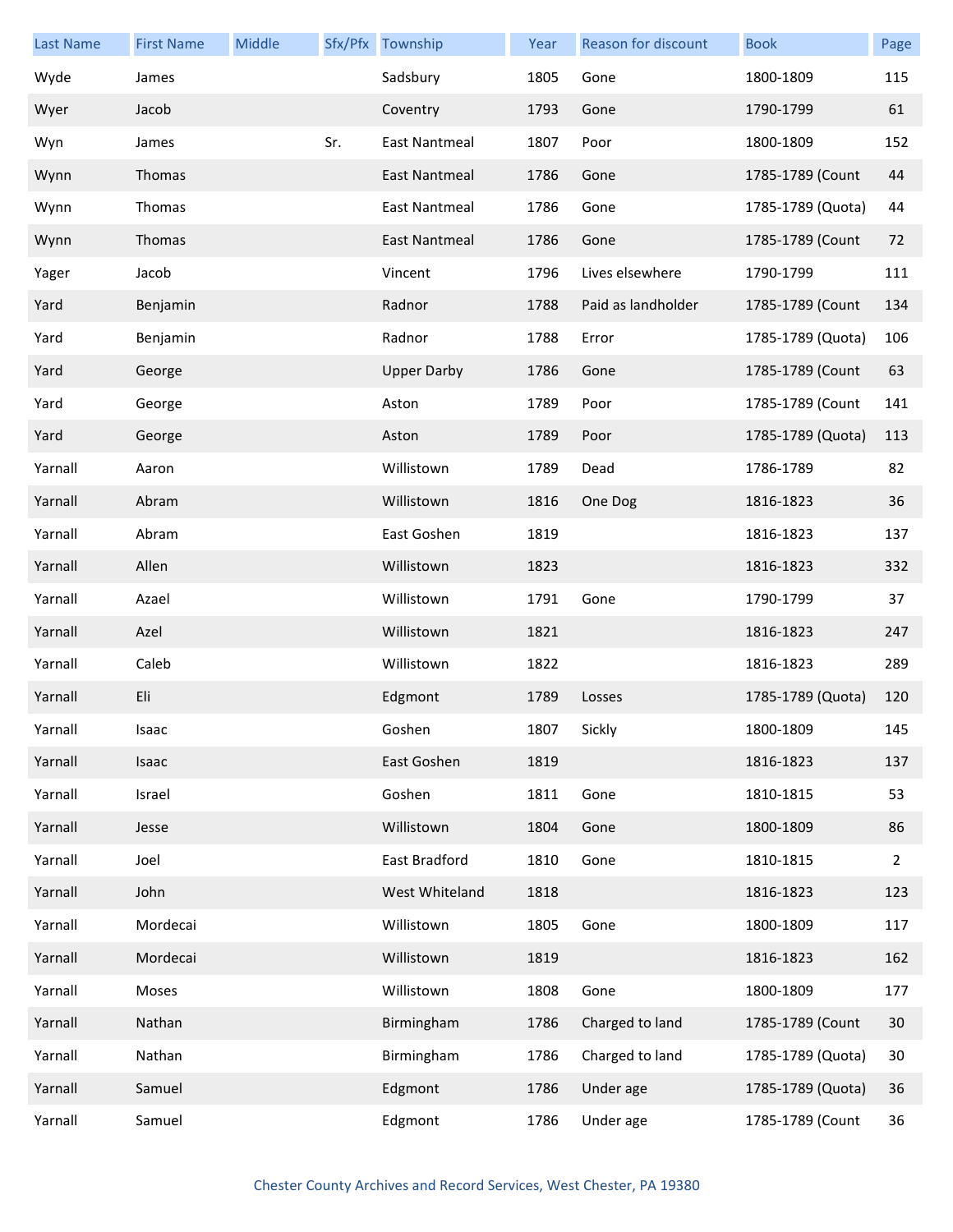| <b>Last Name</b> | <b>First Name</b> | Middle |        | Sfx/Pfx Township     | Year | <b>Reason for discount</b> | <b>Book</b>       | Page           |
|------------------|-------------------|--------|--------|----------------------|------|----------------------------|-------------------|----------------|
| Yarnall          | Samuel            |        |        | Edgmont              | 1787 | Under age                  | 1786-1789         | 36             |
| Yarnall          | Samuel            |        |        | East Marlborough     | 1803 | Gone                       | 1800-1809         | 69             |
| Yarnall          | Walker            |        |        | Westtown             | 1822 |                            | 1816-1823         | 290            |
| Yarnel           | David             |        |        | London Grove         | 1809 | Gone                       | 1800-1809         | 187            |
| Yarnell          | Aaron             |        |        | Willistown           | 1787 | Dead                       | 1785-1789 (Count  | 110            |
| Yarnell          | Aaron             |        |        | Willistown           | 1787 | Dead                       | 1785-1789 (Quota) | 82             |
| Yarnell          | Amos              |        |        | Willistown           | 1793 | Gone                       | 1790-1799         | 75             |
| Yarnell          | Jesse             |        |        | Willistown           | 1804 | Gone                       | 1800-1809         | 98             |
| Yarnell          | Mordecai          |        |        | Birmingham           | 1800 | Gone                       | 1800-1809         | $\mathbf{1}$   |
| Yarnell          | Moses             |        |        | Radnor               | 1785 | Error                      | 1785-1789 (Count  | 22             |
| Yarnell          | Nathaniel         |        | Estate | Birmingham           | 1785 | Charged to land            | 1785-1789 (Quota) | $\overline{2}$ |
| Yarnell          | Peter             |        |        | Concord              | 1785 | Gone                       | 1785-1789 (Count  | 4              |
| Yarnell          | Samuel            |        |        | Middletown           | 1785 | Under age                  | 1785-1789 (Quota) | 14             |
| Yarnell          | Samuel            |        |        | Edgmont              | 1786 | Under age                  | 1785-1789 (Count  | 64             |
| Yarnell          | Samuel            |        |        | Brandywine           | 1791 | Gone                       | 1790-1799         | 21             |
| Yarnell          | Samuel            |        |        | Goshen               | 1793 | Gone                       | 1790-1799         | 63             |
| Yeager           | James             |        |        | Pikeland             | 1823 |                            | 1816-1823         | 325            |
| Yeager           | Joshua            |        |        | Pikeland             | 1822 |                            | 1816-1823         | 282            |
| Yearlsey         | James             |        |        | Brandywine           | 1821 |                            | 1816-1823         | 213            |
| Yearsley         | David             |        |        | West Chester         | 1801 | Paid in Thornbury          | 1800-1809         | 40             |
| Yearsley         | David             |        | Esq.   | West Chester         | 1803 | Gone                       | 1800-1809         | 80             |
| Yearsley         | David             |        |        | Thornbury            | 1803 | Gone                       | 1800-1809         | 76             |
| Yearsley         | Isaac             |        |        | East Caln            | 1814 | <b>Unseated land</b>       | 1810-1815         | 166            |
| Yearsley         | Isaac             |        |        | East Caln            | 1821 |                            | 1816-1823         | 214            |
| Yearsley         | James             |        |        | East Caln            | 1814 | <b>Unseated land</b>       | 1810-1815         | 166            |
| Yearsley         | Nathan            |        |        | London Britain       | 1819 |                            | 1816-1823         | 142            |
| Yearsley         | Robert            |        |        | Westtown             | 1822 |                            | 1816-1823         | 290            |
| Yearsley         | Thomas            |        |        | Westtown             | 1809 | Insane                     | 1800-1809         | 198            |
| Yearsly          | John              |        |        | Westtown             | 1810 | Gone                       | 1810-1815         | 37             |
| Yearsly          | Thomas            |        |        | London Britain       | 1792 | Poor                       | 1790-1799         | 47             |
| Yelles           | John              |        |        | Pikeland             | 1789 | Gone                       | 1786-1789         | 76             |
| Yellis           | John              |        |        | Pikeland             | 1787 | Gone                       | 1785-1789 (Count  | 104            |
| Yerger           | Philip            |        |        | <b>West Nantmeal</b> | 1801 | Gone                       | 1800-1809         | 33             |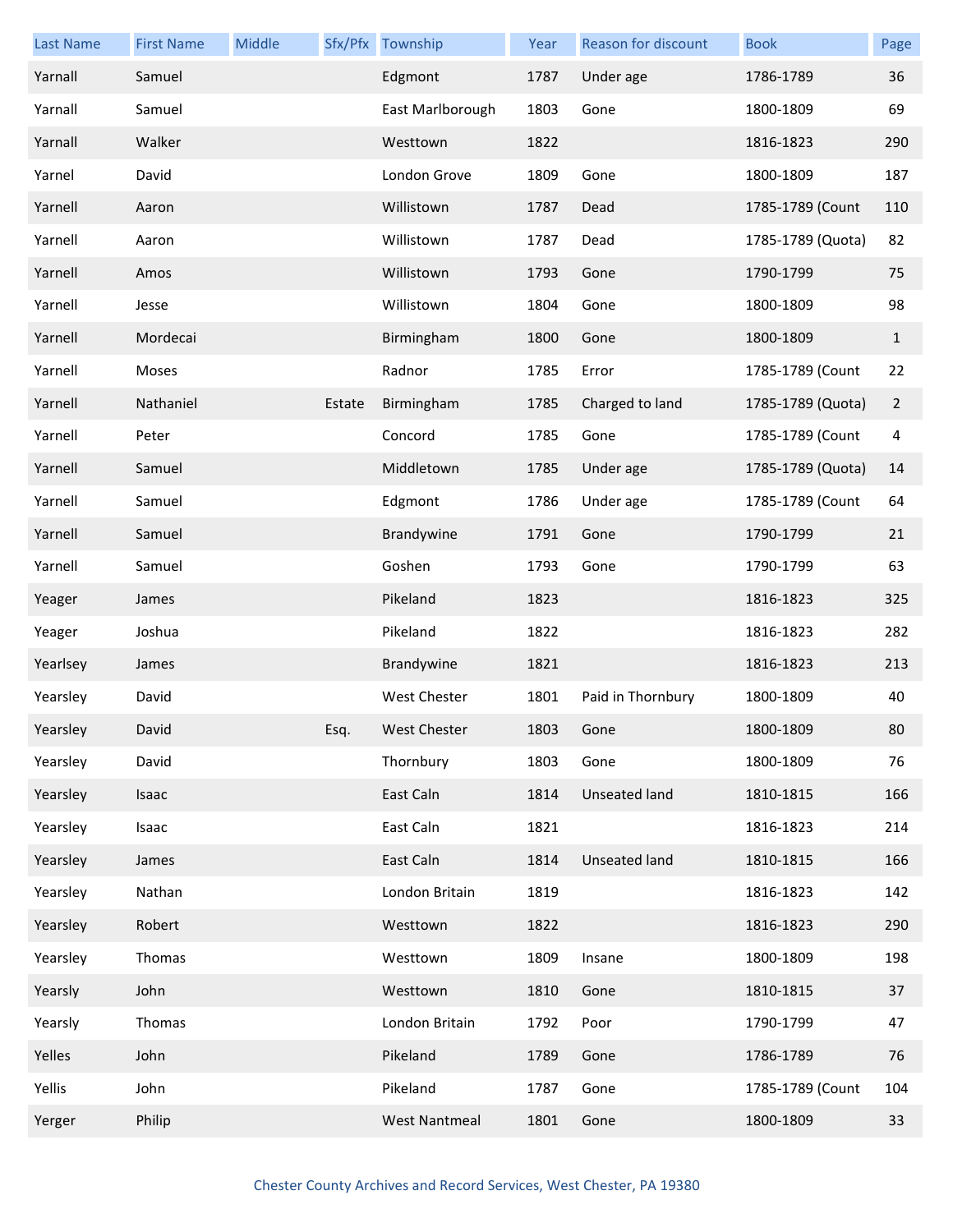| <b>Last Name</b> | <b>First Name</b> | Middle | Sfx/Pfx Township     | Year | Reason for discount | <b>Book</b>       | Page |
|------------------|-------------------|--------|----------------------|------|---------------------|-------------------|------|
| Yerkes           | William           |        | London Britain       | 1814 | Gone                | 1810-1815         | 178  |
| Yerkes           | William           |        | New London           | 1816 |                     | 1816-1823         | 21   |
| Yerkis           | John              |        | Tredyffrin           | 1803 | Gone                | 1800-1809         | 76   |
| Yetman           | William           |        | Kennett              | 1821 |                     | 1816-1823         | 224  |
| Yetts            | John              |        | Pikeland             | 1787 | Gone                | 1785-1789 (Quota) | 76   |
| Yocum            | James             |        | East Caln            | 1822 |                     | 1816-1823         | 256  |
| Yocum            | John              |        | Easttown             | 1789 | Married             | 1785-1789 (Quota) | 121  |
| Yocum            | John              |        | Easttown             | 1789 | Married             | 1785-1789 (Count  | 149  |
| Yocum            | John              |        | East Nantmeal        | 1805 | Gone                | 1800-1809         | 112  |
| Yocum            | John              |        | East Nantmeal        | 1815 | Unseated land       | 1810-1815         | 227  |
| Yocum            | John              |        | <b>East Nantmeal</b> | 1817 | Unseated land       | 1816-1823         | 66   |
| Yocum            | Moses             |        | Coventry             | 1795 | Gone                | 1790-1799         | 80   |
| Yocum            | Samuel            |        | Tredyffrin           | 1798 | Gone                | 1790-1799         | 149  |
| Yocum            | Samuel            |        | Willistown           | 1821 |                     | 1816-1823         | 247  |
| Yocum            | Samuel            |        | Coventry             | 1822 |                     | 1816-1823         | 259  |
| Yocum            | William           |        | Easttown             | 1817 |                     | 1816-1823         | 50   |
| Yocum            | William           |        | Easttown             | 1818 | Gone                | 1816-1823         | 92   |
| Yoder            | Henry             |        | <b>West Nantmeal</b> | 1785 | Gone                | 1785-1789 (Quota) | 17   |
| Yoder            | Henry             |        | <b>West Nantmeal</b> | 1785 | Gone                | 1785-1789 (Count  | 17   |
| Yoder            | Isaac             |        | <b>West Nantmeal</b> | 1789 | Gone                | 1785-1789 (Quota) | 130  |
| Yoder            | Isaac             |        | West Nantmeal        | 1789 | Gone                | 1785-1789 (Count  | 158  |
| Yoder            | Jacob             |        | Sadsbury             | 1805 | Unseated land       | 1800-1809         | 115  |
| Yoder            | Jacob             |        | Sadsbury             | 1811 | Unseated land       | 1810-1815         | 72   |
| Yoder            | Jacob             |        | Sadsbury             | 1812 | Unseated land       | 1810-1815         | 112  |
| Yoder            | Jacob             |        | Sadsbury             | 1815 | Unseated land       | 1810-1815         | 232  |
| Yoder            | Jacob             |        | Sadsbury             | 1821 |                     | 1816-1823         | 242  |
| Yoder            | John              |        | Sadsbury             | 1809 | Unseated land       | 1800-1809         | 195  |
| Yoder            | John              |        | Sadsbury             | 1811 | Unseated land       | 1810-1815         | 72   |
| Yoder            | John              |        | Sadsbury             | 1812 | Unseated land       | 1810-1815         | 112  |
| Yoder            | John              |        | Sadsbury             | 1821 |                     | 1816-1823         | 242  |
| Yoder            | Joseph            |        | Charlestown          | 1819 |                     | 1816-1823         | 132  |
| Yoder            | Nicholas          |        | Sadsbury             | 1821 |                     | 1816-1823         | 242  |
| Yokum            | John              |        | <b>East Nantmeal</b> | 1801 | Charged to land     | 1800-1809         | 32   |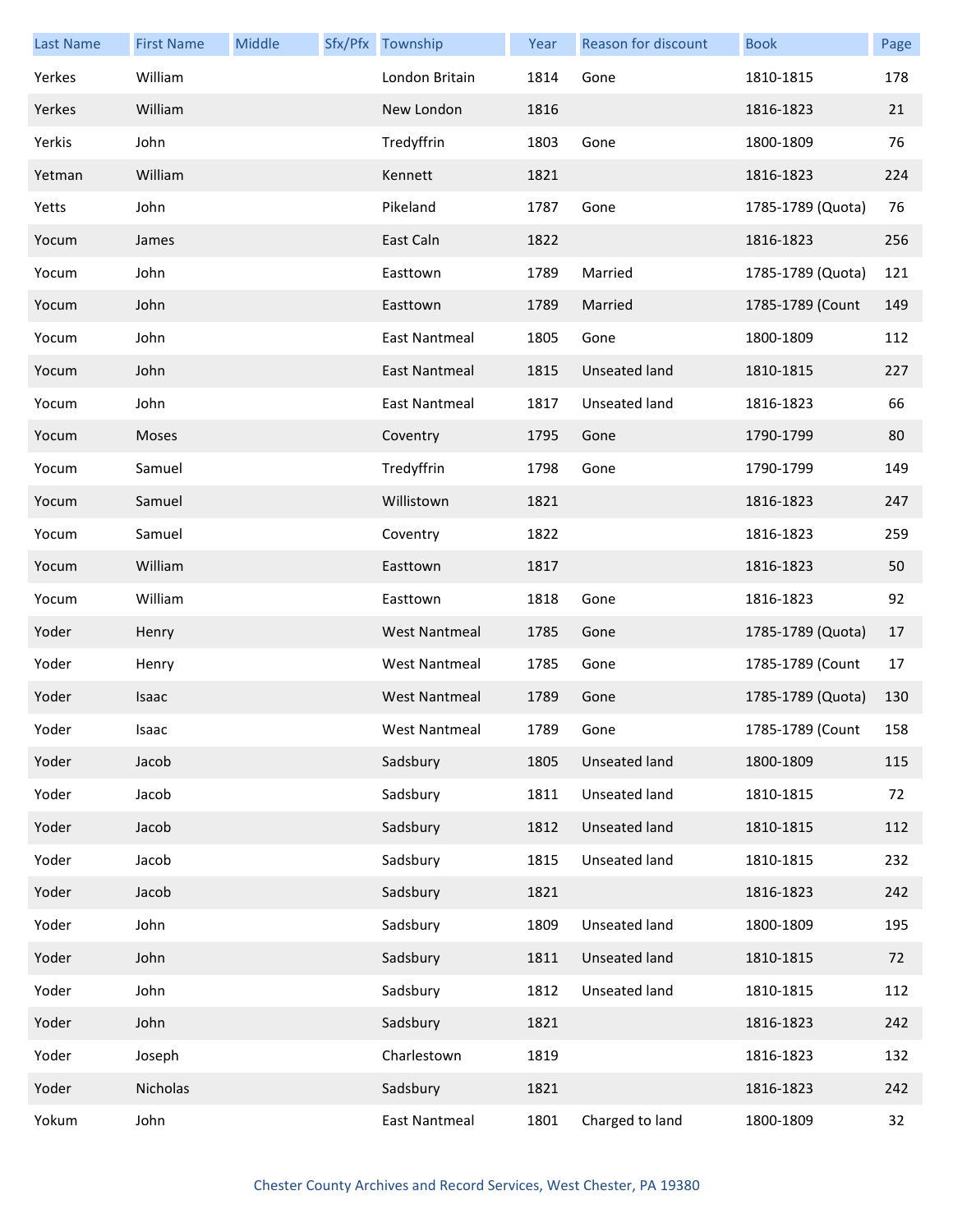| <b>Last Name</b> | <b>First Name</b> | Middle | Sfx/Pfx Township    | Year | Reason for discount | <b>Book</b>       | Page |
|------------------|-------------------|--------|---------------------|------|---------------------|-------------------|------|
| Yonkin           | John              |        | East Fallowfield    | 1809 | Poor                | 1800-1809         | 184  |
| Yonkin           | John              |        | East Fallowfield    | 1822 |                     | 1816-1823         | 261  |
| Yonkin           | John              |        | Newlin              | 1823 |                     | 1816-1823         | 315  |
| York             | Cornelius         |        | Honey Brook         | 1811 | Gone                | 1810-1815         | 54   |
| Yorty            | George            |        | East Nantmeal       | 1788 | Gone                | 1785-1789 (Quota) | 100  |
| Yorty            | George            |        | East Nantmeal       | 1788 | Gone                | 1785-1789 (Count  | 128  |
| Yorty            | George            |        | East Nantmeal       | 1789 | Gone                | 1785-1789 (Count  | 157  |
| Yorty            | George            |        | East Nantmeal       | 1789 | Gone                | 1785-1789 (Quota) | 129  |
| Yost             | Frederick         |        | East Nantmeal       | 1801 | Poor & Gone         | 1800-1809         | 32   |
| Yost             | Frederick         |        | East Nantmeal       | 1806 | Gone                | 1800-1809         | 132  |
| Yost             | Frederick         |        | Coventry            | 1813 | Gone                | 1810-1815         | 129  |
| Yost             | Robert            |        | Coventry            | 1810 | Gone                | 1810-1815         | 8    |
| Yoter            | Jacob             |        | West Caln           | 1809 | Unseated land       | 1800-1809         | 182  |
| Yoter            | Jacob             |        | West Caln           | 1812 | Unseated land       | 1810-1815         | 87   |
| Youkim           | James             |        | <b>West Chester</b> | 1822 |                     | 1816-1823         | 293  |
| Youkin           | John              |        | East Fallowfield    | 1823 |                     | 1816-1823         | 304  |
| Young            | Elizabeth         |        | West Marlborough    | 1796 | Poor                | 1790-1799         | 103  |
| Young            | George            |        | Vincent             | 1805 | Gone                | 1800-1809         | 117  |
| Young            | George            |        | Pikeland            | 1807 | Paid elsewhere      | 1800-1809         | 154  |
| Young            | George            |        | Coventry            | 1813 | Gone                | 1810-1815         | 129  |
| Young            | George            |        | Coventry            | 1813 | Gone                | 1810-1815         | 129  |
| Young            | George            |        | Pikeland            | 1819 |                     | 1816-1823         | 155  |
| Young            | George            |        | Uwchlan             | 1821 |                     | 1816-1823         | 245  |
| Young            | Gloud             |        | <b>Upper Oxford</b> | 1808 | Poor                | 1800-1809         | 173  |
| Young            | Gloud             |        | <b>Upper Oxford</b> | 1809 | Gone                | 1800-1809         | 193  |
| Young            | James             |        | Easttown            | 1799 | Gone                | 1790-1799         | 157  |
| Young            | James             |        | East Fallowfield    | 1806 | Gone                | 1800-1809         | 124  |
| Young            | James             |        | East Fallowfield    | 1809 | Gone                | 1800-1809         | 184  |
| Young            | James             |        | East Fallowfield    | 1813 | Twice taxed         | 1810-1815         | 131  |
| Young            | James             |        | Easttown            | 1814 | Gone                | 1810-1815         | 170  |
| Young            | James             |        | Willistown          | 1821 |                     | 1816-1823         | 247  |
| Young            | John              |        | West Caln           | 1785 | Poor                | 1785-1789 (Count  | 6    |
| Young            | John              |        | Pikeland            | 1785 | Paid in Uwchlan     | 1785-1789 (Count  | 20   |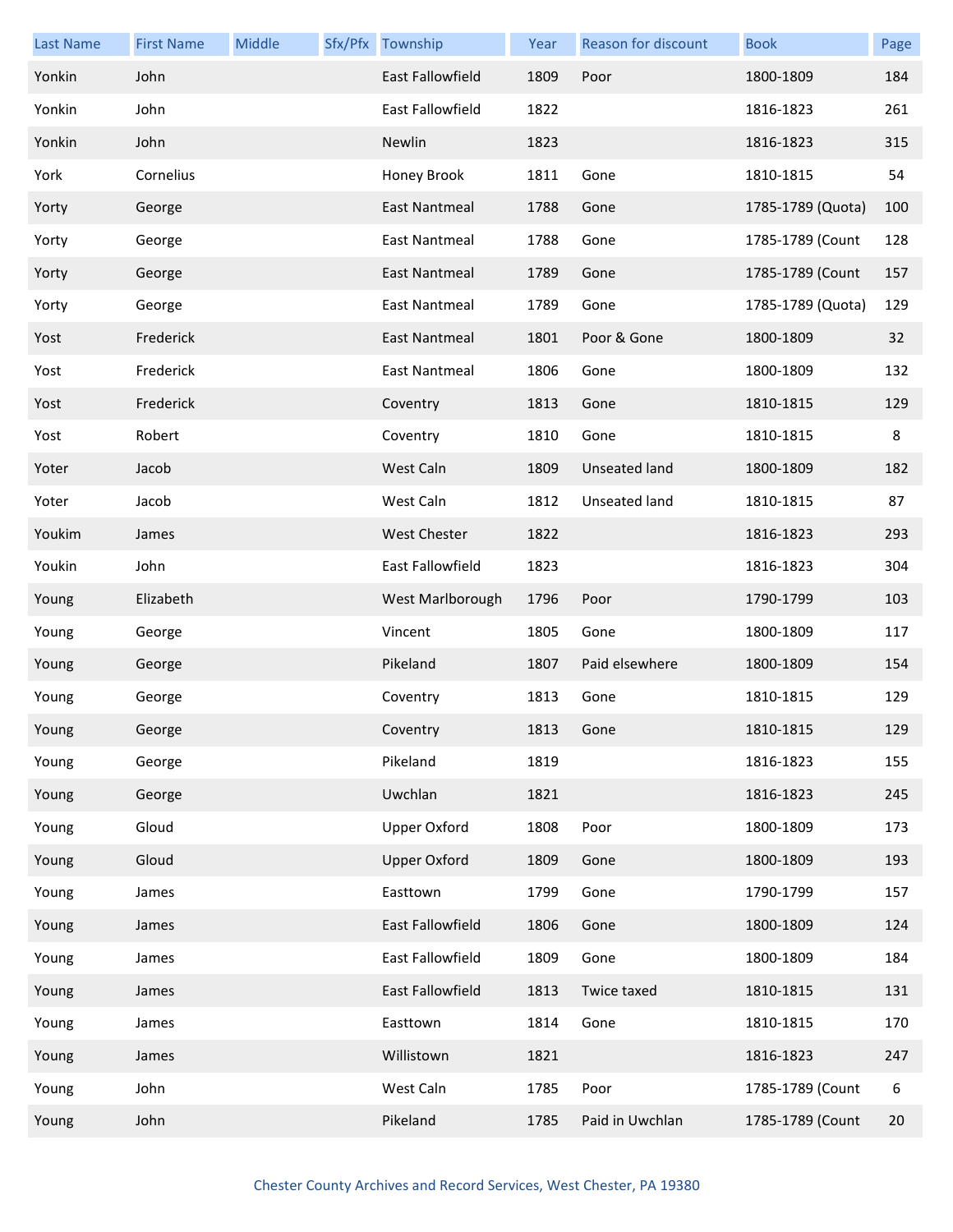| <b>Last Name</b> | <b>First Name</b> | Middle |     | Sfx/Pfx Township        | Year | Reason for discount  | <b>Book</b>       | Page           |
|------------------|-------------------|--------|-----|-------------------------|------|----------------------|-------------------|----------------|
| Young            | John              |        |     | Chester                 | 1786 | Error                | 1785-1789 (Count  | 31             |
| Young            | John              |        |     | Chester                 | 1786 | Paid for farm        | 1785-1789 (Quota) | 31             |
| Young            | John              |        |     | Chester                 | 1786 | Poor                 | 1785-1789 (Count  | 59             |
| Young            | John              |        |     | Chester                 | 1787 | Error                | 1786-1789         | 3              |
| Young            | John              |        |     | Chester                 | 1788 | Poor                 | 1786-1789         | 59             |
| Young            | John              |        |     | Tredyffrin              | 1788 | Not found            | 1785-1789 (Count  | 137            |
| Young            | John              |        |     | Tredyffrin              | 1788 | Not found            | 1785-1789 (Quota) | 109            |
| Young            | John              |        | Jr. | Lower Chichester        | 1789 | Poor                 | 1785-1789 (Quota) | 116            |
| Young            | John              |        |     | Westtown                | 1798 | Gone                 | 1790-1799         | 151            |
| Young            | John              |        |     | Charlestown             | 1810 | Twice taxed          | 1810-1815         | $\overline{7}$ |
| Young            | John              |        |     | Charlestown             | 1812 | One Dog              | 1810-1815         | 88             |
| Young            | John              |        |     | Tredyffrin              | 1814 | Gone                 | 1810-1815         | 194            |
| Young            | John              |        |     | Pikeland                | 1823 |                      | 1816-1823         | 325            |
| Young            | Jonas             |        |     | New Garden              | 1803 | Dead                 | 1800-1809         | 71             |
| Young            | Moses             |        |     | Sadsbury                | 1817 |                      | 1816-1823         | 72             |
| Young            | Naboth            |        |     | <b>East Fallowfield</b> | 1821 |                      | 1816-1823         | 219            |
| Young            | Peter             |        |     | Lower Darby             | 1787 | Not found            | 1785-1789 (Count  | 92             |
| Young            | Peter             |        |     | Lower Darby             | 1787 | Not found            | 1785-1789 (Quota) | 64             |
| Young            | Peter             |        |     | Lower Darby             | 1788 | Not found            | 1786-1789         | 64             |
| Young            | Peter             |        | Jr. | Charlestown             | 1818 |                      | 1816-1823         | 90             |
| Young            | Peter             |        | Sr. | Charlestown             | 1818 |                      | 1816-1823         | 90             |
| Young            | Peter             |        |     | Charlestown             | 1819 |                      | 1816-1823         | 132            |
| Young            | Peter             |        |     | Tredyffrin              | 1822 |                      | 1816-1823         | 285            |
| Young            | Robert            |        |     | East Fallowfield        | 1787 | Overrated            | 1785-1789 (Count  | 93             |
| Young            | Robert            |        |     | East Fallowfield        | 1787 | Overrated            | 1785-1789 (Quota) | 65             |
| Young            | Robert            |        |     | East Fallowfield        | 1788 | Hardships            | 1785-1789 (Count  | 121            |
| Young            | Robert            |        |     | East Fallowfield        | 1788 | Peculiar hardship    | 1785-1789 (Quota) | 93             |
| Young            | Robert            |        |     | East Caln               | 1812 | <b>Unseated land</b> | 1810-1815         | 86             |
| Young            | Robert            |        |     | East Caln               | 1814 | Unseated land        | 1810-1815         | 166            |
| Young            | Robert            |        |     | East Caln               | 1815 | <b>Unseated land</b> | 1810-1815         | 207            |
| Young            | Robert            |        |     | East Caln               | 1816 |                      | 1816-1823         | 5              |
| Young            | Robert            |        |     | East Caln               | 1817 |                      | 1816-1823         | 46             |
| Young            | Robert            |        |     | East Caln               | 1818 |                      | 1816-1823         | 88             |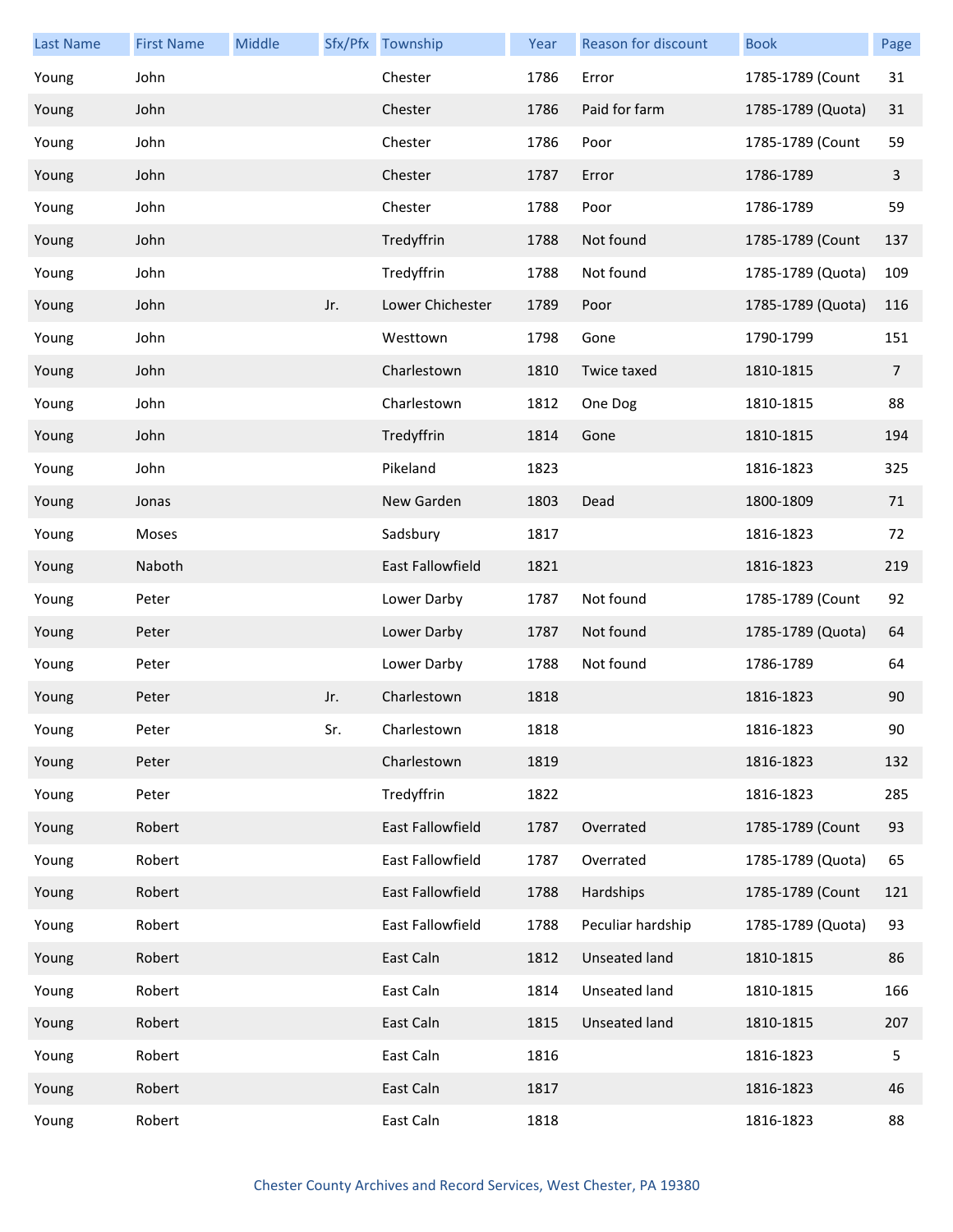| <b>Last Name</b> | <b>First Name</b> | Middle |     | Sfx/Pfx Township     | Year | <b>Reason for discount</b> | <b>Book</b>       | Page |
|------------------|-------------------|--------|-----|----------------------|------|----------------------------|-------------------|------|
| Young            | Robert            |        |     | East Caln            | 1819 | Unseated land              | 1816-1823         | 130  |
| Young            | Robert            |        |     | Lower Oxford         | 1820 |                            | 1816-1823         | 196  |
| Young            | Rutherford        |        |     | Brandywine           | 1817 |                            | 1816-1823         | 45   |
| Young            | Thomas            |        |     | East Fallowfield     | 1814 | Dog Dead                   | 1810-1815         | 171  |
| Young            | William           |        |     | East Fallowfield     | 1790 | Charged to land            | 1790-1799         | 24   |
| Young            | William           |        |     | Lower Oxford         | 1797 | Gone                       | 1790-1799         | 132  |
| Young            | William           |        |     | London Britain       | 1822 |                            | 1816-1823         | 268  |
| Youngblood       | Henry             |        |     | Charlestown          | 1792 | Gone                       | 1790-1799         | 42   |
| Youngblood       | Henry             |        |     | Charlestown          | 1793 |                            | 1790-1799         | 61   |
| Youngblood       | Henry             |        |     | Charlestown          | 1798 | Insolvent                  | 1790-1799         | 136  |
| Youngblood       | Henry             |        |     | Charlestown          | 1804 | Gone                       | 1800-1809         | 84   |
| Youngblood       | Henry             |        |     | Charlestown          | 1808 | Gone                       | 1800-1809         | 163  |
| Youngblood       | Isaac             |        |     | Vincent              | 1823 |                            | 1816-1823         | 331  |
| Youngblood       | Michael           |        |     | Charlestown          | 1798 | Poor                       | 1790-1799         | 136  |
| Younger          | John              |        |     | Lower Chichester     | 1786 | Gone                       | 1785-1789 (Quota) | 33   |
| Younger          | John              |        | Jr. | Lower Chichester     | 1789 | Poor                       | 1785-1789 (Count  | 144  |
| Younkin          | John              |        |     | East Fallowfield     | 1813 | Poor                       | 1810-1815         | 131  |
| Youts            | Peter             |        |     | Charlestown          | 1791 | Poor                       | 1790-1799         | 23   |
| Yunkin           | John              |        |     | East Fallowfield     | 1807 | Gone                       | 1800-1809         | 144  |
| Zealor           | G.                |        |     | <b>West Nantmeal</b> | 1812 | None                       | 1810-1815         | 107  |
| Zebly            | Jacob             |        |     | West Goshen          |      | 1818 No Dog                | 1816-1823         | 96   |
| Zebly            | Jacob             |        |     | West Goshen          | 1821 |                            | 1816-1823         | 222  |
| Zeigler          | Adam              |        |     | Willistown           | 1823 |                            | 1816-1823         | 332  |
| Zeigler          | Michael           |        |     | Goshen               | 1787 | Overrated                  | 1785-1789 (Count  | 94   |
| Zell             | Adam              |        |     | Honey Brook          | 1811 | Gone                       | 1810-1815         | 54   |
| Zell             | Adam              |        |     | Honey Brook          | 1813 | Gone                       | 1810-1815         | 134  |
| Zell             | Adam              |        |     | Honey Brook          | 1820 |                            | 1816-1823         | 181  |
| Zell             | Henry             |        |     | Honey Brook          | 1813 | Gone                       | 1810-1815         | 134  |
| Zell             | Isaac             |        |     | Honey Brook          | 1818 |                            | 1816-1823         | 97   |
| Zell             | Jacob             |        |     | Honey Brook          | 1814 | Gone                       | 1810-1815         | 174  |
| Zell             | Jacob             |        |     | Honey Brook          | 1816 |                            | 1816-1823         | 13   |
| Zell             | Jacob             |        |     | Honey Brook          | 1820 |                            | 1816-1823         | 181  |
| Zell             | Jacob             |        |     | Honey Brook          | 1821 |                            | 1816-1823         | 223  |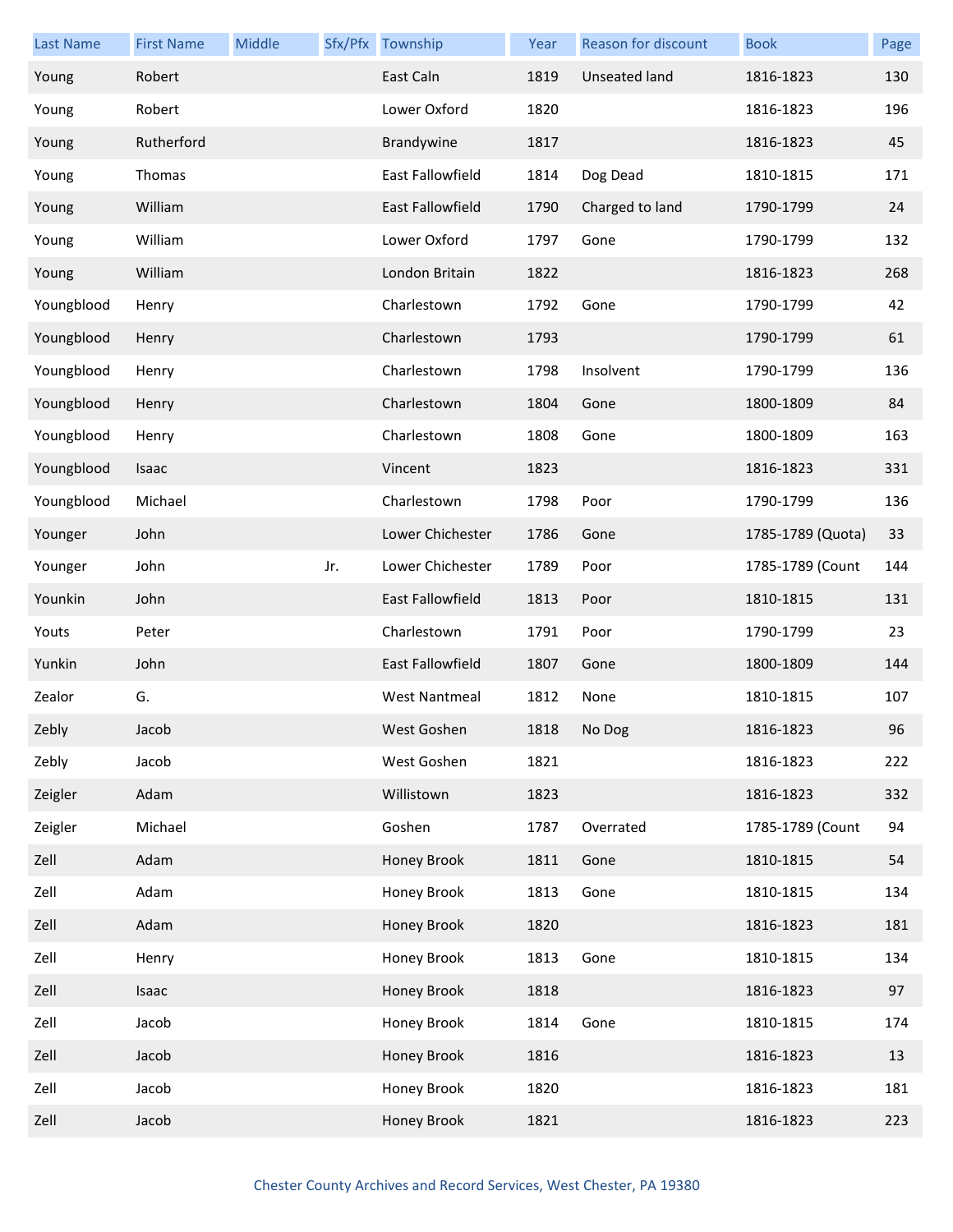| <b>Last Name</b> | <b>First Name</b> | Middle |     | Sfx/Pfx Township     | Year | Reason for discount | <b>Book</b>       | Page |
|------------------|-------------------|--------|-----|----------------------|------|---------------------|-------------------|------|
| Zell             | John              |        |     | Honey Brook          | 1807 | Gone                | 1800-1809         | 146  |
| Zell             | John              |        | Jr. | Honey Brook          | 1815 |                     | 1810-1815         | 215  |
| Zell             | John              |        | Sr. | Honey Brook          | 1815 |                     | 1810-1815         | 215  |
| Zell             | John              |        |     | West Caln            | 1815 | No Dog              | 1810-1815         | 208  |
| Zell             | John              |        |     | Honey Brook          | 1818 |                     | 1816-1823         | 97   |
| Zell             | John              |        |     | Honey Brook          | 1818 |                     | 1816-1823         | 97   |
| Zell             | Peter             |        |     | Honey Brook          | 1815 |                     | 1810-1815         | 215  |
| Zell             | William           |        |     | Honey Brook          | 1822 |                     | 1816-1823         | 265  |
| Zell             | William           |        |     | Honey Brook          | 1823 |                     | 1816-1823         | 308  |
| Zeltzer          | Philip            |        |     | Coventry             | 1810 | No Dog              | 1810-1815         | 8    |
| Zernes           | Henry             |        |     | East Fallowfield     | 1810 | Gone                | 1810-1815         | 10   |
| Zigenhein        | Peter             |        |     | Vincent              | 1800 | Poor                | 1800-1809         | 18   |
| Ziglar           | Michael           |        |     | Goshen               | 1787 | Poor                | 1785-1789 (Quota) | 66   |
| Zill             | Aaron             |        |     | Honey Brook          | 1804 | Poor                | 1800-1809         | 86   |
| Zimmerman        | Abraham           |        |     | <b>West Nantmeal</b> | 1796 | Error               | 1790-1799         | 107  |
| Zink             | Jacob             |        |     | Honey Brook          | 1817 |                     | 1816-1823         | 54   |
| Zook             | Abraham           |        |     | Tredyffrin           | 1799 | Gone                | 1790-1799         | 168  |
| Zook             | Abram             |        |     | Charlestown          | 1806 | Gone                | 1800-1809         | 123  |
| Zook             | Abram             |        |     | East Whiteland       | 1817 |                     | 1816-1823         | 79   |
| Zook             | Abram             |        |     | Charlestown          | 1819 | No Dog              | 1816-1823         | 132  |
| Zook             | Henry             |        |     | Charlestown          | 1820 |                     | 1816-1823         | 175  |
| Zook             | Henry             |        |     | Tredyffrin           | 1821 |                     | 1816-1823         | 243  |
| Zook             | Henry             |        |     | Charlestown          | 1821 | Unseated land       | 1816-1823         | 217  |
| Zook             | Henry             |        |     | Charlestown          | 1822 |                     | 1816-1823         | 258  |
| Zook             | Henry             |        |     | Charlestown          | 1823 |                     | 1816-1823         | 301  |
| Zook             | Jacob             |        |     | West Whiteland       | 1819 | No Dog              | 1816-1823         | 165  |
| Zook             | John              |        |     | West Caln            | 1786 | Charged to land     | 1785-1789 (Quota) | 35   |
| Zook             | John              |        |     | West Caln            | 1786 | Charged to land     | 1785-1789 (Count  | 34   |
| Zook             | John              |        |     | West Caln            | 1786 | Gone                | 1785-1789 (Count  | 62   |
| Zook             | John              |        |     | Tredyffrin           | 1801 | Head tax            | 1800-1809         | 36   |
| Zook             | John              |        |     | East Whiteland       | 1810 |                     | 1810-1815         | 38   |
| Zourns           | Henry             |        |     | East Fallowfield     | 1796 | Lame                | 1790-1799         | 118  |
| Zublin           | John              |        |     | East Nantmeal        | 1820 |                     | 1816-1823         | 193  |